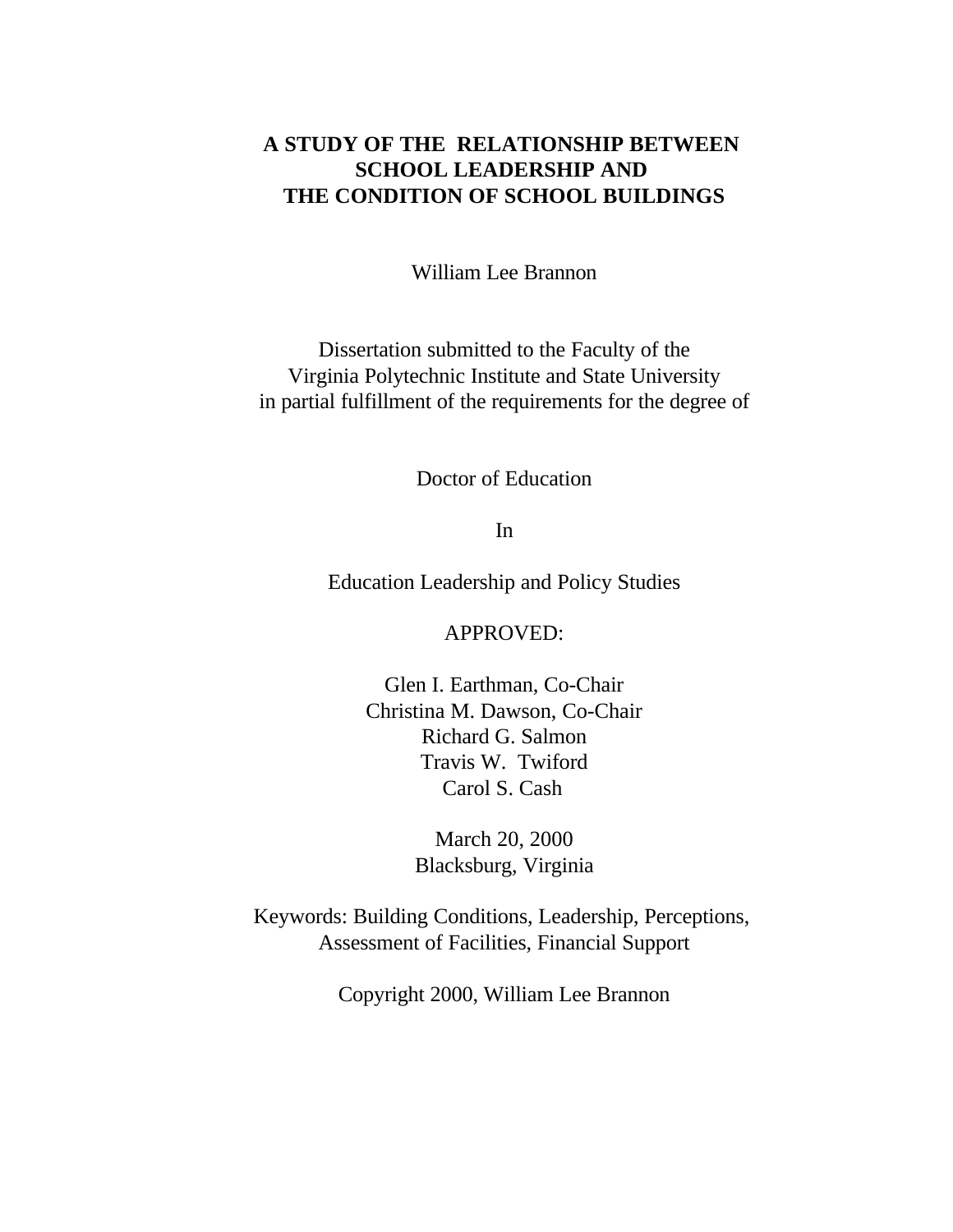## A STUDY OF THE RELATIONSHIP BETWEEN SCHOOL LEADERSHIP AND THE CONDITION OF SCHOOL BUILDINGS

William Lee Brannon

#### (ABSTRACT)

The purpose of this study was to examine the relationship between school leadership and the quality, condition, maintenance, improvements, and renovations of public school buildings. The first question examined the relationship between building conditions and perceptions of school board members, superintendent and central office staff, board of supervisors, and principals. The second question examined the relationship between building conditions and the financial support of leadership positions. The third question examined the relationship between the behavioral effort of leadership and the condition of school buildings. This study had three major data components. These components are (a) perceptions of school board members, superintendent and central office staff, board of supervisors, and principals concerning the condition of school buildings; (b) findings of an independent contractor on condition of school buildings; and (c) the cyclical budgetary process of building maintenance and improvement requests from leadership within the school division over the past five years and subsequent budgetary approvals.

Survey responses were used to compile descriptive statistics and correlations. Actual observation data by an independent contractor were analyzed by percentage of scaled scores in each category and compared to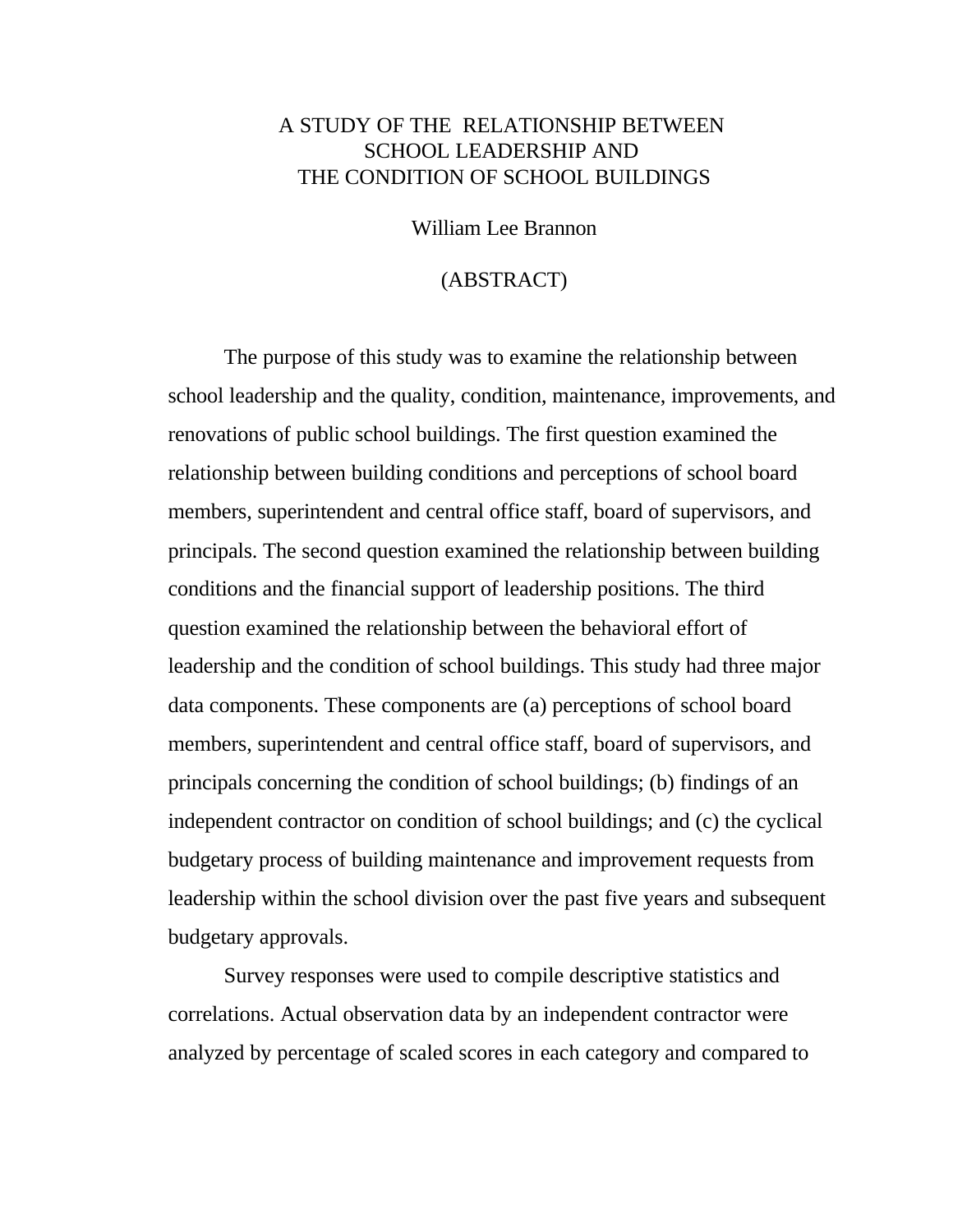the perceptions of the leadership surveys on school building conditions and subsequently categorized into ratings of above standard, standard, or below standard. Descriptive comparisons of budget requests for building maintenance and improvements were used in determining the extent of responsiveness by school board members, superintendent and central office staff, board of supervisors, and principals to the future of the quality and condition of school buildings.

The findings in this study indicate there is a positive relationship between building conditions and leadership and financial support. The perceptions of the corporate leadership of the school division that maintaining school facilities was a high priority were related to their subsequent requests and allocations of funds.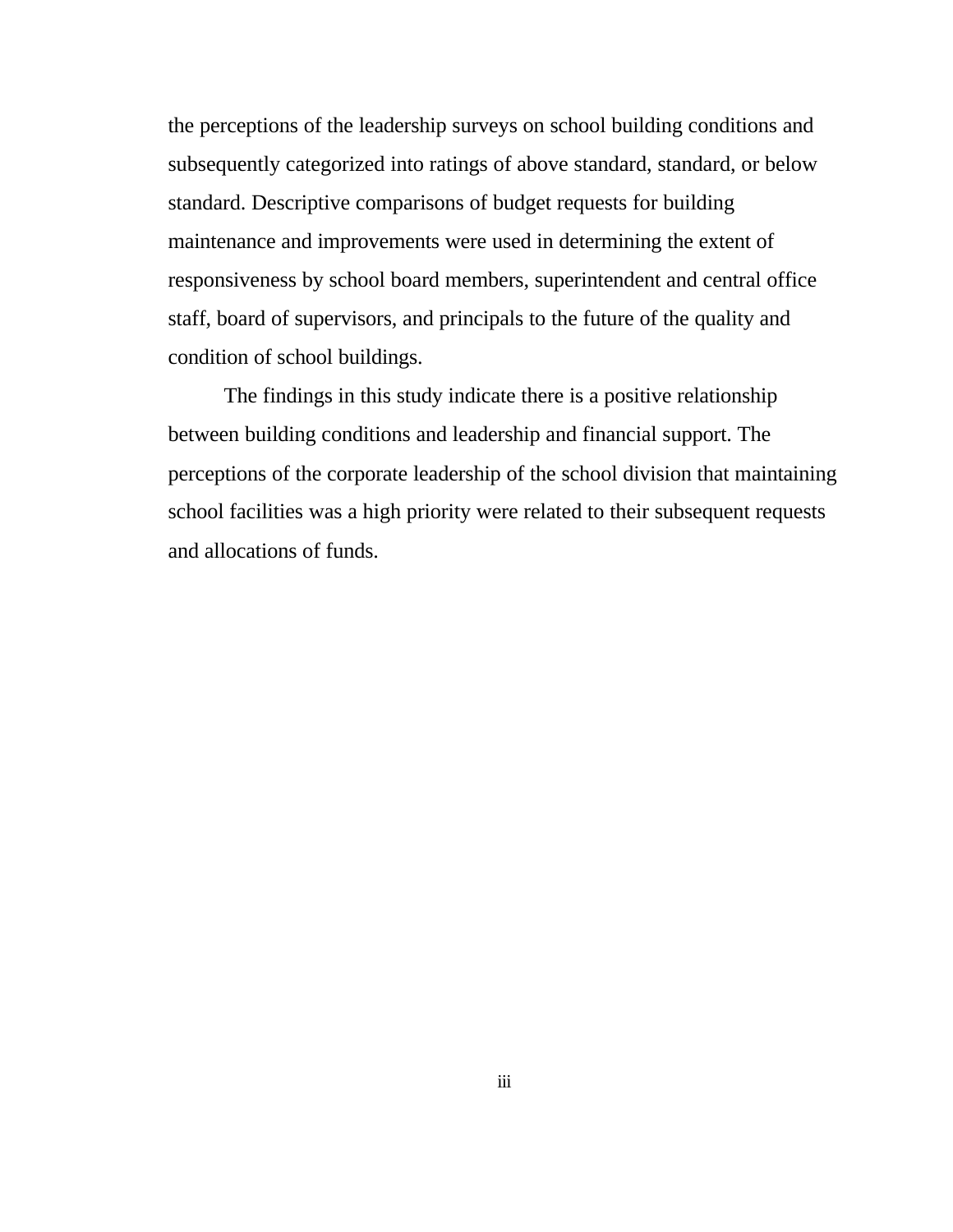#### **Dedication**

This study is dedicated to my family – to my wife, Belinda, who has been patient and offered endless love and encouragement; to my daughter, Courtney, whose own personal achievements serve as motivation to me each day; and to my son, Travis, whose determination to always do his best is an inspiration – all who have been very understanding while sharing their dad and husband with this study. This study is also dedicated to my mother, Marie, whose love and support throughout my life I will always cherish – to my father, Jack, who was always proud of my accomplishments – and to my nephew, Jason, whom I will always remember and miss in the years to come. Without the love of all of you, this would not have been possible.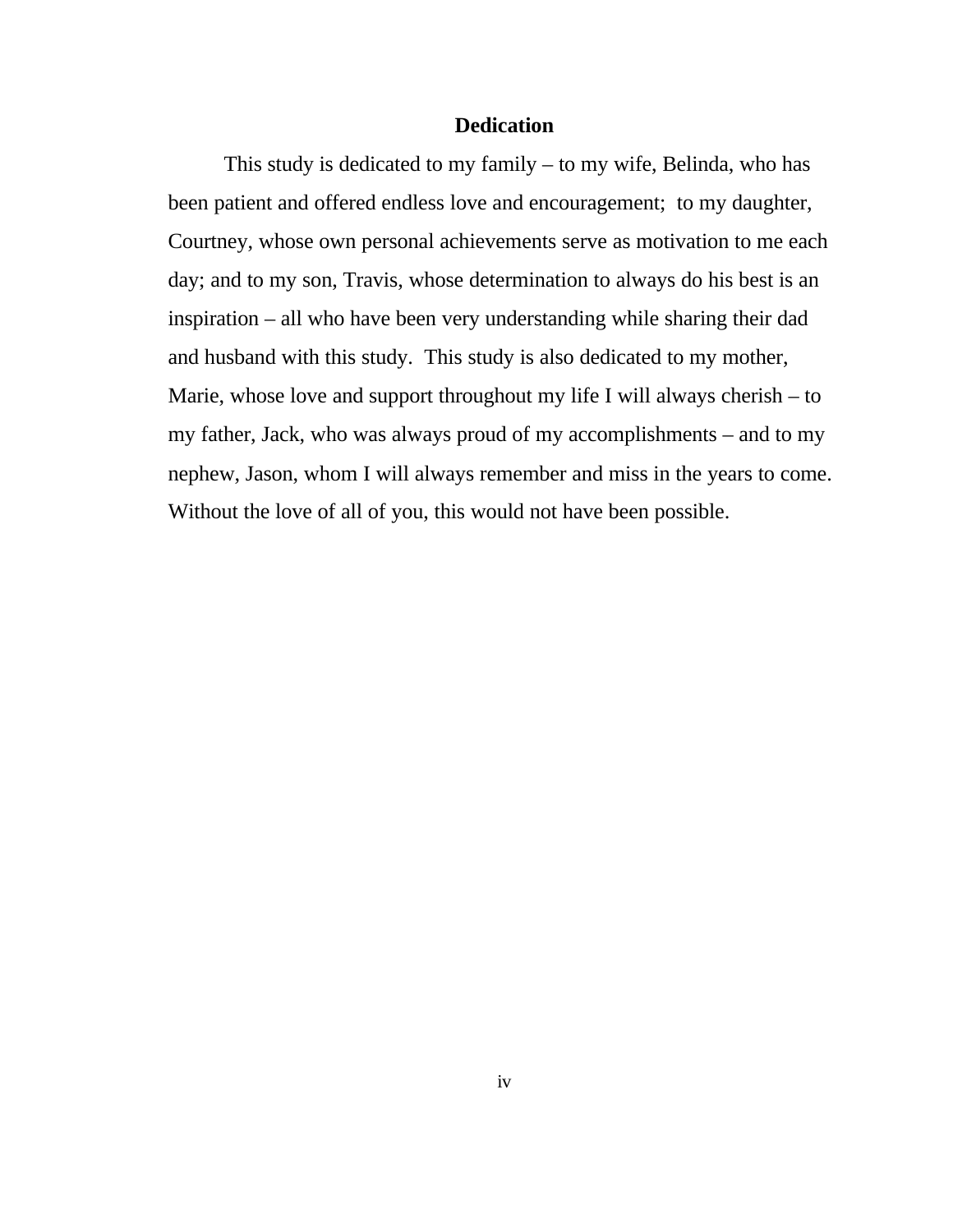#### **Acknowledgments**

I want to thank all of the people involved in making the pursuit of this degree a reality. I wish to express appreciation to Dr. Glen I. Earthman and Dr. Christina M. Dawson who have encouraged me, offered me reassurances along the way, and provided me with invaluable guidance and assistance. Also, thanks to Dr. Carol S. Cash, Dr. Richard G. Salmon, and Dr. Travis W. Twiford for their advice and input from beginning to end. This committee has been dedicated, and they held an interest in my quest for this study. I also wish to thank my colleagues, Duane Alderman and Foney Mullins, who have been there as classmates and peers and traveled the many miles and hours to achieve the same goal. My sincere gratitude is extended to Glenna Holmes for her assistance in keeping me on task and providing direction to completion of the degree. Thanks also are given to my former and present division superintendents, Dr. George H. Stainback and Dr.Alan T. Lee, for whom I have worked during this endeavor, who were patient and understanding.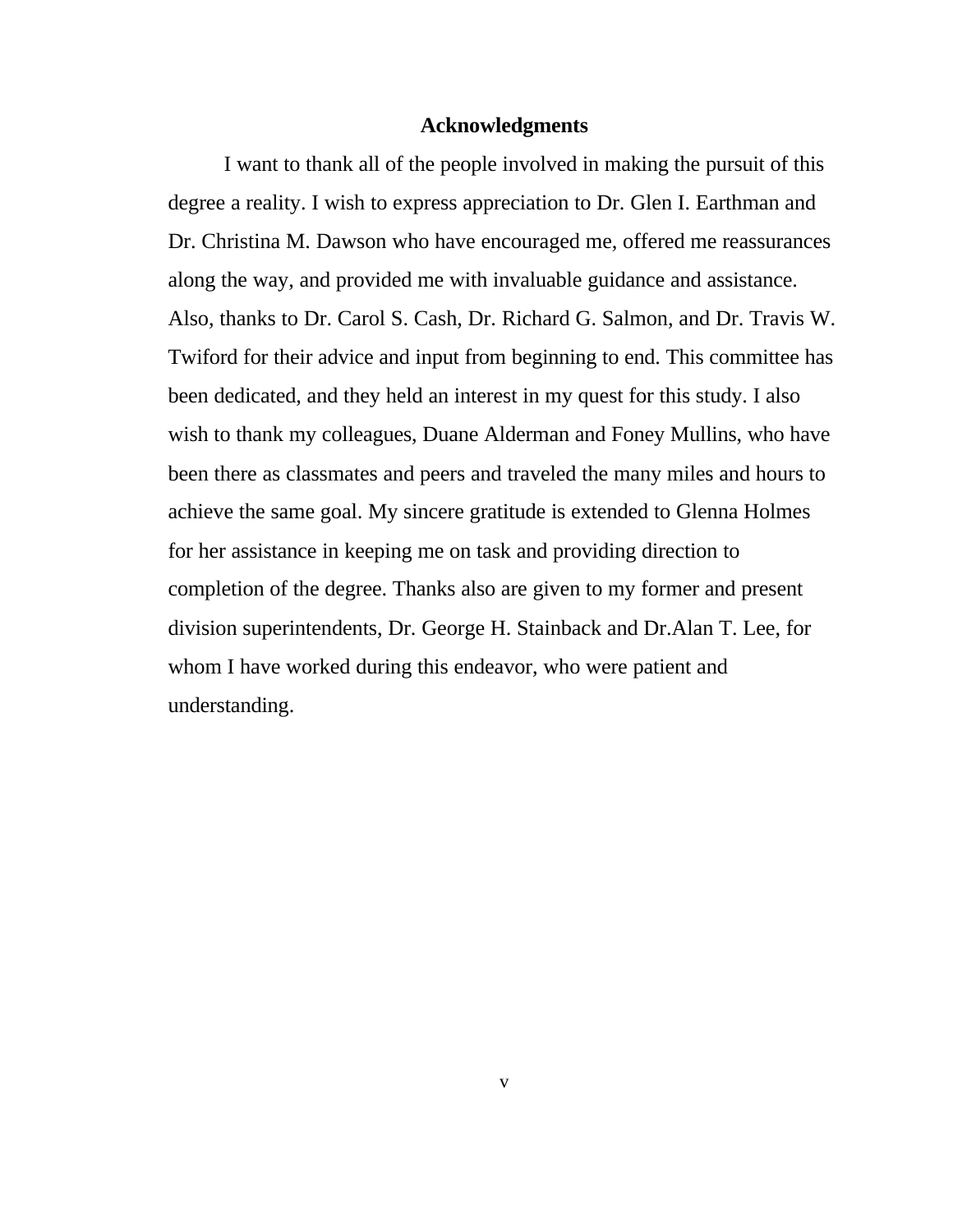## Table of Contents

| Building Conditions and the Educational Process  12 |
|-----------------------------------------------------|
|                                                     |
|                                                     |
|                                                     |
|                                                     |
|                                                     |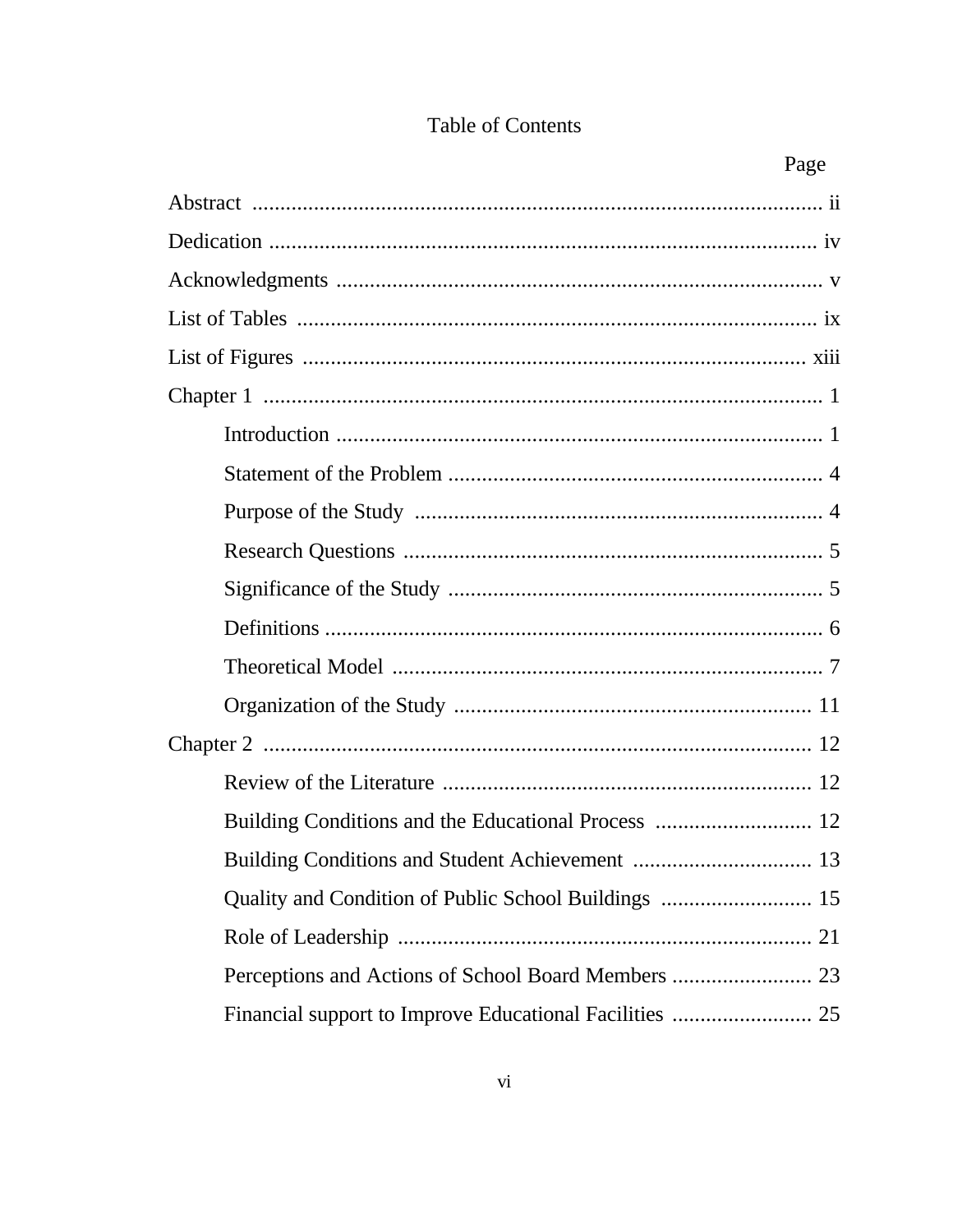| Summary of Findings, Discussion, Conclusion,<br>Implications for Practice, and Recommendations for |  |
|----------------------------------------------------------------------------------------------------|--|
|                                                                                                    |  |
|                                                                                                    |  |
|                                                                                                    |  |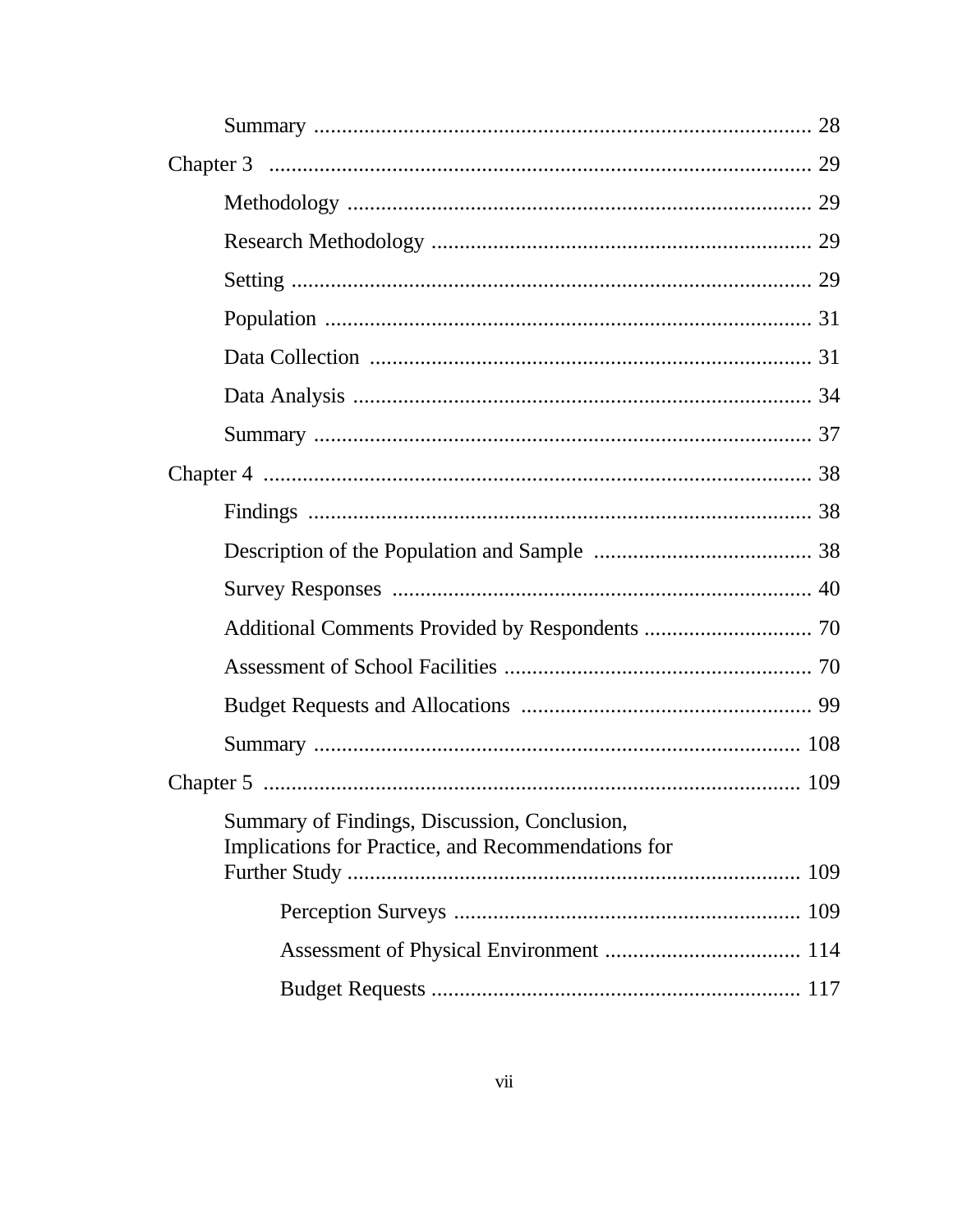| Appendices                                                   |
|--------------------------------------------------------------|
| Appendix A. Cover Letter and 1999 Survey of School Board     |
| Members' Perceptions of School Building Conditions  133      |
| Appendix B. Cover Letter and 1999 Survey of Principals'      |
| Perceptions of School Building Conditions  136               |
| Appendix C. Cover Letter and 1999 Survey of Superintendent's |
| and Central Office Staff's Perceptions of School Building    |
|                                                              |
| Appendix D. Cover Letter and 1999 Survey of Board of         |
| Supervisors' Perceptions of School Building Conditions  142  |
| Appendix E. Assessment of Physical Environment  145          |
| Appendix F. Graph of Perceptions of Respondents on the       |
|                                                              |
| Appendix G. Permission Letter to Dr. J. C. Moulton, Jr.  152 |
| Appendix H. Permission Letter to Dr. J. W. Lanham, III  153  |
| Appendix I. Permission Letter to Dr. Carol S. Cash  154      |
|                                                              |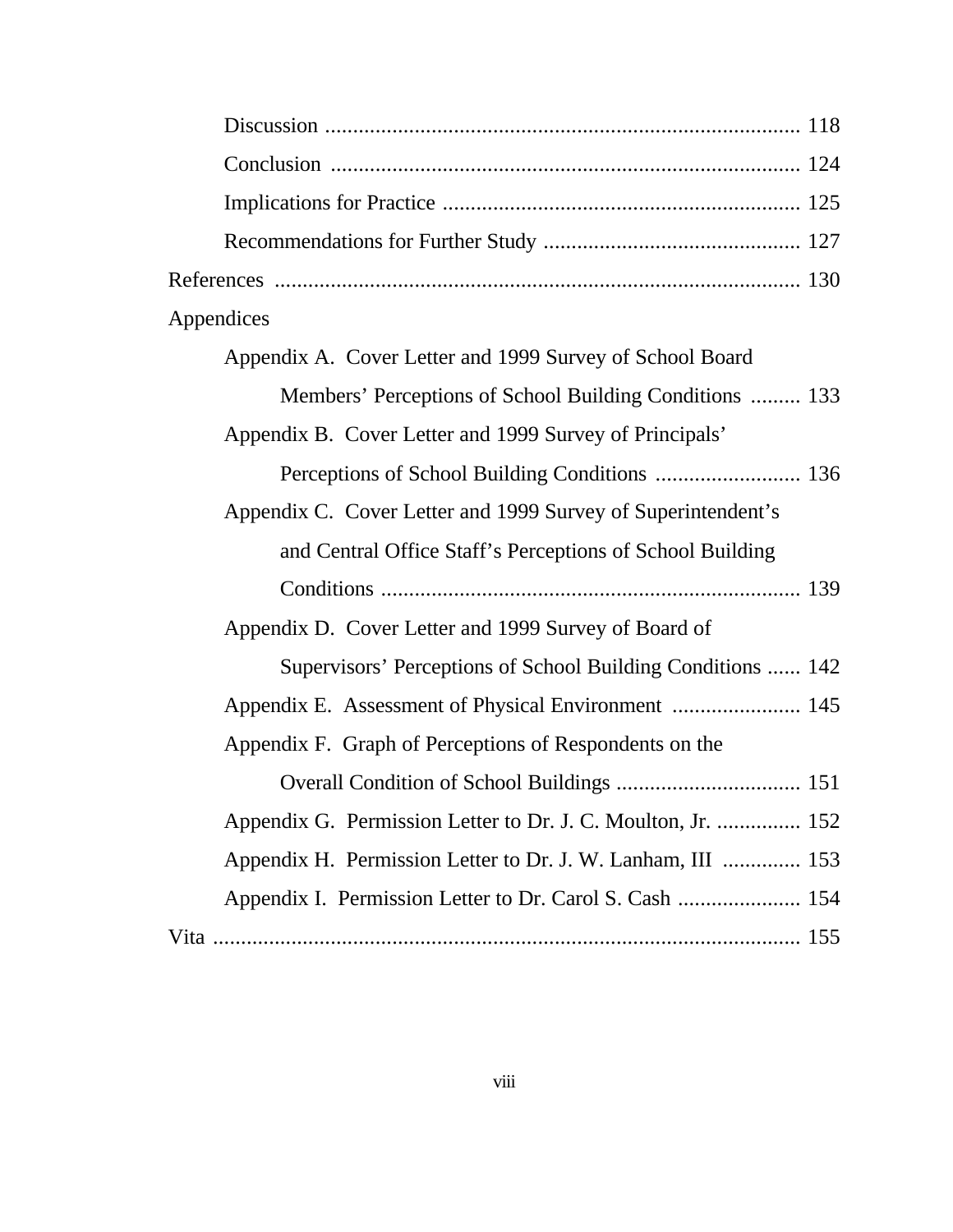## List of Tables

| Table |                                                                                                                                                                               | Page |
|-------|-------------------------------------------------------------------------------------------------------------------------------------------------------------------------------|------|
| 1.    | Schools in Selected States Reporting Percentage of Insufficient<br>Elements Present in School Buildings for Preparation for the                                               |      |
| 2.    | Distribution of Surveys Mailed and Returned by Survey Groups  40                                                                                                              |      |
| 3.    | Distribution of Survey Group's Perceptions Regarding School                                                                                                                   |      |
| 4.    | Distribution of Survey Group's Perceptions Regarding the<br>Extent to Which School Facilities are Adequate for the Future  43                                                 |      |
| 5.    | Distribution of Survey Group's Perceptions Regarding the                                                                                                                      |      |
| 6.    | Distribution of Survey Group's Perceptions Regarding the<br>Adequacy of the Amount of Money Budgeted for the                                                                  |      |
| 7.    | Distribution of Survey Group's Perceptions Regarding the<br>Amount of Information Received in Order to Make Effective<br>Decisions Regarding the Need to Improve and Renovate |      |
| 8.    | Distribution of Survey Group's Perceptions Regarding the<br>Amount of Money Spent on the Improvement and Renovation                                                           |      |
| 9.    | Distribution of Survey Group's Perceptions Regarding the<br>Overall Condition of Schools                                                                                      | .52  |
| 10.   | Distribution of Survey Group's Perceptions Regarding the Overall<br>Cosmetic Condition of Classrooms and Schools' Interiors  53                                               |      |
| 11.   | Distribution of Survey Group's Perceptions Regarding the<br>Overall Cosmetic Condition of the Schools' Exteriors                                                              | 55   |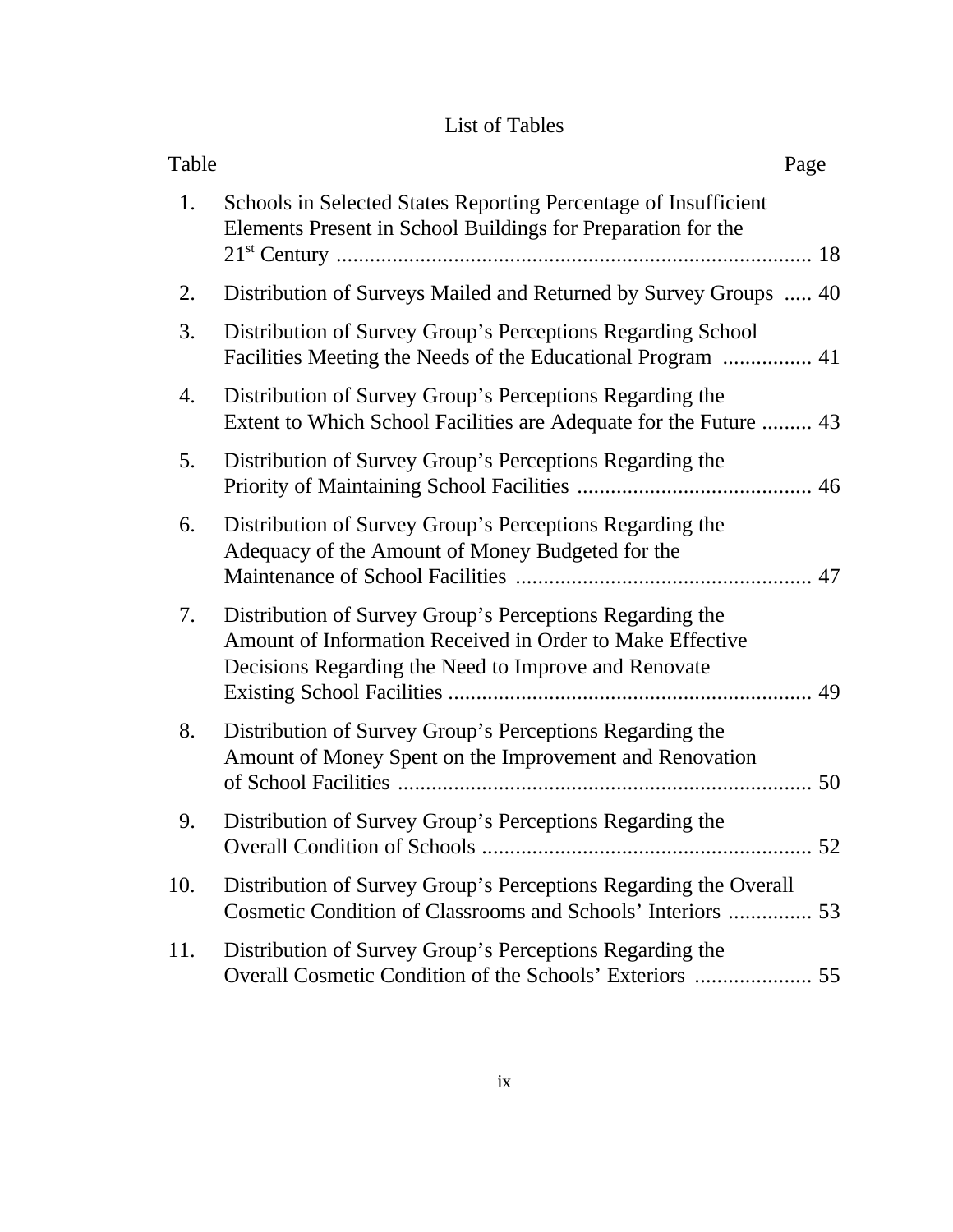| 12. | Distribution of Survey Group's Perceptions Regarding the                                                                      |  |
|-----|-------------------------------------------------------------------------------------------------------------------------------|--|
| 13. |                                                                                                                               |  |
| 14. | Percentage Distribution of Scaled Survey Results Categorized<br>Into Above Standard, Standard, or Below Standard Regarding    |  |
| 15. | Frequency Distribution of Survey Questions of School Board<br>Members Surveyed According to Characteristic of Answers  61     |  |
| 16. | Frequency Distribution of Survey Questions of Board of<br>Supervisors Surveyed According to Characteristic of Answers  63     |  |
| 17. | Frequency Distribution of Survey Questions of Superintendent<br>and Central Office Staff Surveyed According to Characteristic |  |
| 18. | Frequency Distribution of Survey Questions of Principals                                                                      |  |
| 19. | Percentage of Perceptions on the Overall Condition of                                                                         |  |
| 20. |                                                                                                                               |  |
| 21. | Number of Windows in Instructional Spaces (Classrooms)  72                                                                    |  |
| 22. |                                                                                                                               |  |
| 23. |                                                                                                                               |  |
| 24. |                                                                                                                               |  |
| 25. | Date Interior Walls, Including Classroom Spaces, Were Last                                                                    |  |
| 26. | Regularly-Scheduled Painting Cycle for Interior Walls of                                                                      |  |
| 27. | Last Exterior Walls or Windows and Trim Were Painted  78                                                                      |  |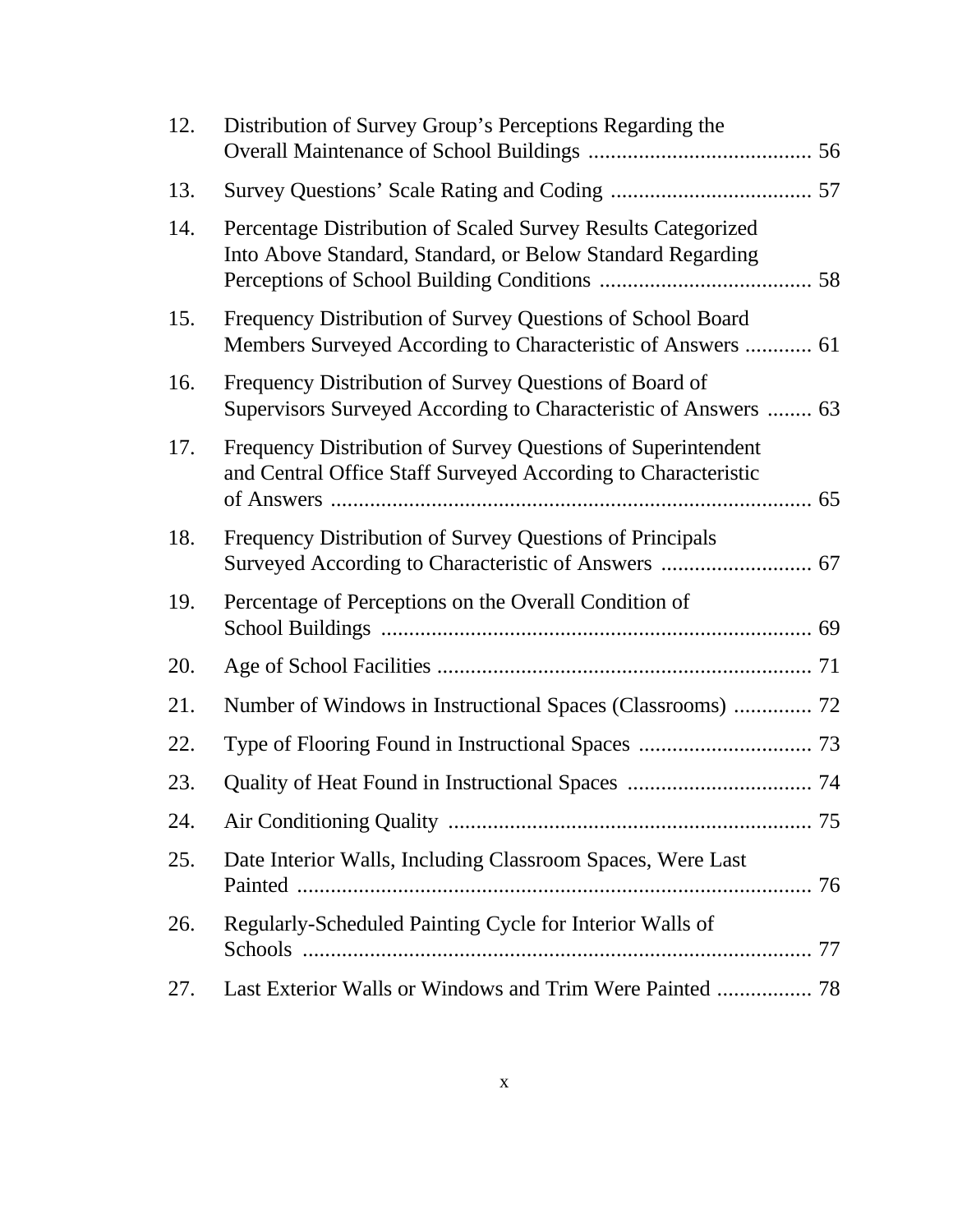| 28. | Frequency of Regularly-Schedule Painting Cycle for Exterior                                                        |  |
|-----|--------------------------------------------------------------------------------------------------------------------|--|
| 29. |                                                                                                                    |  |
| 30. |                                                                                                                    |  |
| 31. |                                                                                                                    |  |
| 32. |                                                                                                                    |  |
| 33. |                                                                                                                    |  |
| 34. |                                                                                                                    |  |
| 35. |                                                                                                                    |  |
| 36. |                                                                                                                    |  |
| 37. |                                                                                                                    |  |
| 38. |                                                                                                                    |  |
| 39. |                                                                                                                    |  |
| 40. | Number of Classrooms That Have Connections to a School-wide                                                        |  |
| 41. | Number of Classrooms That Have Connections to a District-wide                                                      |  |
| 42. |                                                                                                                    |  |
| 43. | Number of Classrooms That Have Connections to a Central<br>Television Antenna or Other Cable Television System  94 |  |
| 44. |                                                                                                                    |  |
| 45. | The Range, Count, and Percentage of Schools in Each<br>Category: Below Standard, Standard, or Above Standard  97   |  |
| 46. | Schools' Rating According to the Assessment of Physical                                                            |  |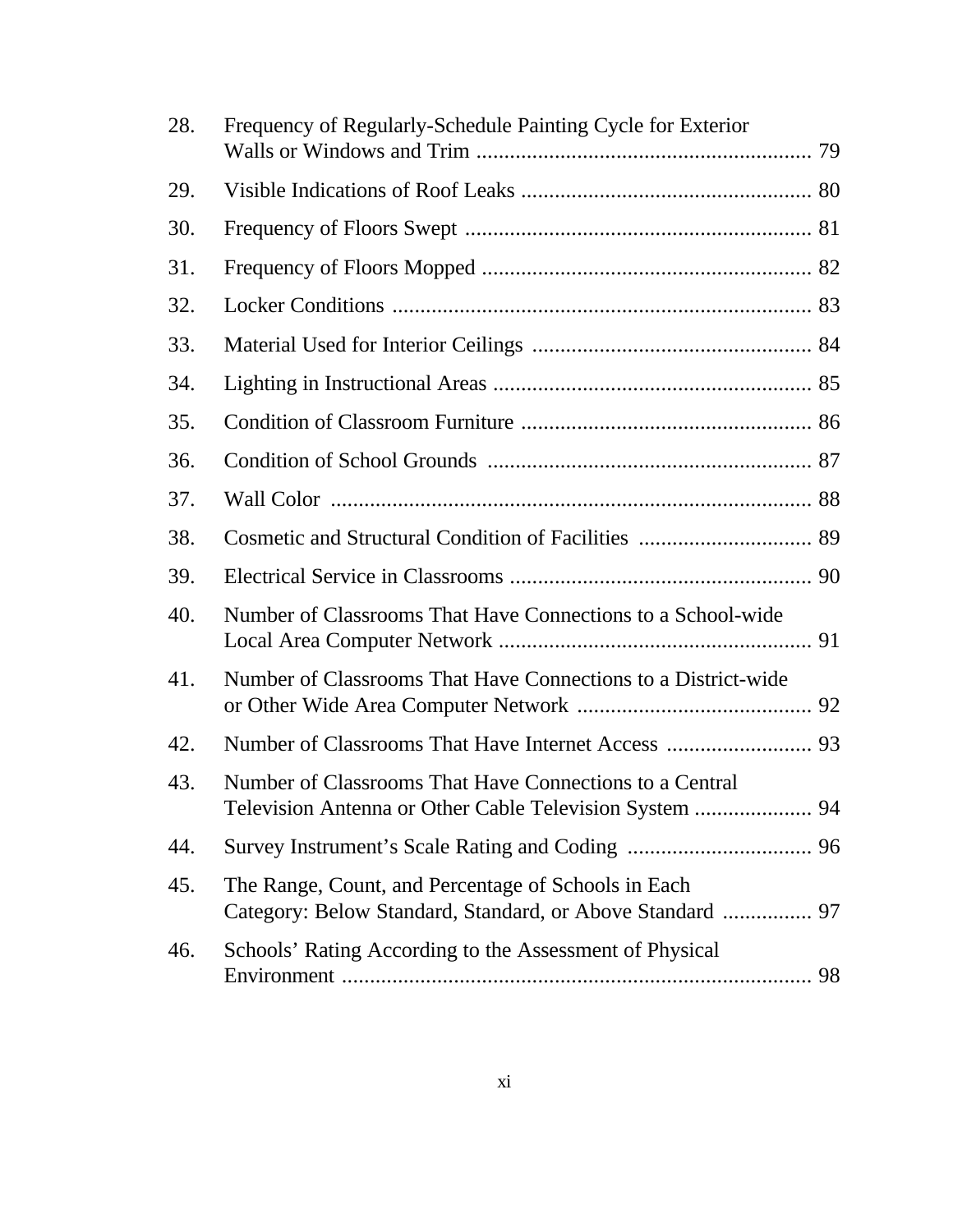| 47. | Budget Requests and Allocations per School for Building<br>Maintenance and Improvement Projects Over a Five-Year                                                                        |  |
|-----|-----------------------------------------------------------------------------------------------------------------------------------------------------------------------------------------|--|
|     |                                                                                                                                                                                         |  |
| 48. | Budget Requests and Allocations per School for Building<br>Maintenance and Improvement Projects per Five-Year Average,<br>1995-96 through 1999-2000, per Square Footage Comparison  103 |  |
|     |                                                                                                                                                                                         |  |
| 49. | School Ratings' Comparison to Budget Requests per Square                                                                                                                                |  |
| 50. | Budget Requests by Principals Compared to Central Office<br>Request, School Board Request, and Board of Supervisors'                                                                    |  |
|     | Allocation                                                                                                                                                                              |  |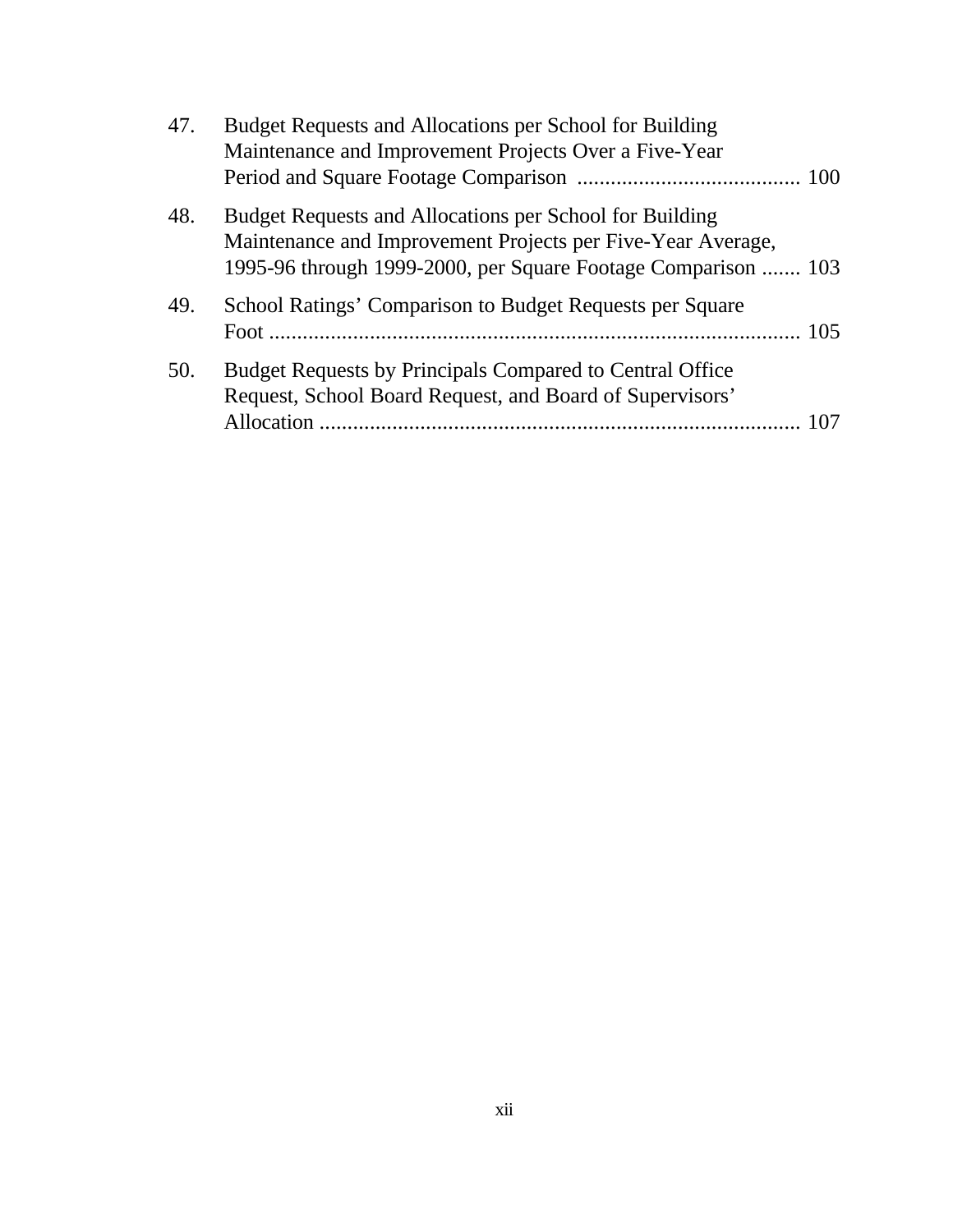# List of Figures

# Figure

| 1. | Model Design of Theoretical Construction of How Students Learn  |  |
|----|-----------------------------------------------------------------|--|
| 2. | The Effect of Leadership and Financial Support on the Condition |  |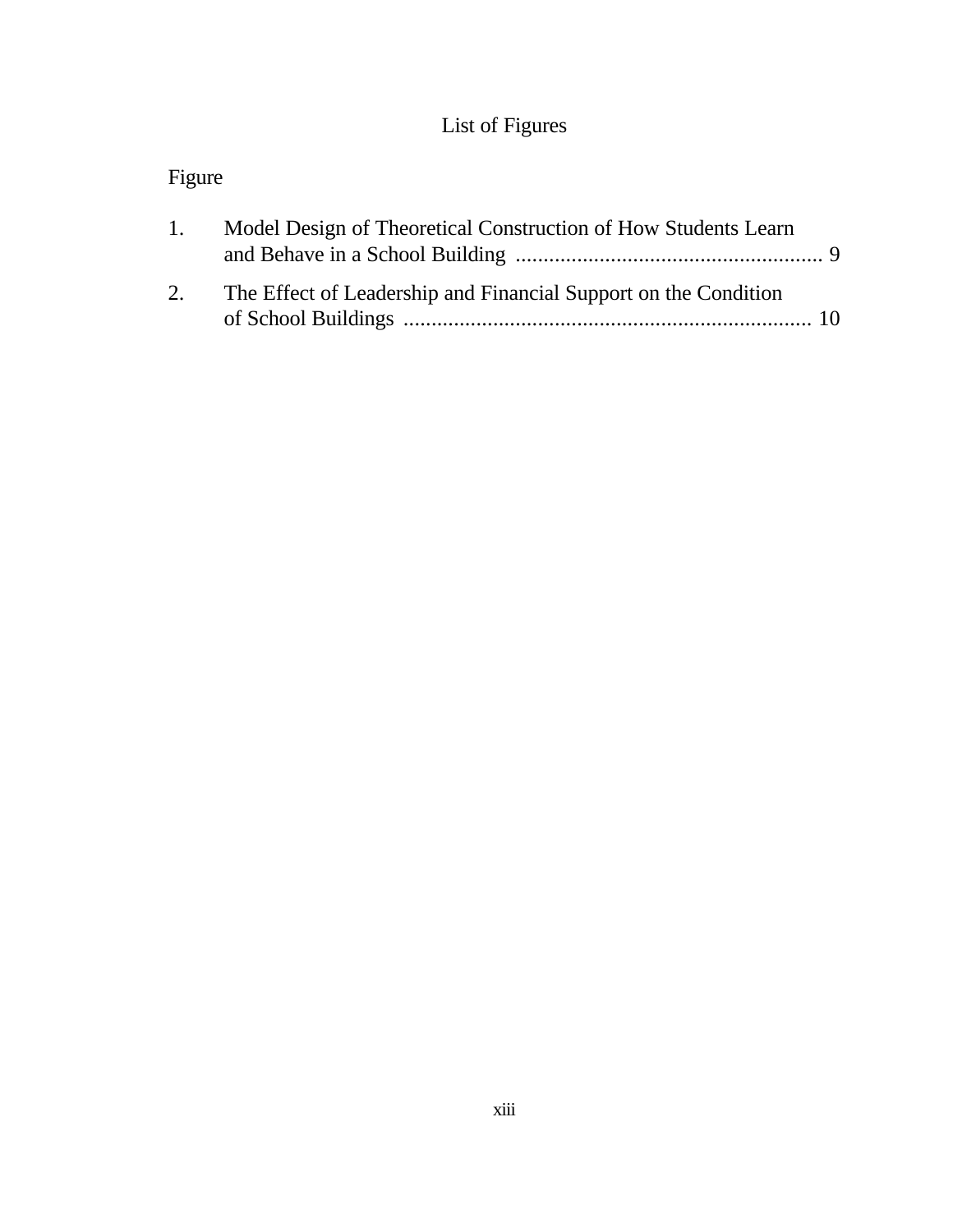#### Chapter 1

# A STUDY OF THE RELATIONSHIP BETWEEN SCHOOL LEADERSHIP AND THE CONDITION OF SCHOOL BUILDINGS

## Introduction

Educational facilities have been a symbol of American culture throughout history. Public school buildings have emerged from one-room wooden schoolhouses into an era of institutions which demand readiness for the  $21<sup>st</sup>$  century. Over the past decades, the quality and condition of existing school facilities have deteriorated and are a major concern among educators across the country. As America moves into this new century, those with leadership responsibilities in school systems have an obligation to make a true effort in providing maintenance and improvements that will support advancements in the quality and conditions of school facilities.

Are building conditions in need of repair, or is educational reform promoting awareness of the unenviable task of modernizing all public school facilities to support the enhancement of student achievement? At the request of the United States Congress, the General Accounting Office completed a recent survey on the quality and condition of public school facilities within the United States. This nationwide random sample survey of school systems encompassed 5,000 school divisions and addressed three major concerns about educational facilities: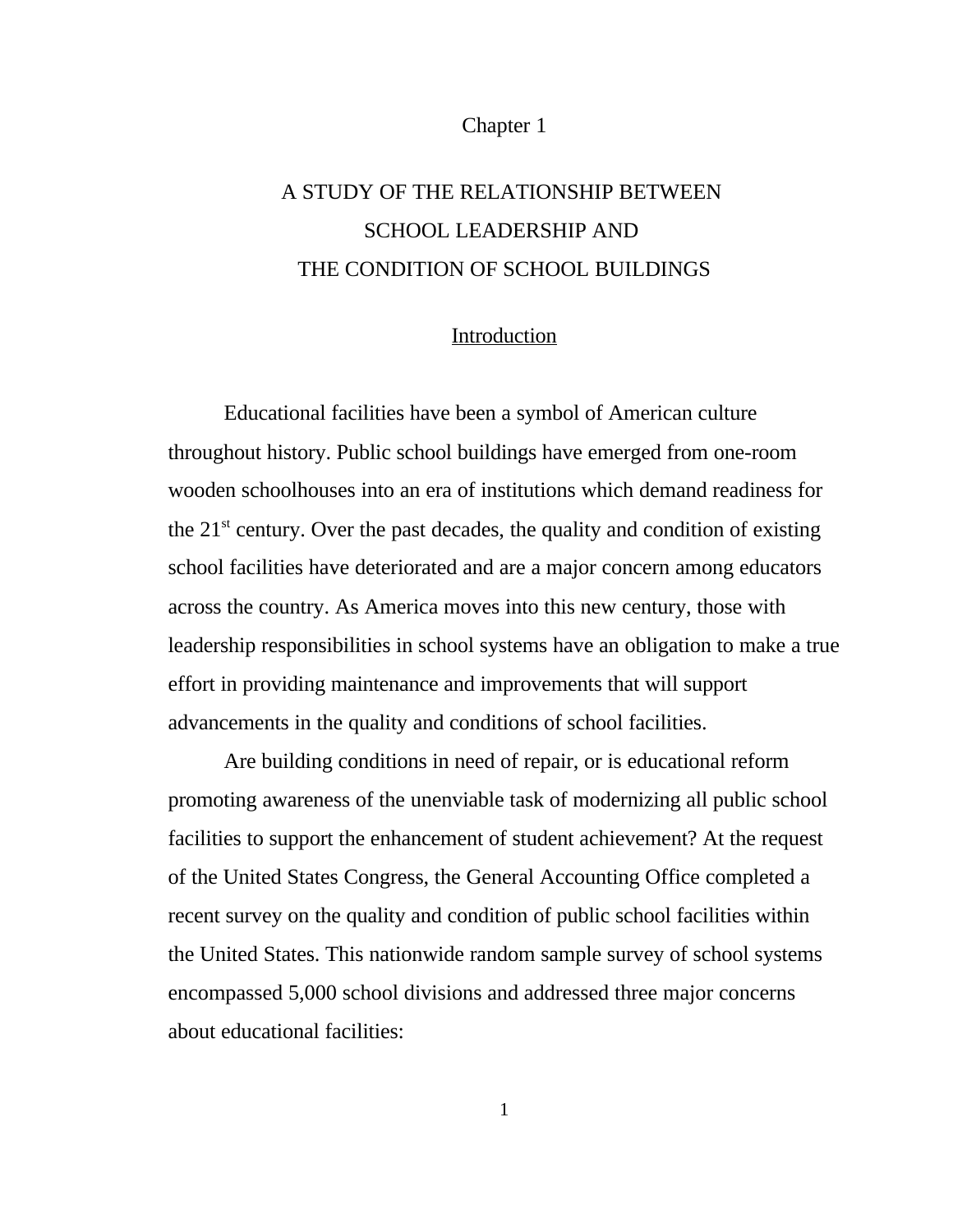1. Do America's schools provide the key facility requirements and environmental conditions for educational reform and improvement?

2. Do America's schools have appropriate technologies and the facility infrastructure to support new technologies?

3. Do America's schools have the physical capacity to support learning into the  $21<sup>st</sup>$  century? (GAO, 1995)

The results of this study found that the grave concerns regarding the poor quality and substandard condition of public school facilities were clearly substantiated by the GAO Report.

Three years after the GAO Report, Moulton (1998) completed a study on the perceptions school board members have of the condition of school facilities. He found that the majority of the respondents felt the school buildings under their jurisdiction were in good condition. This study selected a random sample of selected school board members nationwide to respond to a questionnaire concerning their perceptions of conditions of school facilities. This questionnaire, which consisted of 21 survey items, addressed the perception school board members have of the quality and condition of existing public school facilities, the maintenance of these facilities, and what actions had been taken to address the improvement and renovation of these facilities. Results of this study seem to contradict the findings of earlier GAO studies, which reported a great need in the area of maintenance, improvement, and renovation to protect the quality and condition of public schools. Respondents in this study reported a high degree of satisfaction with conditions of facilities in their school divisions and view themselves as being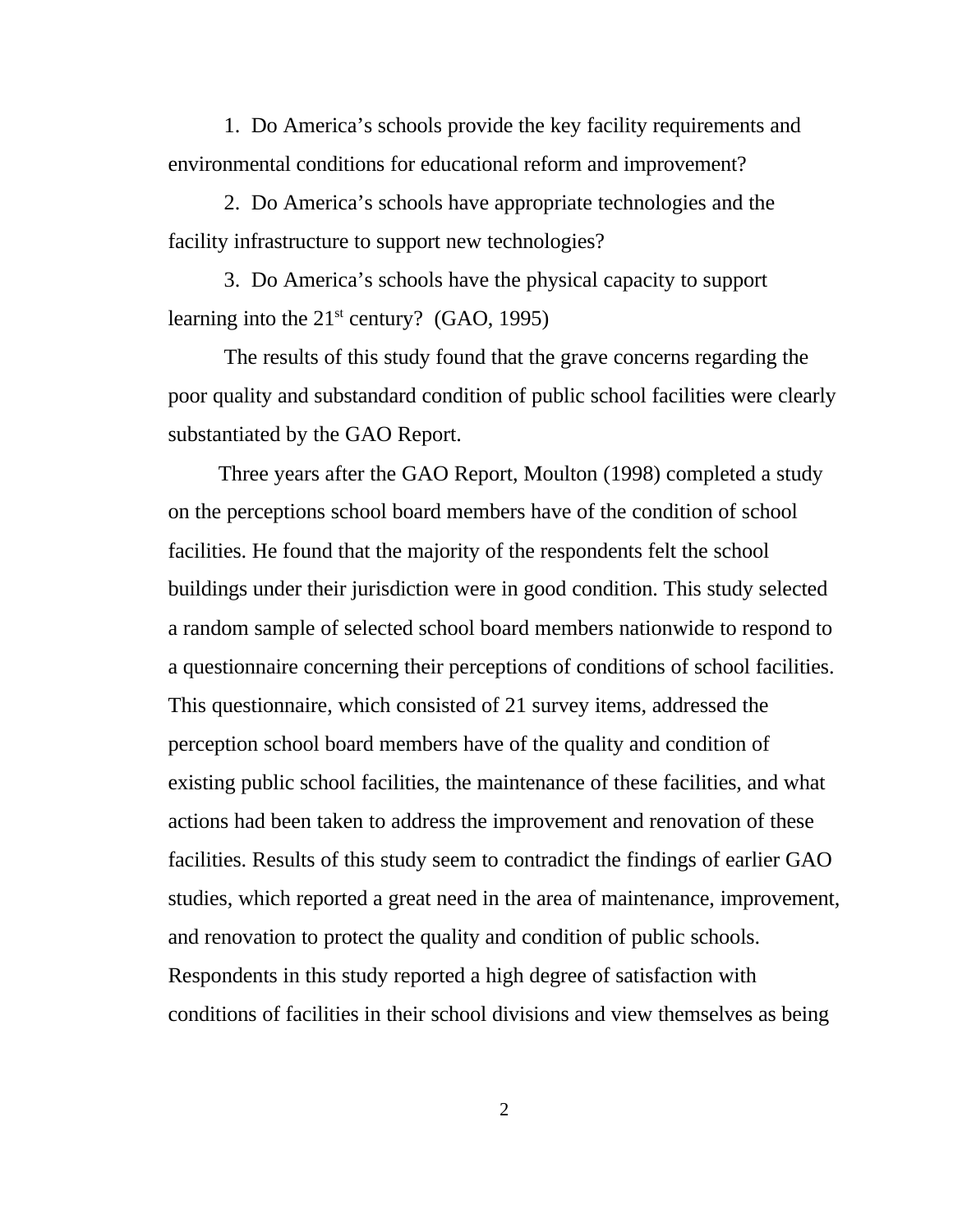proactive in maintaining or improving the quality and condition of public school facilities (Moulton, 1998).

School leadership, in the form of a principal, a central office administrator, a superintendent, a school board member, or a member of the board of supervisors, develops perceptions which determine the direction in which a local school system will move regarding the condition of school buildings. From these perceptions comes a generalization of the importance these leaders place on the condition of the physical structure that houses the educational process of students. If the promotion of building conditions that are conducive to the process of educating students is visible among the leaders in the school system, then a high level of importance would be evident.

The emphasis on building conditions by school leaders will materialize in securing maintenance and custodial staff in sufficient numbers and providing them with training, supervision, and resources. Since the condition of school facilities is a long-term result of the efforts by the school custodial and maintenance staffs, the school board, the superintendent, and building administration must provide leadership to assure their success.

Consequently, the quality and condition of school facilities fall primarily upon the financial support of the school board and the perceptions of the quality and condition of the school buildings by the superintendent and central office staff, school board, board of supervisors, and principals. If school leadership communicates that building conditions are an important goal of the school system, then the staff illustrates that importance through their performance.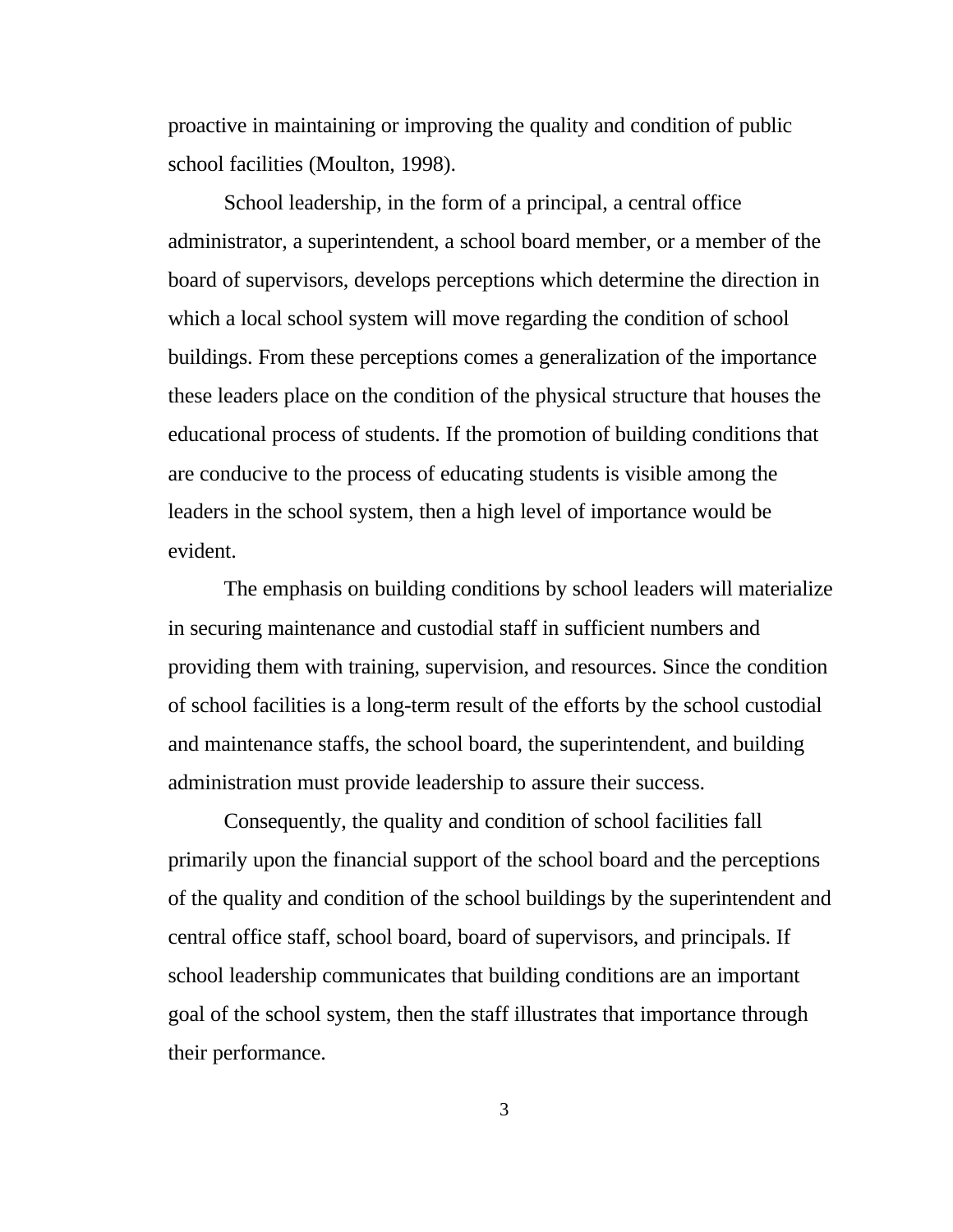Upon the arrival of the new millennium, research data over the last decade reporting the critical quality and condition of school facilities are in contrast to what school board members and other school leaders believe the condition of school facilities in their communities to be. If, as the research seems to report, there is a difference between the condition of school buildings and the perception of school board members and other leaders, what explains this? This question leads to the supposition that perhaps there is a relationship between what school board members and other educational leaders think and do and the subsequent condition in which the buildings are found.

### Statement of the Problem

Considerable research has been conducted that suggests there is a positive, but tenuous, relationship between building conditions and student achievement. However, minimal research is available on the relationship of leadership and financial support and the condition of school buildings. Similarly, do the actions taken by school leaders represent the perceptions they have on the quality and condition of school buildings?

## Purpose of the Study

The purpose of this study was to examine the relationship between certain school building conditions and leadership and financial support in a county school system in Southwest Virginia. If leadership within the administrative structure can be related to improvement in the quality and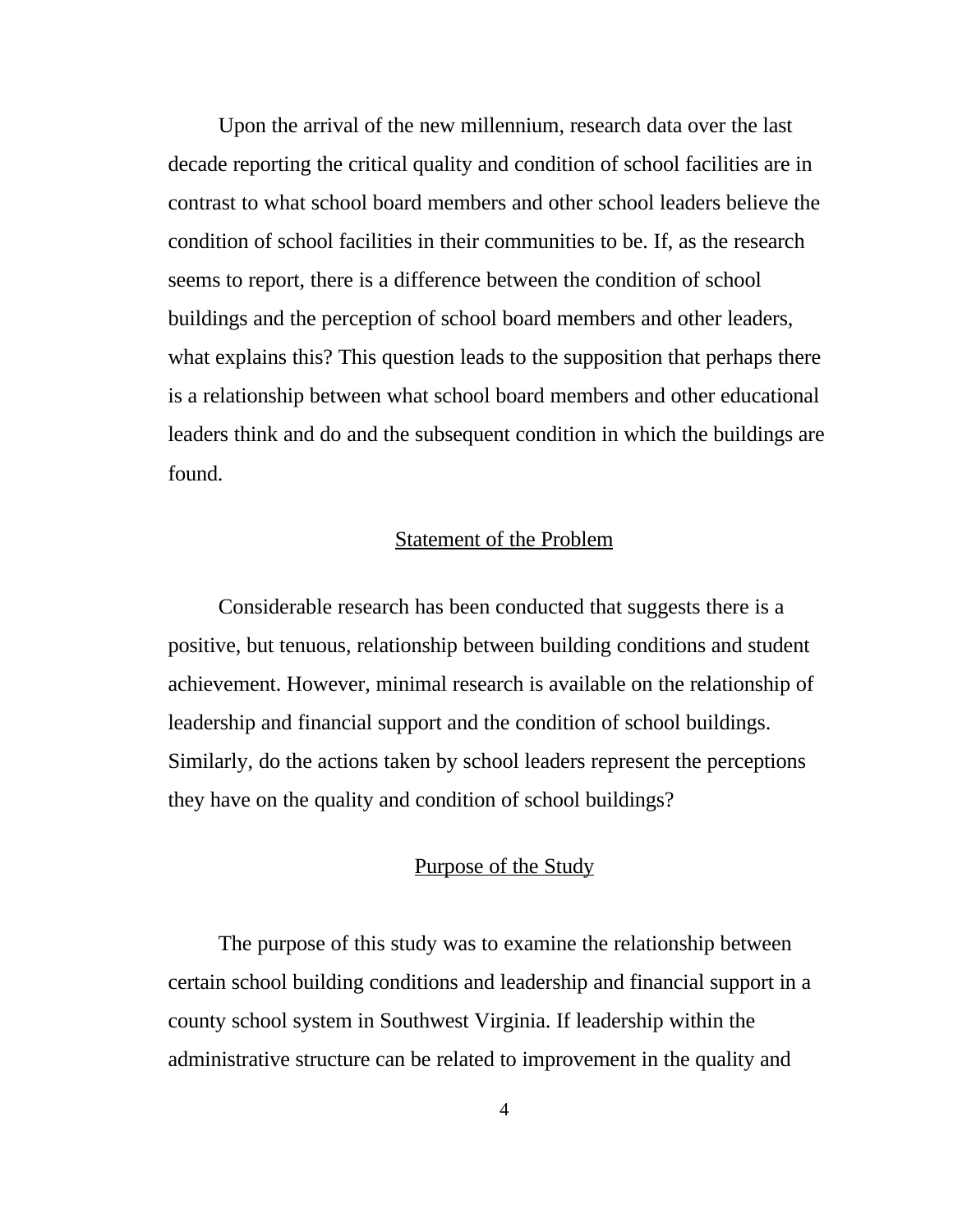condition of school buildings, then the perceptions and actions of these leaders could have a positive effect on maintenance and improvement of school buildings.

### Research Questions

1. Is there a relationship between the perceptions of school board members, superintendent and central office staff, board of supervisors, and principals concerning the condition of school buildings and the subsequent actions taken?

2. Is there a relationship between building conditions and the financial support of the school leadership?

3. Is there a relationship between the behavioral effort of leadership and the condition of school buildings?

## Significance of the Study

This study provided data which could lead to identifying, recognizing, and defining a relationship among leadership perceptions, financial support, and the condition of school buildings and, in the process, show whether there is a relationship between what the leadership perceives and the action taken. If the perception and actions of the leadership are not congruent in maintaining and improving facilities, the deterioration of the infrastructure may well continue.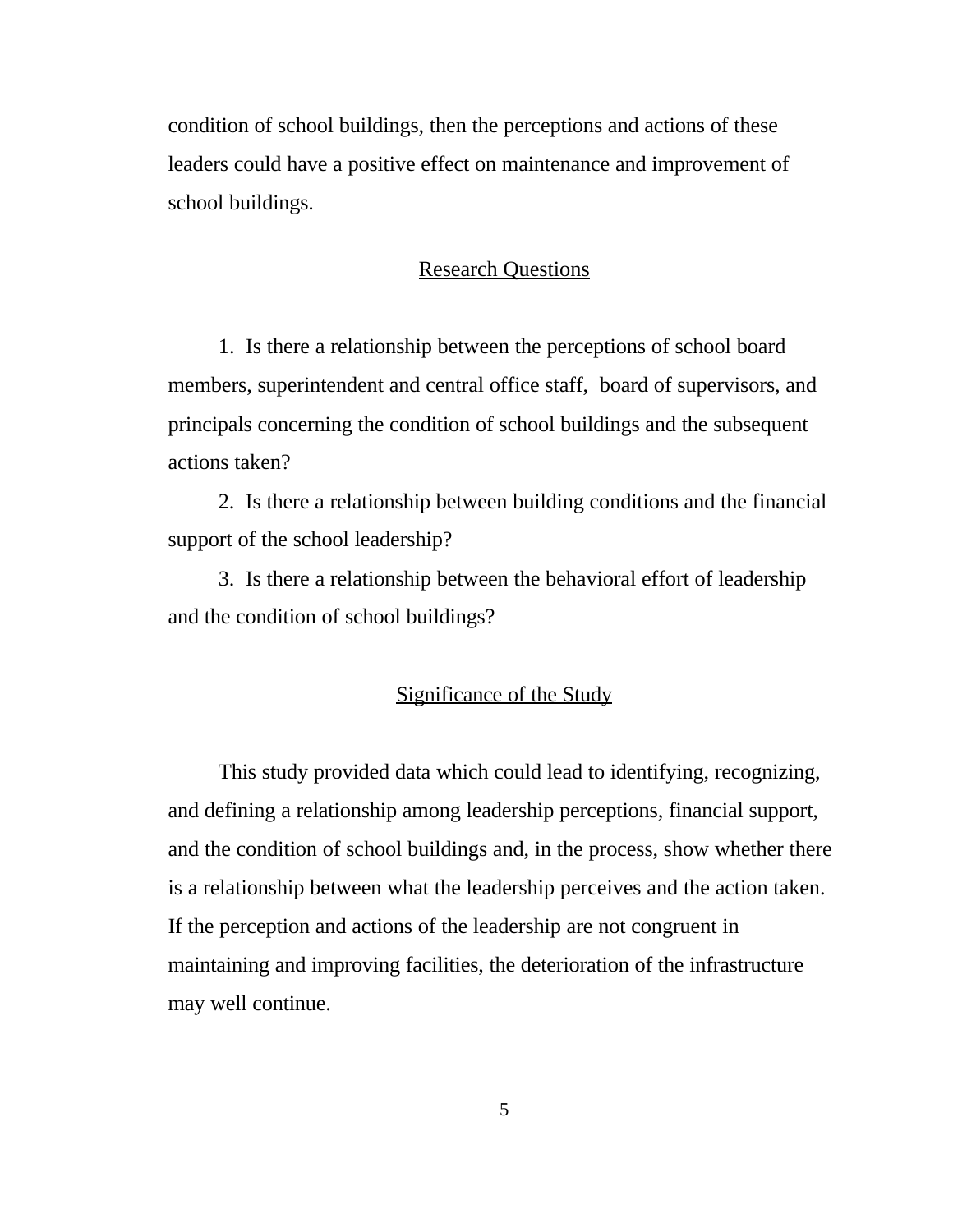A priority of all educational leaders should be to ensure a quality education for all students by enhancing the quality and condition of existing school buildings. Since this study found that the perceptions and subsequent actions of school leaders do confirm a positive relationship with building conditions, the results of this study indicate that educational leaders and their actions dictate a definite role in providing proper maintenance, renovation, and improvements in school facilities. This study leads to solidifying the attitudes of maintaining or creating a more conscientious effort on the part of educational leaders in making recommendations to improve the condition of school buildings, as well.

### **Definitions**

The following definitions are provided for terms used in the study.

1. Facility condition – is defined by the rating of a building obtained from an assessment of building classrooms and general building conditions.

2. Leadership – is defined as individual or combined efforts of school board members, superintendent, central office staff, board of supervisors, and principal.

3. Financial support – the amount of budgeted and allocated dollars used to support the maintenance and improvement of public school facilities.

4. School board leadership – actions taken as a corporate body. In this study, the allocation of funds for maintenance and operation budgets was used as a surrogate for leadership of the school board.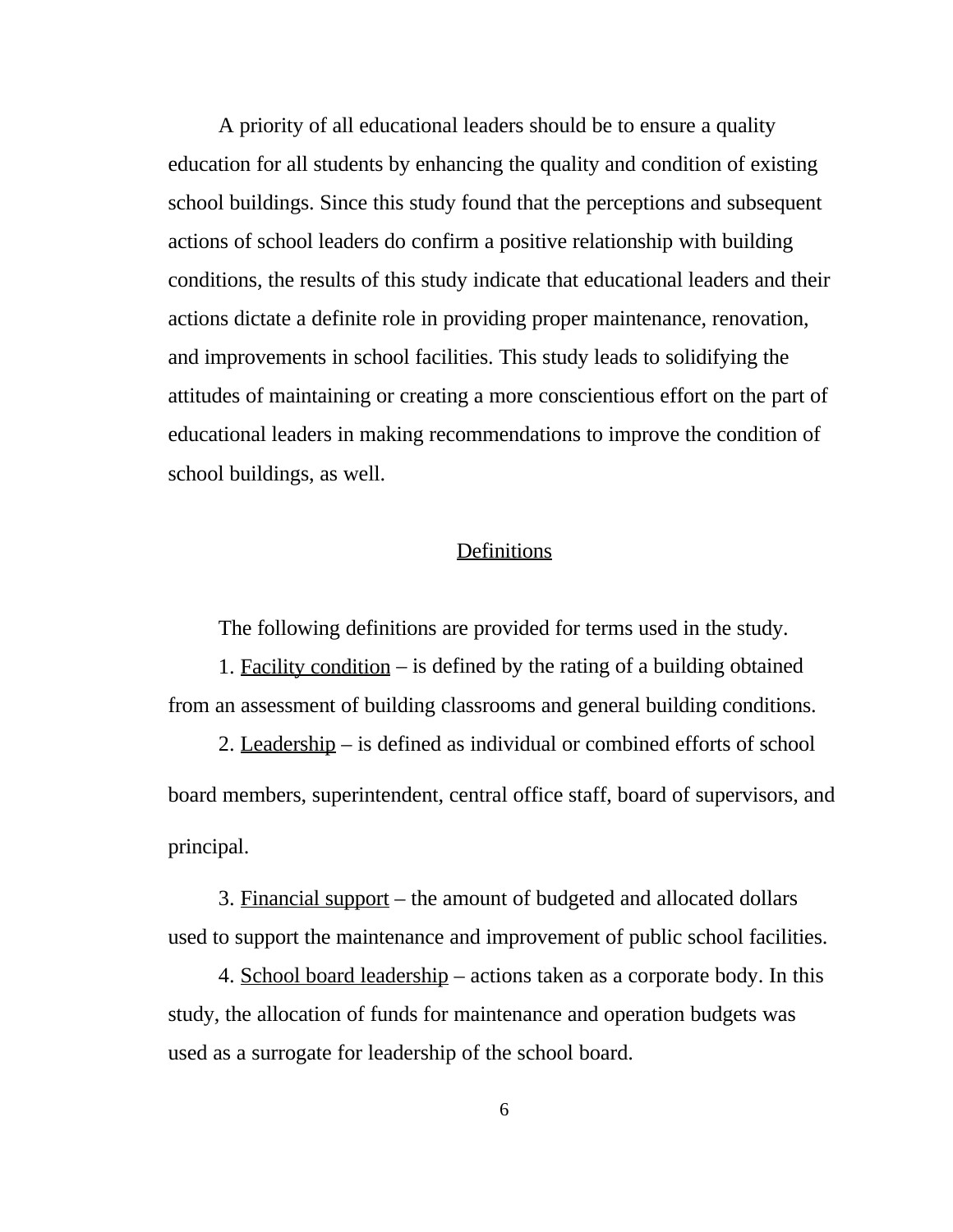#### Theoretical Model

A theoretical model (see Figure 1) which examined the relationship between school building condition and student achievement and behavior was developed by Cash (1993) and applied to rural Virginia high schools. Student scores on achievement tests, adjusted for socioeconomic status, were found to be up to 5 percentile points lower in buildings with poorer quality ratings than for students in better quality buildings. Achievement also appeared to be more directly related to cosmetic factors than to structural ones. Lower achievement was associated with specific building condition factors such as substandard science facilities, air conditioning, locker conditions, classroom furniture, more graffiti, and noisy external environments. These studies show that there was a small, but positive relationship between student achievement and the condition of the building where they attend.

A similar study by Hines (1996) of large, urban high schools in Virginia also found a relationship between building condition and student achievement. He found that student achievement was as much as 11 percentile points lower in substandard buildings as compared to abovestandard buildings.

In proposing this study, a model was developed which adapts the variables of the Cash (1993) model on leadership and financial ability, and how the perceptions and actions of these variables may have an effect on the condition of school buildings (see Figure 2). This model focuses on the two variables of leadership and financial support. Leadership is defined as the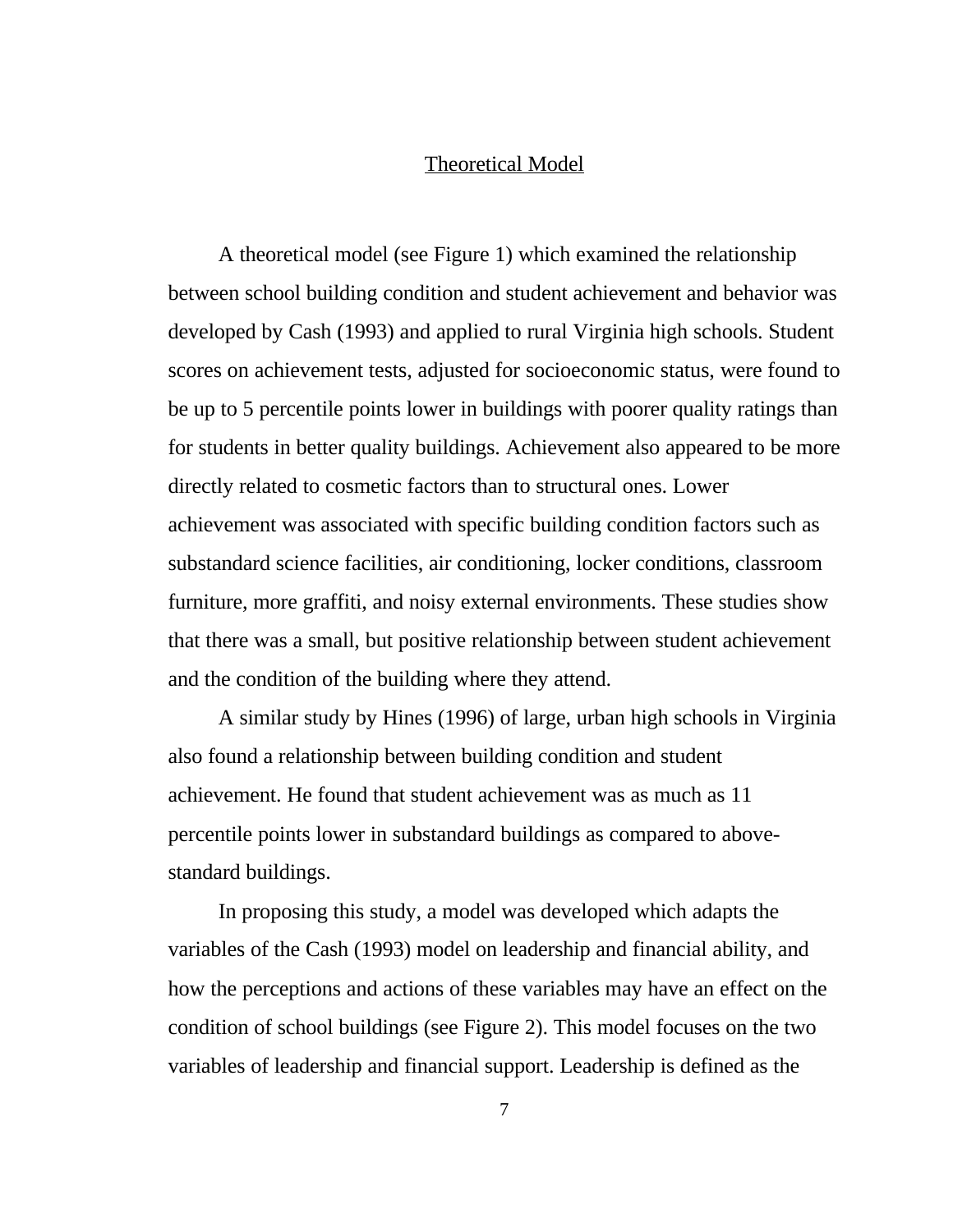perceptions of superintendent and central office staff, the school board, the board of supervisors, and principals regarding the condition of buildings and the adequacy of financial funding. These measurements could be used in defining the initial part of the Cash (1993) model which signifies that the condition of school buildings relies upon the financial support and desire of the leadership of the school system to have the buildings in good shape. These variables may play an important role in determining the condition of a building.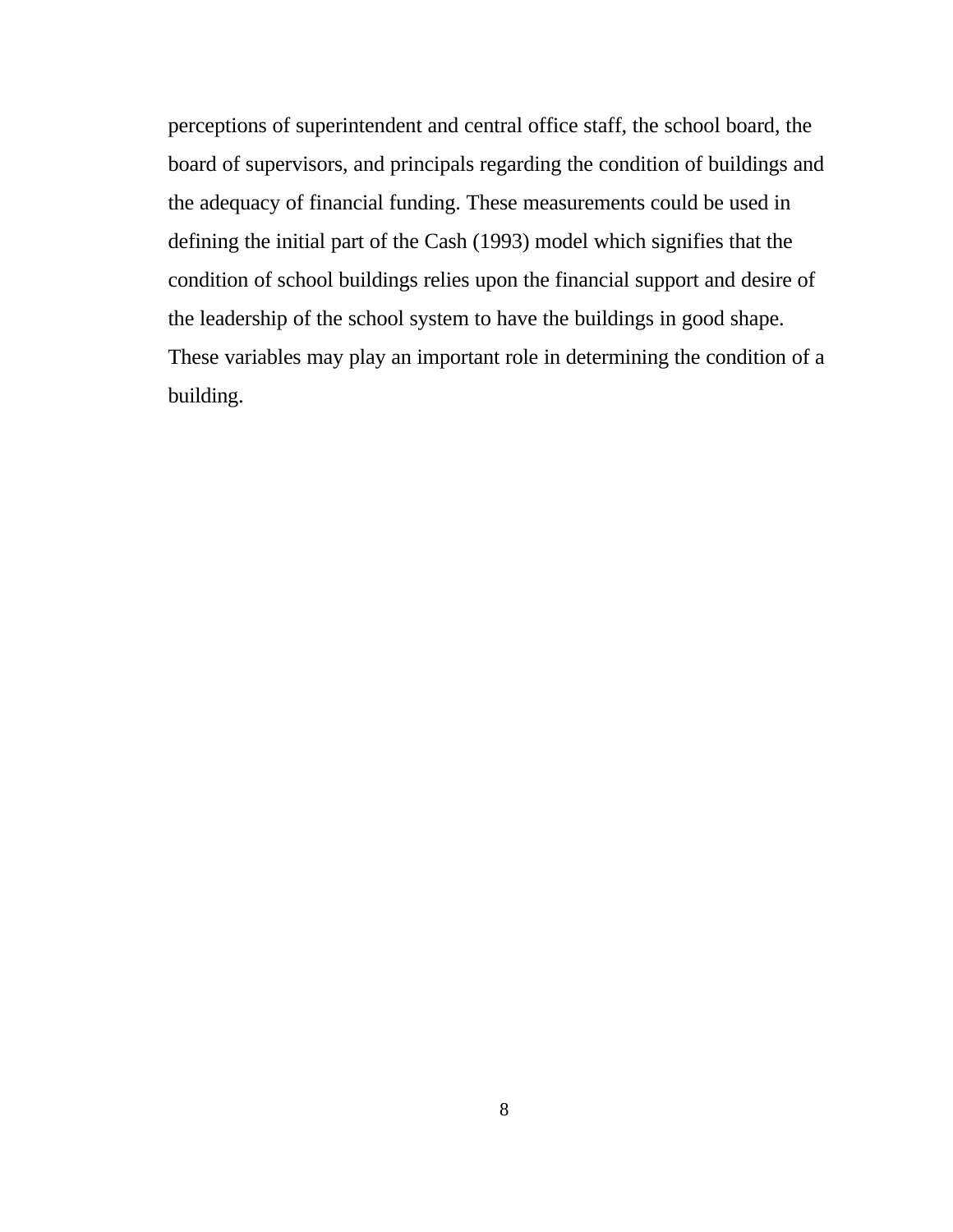

Figure 1. Model design of theoretical construction of how students learn and behave in a school building.

From: School Building Condition and Student Achievement and Behavior, (1993) Carol Cash. Unpublished dissertation. Virginia Polytechnic Institute and State University.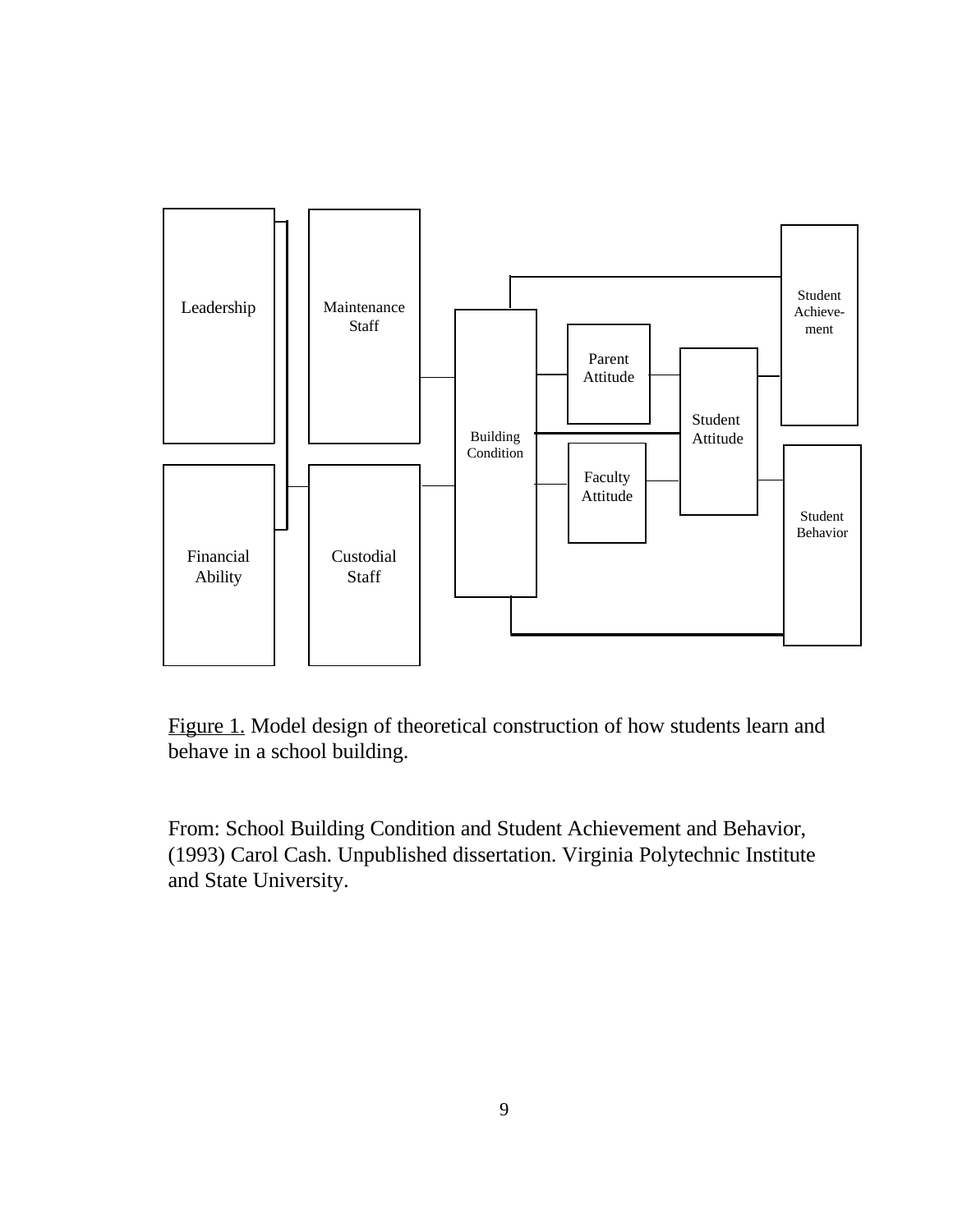

Figure 2. The effect of leadership and financial ability on the condition of school buildings.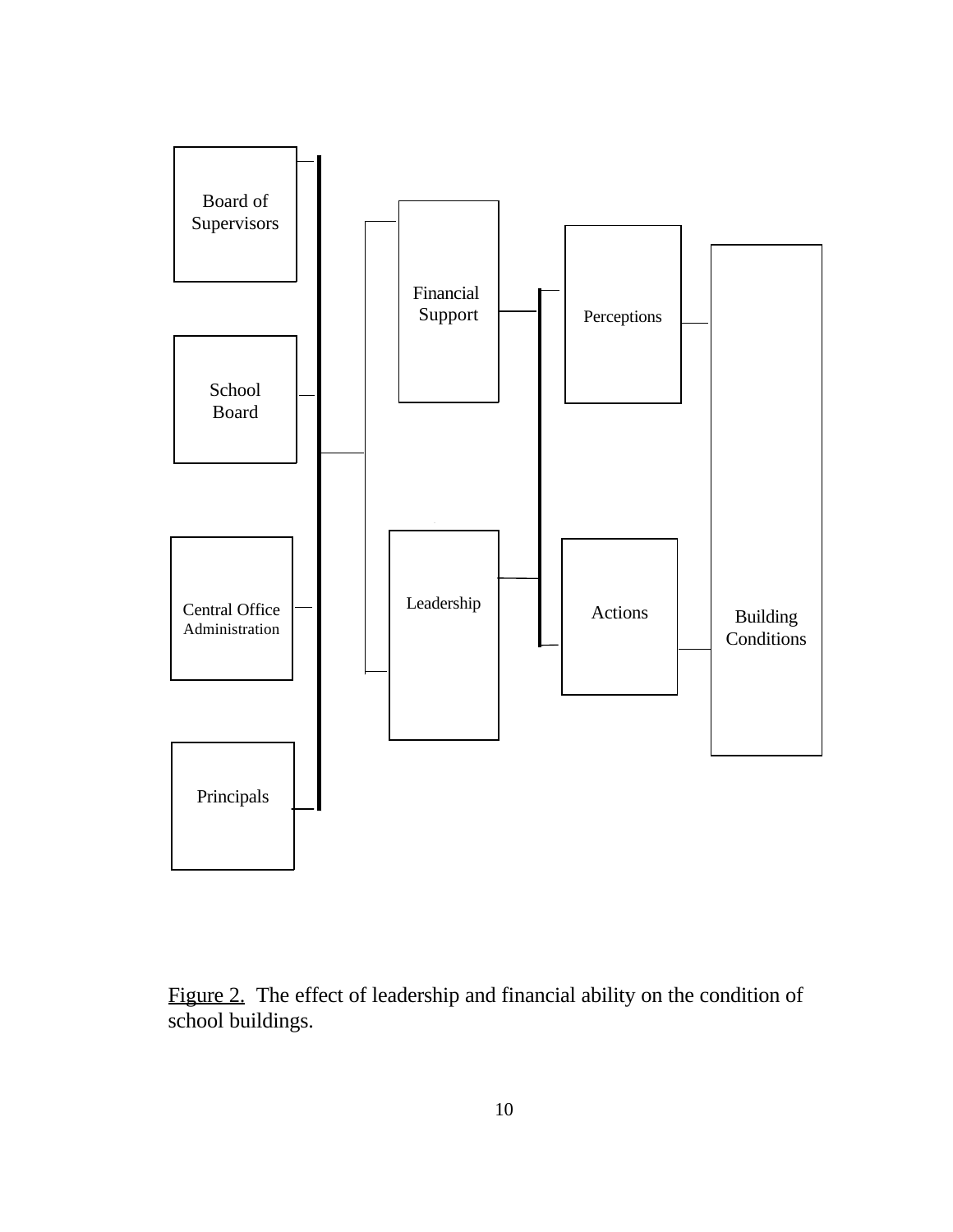## Organization of the Study

This study of the relationship between school leadership and the condition of school buildings is divided into five chapters. Chapter 1 includes an introduction, a statement of the problem, the purpose of the study, research questions, the significance of the study, definitions, a theoretical model, and the study's organization.

Chapter 2 includes a review of the literature related to building condition environments and their effects on the educational process, student achievement, and the quality and condition of public school buildings. Also included in this chapter are leadership roles and perceived perceptions of building conditions and the related financial support allocated for improvement and renovations.

Chapter 3 contains a description of the research methodology, the setting, the population, data collection, and the method of data analysis.

Chapter 4 describes the data and the findings of the survey and provides an analysis of the data related to the research questions.

Chapter 5 contains the summary of findings, discussion, conclusion, implications for practice, and recommendations for further study.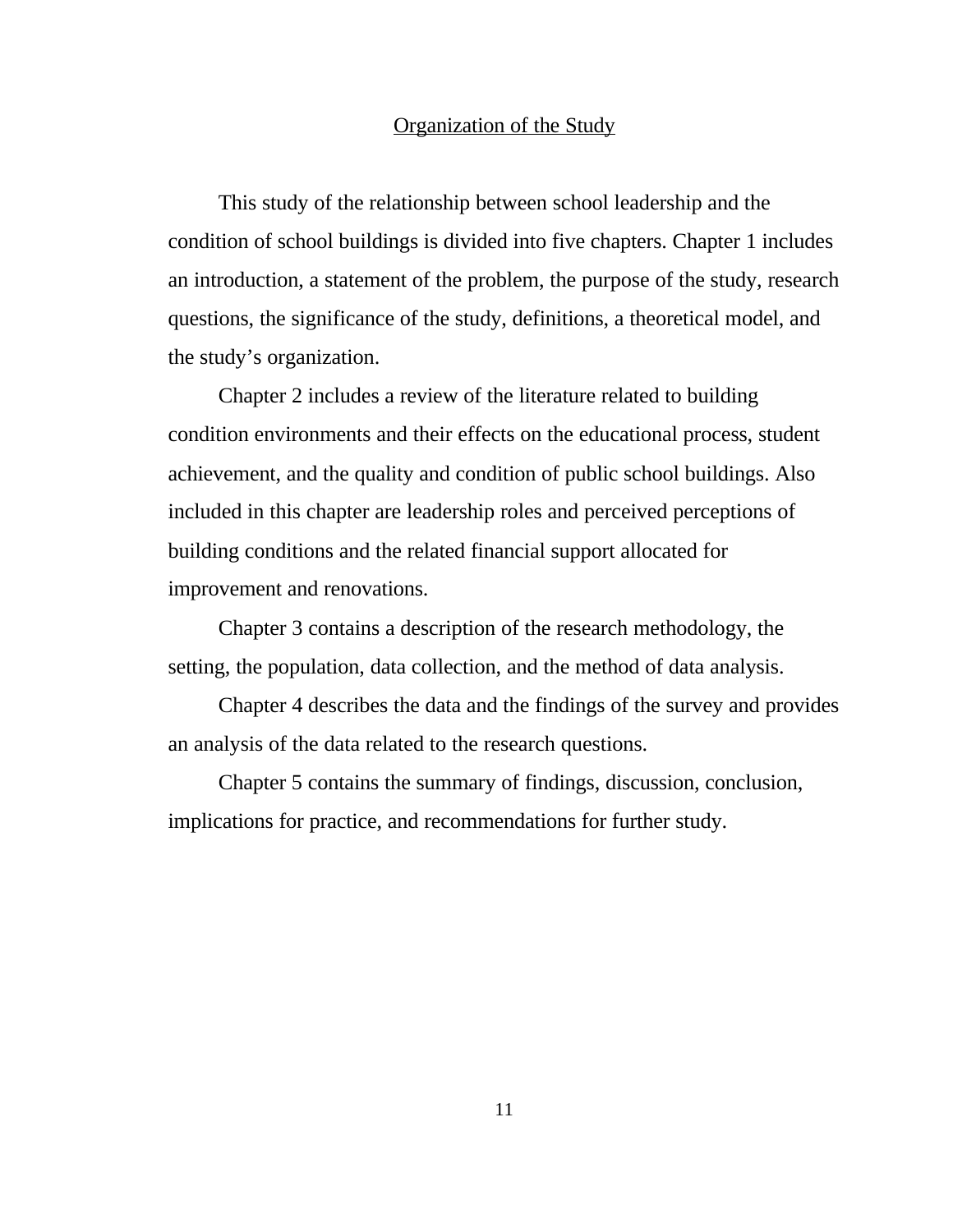#### Chapter 2

### Review of the Literature

The purpose of this chapter is to provide a review of the literature which is relevant to the theoretical model that links school leadership and financial support to the quality and condition of school buildings. A context for this study was developed by exploring why building conditions are important to the educational process and reviewing specific studies which examine the significance of building and classroom conditions to student achievement. Research, which supports the public's growing concern on the quality and condition of public school buildings, was explored to determine the condition of our buildings, as reported by these studies. Research on the role of leadership in education and the variance between perception and action of school leaders toward facility improvement was presented. Finally, works relating to the apparent necessity of increased financial support needed to maintain and improve public school facilities was reviewed.

#### Building Conditions and the Educational Process

Most educators agree that maintaining quality school buildings is essential in the educational process for students. Lane (1991) stated that students could either be drawn to or distracted from the educational process by the facilities they inhabit. The Carnegie Foundation found that educational quality could not exist in deteriorating educational environments, and the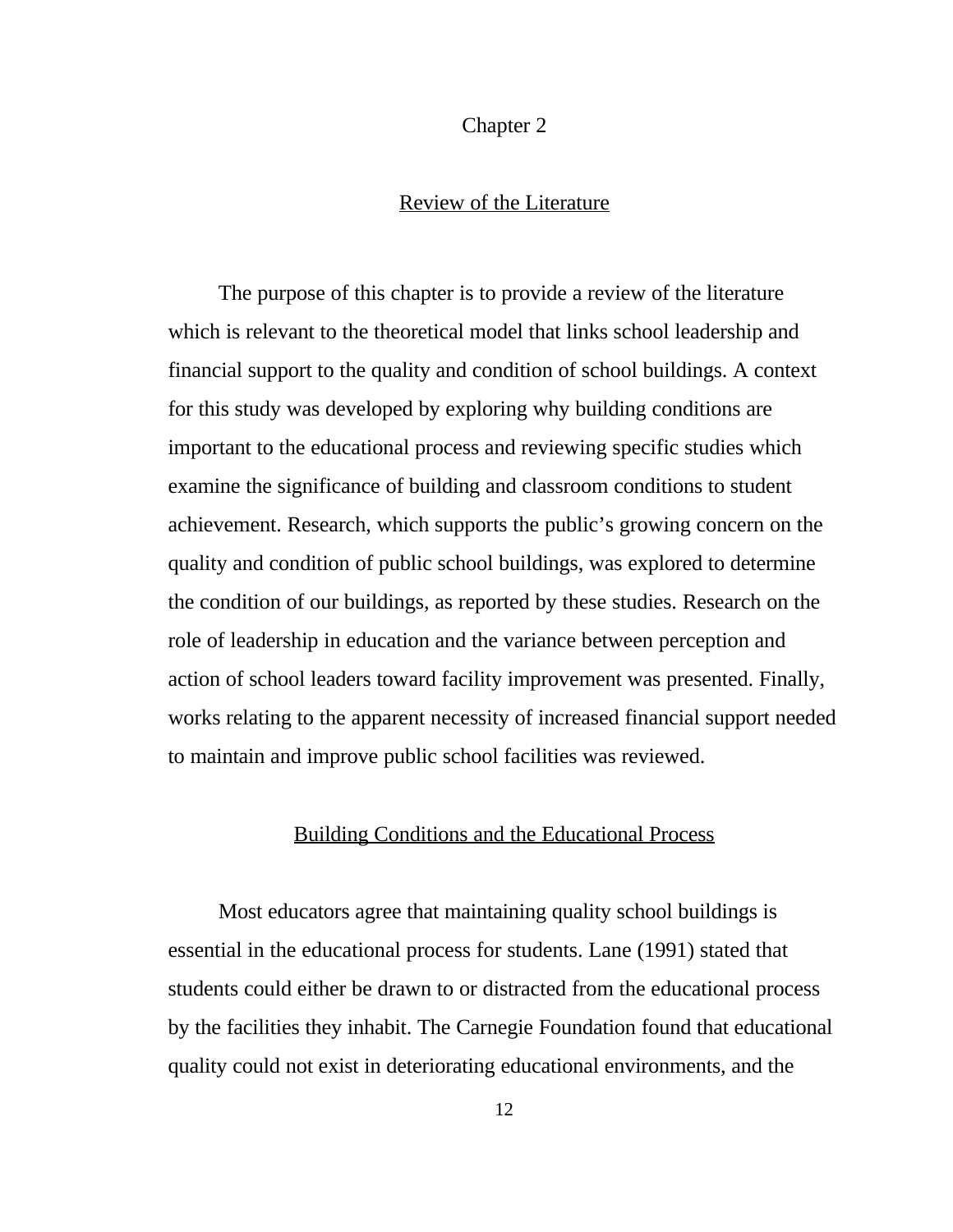presence of decaying conditions sent a negative perception to parents, students, and members of the community (Carnegie Foundation for the Advancement of Teaching, 1988).

Educators, students, administrators, financiers, builders, and communities as a whole must all play a vital part in the survival of the educational process. All organizations need some type of structure in order to function effectively and efficiently. A school system is no different. Much of what is done in the school system lends itself to long-range or strategic planning, especially activities related to housing students in school buildings. Not many states, however, require local school systems to produce longrange plans. Nonetheless, school systems plan for the long term because they cannot change, improve, or respond to community needs in a short period of time. (Earthman, 1992)

#### Building Conditions and Student Achievement

Student achievement is directly linked to many factors, such as genes from their parents, study habits, delivery of instruction by various teachers, and overall initiative and desire to learn. Students should not deliberately fail to learn or receive enhanced learning as a result of building conditions and facility influences. Much emphasis is now placed on technology, ergonomics of a learning environment, safety of a facility, teacher-to-pupil ratio, and many other factors which are part of the  $21^{st}$  century school setting. Much of the variables involved in student achievement are controlled by the aforementioned factors in addition to state and local governing bodies and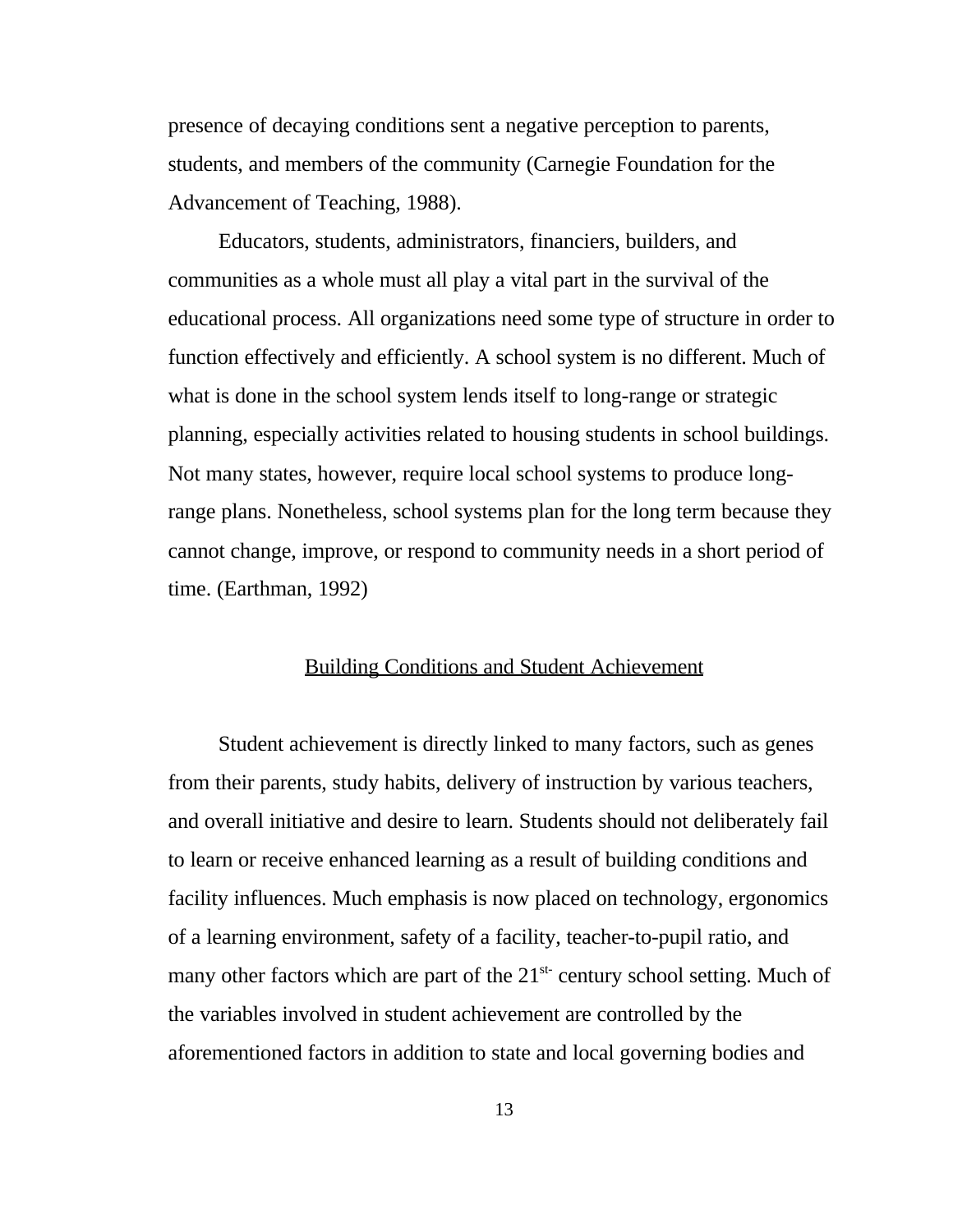natural surroundings and conditions which affect student activities from the day they are born. Even if these are the major factors in the variance of student achievement, other outcomes of learning and attitude can be controlled through educational leadership and the climate and environment of school facilities.

Lanham (1999) conducted a study to explore the relationship between student achievement and the physical condition of school buildings and specific classrooms in Virginia's elementary schools. He surveyed elementary building principals to rate specific features of their school buildings and classrooms. Student achievement was assessed by utilizing the Spring 1990 test scores from the Virginia Standards of Learning Assessment. Lanham (1999) concluded there were certain school buildings and cosmetic characteristics, when combined with socio-economic information, that can provide partial explanations for the variance in student achievement on Standards of Learning Assessments in English, mathematics, and technology.

Lanham (1999) stated that architecture and education are linked in both a symbolic and functional relationship, which, in turn, sends a strong cultural message to citizens of the community. Thus, if the cultural message is negative, and if the building impedes rather than fosters learning, architecture and education are in conflict. Cash (1993) agrees in that influences upon student outcomes by building conditions are both direct and indirect. She proposes that indirect influences include building conditions which influence both faculty and parental attitudes, which, in turn, influence student attitudes. Consequently, student attitudes then influence student achievement and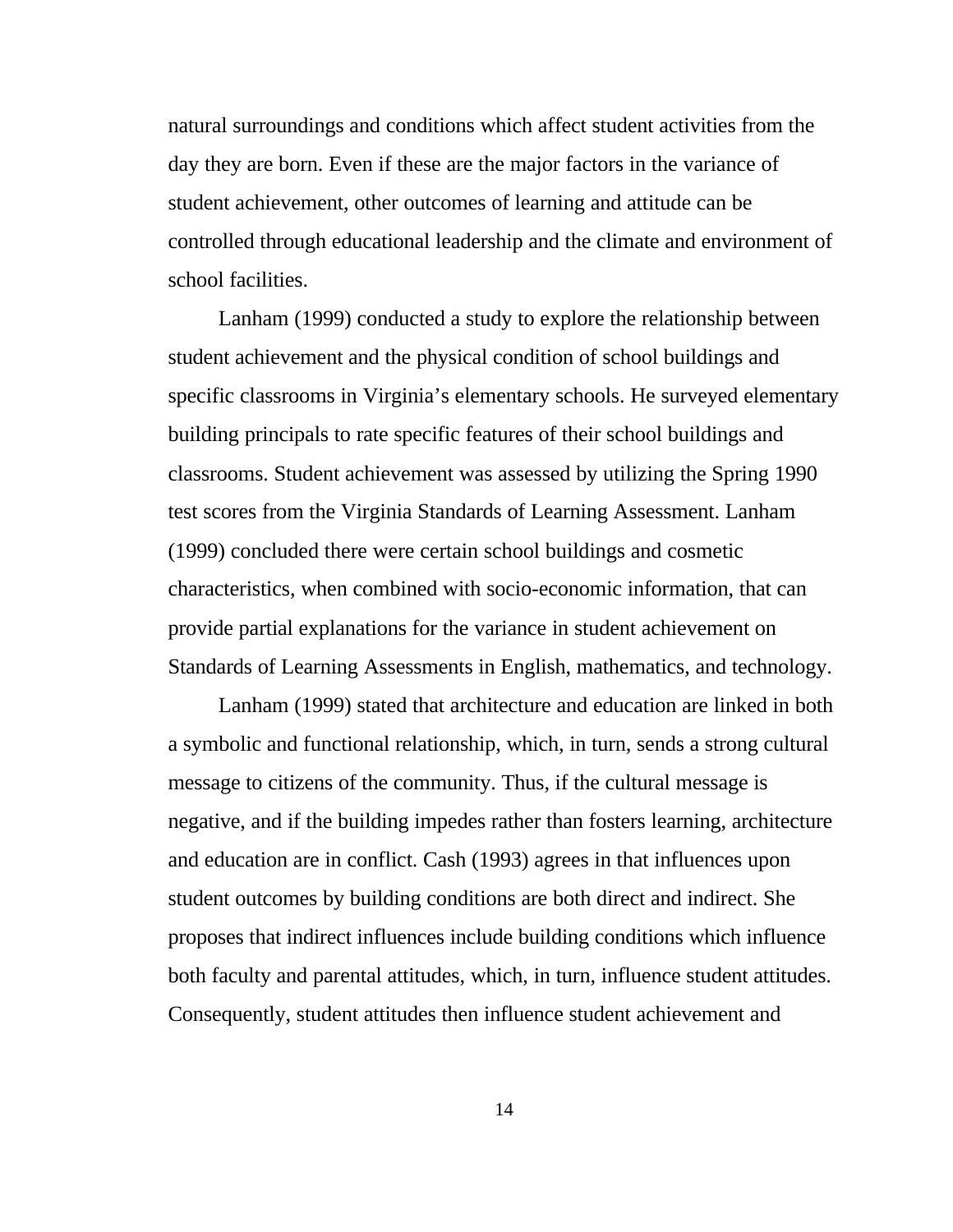behavior. She also goes on to show direct influence on student achievement and behavior stemming from structural or environmental factors.

Earthman (1994) reported on findings which he felt presented a compelling case for addressing public school facilities issues in a manner similar to support requirements necessary to maintain the infrastructure of roads, airports, and municipal public buildings. However, school systems, in general, are most apt to remain in a catch-up position in maintaining their aging infrastructure.

A study conducted by Edwards (1991) examined the relationship between building quality and condition and student achievement. She found in the Washington, D. C. public school system that (a) students assigned to schools in poor condition can be expected to fall 5.5 percentage points below those students attending schools in fair condition, and (b) students assigned to school in poor condition can be expected to fall 11 percentage points below those students attending schools in excellent condition. She concluded that a positive correlation did exist between building condition and student achievement.

### Quality and Condition of Public School Buildings

A meeting of the American Association of School Administrators (AASA) was convened in January 1992 to examine the issue of the condition of America's public schools. Nationwide attention was being given to the restructuring of public education, however this group's concern was that little was being said about the schools' building structures themselves. Therefore,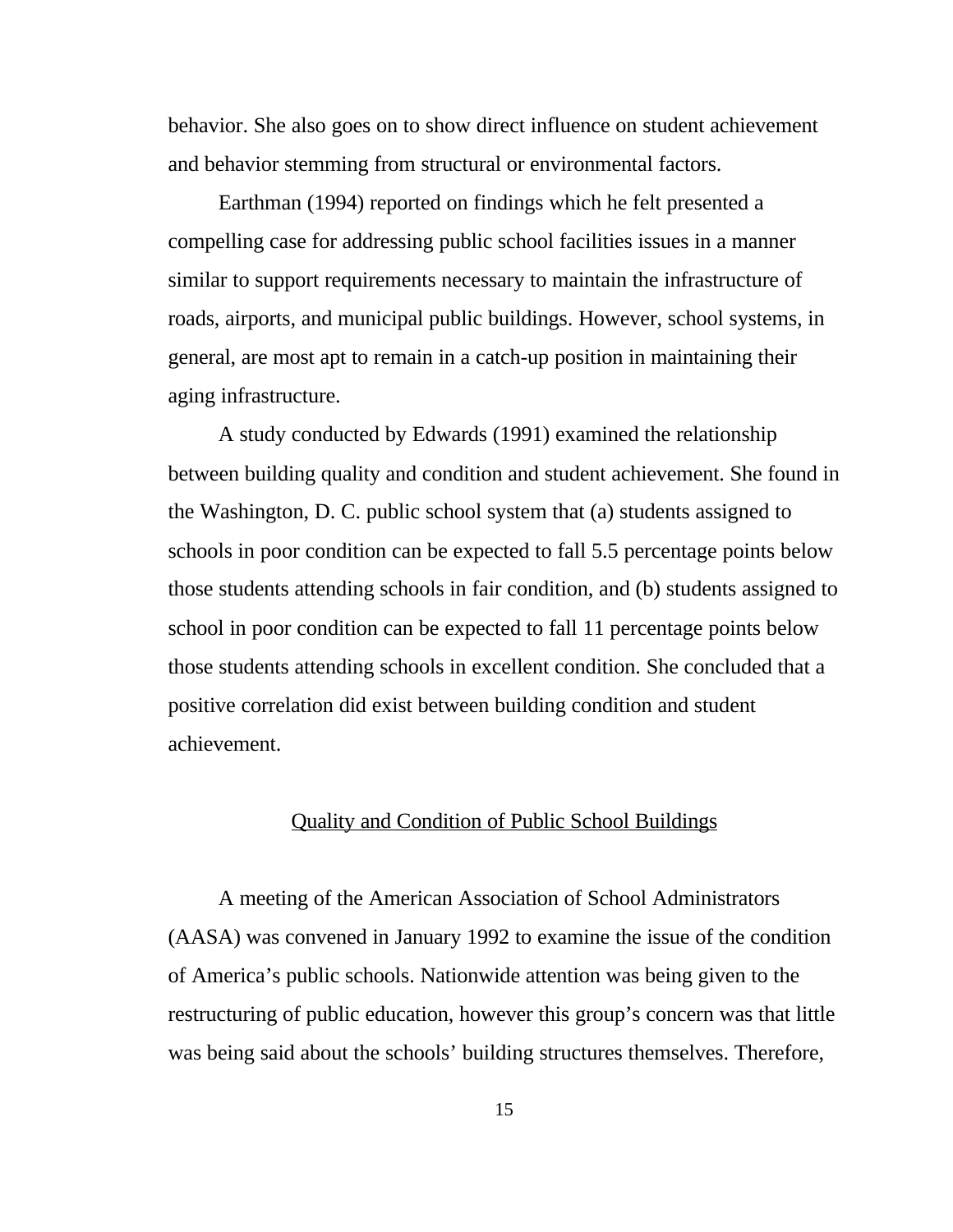the AASA undertook a project to conduct a nationwide survey of the quality and condition of America's school buildings. The results of this survey were published in a report entitled Schoolhouse in the Red: A Guidebook for Cutting Our Losses (AASA, 1992).

This study, for example, asked just what is meant by poor facilities and just what to do about them. This national examination of the quality and condition of school facilities, a survey designed by the Educational Research Service, revealed that, indeed, the quality and condition of public schools throughout the United States were in jeopardy. Additional concerns were expressed regarding the abilities of state and local governments to properly fund the needed maintenance in order to improve these school facilities.

From January 1994 through February 1995, the United State General Accounting Office conducted a comprehensive study on the condition of public school facilities throughout the United States. The GAO reviewed whether America's schools (a) provide the key facilities requirements and environmental conditions for education reform and improvement; (b) have appropriate technologies and the facility infrastructure to support new technologies; and (c) have the physical capacity to support learning into the  $21<sup>st</sup>$  century. (GAO Report HEHS-95-95, 1995)

The General Accounting Office survey found the following:

1. Most school are, indeed, unprepared for the  $21<sup>st</sup>$  century.

2. At least three-quarters of schools have sufficient computers and television, although they do not have the infrastructure to fully use these technologies.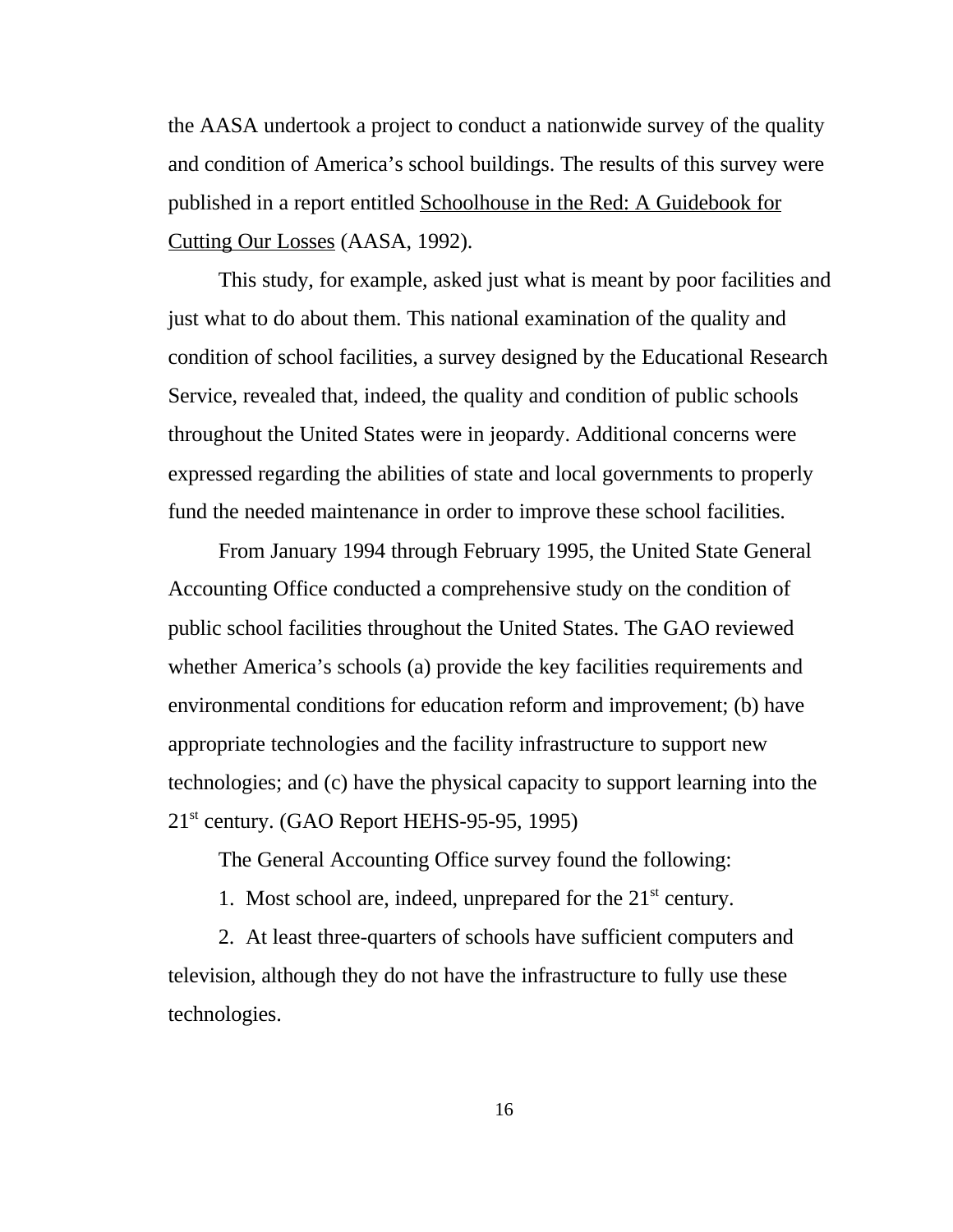3. One-third of schools with sufficient computers are not networked, limiting their access to available electronic information.

4. About 40 percent of schools cannot adequately meet the functional requirements for laboratory science or large-group instruction.

5. About 54 percent of schools have unsatisfactory instructional space to implement effective teaching strategies.

6. Schools in the same division often differ because the construction of new facilities takes precedent over maintaining and renovating existing facilities.

7. Air-conditioning affects learning because it is necessary for schools to operate effectively in hot weather or use computers. (GAO Report HEHS-95-95, 1995)

The GAO compiled research for all states relative to technological insufficiencies in their schools. Table 1 takes excerpts from this report and compares research of six area states and the percentage of schools which reported insufficient elements present in their school buildings for preparation for the  $21<sup>st</sup>$  century.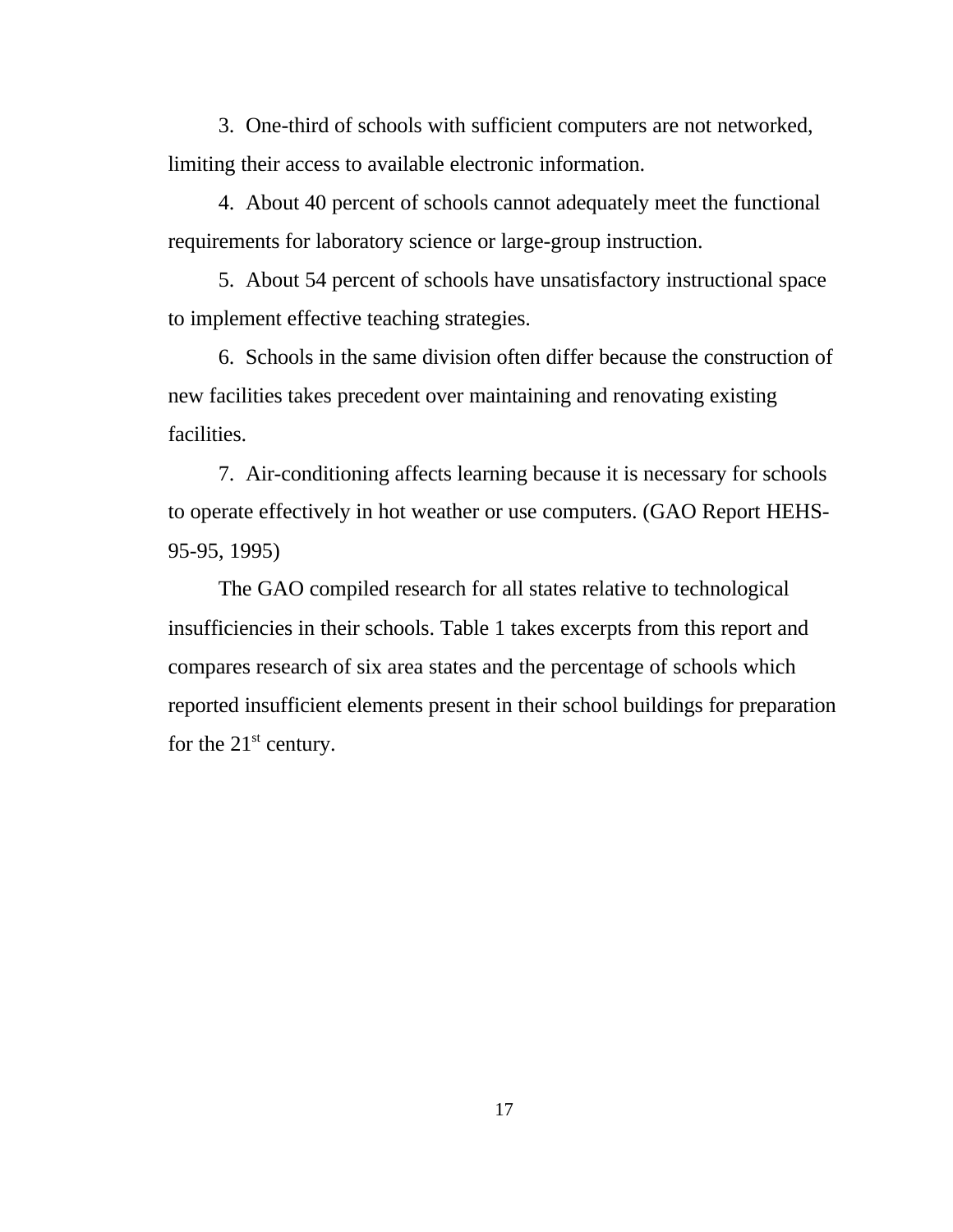## Table 1

## Schools in Selected States Reporting Percentage of Insufficient Elements Present in School Buildings for Preparation for the 21<sup>st</sup> Century

|                              | Ohio | North<br>Carolina | West<br>Virginia | Kentucky | Virginia | Tennessee |
|------------------------------|------|-------------------|------------------|----------|----------|-----------|
| Insufficient technology      |      |                   |                  |          |          |           |
| Computers                    | 38.2 | 30.1              | 16.5             | 13.1     | 31.3     | 20.4      |
| Printers                     | 50.7 | 33.3              | 17.2             | 19.8     | 37.7     | 22.8      |
| <b>Networks</b>              | 78.8 | 51.1              | 32.3             | 35.5     | 56.5     | 48.0      |
| Modems                       | 74.0 | 62.2              | 56.8             | 57.2     | 54.1     | 62.7      |
| Modem phone lines            | 70.5 | 62.6              | 51.5             | 55.7     | 52.9     | 65.6      |
| Instructional phone<br>lines | 76.2 | 73.0              | 71.0             | 67.2     | 56.0     | 68.0      |
| TV's                         | 16.0 | 15.2              | 4.2              | 3.2      | 4.1      | 6.9       |
| Laser disks/VCR<br>players   | 44.1 | 30.9              | 30.8             | 23.2     | 36.7     | 37.1      |
| Cable TV                     | 31.3 | 24.5              | 14.4             | 8.0      | 18.4     | 27.1      |
| Conduits                     | 76.6 | 66.0              | 49.9             | 49.8     | 57.5     | 58.0      |
| Cable                        | 95.0 | 92.3              | 93.2             | 75.2     | 93.5     | 94.3      |
| Wiring                       | 63.0 | 55.4              | 36.2             | 35.8     | 36.1     | 38.8      |
| Electric power               | 50.6 | 41.8              | 18.0             | 25.1     | 29.5     | 25.4      |

table continues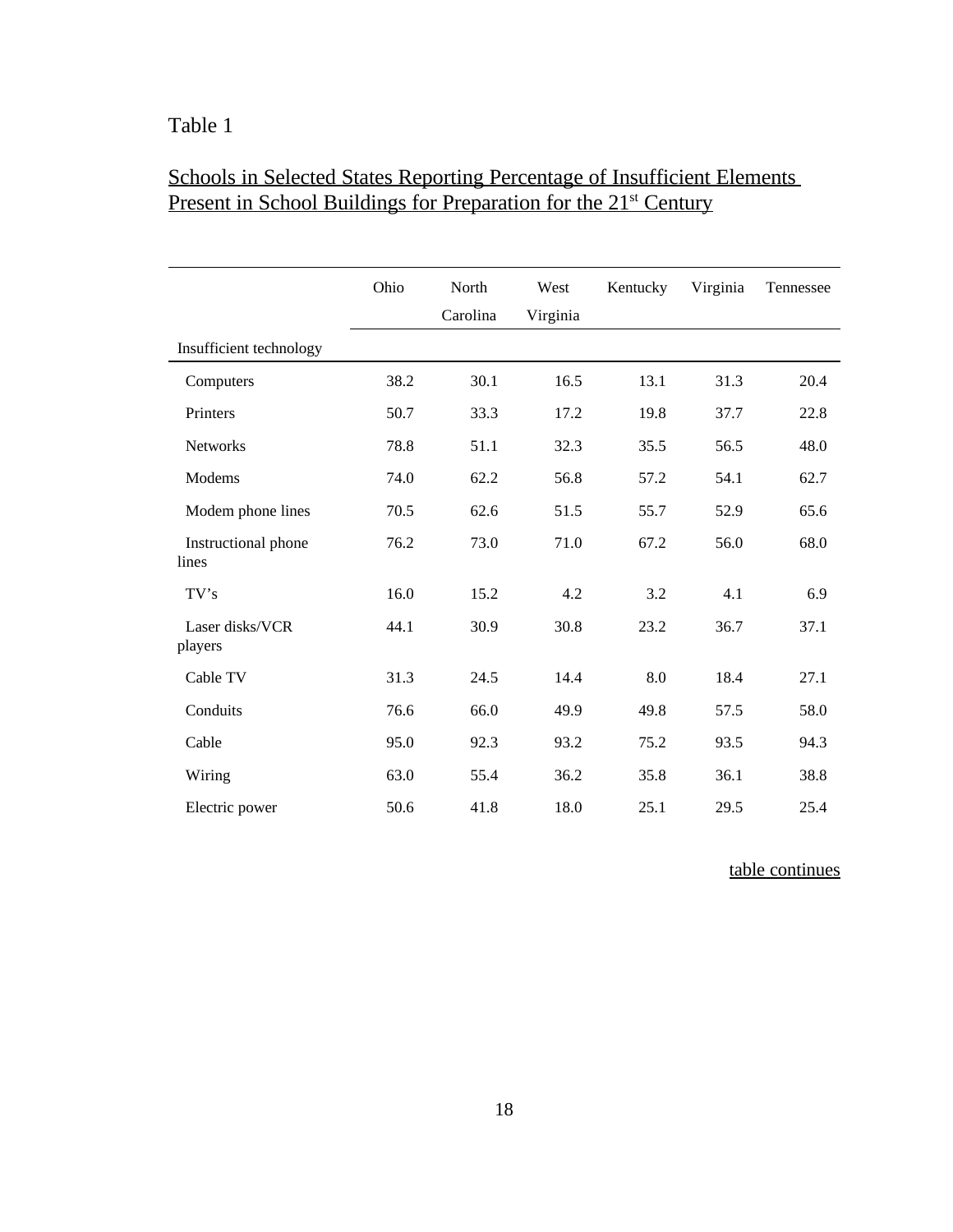|                                         | Ohio | North<br>Carolina | West<br>Virginia | Kentucky | Virginia | Tennessee |
|-----------------------------------------|------|-------------------|------------------|----------|----------|-----------|
| Activities                              |      |                   |                  |          |          |           |
| Small group<br>instruction              | 17.6 | 5.6               | 19.0             | 4.0      | 10.0     | 7.5       |
| Large group<br>instruction              | 42.7 | 36.9              | 49.7             | 30.5     | 31.9     | 24.9      |
| Store student<br>assessment             | 43.1 | 27.9              | 40.3             | 26.2     | 38.3     | 19.4      |
| Display student<br>assessment materials | 33.0 | 26.6              | 38.7             | 19.4     | 35.8     | 22.3      |
| Parent support                          | 30.0 | 17.1              | 27.4             | 22.4     | 30.6     | 18.2      |
| Social/health services                  | 31.7 | 21.4              | 47.3             | 26.8     | 25.0     | 40.8      |
| Teacher planning                        | 17.2 | 16.1              | 15.5             | 7.8      | 18.9     | 8.4       |
| Private counseling and<br>testing areas | 31.6 | 24.6              | 38.9             | 20.1     | 18.6     | 22.9      |
| Labs                                    | 50.6 | 38.4              | 43.1             | 35.2     | 40.8     | 43.8      |
| Library                                 | 16.8 | 7.2               | 28.4             | 6.0      | 13.5     | 7.8       |
| Day care                                | 88.9 | 69.1              | 93.9             | 77.8     | 88.4     | 79.2      |
| Before/after school<br>care             | 69.5 | 33.4              | 81.1             | 62.0     | 56.9     | 52.4      |
| Environmental needs                     |      |                   |                  |          |          |           |
| Lighting                                | 13.9 | 17.4              | 23.9             | 14.6     | 14.4     | 8.3       |
| Heating                                 | 24.9 | 14.0              | 34.1             | 17.7     | 16.6     | 17.1      |
| Ventilation                             | 33.3 | 23.4              | 46.5             | 25.6     | 21.7     | 19.2      |
| Indoor air quality                      | 18.6 | 17.7              | 31.3             | 19.2     | 19.8     | 16.0      |
| Acoustics                               | 39.6 | 29.5              | 44.0             | 26.4     | 24.0     | 21.5      |
| Flexible space                          | 80.6 | 59.0              | 68.7             | 50.5     | 37.5     | 48.6      |
| Physical security                       | 23.5 | 21.8              | 34.4             | 21.0     | 20.6     | 27.9      |

table continues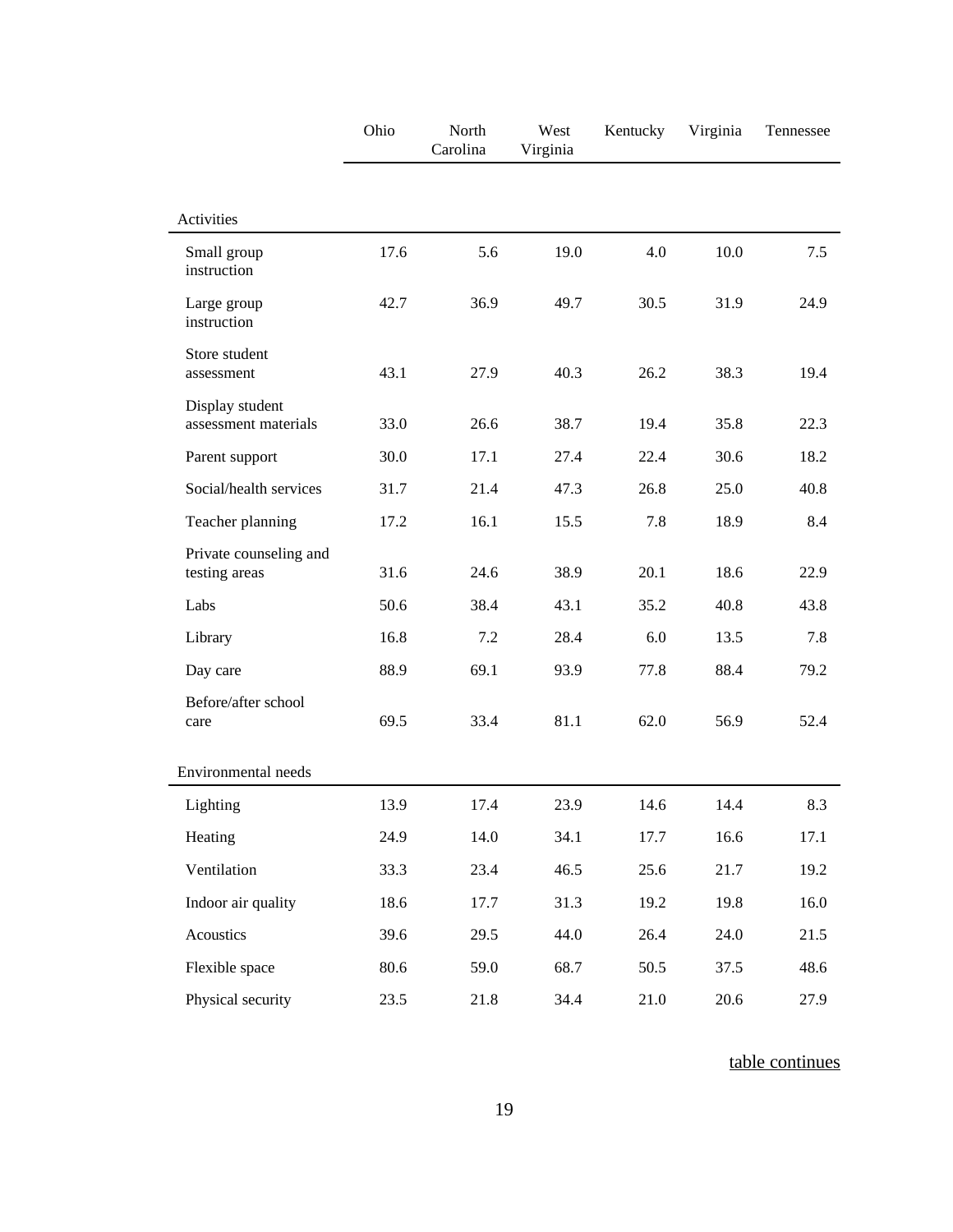Note. From "School Facilities: America's School not Designed or Equipped for the 21<sup>st</sup> Century," General Accounting Office, 1995, Publication No. HEHS-95-95. Reprinted with permission.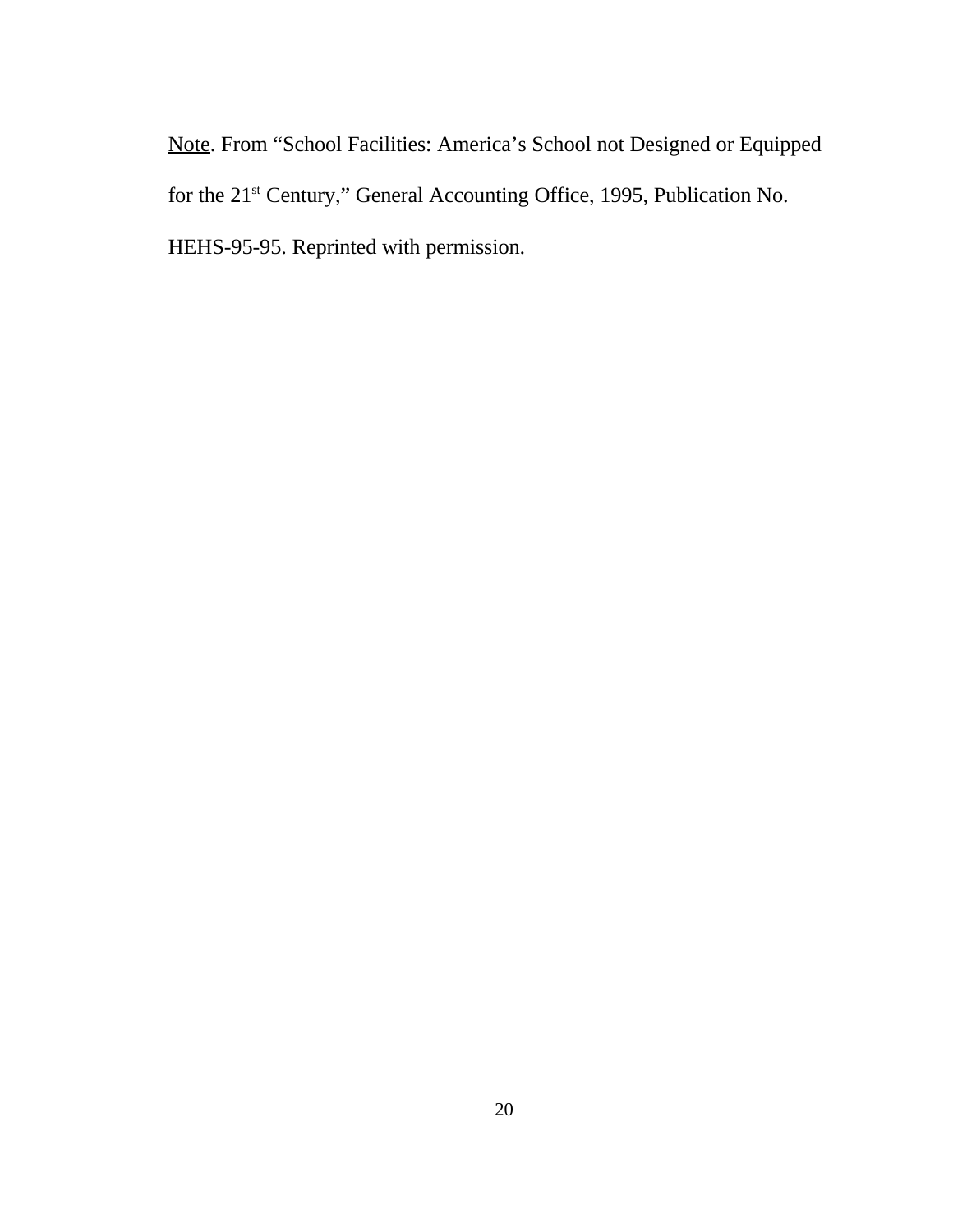The American Association of School Administrators survey (1991) reported the following problems as reasons for inadequate facilities: (a) old age, (b) overcrowding, (c) flaws in structures or mechanical systems, (d) environmental hazards, and (e) electrical capacity. This goes along with the GAO report in Table 1 which shows that most schools in the six selected states are below 50 percent in the adequate building elements needed for preparation for the  $21<sup>st</sup>$  century.

### Role of Leadership

Leadership within a school system can be defined to include the principal, the superintendent, central office staff, the school board, and the board of supervisors. This leadership structure can determine the amount of emphasis placed on any educational reform movement which could include improvement of the quality and condition of school buildings. According to Lanham (1999), leaders in public school buildings who see value in facilities will give them a high priority. Their decisions to maintain facilities appropriate to conducive learning environments, however, are tempered by local financial ability.

Stinnette, Peterson, and Hallinger (1997) developed a checklist for principals to help them reflect upon leadership and practices in their particular schools. The checklist was designed to stimulate principals' thinking about what they are doing and what they might consider doing in the future as well as give thought to some items, which describe an effective leader. It included such questions as the following: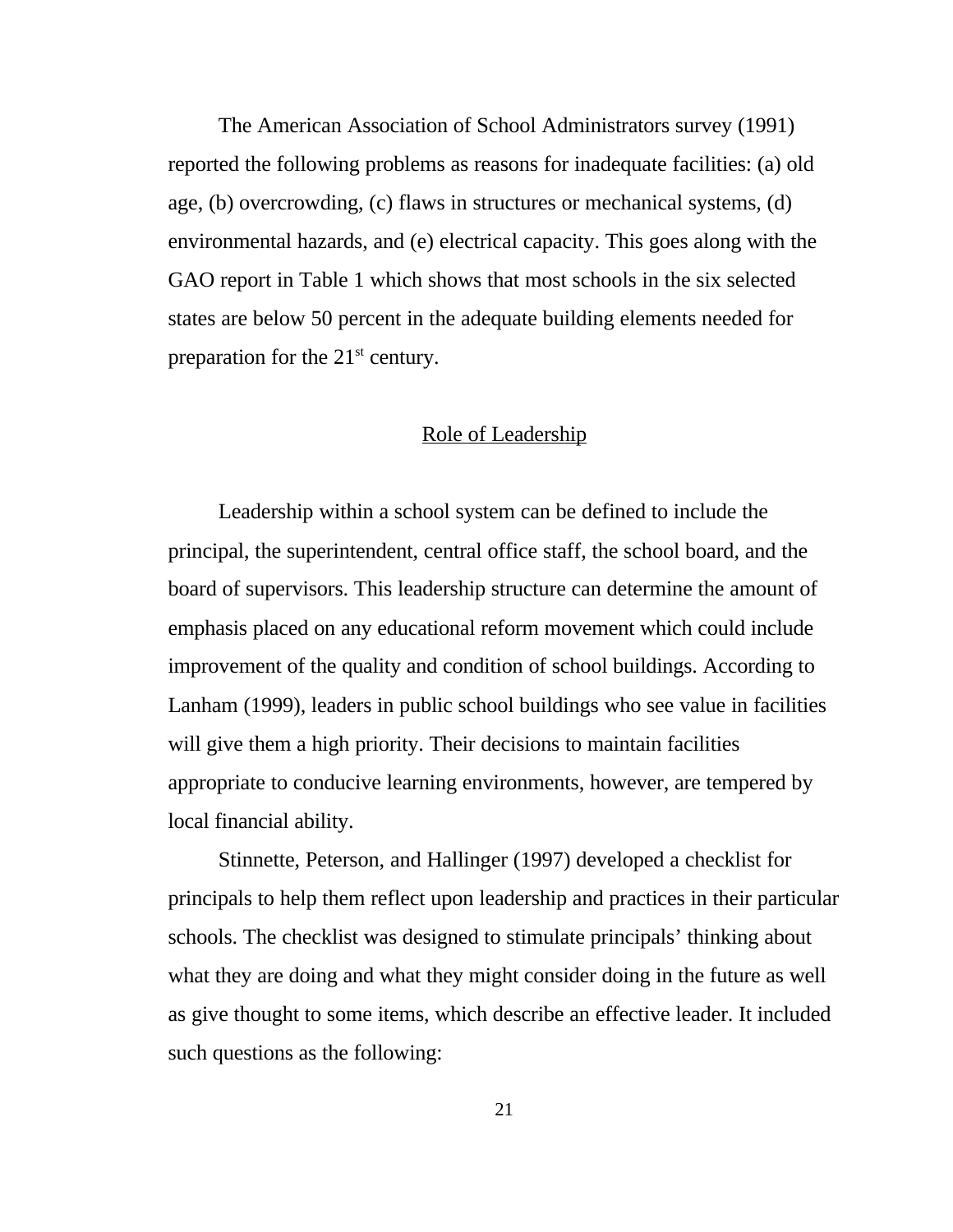1. Do leaders communicate their values and mission in the things they do, how they spend their time, and what they consider important?

2. Is authority in schools based more on professional knowledge and competence than on position and rules?

3. Do leaders create a culture that supports risk-taking and encourages innovation?

4. Are principals open to multiple approaches and solutions rather than reliance on single answers and past practices?

5. Is decision making consensual and inclusive as opposed to topdown and non-participatory?

6. Do leaders accept conflict as "normal" and use it as a stimulus for change, or is it viewed as "bad" and something simply to be controlled?

7. Is communication in the school open and fluid as opposed to regulated by traditional chains of command?

8. Do we create an environment that is safe, supportive, and conducive to learning?

9. Do leaders model lifelong learning for others by sharing new learning, successes, and failures? (p. 1)

By answering questions such as these, school leaders can easily assess their abilities to work together with a community of learners to articulate a shared purpose and educational vision focused on learning.

According to Douglas Reeves (1998), accountability falls disproportionately on superintendents and principals. Boards of education, frustrated that student achievement has not sufficiently improved, are, therefore, selected based on promises of change, and leadership positions are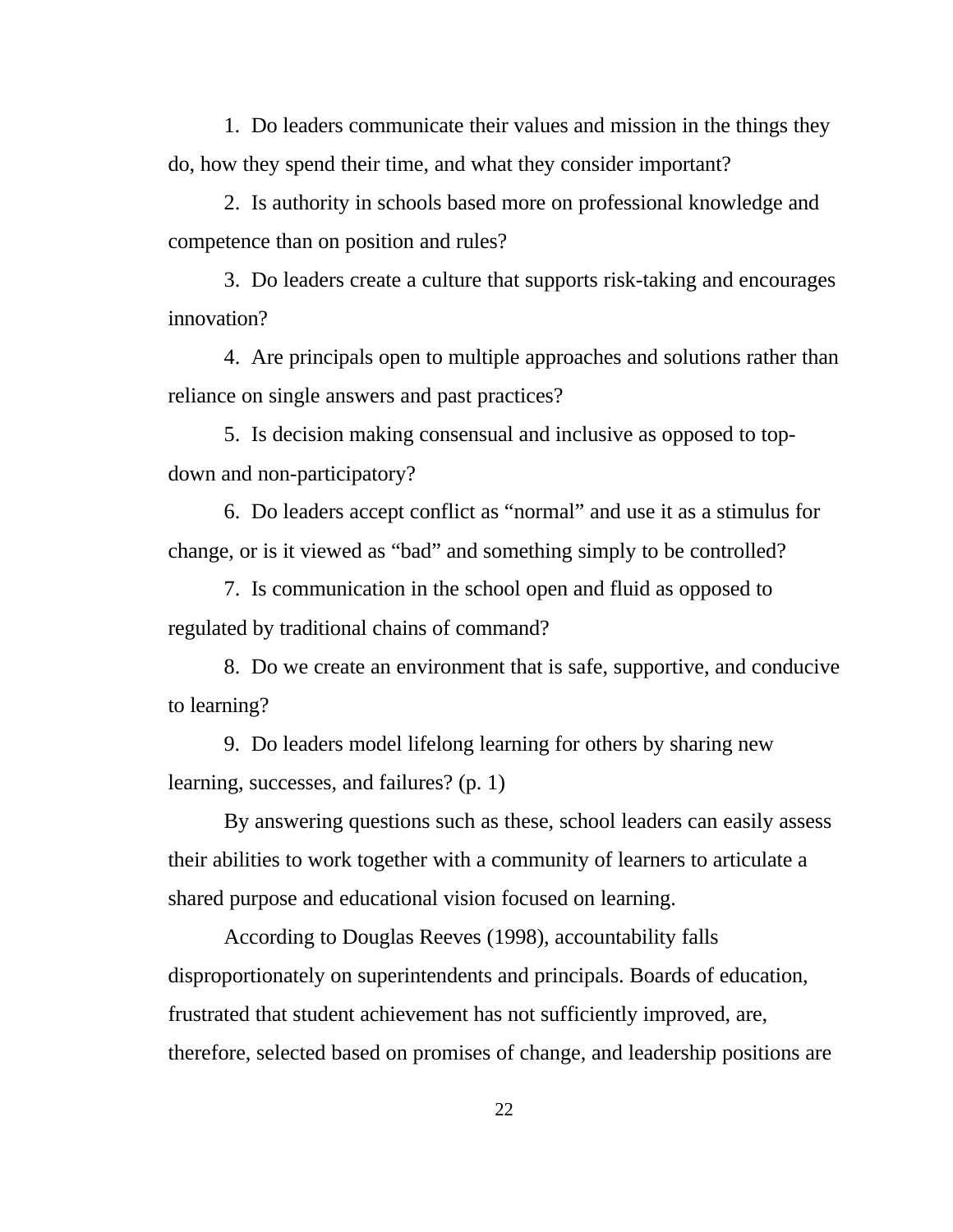the most visible indicators of apparent stagnation. Thus, the promise for achievement to "improve or heads will roll" sums up a facile approach to the current challenges of educational leadership.

Reeves (1998) stated that accountability must be more than a promise of change. It provides a clear strategic direction, properly implemented, for schools and their leaders with a direct focus on student achievement and specific strategies that will be used at the school level to create improvement. Through examining the relationship between perceptions and actions of educational leaders and the condition of school facilities, educators will be better able to initiate and implement positive change in building conditions. Since building conditions play an integral role in providing a proper learning environment for student achievement, this study can initiate the onset of improved facility budget decisions and develop attitudes that seek improvements on school buildings.

#### Perceptions and Actions of School Board Members

Moulton (1998) prepared a study on the perceptions of selected school board members regarding the quality and condition, maintenance, and improvement and renovation of existing public school facilities. This study assessed school board members nationally for the first time regarding their perceptions on these issues. Moulton (1998) stated that a school building can contribute to a positive school climate conducive to teaching and learning. The support given in this area is an important ingredient to this belief. School board members are responsible for policy and budget decisions that determine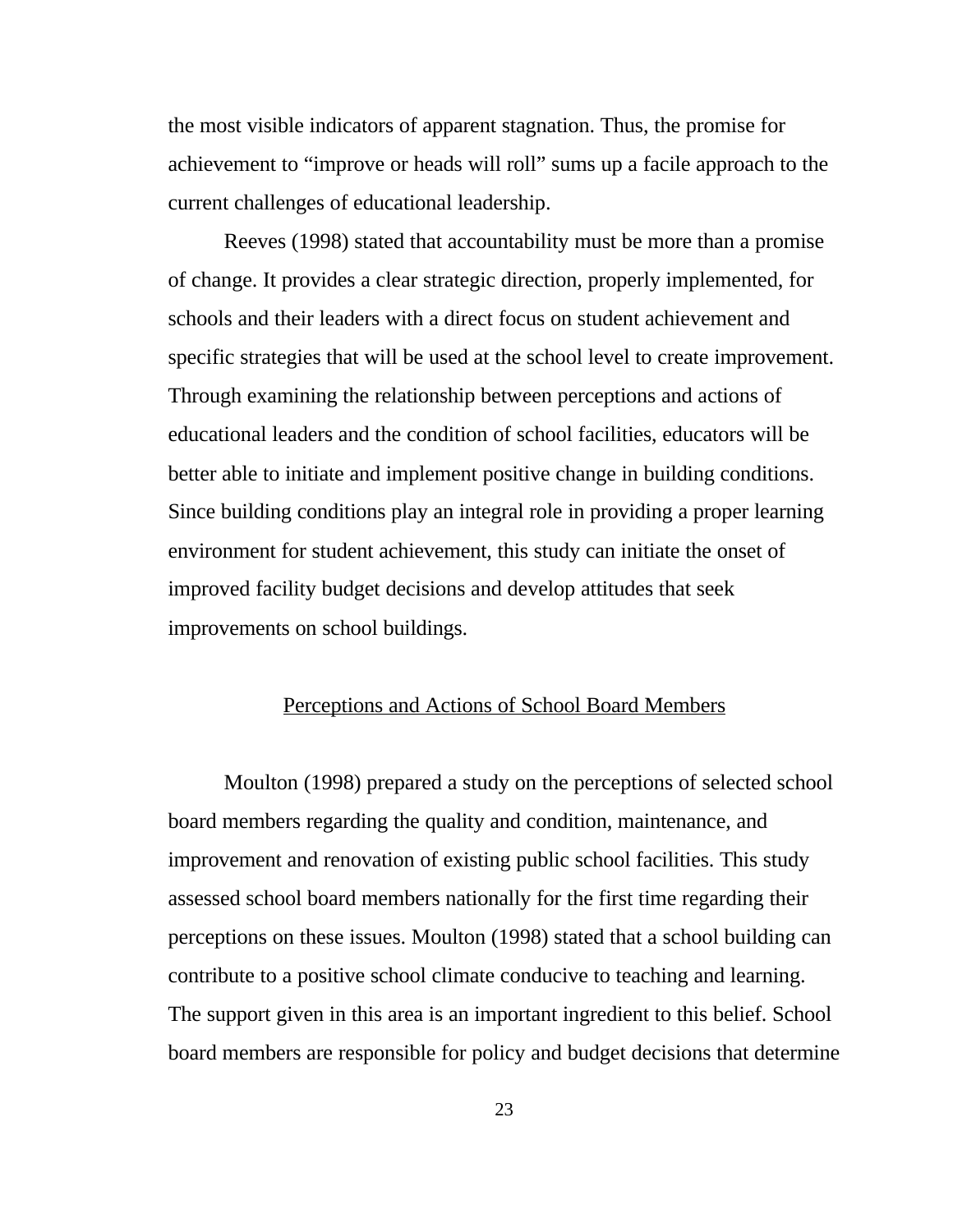the level of support for such facility maintenance and improvement and renovation. Thus, these decision are made in conjunction with competing demands for limited fiscal resources needed to address all school issues, not just those for building conditions. (Moulton, 1998)

Moulton (1998) utilized a descriptive research methodology for this study. The data collected reported that the majority of the respondents reported their schools to be 25-50 years old. The majority also indicated that their perceptions of the overall quality and condition of their schools were either better than adequate or adequate. Regarding the existence of a plan to evaluate the quality and condition of their school facilities, more than half indicated that they had a formal assessment plan in place. (Moulton, 1998)

Moulton's (1998) study went on to report that most board members perceive themselves as proactive in addressing maintenance issues, and nearly three quarters of the respondents indicated that maintenance of school facilities was one of their top priorities. It was also found that more than two thirds reported that less than 5 percent of the total school system budget was designated for this purpose; however, most respondents said that this is an adequate percentage of funding needed to accomplish maintenance tasks.

Critical input toward the impetus for board action with respect to the improvement and renovation of existing school facilities, according to Moulton (1998), relies on the input from the school division superintendent and staff. This input, in turn, stems directly from various concerns about maintaining the quality and condition of existing school facilities and gives the board members needed information upon which to base their decisions regarding the improvement and renovation of school facilities. Therefore,

24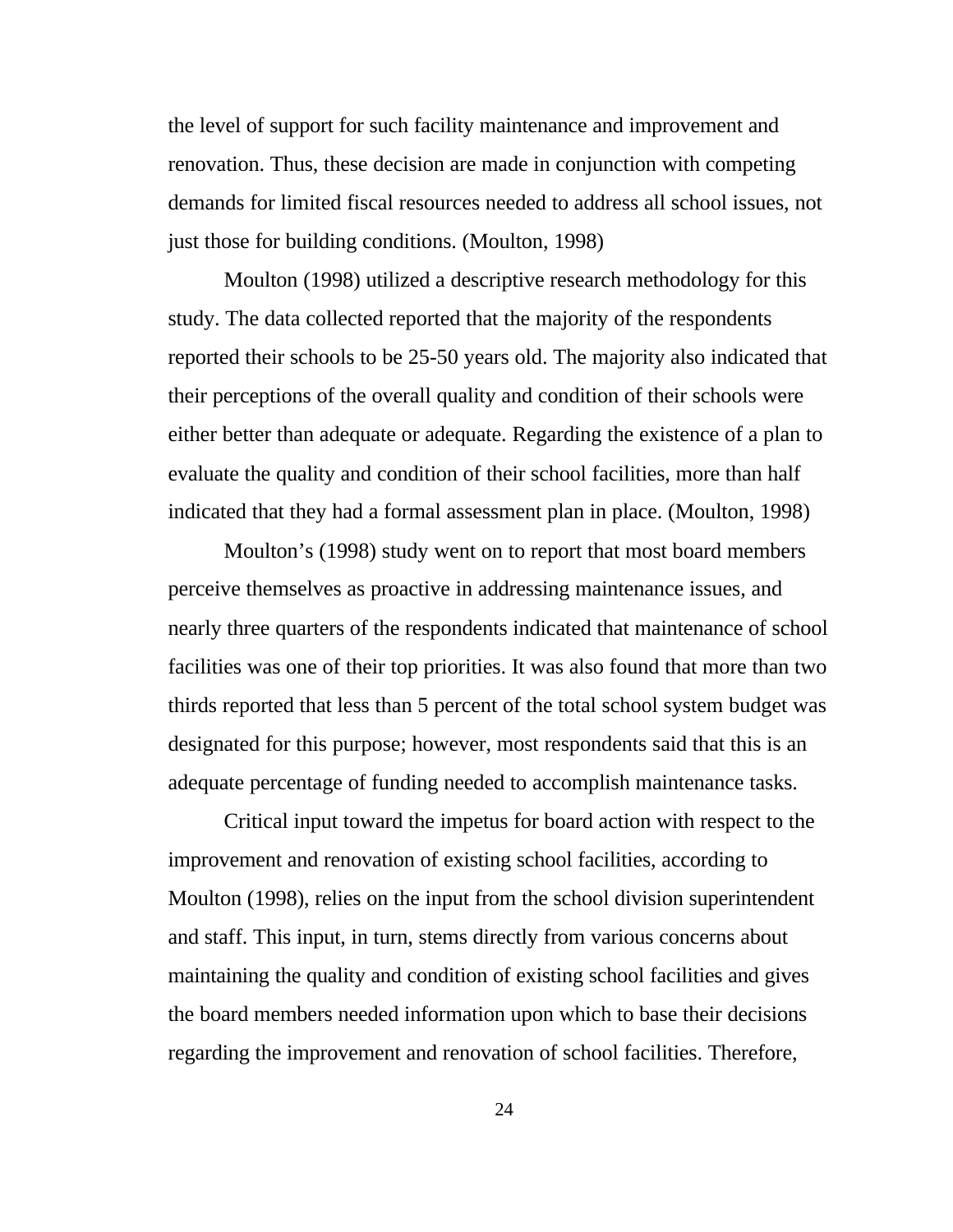ongoing and careful reviews and analyses of facility conditions in relationship to educational programs need to be conducted, and the awareness and shared outcomes should be reported to school board members on an ongoing basis. (Moulton, 1998)

#### Financial Support to Improve Educational Facilities

Constitutionally, education is the responsibility of the state, and school building construction and maintenance are generally the local division's responsibility. The lack of funds to implement state and federal mandates places a financial burden on local divisions, and, in most cases, divisions must rely on taxpayers' ability or willingness to help meet capital expenses (Lewis, 1988).

Earthman (1992) agrees that the local school system has the largest responsibility for funding school construction and maintenance. He further states that the local school system has a very limited tax base upon which to secure needed funding for capital construction. The local real estate tax is the sole source of revenue for school systems for both operational funds and capital funds.

It is also Earthman's (1992) belief that the local school systems can receive state assistance for capital projects through loan programs. Under such programs a fund is established from which school systems may receive loans secured by the title to the property on which the school is sited. The local school system may borrow a set amount of money to be used in constructing a school building. The payback for the loan is usually over a 20-

25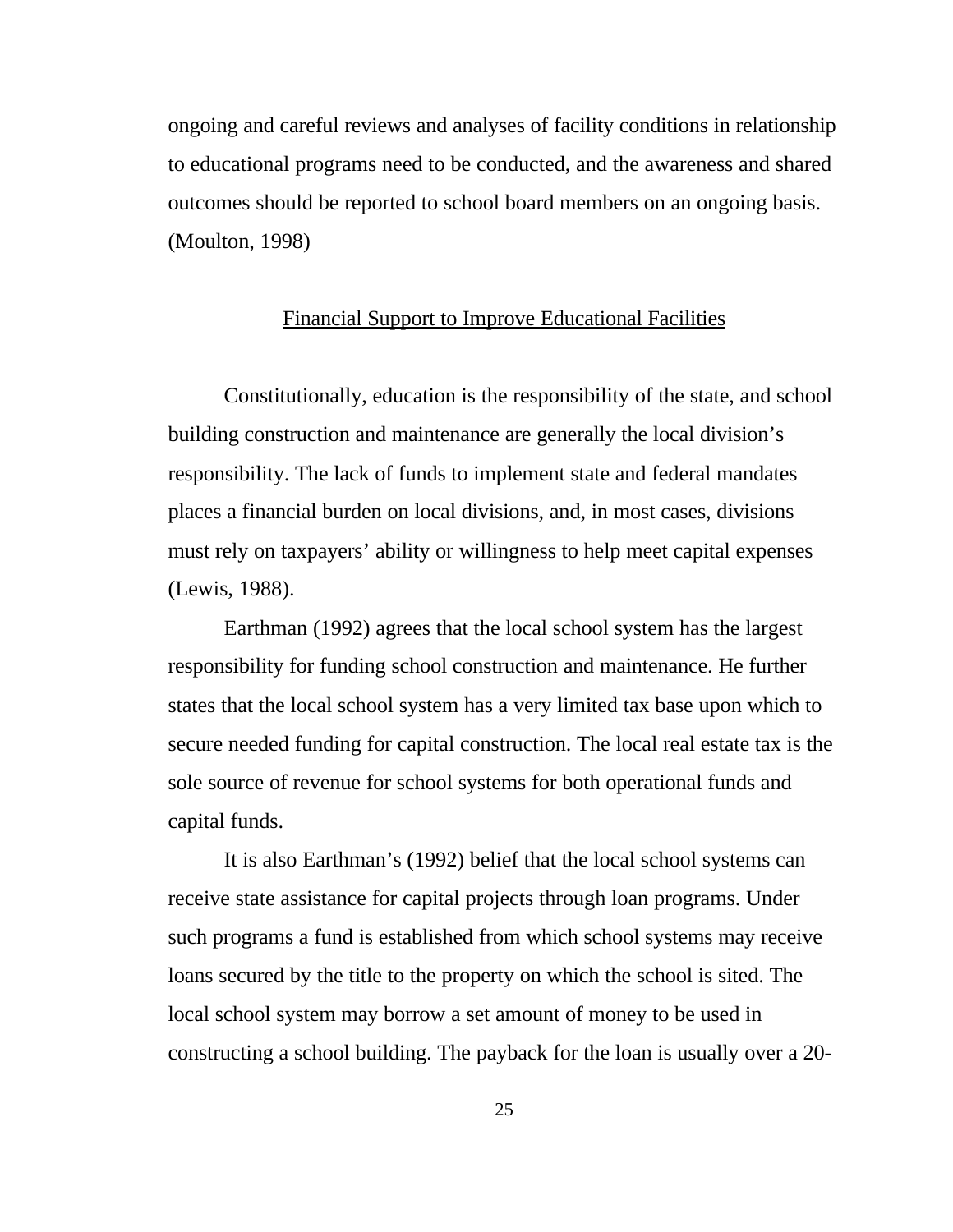year period. Presently six states have such a loan program: Arkansas, California, Indiana, Minnesota, North Dakota, and Virginia (Earthman, 1992).

Many studies have found that America's public schools are in a current crisis. However, the nation is confronting that crisis by talking it to death. Crumbling schools present a real problem. Not only are many of them in the words of one critic, "profoundly unhappy places," but certainly no less than roads and bridges, they are part of the deteriorating economic infrastructure on which our competitiveness as a nation depends (Barr-Kuman, 1997). State and local leaders are very much aware of this problem. However, the means to "fix" it remain up in the air with less and less time for securing an adequate remedy.

It is evident that our national and state political leaders are listening to public concerns regarding educational facilities. President Clinton has proposed a \$5 billion, four-year school construction initiative. The key elements of this proposal are as follows:

1. Expected enrollment growth imposes additional burdens and has prompted the need for many school divisions to face the need to build new schools, with public school enrollment in grades K-12 expected to rise 20 percent between 1990 and 2004.

2. The initiative will reduce interest costs on new school construction and various renovation projects by up to 50 percent, with a sliding subsidy scale depending on need.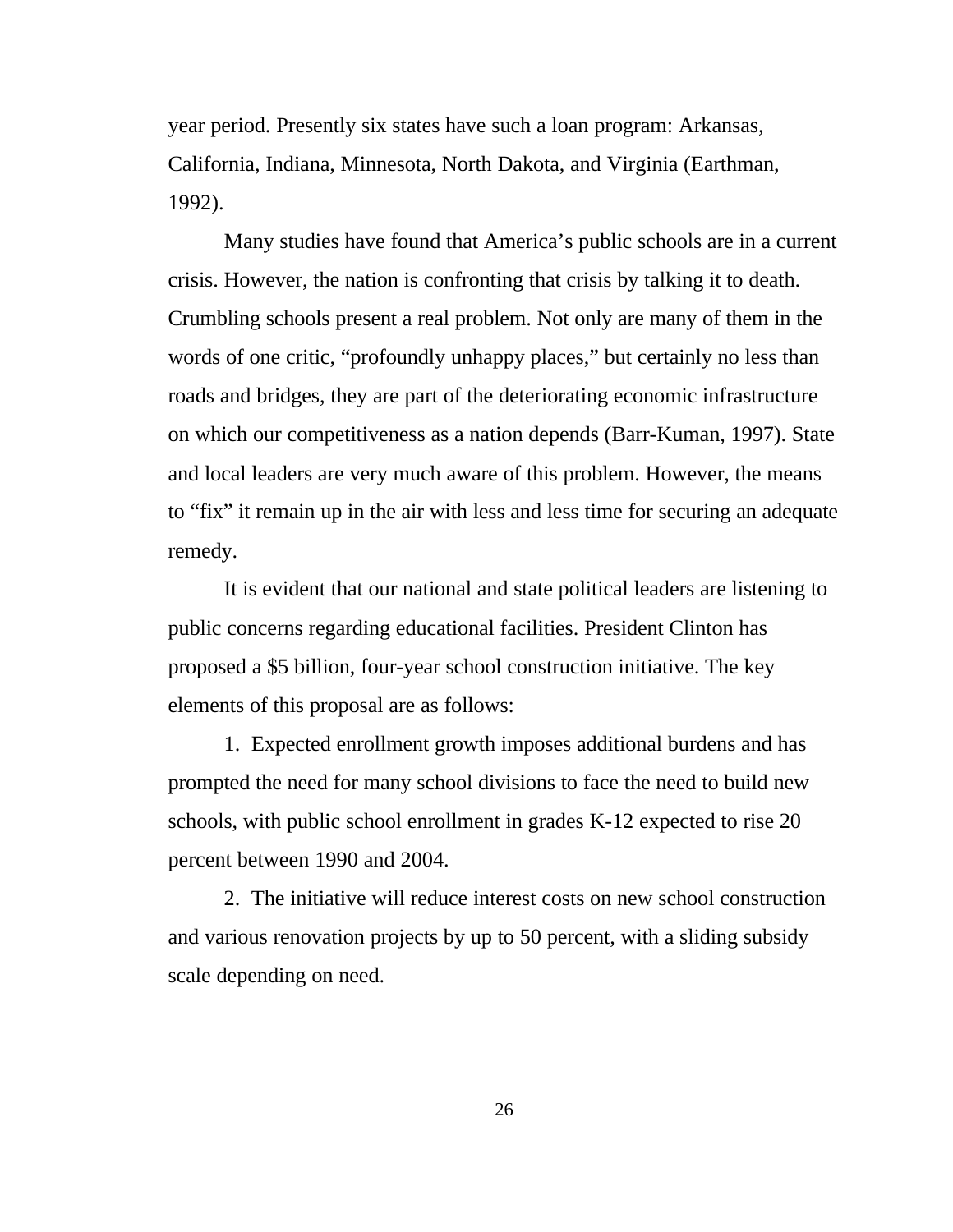3. Twenty billion dollars in school construction will be spurred by \$5 billion in federal jump-start funding over four years with most of the money administered by the states.

4. A goal of 25 percent increase in school construction over four years is included. (Summary, President Clinton, 1996)

It is felt by many experts that even though the President's efforts are commendable, they are only a "drop in the bucket." The Commonwealth of Virginia has taken further steps in its role in financing education and has continued to make available a Literary Fund which is used to provide lowinterest loans for public school construction and to make debt service payments on technology equipment (Tillett, 1998). According to Tillett (1998), as of June 1997, the Literary Fund's principal totaled approximately \$414 million and includes an estimated \$123 million will be available for public school construction and improvements over the 1998-00 biennium. In going hand-in-hand with the desired outcome of student achievement, this budget includes additional funding for programs such as (a) the Standards of Quality, (b) teacher salary increases of 2.25 percent in each fiscal year, (c) the new Standards of Learning Remediation Program, (d) the new Standards of Learning Teacher Training Program, and (e) additional elementary teachers. According to Edwards (1991), however, until more funds for school improvements actually become available, facilities improvement will have to be achieved through local efforts.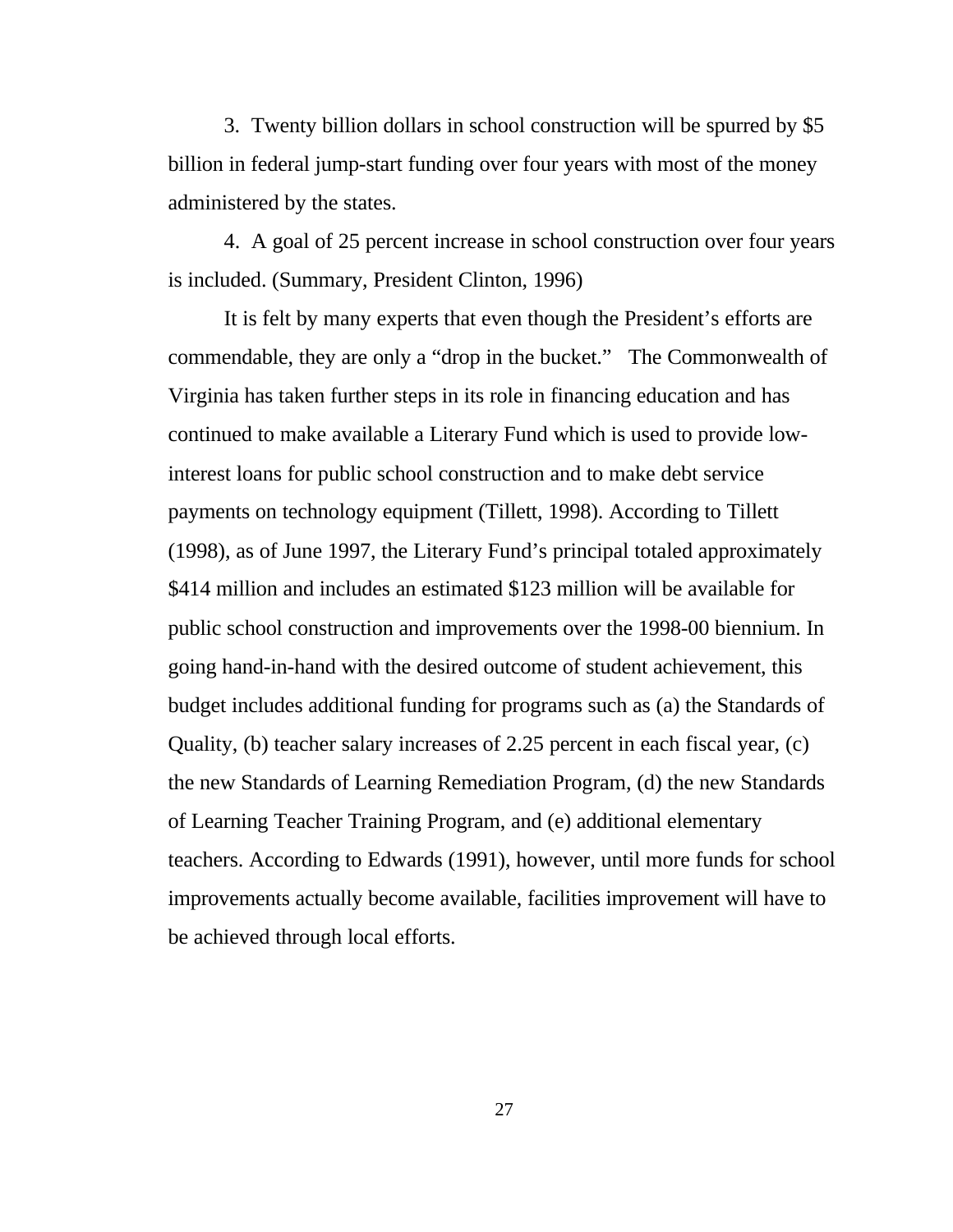### **Summary**

The purpose of this chapter was to review the literature which is relevant to the theoretical model that possibly links school leadership and financial support to the quality and condition of school buildings.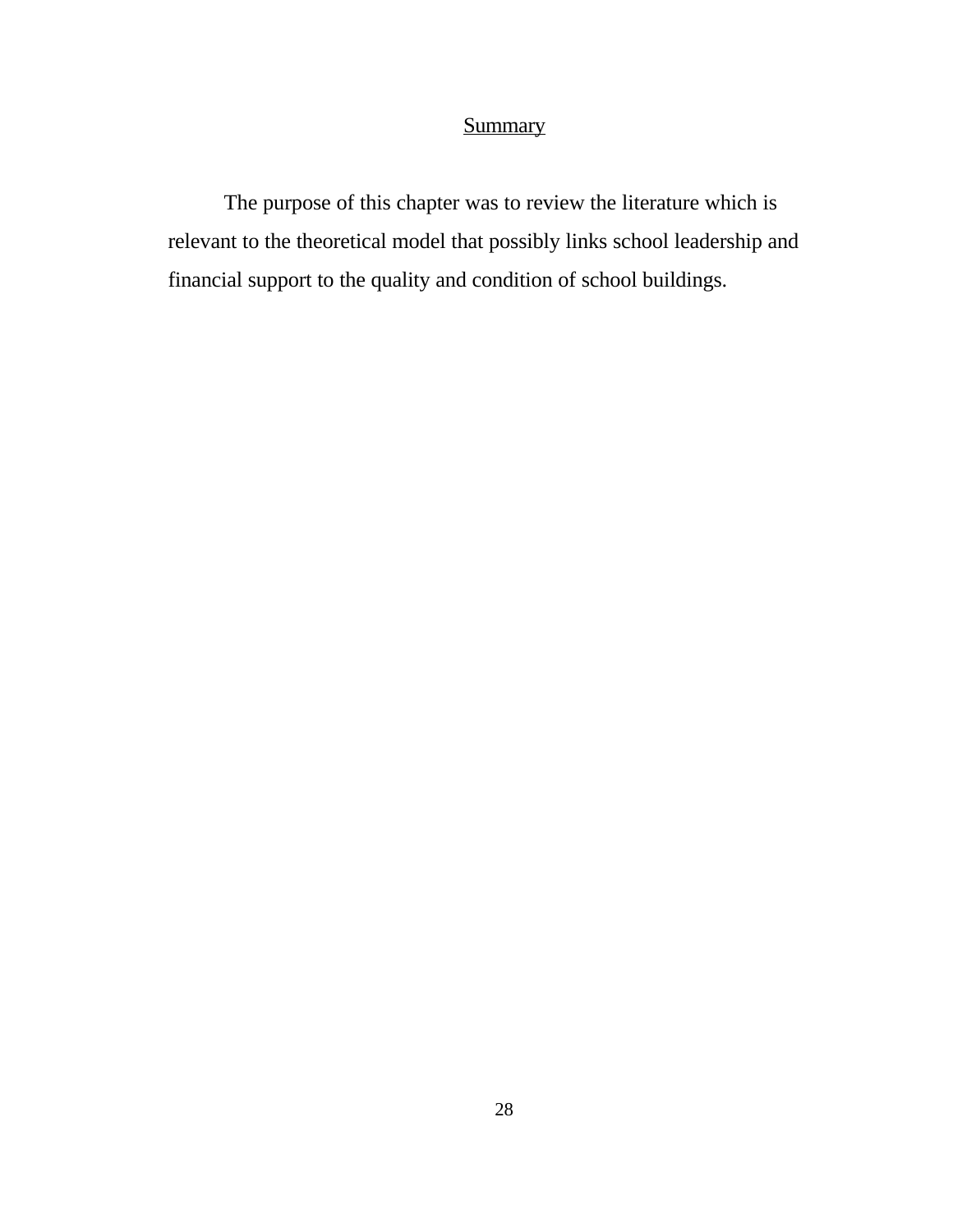#### Chapter 3

#### **Methodology**

The purpose of this study was to examine the relationship between certain school building conditions and leadership and financial support in a county school system. The five purposes of this chapter are to a) identify the setting, b) explain the population, c) describe methods of data collection, and d) provide an explanation of procedures used to analyze the data.

#### Research Methodology

Descriptive research methodology was used in this study. "A descriptive study describes and interprets what is. It is concerned with conditions or relationships that exist, opinions that are held, processes that are going on, effects that are evident, or trends that are developing" (Best  $\&$ Kahn, 1989, p. 76).

#### **Setting**

The county used in this study covers 565 square miles and is home to approximately 50,000 people. The county has a board of supervisors and county administrator form of government. There are three incorporated towns within the county. The public schools are a division of the local government and are fiscally dependent upon the board of supervisors for all funds. This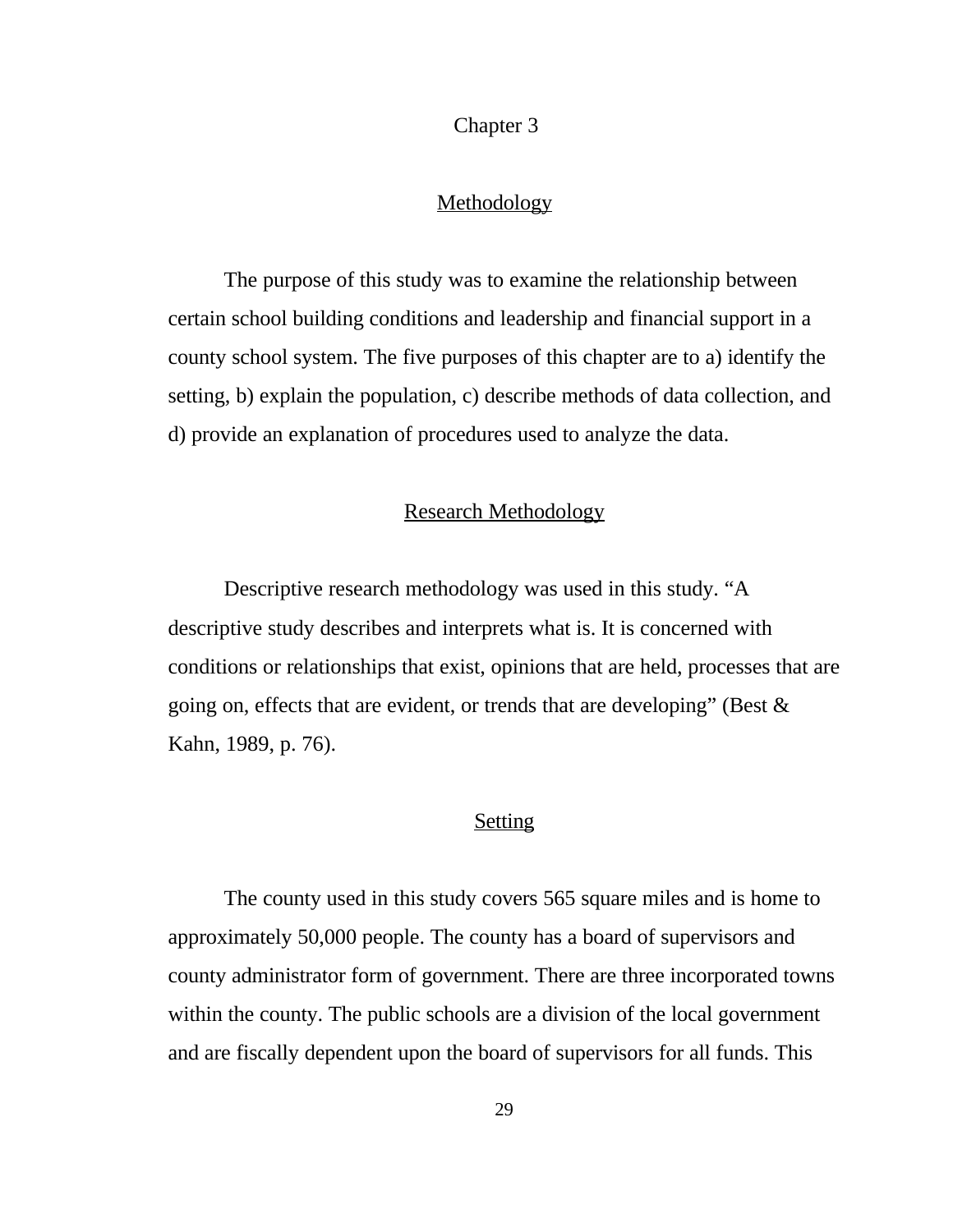county has seven elementary schools, four middle schools, four high schools, two vocational/technical schools, and an adult skill center. These schools serve approximately 7,500 students. There are approximately 600 professional staff and 300 support staff in the county's school system. Perpupil expenditure is approximately \$5,600.00, compared to the Virginia mean average of \$6,400.00. The county's educational program provides a curriculum, founded on the basics of language arts, math, science, and social studies, that is designed to meet and exceed the Standards of Learning set forth by the Commonwealth of Virginia.

The county's school board includes seven members representing the seven magisterial districts of the county. Members are elected to the board by public vote in each respective magisterial district.

Three of the county's high schools' instructional day consists of seven 50-minute periods, 180 days per year. The fourth high school is on a modified block schedule which includes two 90-minute blocks and three single 50 minute periods. The middle school and elementary instructional days consist of 5½ hours of instruction per day, 180 days per year. The vocational/technical schools offer curriculum-based, half-day programs for occupational preparation options. A varied curriculum at the secondary level, special programs, technology-oriented classes and extracurricular offerings such as mentorship programs, governor's school, and dual college enrollment provide opportunities for students to develop academic achievement, leadership skills, and healthy civic and social attitudes.

The countywide grading policy is designed to evaluate a student's academic progress, and standardized test scores are also used to reflect how a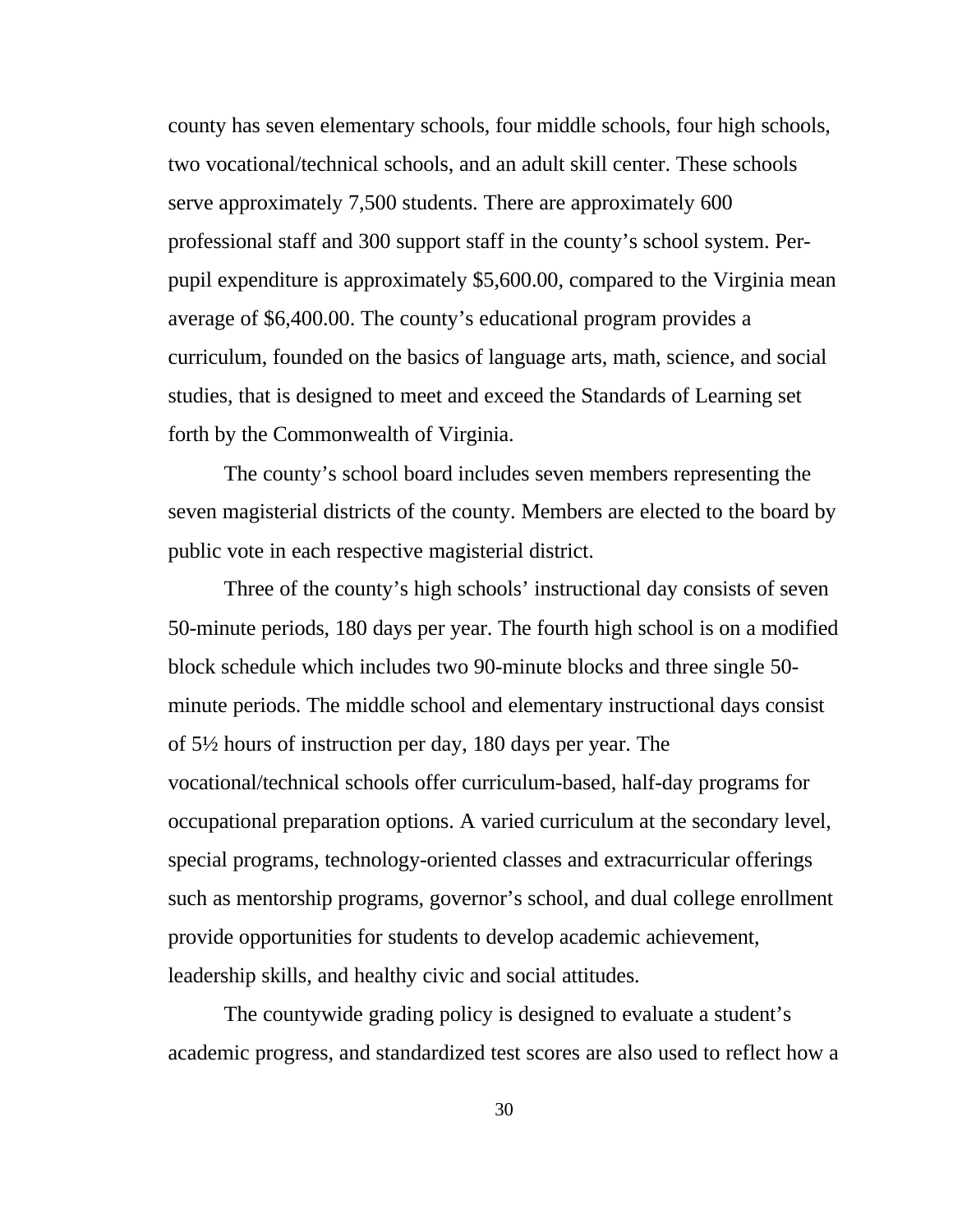student's performance compares to that of others in the same age group or grade. The recently mandated Standards of Learning (SOL) tests by the Commonwealth of Virginia is another tool for measuring student performance.

#### Population

For this study, the school board members, the superintendent and central office staff, and principals of a local school division in Southwest Virginia, and the county's board of supervisors were surveyed to obtain data. The population consisted of 7 school board members, 13 administrative staff members in the central office, 7 board of supervisors members, and 16 principals and an assistant principal. It should be noted that the seventeenth principal conducted the research, and the assistant principal of that particular school served as the respondent to this survey.

#### Data Collection

Data on the physical condition of school buildings were collected. These data were collected using a combination of the Commonwealth Assessment of Physical Environment (CAPE, Cash 1993) instrument and the Assessment and Building and Classroom Conditions in Elementary Schools in Virginia (Lanham, 1998) which were developed into a survey instrument entitled Assessment of Physical Environment. These data were collected by an independent building contractor with no affiliation to the local school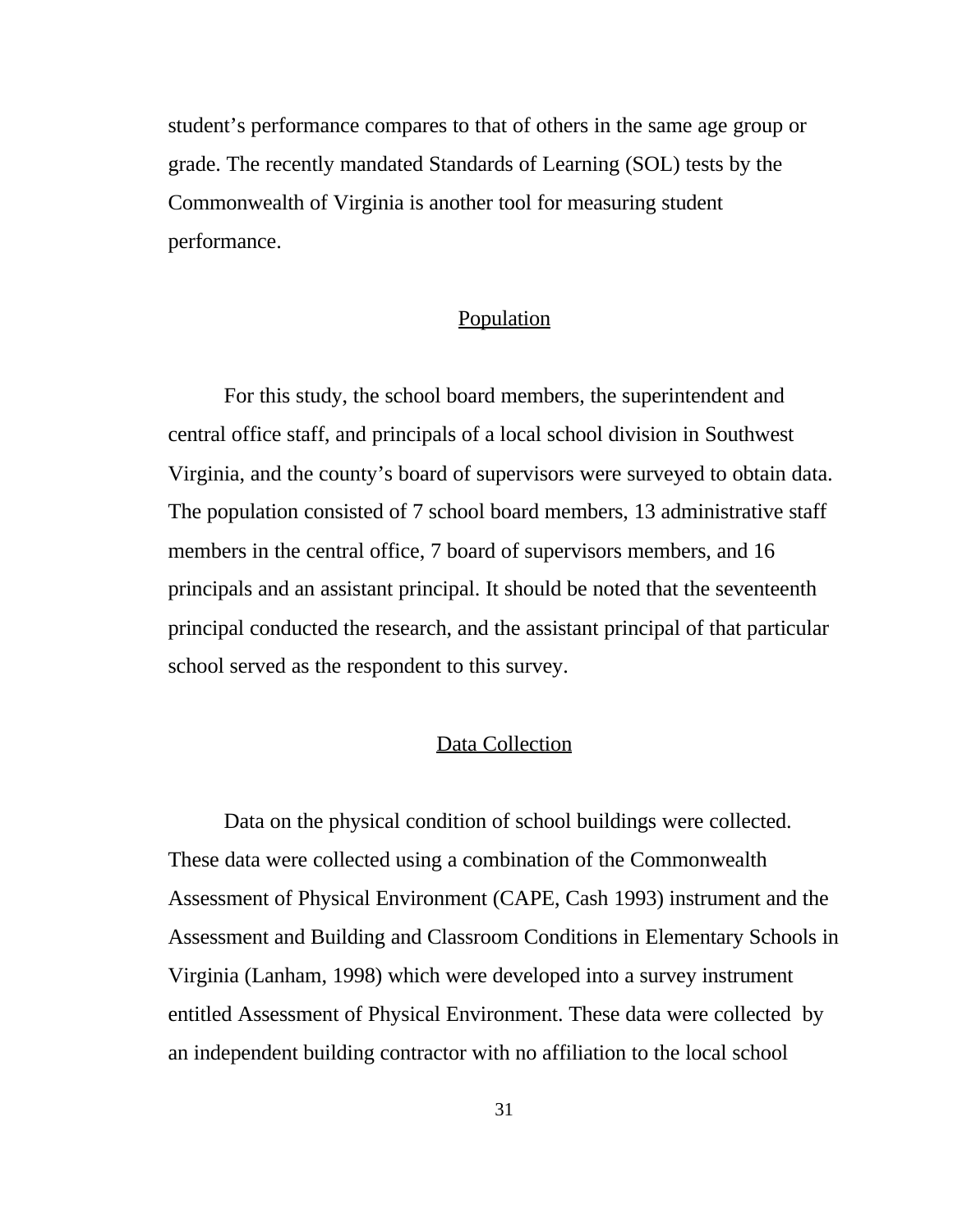division. This contractor was trained in administering the Assessment of Physical Environment survey instrument in November 1999 and evaluated the schools in December 1999. Based upon results of the Assessment of Physical Environment survey instrument, school buildings were categorized into three classes: a) below standard, b) standard, and c) above standard.

The CAPE assessment instrument was originally developed by Carol S. Cash by reviewing current available facility assessment instruments and research regarding facility factors which may affect student achievement. This instrument was divided into structural and cosmetic items. It was validated by three people experienced in facility assessment and field tested by eight Virginia Beach high school administrators. Interrater reliability of the assessment instrument was determined by comparing ratings of randomly selected assessments by Cash with the actual assessments completed by school personnel. This instrument asked objective questions regarding the condition of school facilities. Results of this assessment were then used by Cash to arrive at a rating of the building of either (a) substandard, (b) standard, or (c) above standard.

The Assessment of Building and Classroom Conditions in Elementary Schools in Virginia was developed by James W. Lanham III in November, 1998. Questions from this assessment provided input from each school surveyed in regard to technology services and computer networking.

Data on the perception of physical condition of school buildings by school board members, superintendent and central office staff, board of supervisors, and principals were gathered. These data were produced from a survey used to examine the perceptions of school board members,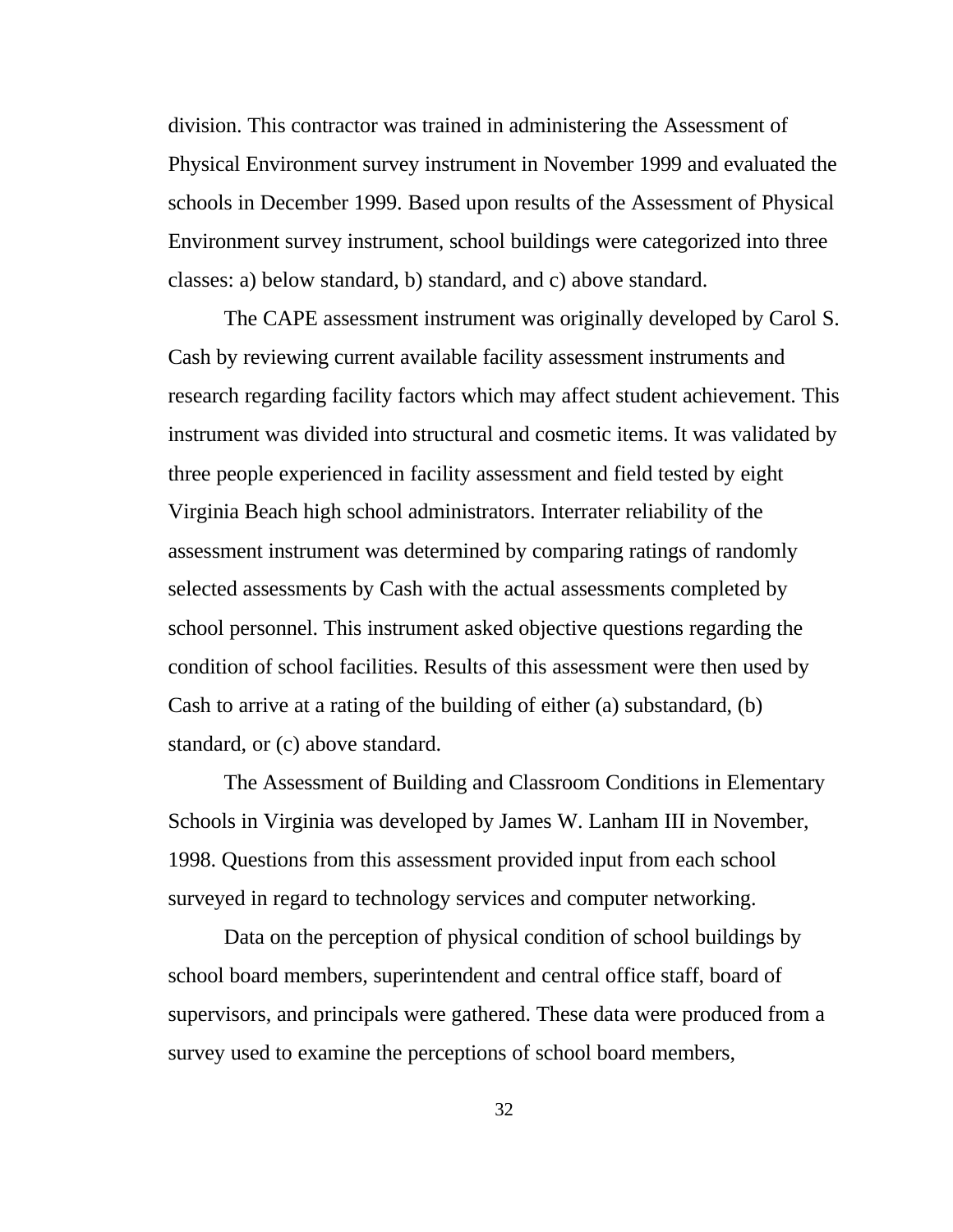superintendent and central office staff, board of supervisors, and principals regarding the quality and condition, maintenance and improvements, and renovation of existing public school facilities.

Selected questions from the Moulton (1998) survey were used to construct similar surveys designed to gather data on the perceptions of principals, school board personnel, superintendent, board of supervisors, and school board members regarding their beliefs on the conditions of school buildings. The items in Moulton's (1998) survey were developed by analyzing previous studies, interviews with educational experts, and by reviewing the literature. The content of this survey was checked for validity and reliability by a former school board chairman, assistant superintendent for facilities, a maintenance director, and the Research Department of The American School Board Journal.

Perception surveys were mailed in December 1999 to school board members and the board of supervisors with a cover letter and a selfaddressed, stamped envelope. A follow-up postcard reminder was mailed. A second follow-up, which would have utilized telephone contacts in an effort to increase the data collection return rate, was not needed. Perception surveys for the superintendent, central office staff, and principals were given out in bulk form during a group meeting in December 1999 with immediate, anonymous collection at the conclusion of the meeting. There were no incomplete or unreturned surveys.

Data on the budget process for the last five years in the local school division were collected as follows: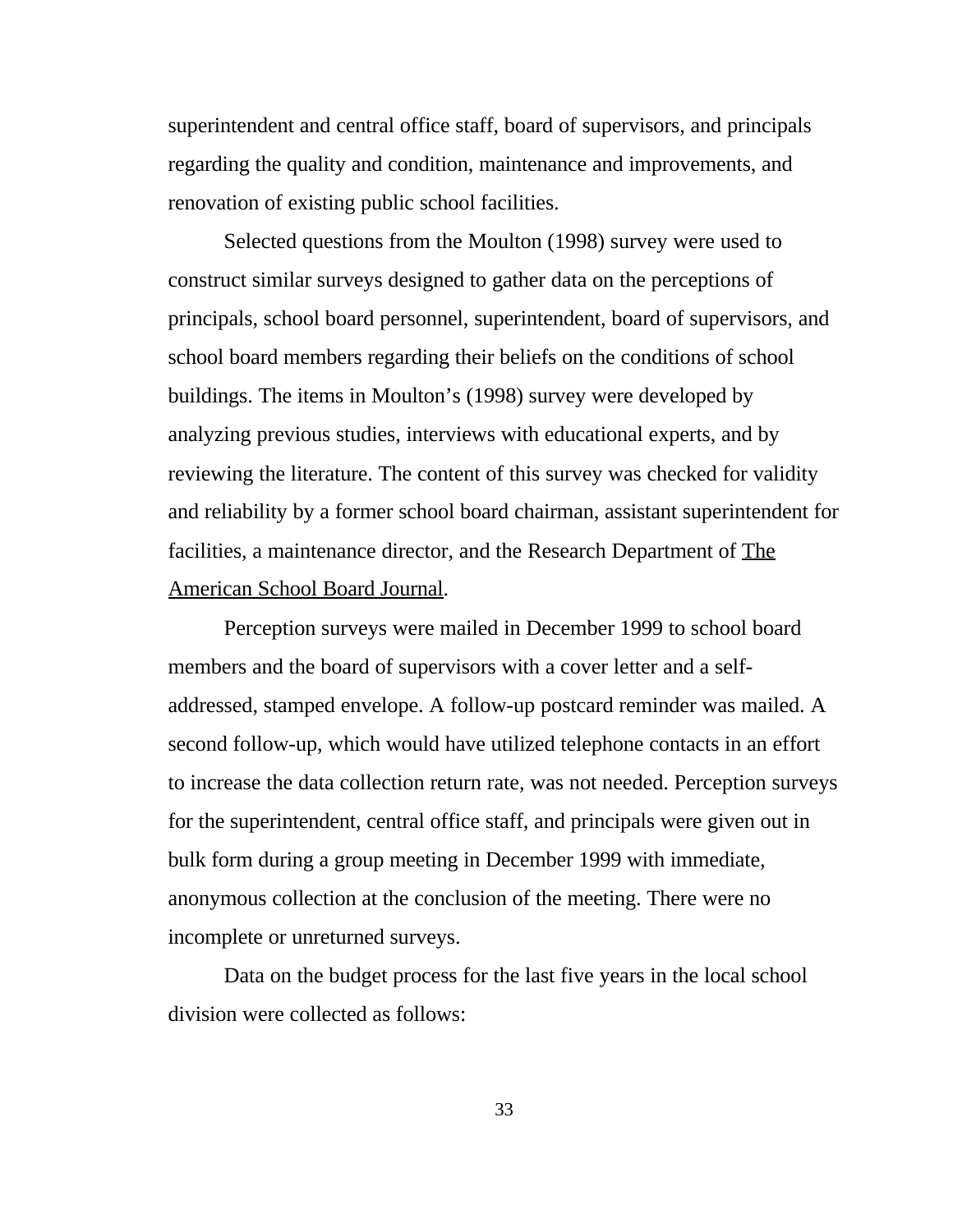1. Individual school building maintenance and improvement budgetary requests submitted by principals to the central office were used to determine the need of each building. This was listed by building needs and resources required for building improvement.

2. Central office maintenance and improvement budgetary requests submitted to the school board were examined to determine the amount of these requests sent to the school board which includes total budget amount requested and a prioritized list of work to be completed.

3. School board maintenance and improvement budget allocated for each individual school building with any reductions or additions to amount requested were used.

4. Board of supervisors' approval of school board budget and any reductions or additions to the amount requested were used.

#### Data Analysis

This study has three major data components. These components are (a) a survey of perceptions of school board members, superintendent and central office staff, board of supervisors, and principals on the condition of school buildings; (b) findings of an independent contractor of condition of school buildings by administering an assessment of building classrooms and general building conditions; and (c) the cyclical budgetary process of building maintenance and improvement requests from leadership within the school division over the past five years.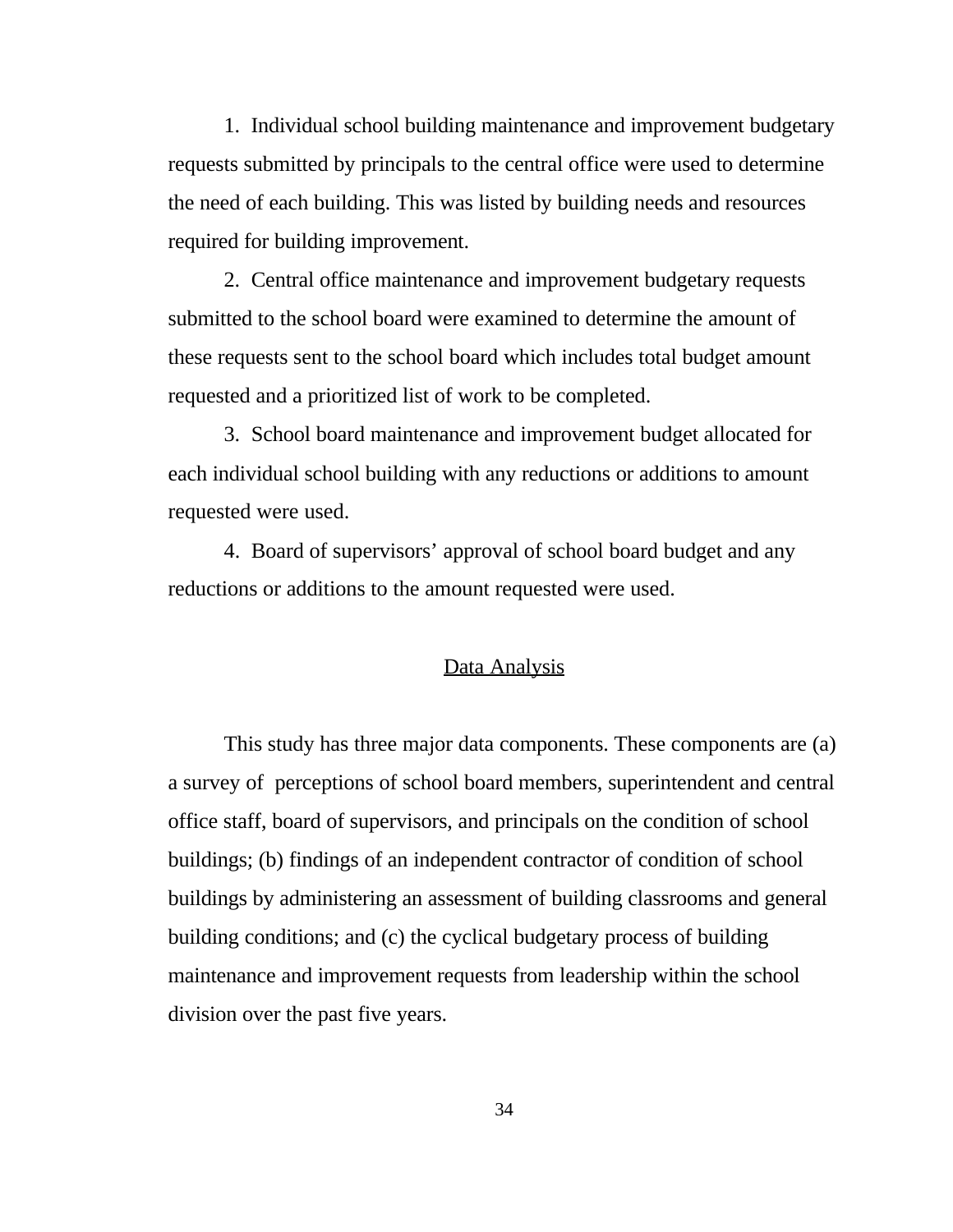The survey responses of school board members, superintendent and central office staff, board of supervisors, and principals on the condition of school buildings were used in compiling descriptive statistics and correlations. The actual observation data accumulated by the independent contractor were analyzed by percentage of scaled scores in each category and were compared to the perception of the leadership surveys on school building conditions. The data derived from scaled scores of the independent contractor and the data from the perceptions surveys were then placed into the following categories: a) above standard, b) standard, or c) below standard. Descriptive comparison of budget requests for building maintenance and improvements, central office administration requests, and school board budget allocations were used in determining the extent of responsiveness by school board members, superintendent and central office staff, board of supervisors, and principals to the future of the quality and condition of school buildings by utilizing percentage difference.

 Survey items were constructed to obtain a specific rating which were categorized into above standard, standard, or below standard. Where certain questions had a choice of one of five answers, answers one and two were categorized as above standard; answer three was categorized as standard; and answers four and five were categorized as below standard. Where certain questions had a choice of only three answers, these answers corresponded directly with above standard, standard, or below standard. In all cases, the responses were structured to offer the most positive response first.

 A comparison was made among the results of the perceptions survey of school board members, superintendent and central office staff, principals, and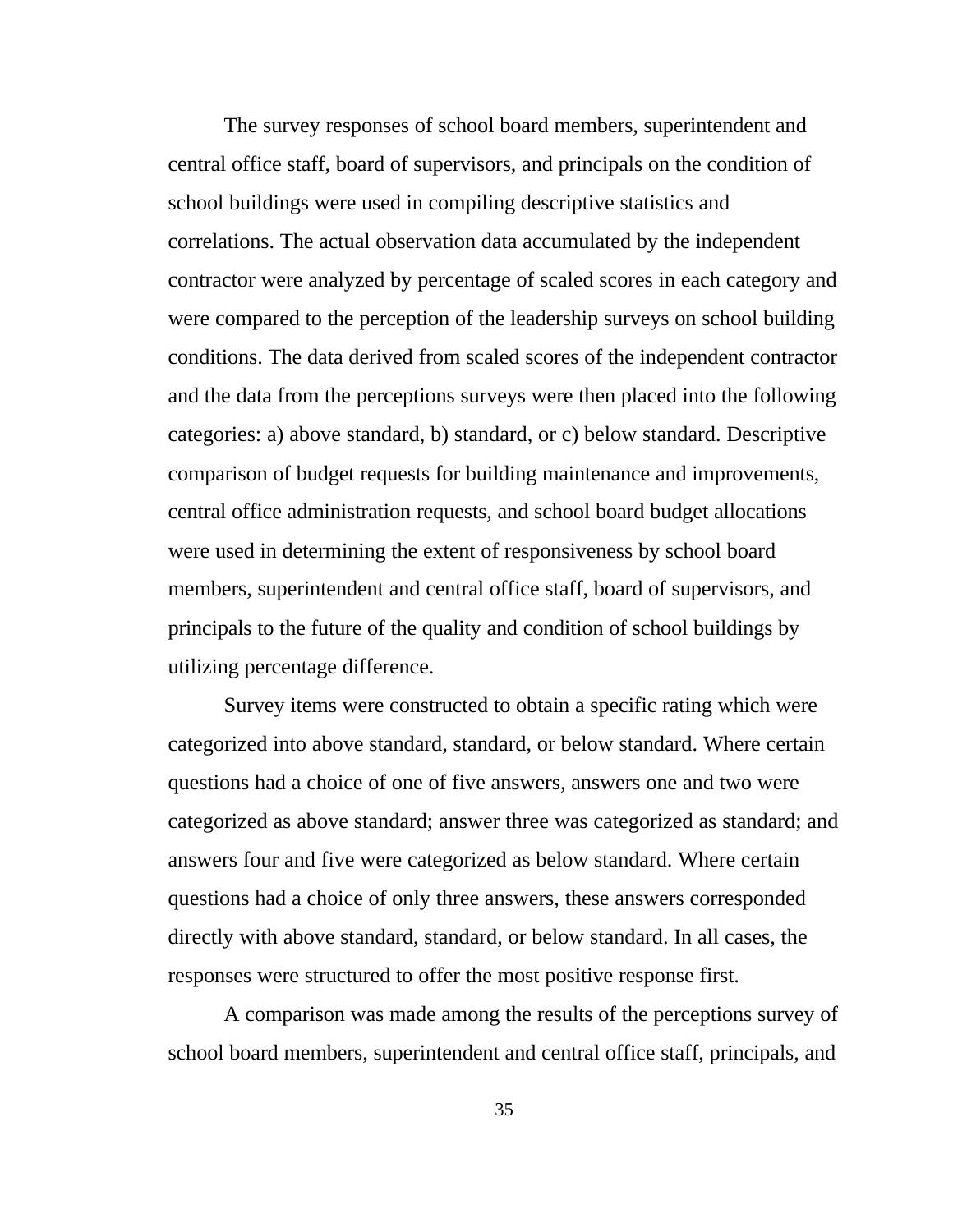board of supervisors and the Assessment of Physical Environment on building classrooms and general building conditions of each individual school building to determine if the perceptions of these individuals were congruent to the actual building conditions. Finally, these data were categorized into the following groups: a) above standard, b) standard, or c) below standard.

 Frequency tables and percentage of responses were constructed to display results of the 10 survey questions administered to school board members, central office staff and superintendent, principals, and board of supervisors.

 Budget requests for a five-year period, 1995-1999, and allocations per school for building maintenance and improvements and capital outlay projects were categorized in regard to each of the county's 17 schools, the principals' requests, the central office requests and percentage of difference, and school board allocations and the percentage of difference. Further comparisons were made in regard to these budget requests based on building square footage and the allocations in schools rated as above standard, standard, or below standard. Sources for the budgetary data were derived from principals' annual budget requests for maintenance and capital improvements, central office budgetary requests to the school board, and the school board's budget allocation presented to the board of supervisors for final approval.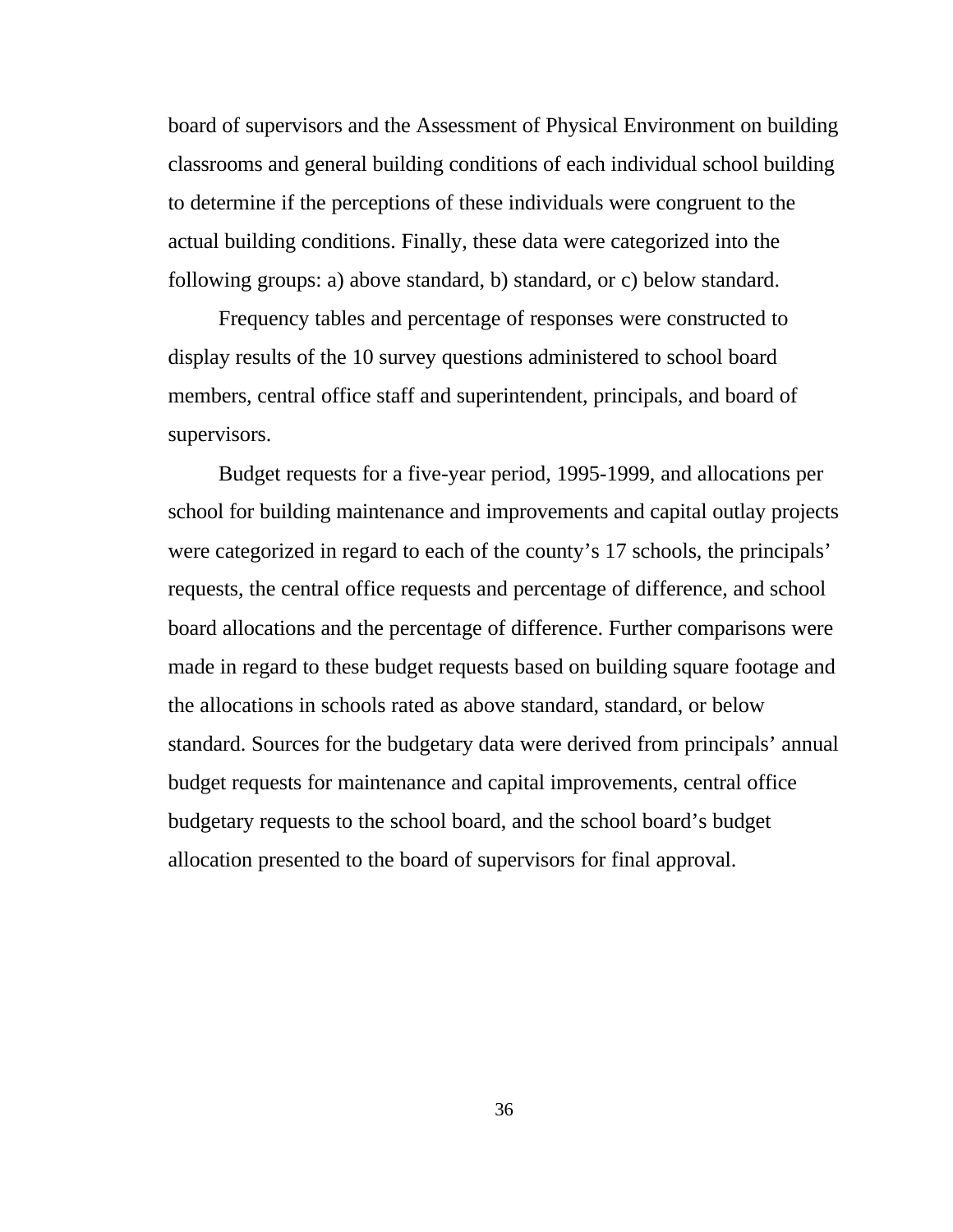### **Summary**

 The purpose of this chapter was to describe the methodology of this study, to describe instruments used in collecting the data, the data collection procedure, and methods used in analyzing the data collected.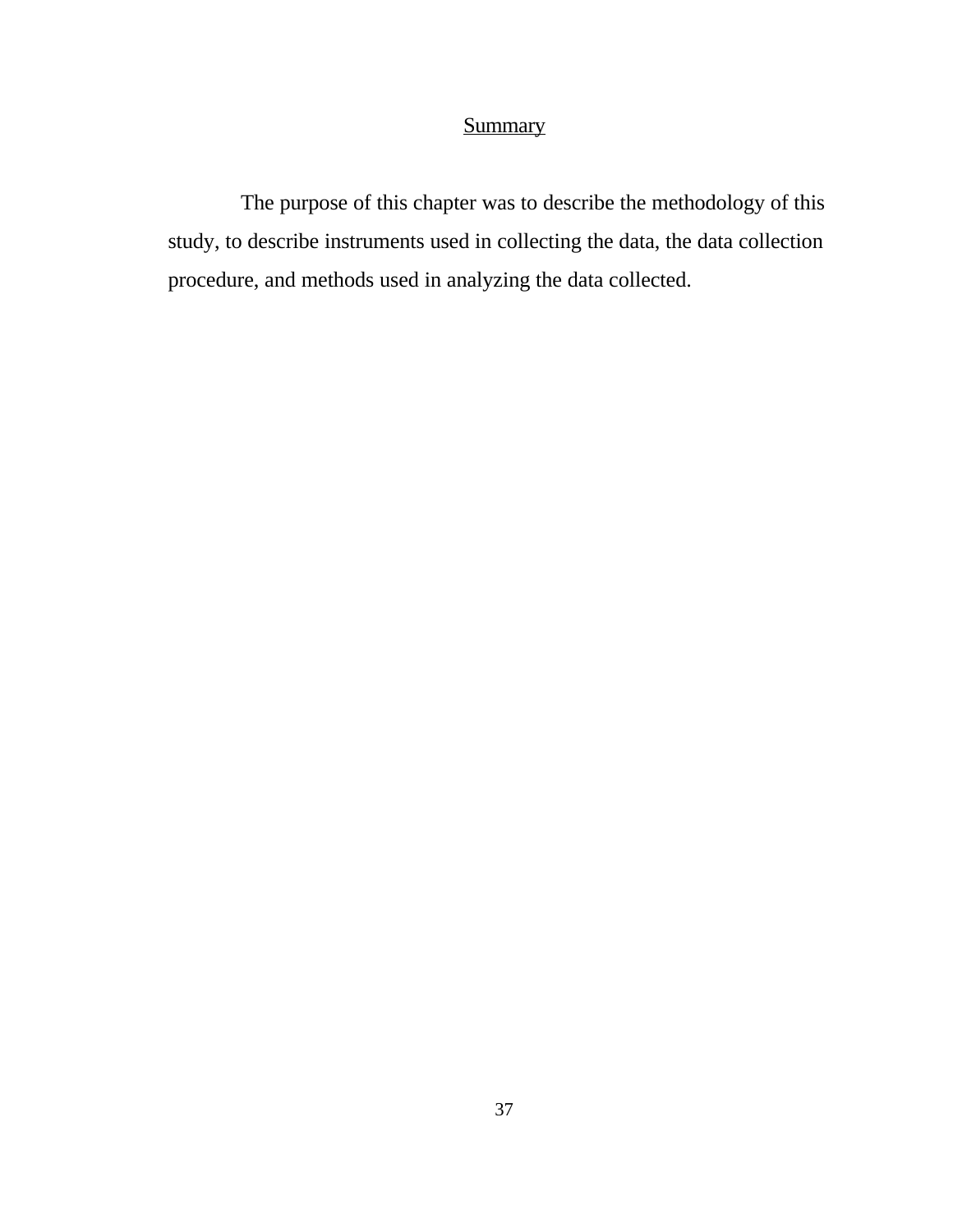Chapter 4

#### **Findings**

 The purpose of this study was to examine the relationship between school leadership on the quality and condition, and maintenance and improvements of public school buildings. This chapter contains the findings of the three research questions in this paper. The first question dealt with the relationship between building conditions and perceptions of school board members, superintendent and central office staff, board of supervisors, and principals on building conditions and their subsequent actions. The second question dealt with the relationship among building conditions, budget requests by building administrators, and the financial support of the school board. The third question was concerning the relationship between the behavioral effort of leadership and the condition of school buildings. Upon selecting the research topic, it was hoped this study would lead to identifying, recognizing, and defining a relationship between leadership and financial support and the condition of school buildings and, in the process, show whether there is a relationship between what the leadership perceives and the action taken.

#### Description of the Population and Sample

 For this study, the school board members, superintendent and central office staff, and principals of a local school division in Southwest Virginia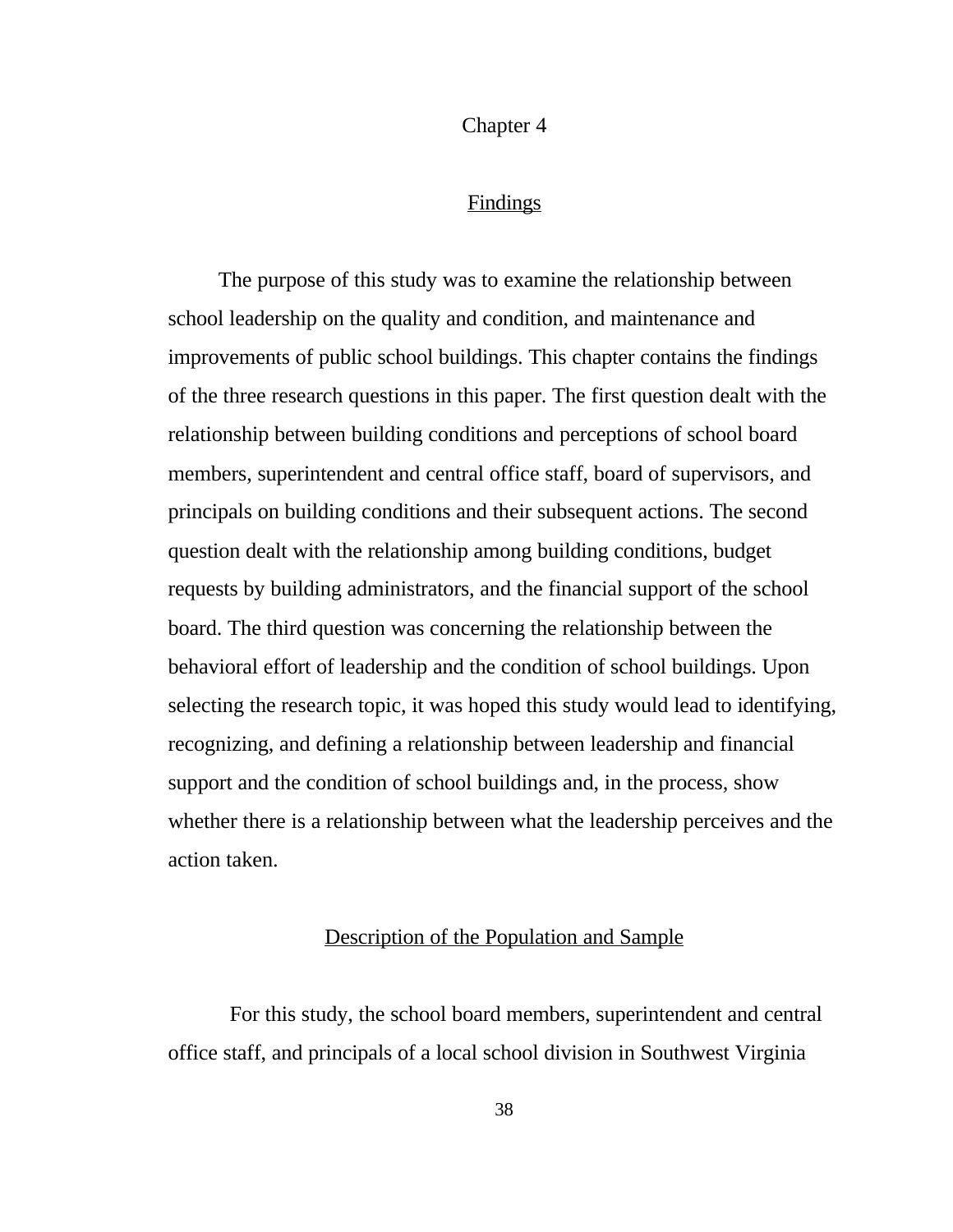and the county's board of supervisors were surveyed to obtain data. The population consisted of 7 school board members, 13 administrative staff members in the central office, 7 board of supervisors members, and 16 principals and an assistant principal. The principal at one of the high schools conducted this research and disqualified himself from participation. The assistant principal at this school completed the survey instrument so that the school would be included in the results of the study.

 During the week of December 6, 1999, the school board members and board of supervisors were mailed surveys (Appendices A and D), along with a cover letter and postage-paid, self-addressed return envelopes. Recipients were asked to complete the surveys and return them in the envelopes provided as soon as possible. A follow-up postcard reminder was sent three weeks later to each member of the survey group. Over a five-week period ending January 12, 2000, 14 surveys (100 percent) were returned and subsequently analyzed. On December 20, 1999, surveys (Appendices B and C) were given out to the superintendent, central office staff, and principals during a group staff meeting. The respondents completed the surveys at that time and were collected by two principals and delivered to the researcher in anonymous bulk form. At the conclusion of the meeting, 30 surveys (100 percent) were returned and subsequently analyzed. Table 2 contains data relative to the distribution of surveys mailed and returned by the respondents.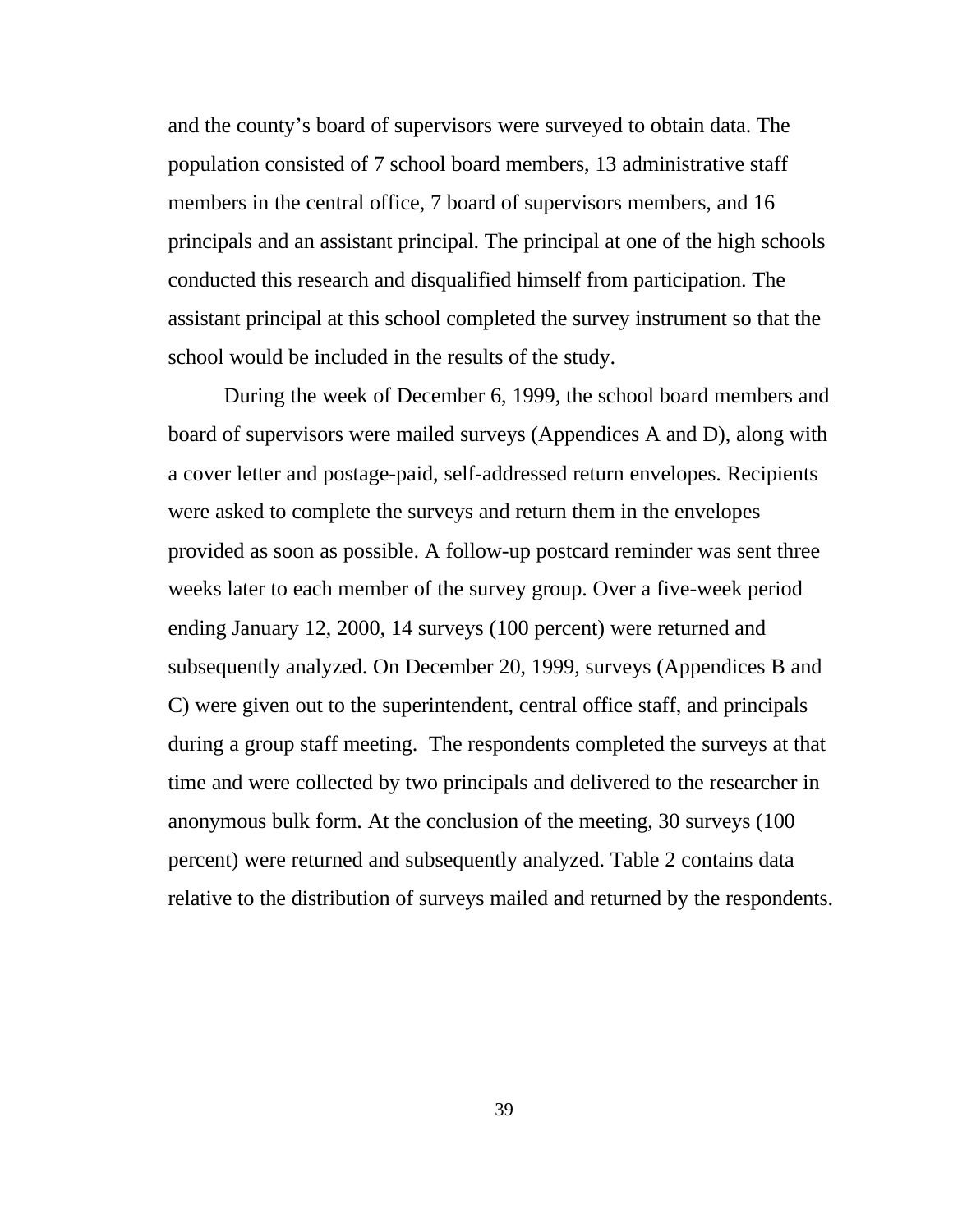#### Distribution of Surveys Mailed and Returned by Survey Groups

| <b>Survey Group</b>                                | <b>Number Surveys</b><br>Mailed | <b>Number Surveys</b><br>Returned | $\%$ |
|----------------------------------------------------|---------------------------------|-----------------------------------|------|
| <b>School Board Members</b>                        | 7                               | 7                                 | 100  |
| Board of Supervisors                               | 7                               | 7                                 | 100  |
| Superintendent $\&$<br><b>Central Office Staff</b> | 13                              | 13                                | 100  |
| Principals*                                        | 17                              | 17                                | 100  |

\*One Assistant Principal

#### Survey Responses

 Following are the findings from the collective survey group. These findings were gathered through data collected through surveys and summarize the perceptions of each group surveyed.

 Question I asked the survey group their perceptions regarding the extent to which the school facilities meet the needs of the educational program. Table 3 shows the results of the responses of the school board members, board of supervisors, superintendent and central office staff, and principals regarding this question. The majority of all groups felt that most of the facilities meets the needs of the educational program with the board of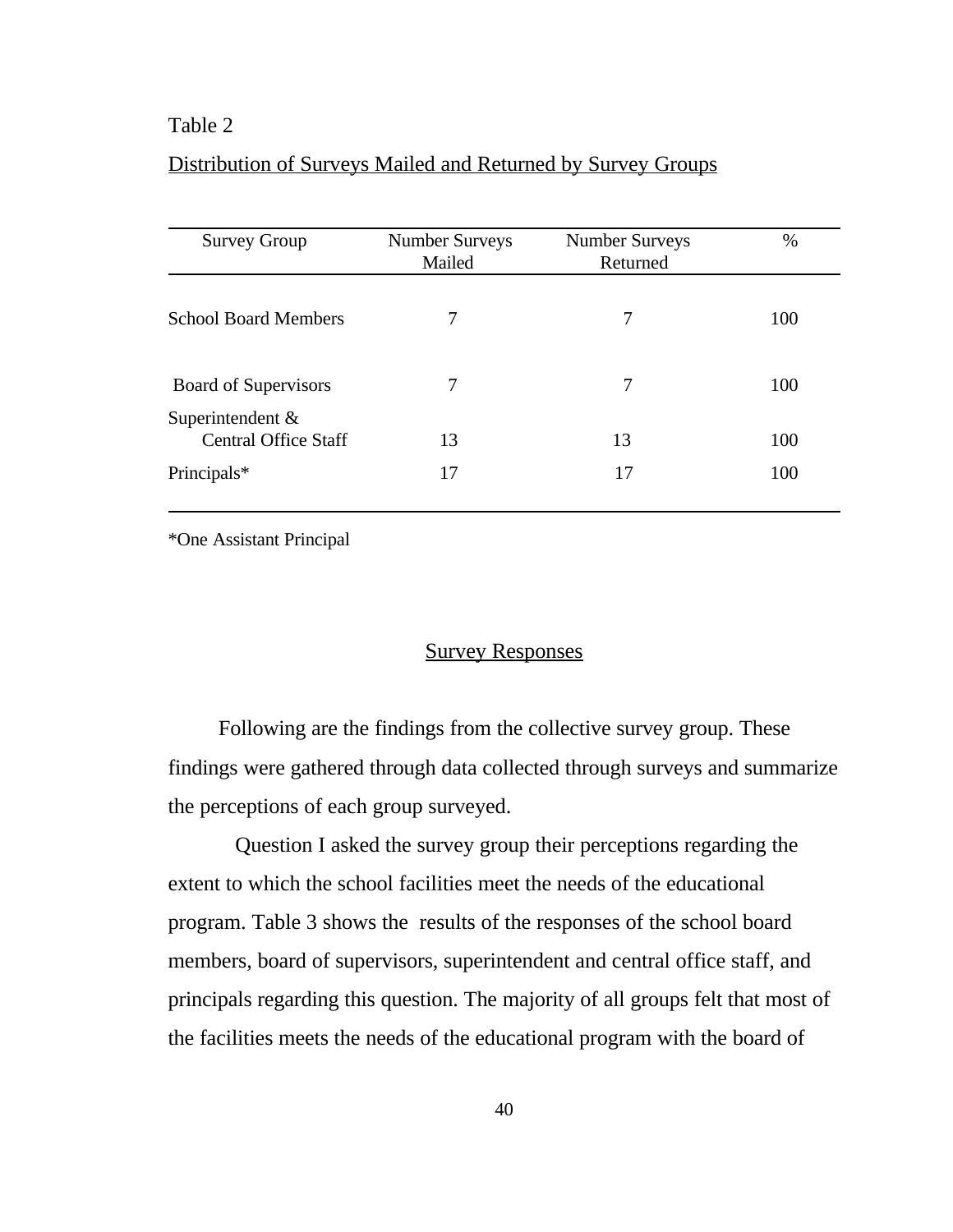| Group                       | Characteristic                 | $\underline{\mathbf{N}}$ | $\frac{0}{0}$ |
|-----------------------------|--------------------------------|--------------------------|---------------|
| <b>School Board Members</b> | All facilities meet the needs  | 1                        | 14.3          |
|                             | Most facilities meet the needs | 4                        | 57.1          |
|                             | Some facilities meet the needs | 2                        | 28.6          |
|                             | Few facilities meet the needs  | 0                        | 0.0           |
|                             | None meet the needs            | 0                        | 0.0           |
|                             |                                | $\overline{7}$           | 100.0         |
| Board of Supervisors        | All facilities meet the needs  | 0                        | 0.0           |
|                             | Most facilities meet the needs | 5                        | 71.4          |
|                             | Some facilities meet the needs | 2                        | 28.6          |
|                             | Few facilities meet the needs  | 0                        | 0.0           |
|                             | None meet the needs            | 0                        | 0.0           |
|                             |                                | $\tau$                   | 100.0         |
| Superintendent and          | All facilities meet the needs  | 2                        | 15.4          |
| <b>Central Office Staff</b> | Most facilities meet the needs | 9                        | 69.2          |
|                             | Some facilities meet the needs | 2                        | 15.4          |
|                             | Few facilities meet the needs  | $\overline{0}$           | 0.0           |
|                             | None meet the needs            | 0                        | 0.0           |
|                             |                                | 13                       | 100.0         |
| Principals                  | All facilities meet the needs  | 2                        | 11.8          |
|                             | Most facilities meet the needs | 8                        | 47.0          |
|                             | Some facilities meet the needs | 6                        | 35.3          |
|                             | Few facilities meet the needs  | 1                        | 5.9           |
|                             | None meet the needs            | $\Omega$                 | 0.0           |
|                             |                                | 17                       | 100.0         |

### Distribution of Survey Group's Perceptions Regarding School Facilities Meeting the Needs of the Educational Program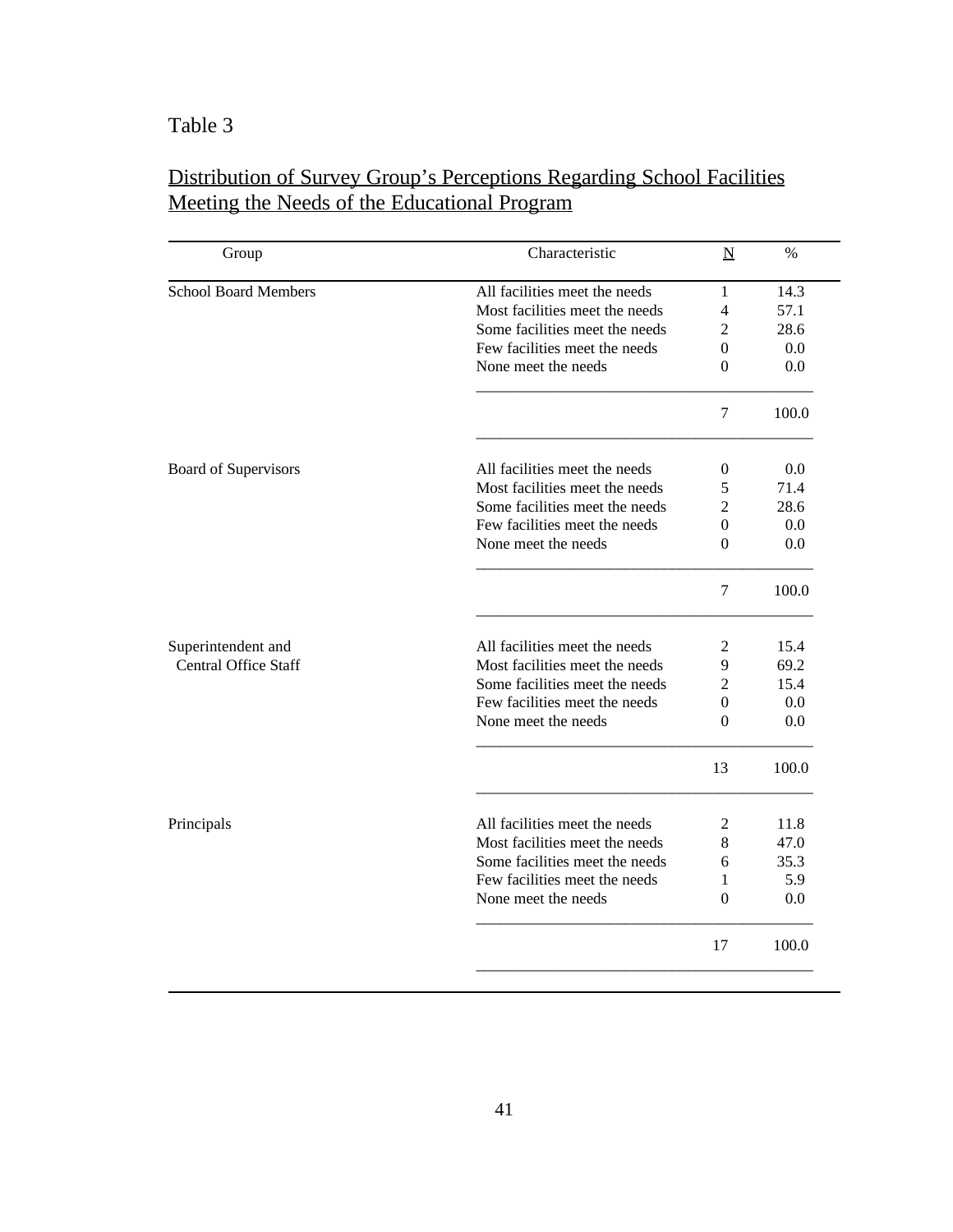supervisors' perceptions being the highest at 71 percent. However, over one fourth of the participants surveyed felt that only some of the facilities meet the needs of the educational program.

More principals felt only some of the facilities meet the needs than the other three groups. The superintendent and central office staff and school board members showed a higher response to the evaluation that all facilities meet needs than did the principals.

When the bottom three categories are combined, 41 percent of the principals rated the buildings as some, few, or none of the facilities meet the educational needs as contrasted to 15 percent for the superintendent and central office staff, 26 percent for board of supervisors, and 28 percent for school board members.

 Question II asked the survey group their perceptions as to what extent school facilities are technologically adequate for the future. Table 4 compares the perceptions of school board members, board of supervisors, superintendent and central office staff, and principals regarding this question. While over half of the school board members and board of supervisors surveyed, 57 percent, felt that school facilities are adequate for the future or will be with the implementation of planned improvements, only 12 percent of the principals and 15 percent of the superintendent and central office staff respondents reported adequacy for the future.

Over half, or 58 percent, of the principals felt the schools were either less than adequate or were not adequate. This is contrasted to the responses of the school board members where none of them responded to these categories.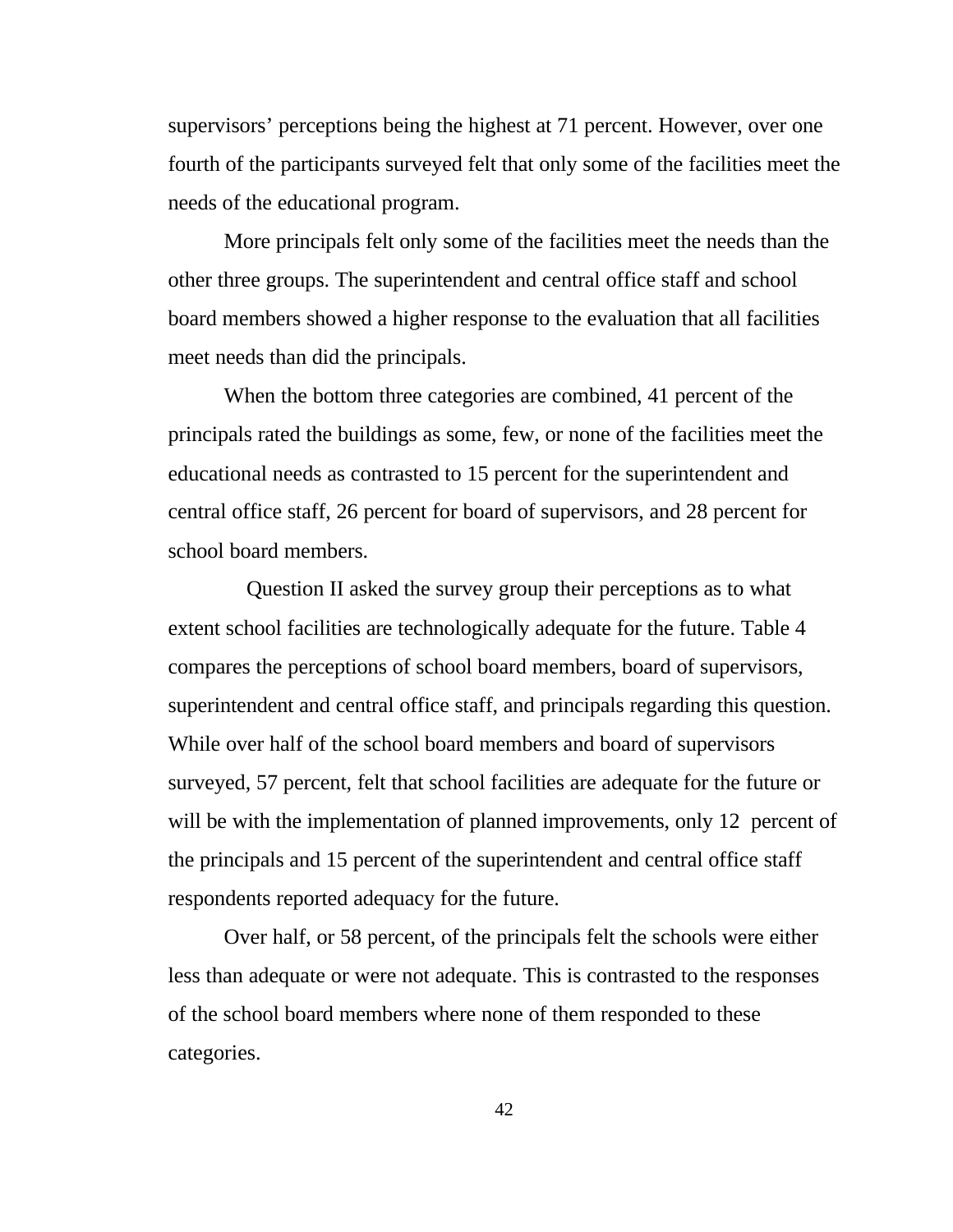| Characteristic              | $\underline{N}$                                                                                                                                                                                                                                                                                                                           | $\%$                                                                   |
|-----------------------------|-------------------------------------------------------------------------------------------------------------------------------------------------------------------------------------------------------------------------------------------------------------------------------------------------------------------------------------------|------------------------------------------------------------------------|
| All are adequate            | 1                                                                                                                                                                                                                                                                                                                                         | 14.3                                                                   |
| All will be adequate with   |                                                                                                                                                                                                                                                                                                                                           |                                                                        |
| implementation of planned   |                                                                                                                                                                                                                                                                                                                                           |                                                                        |
| improvements                | 4                                                                                                                                                                                                                                                                                                                                         | 57.1                                                                   |
| More than half are adequate | 2                                                                                                                                                                                                                                                                                                                                         | 28.6                                                                   |
| Less than half are adequate | $\Omega$                                                                                                                                                                                                                                                                                                                                  | 0.0                                                                    |
| None are adequate           | $\Omega$                                                                                                                                                                                                                                                                                                                                  | 0.0                                                                    |
| Total                       | 7                                                                                                                                                                                                                                                                                                                                         | 100.0                                                                  |
|                             |                                                                                                                                                                                                                                                                                                                                           | 0.0                                                                    |
|                             |                                                                                                                                                                                                                                                                                                                                           |                                                                        |
|                             |                                                                                                                                                                                                                                                                                                                                           |                                                                        |
|                             |                                                                                                                                                                                                                                                                                                                                           | 57.1                                                                   |
|                             |                                                                                                                                                                                                                                                                                                                                           | 14.3                                                                   |
|                             |                                                                                                                                                                                                                                                                                                                                           | 28.6                                                                   |
|                             |                                                                                                                                                                                                                                                                                                                                           |                                                                        |
|                             |                                                                                                                                                                                                                                                                                                                                           | 0.0                                                                    |
| Total                       | $\tau$                                                                                                                                                                                                                                                                                                                                    | 100.0                                                                  |
|                             |                                                                                                                                                                                                                                                                                                                                           | 0.0                                                                    |
|                             |                                                                                                                                                                                                                                                                                                                                           |                                                                        |
|                             |                                                                                                                                                                                                                                                                                                                                           |                                                                        |
|                             |                                                                                                                                                                                                                                                                                                                                           | 15.4                                                                   |
|                             |                                                                                                                                                                                                                                                                                                                                           | 38.4                                                                   |
|                             |                                                                                                                                                                                                                                                                                                                                           | 38.4                                                                   |
| None are adequate           | 1                                                                                                                                                                                                                                                                                                                                         | 7.8                                                                    |
|                             |                                                                                                                                                                                                                                                                                                                                           |                                                                        |
| Total                       | 13                                                                                                                                                                                                                                                                                                                                        | 100.0                                                                  |
|                             | All are adequate<br>All will be adequate with<br>implementation of planned<br>improvements<br>More than half are adequate<br>Less than half are adequate<br>None are adequate<br>All are adequate<br>All will be adequate with<br>implementation of planned<br>improvements<br>More than half are adequate<br>Less than half are adequate | $\boldsymbol{0}$<br>4<br>1<br>2<br>$\Omega$<br>$\Omega$<br>2<br>5<br>5 |

### Distribution of Survey Group's Perceptions Regarding the Extent to Which School Facilities are Adequate for the Future

table continues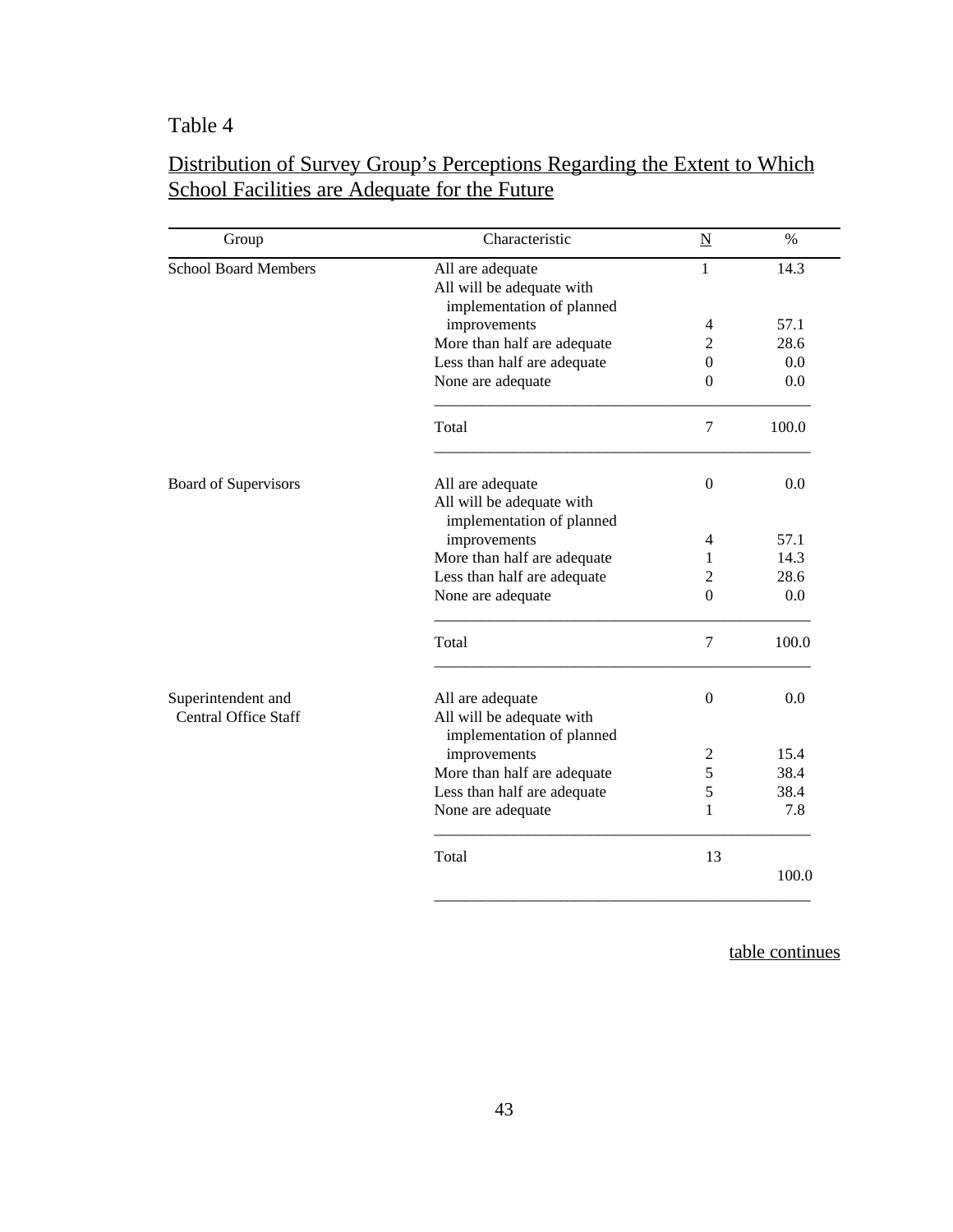| Group      | Characteristic              | N        | $\frac{0}{0}$ |
|------------|-----------------------------|----------|---------------|
| Principals | All are adequate            | $\theta$ | 0.0           |
|            | All will be adequate with   |          |               |
|            | implementation of planned   |          |               |
|            | improvements                | 2        | 11.8          |
|            | More than half are adequate | 5        | 29.4          |
|            | Less than half are adequate | 9        | 52.9          |
|            | None are adequate           | 1        | 5.9           |
|            | Total                       | 17       | 100.0         |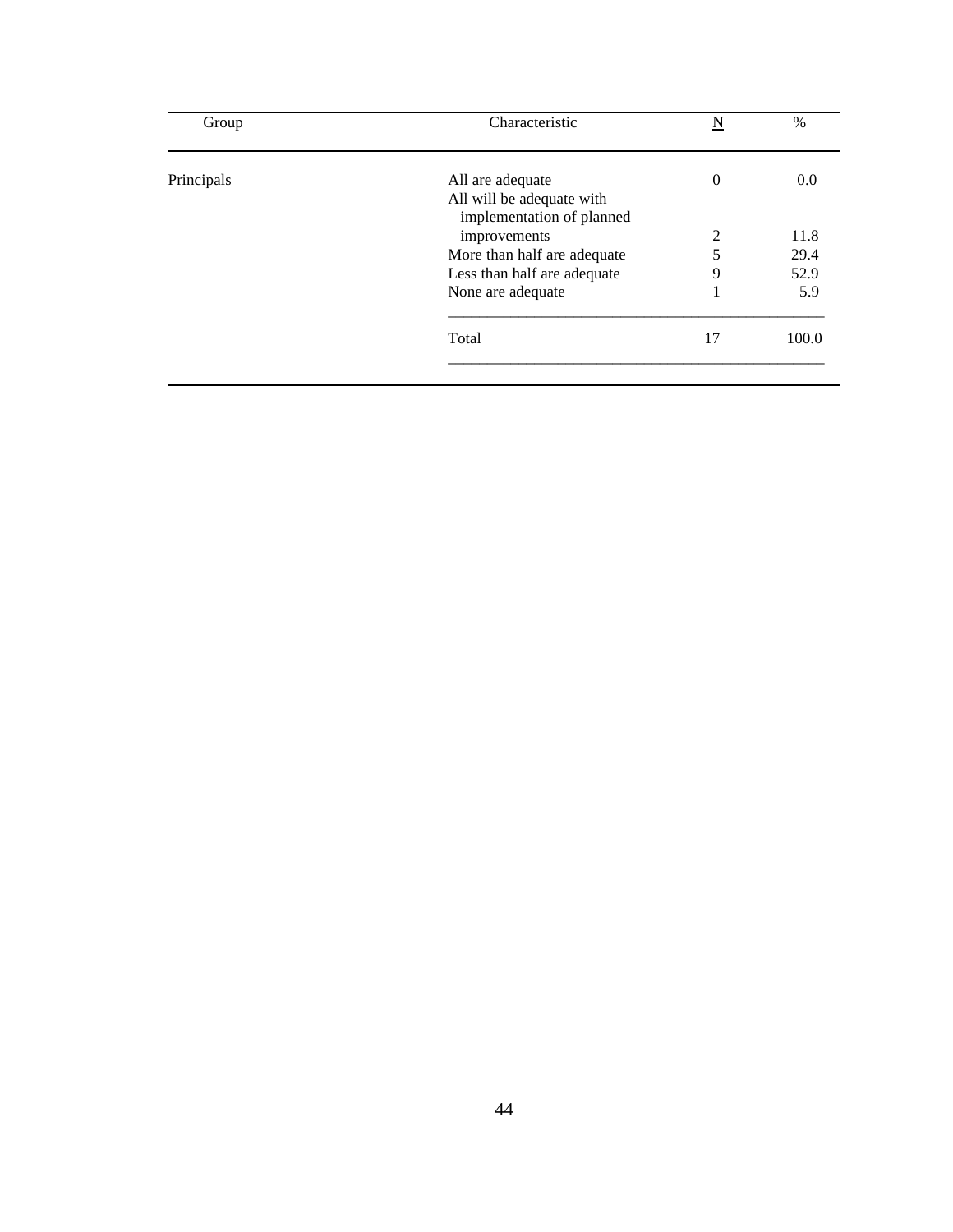Question III asked the survey group their perceptions as to the priority of maintaining school facilities. Table 5 compares the results of the responses of school board members, board of supervisors, superintendent and central office staff, and principals regarding this question. The majority of all groups surveyed reported that maintaining school facilities either a top priority or one of their top priorities, with the principals reporting 94 percent followed by the board of supervisors at 86 percent. Approximately 70 percent of the school board members and the superintendent and central office staff reported that maintaining school facilities as a top priority or one of the top priorities. One third of the school board members and the superintendent and central office staff reported that maintaining school facilities is a middle priority.

 Question IV asked the survey group their perceptions as to the adequacy of the amount of money budgeted for the maintenance of school facilities. Table 6 displays the results of the responses of school board members, board of supervisors, superintendent and central office staff, and principals regarding this question. School board members and the board of supervisors, with 100 percent, reported that they believed the amount of money budgeted for the maintenance of school facilities is adequate. Eightyfive percent of the superintendent and central office staff respondents and 82 percent of the principals stated that the money budgeted for the maintenance of school facilities was either adequate or more than adequate. Fifteen percent of the superintendent and central office staff and 18 percent of the principals felt that the amount budgeted was less than adequate.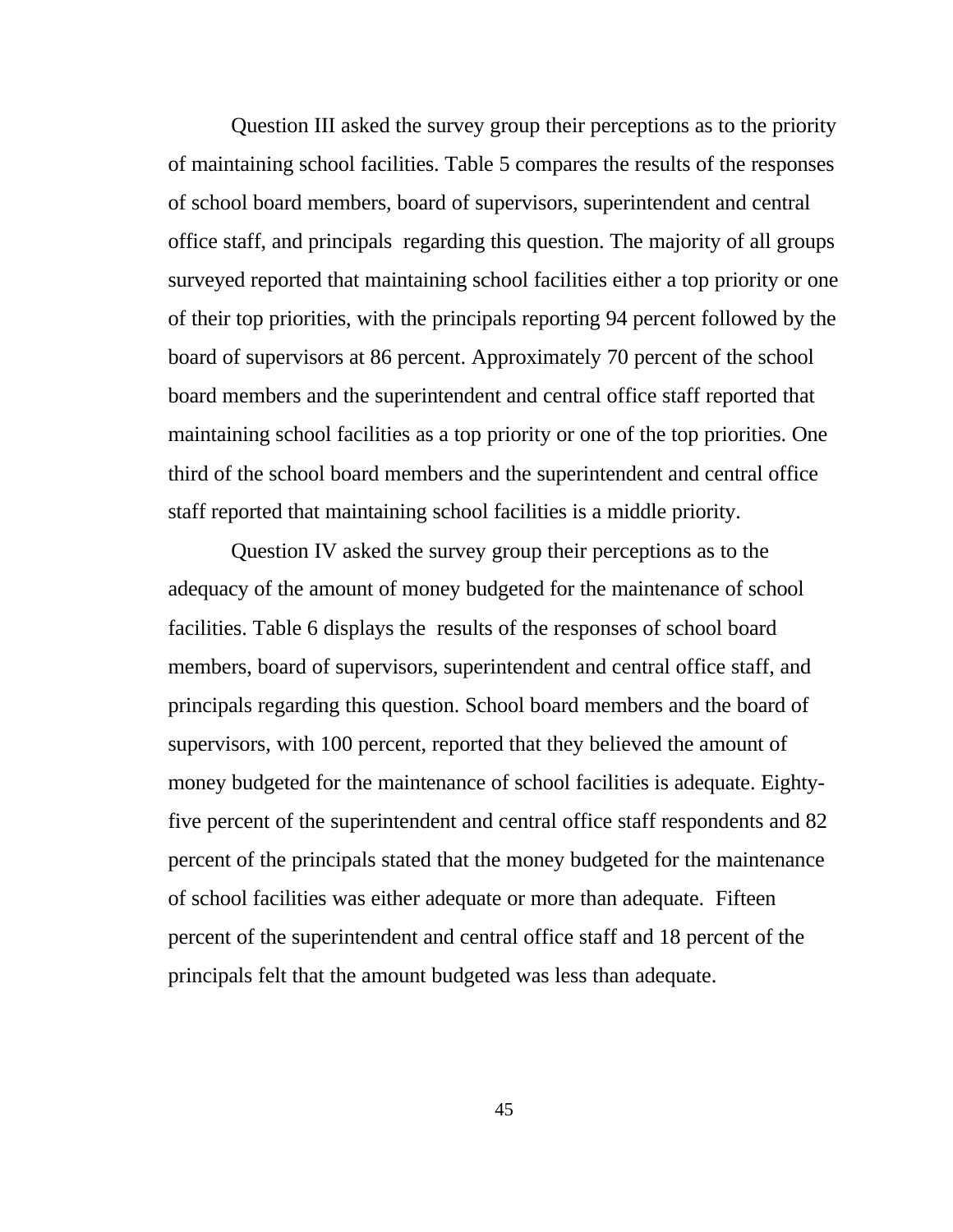| Group                       | Characteristic            | $\underline{\mathbf{N}}$ | $\%$  |
|-----------------------------|---------------------------|--------------------------|-------|
| <b>School Board Members</b> | A top priority            | $\boldsymbol{0}$         | 0.0   |
|                             | One of the top priorities | 5                        | 71.4  |
|                             | A middle priority         | $\mathfrak{2}$           | 28.6  |
|                             | A low priority            | $\boldsymbol{0}$         | 0.0   |
|                             | Not a priority            | $\Omega$                 | 0.0   |
|                             | Total                     | $\overline{7}$           | 100.0 |
| Board of Supervisors        | A top priority            | $\mathbf{0}$             | 0.0   |
|                             | One of the top priorities | 6                        | 85.7  |
|                             | A middle priority         | 1                        | 14.3  |
|                             | A low priority            | $\Omega$                 | 0.0   |
|                             | Not a priority            | $\overline{0}$           | 0.0   |
|                             | Total                     | 7                        | 100.0 |
| Superintendent and          | A top priority            | $\mathfrak{2}$           | 15.4  |
| <b>Central Office Staff</b> | One of the top priorities | $\tau$                   | 53.8  |
|                             | A middle priority         | $\overline{4}$           | 30.8  |
|                             | A low priority            | $\boldsymbol{0}$         | 0.0   |
|                             | Not a priority            | $\Omega$                 | 0.0   |
|                             | Total                     | 13                       | 100.0 |
| Principals                  | A top priority            | $\Omega$                 | 0.0   |
|                             | One of the top priorities | 16                       | 94.1  |
|                             | A middle priority         | 1                        | 5.9   |
|                             | A low priority            | $\theta$                 | 0.0   |
|                             | Not a priority            | $\Omega$                 | 0.0   |
|                             | Total                     | 17                       | 100.0 |

### Distribution of Survey Group's Perceptions Regarding the Priority of Maintaining School Facilities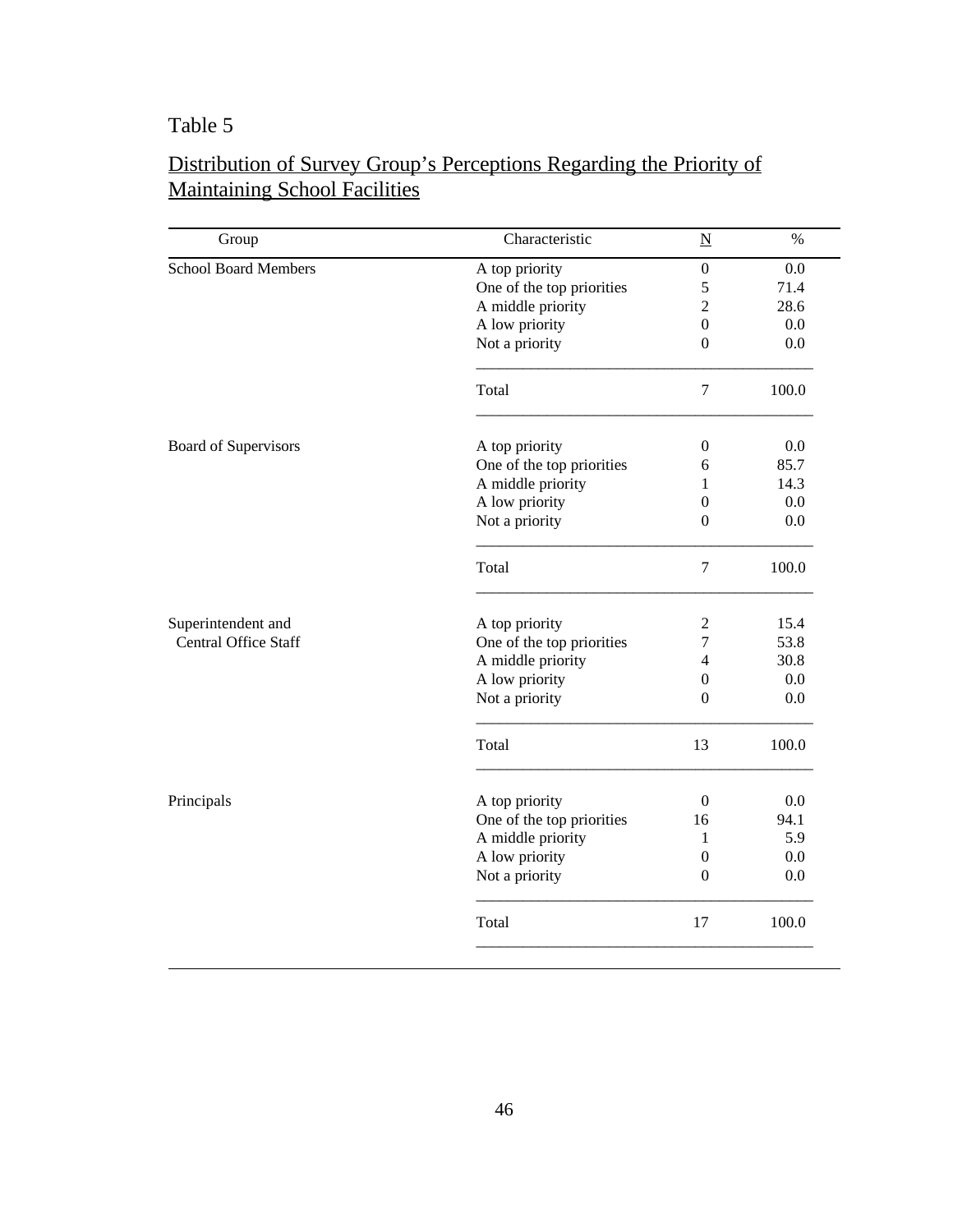# Distribution of Survey Group's Perceptions Regarding the Adequacy of the Amount of Money Budgeted for the Maintenance of School Facilities

| Group                       | Characteristic     | $\underline{\mathbf{N}}$ | $\%$  |
|-----------------------------|--------------------|--------------------------|-------|
| <b>School Board Members</b> | More than adequate | $\Omega$                 | 0.0   |
|                             | Adequate           | 7                        | 100.0 |
|                             | Less than adequate | $\overline{0}$           | 0.0   |
|                             | Total              | 7                        | 100.0 |
| <b>Board of Supervisors</b> | More than adequate | $\left($                 | 0.0   |
|                             | Adequate           | 7                        | 100.0 |
|                             | Less than adequate | $\boldsymbol{0}$         | 0.0   |
|                             | Total              | $\overline{7}$           | 100.0 |
| Superintendent and          | More than adequate | 3                        | 23.1  |
| <b>Central Office Staff</b> | Adequate           | 8                        | 61.5  |
|                             | Less than adequate | $\overline{2}$           | 15.4  |
|                             | Total              | 13                       | 100.0 |
| Principals                  | More than adequate | 1                        | 5.9   |
|                             | Adequate           | 13                       | 76.4  |
|                             | Less than adequate | 3                        | 17.7  |
|                             | Total              | 17                       | 100.0 |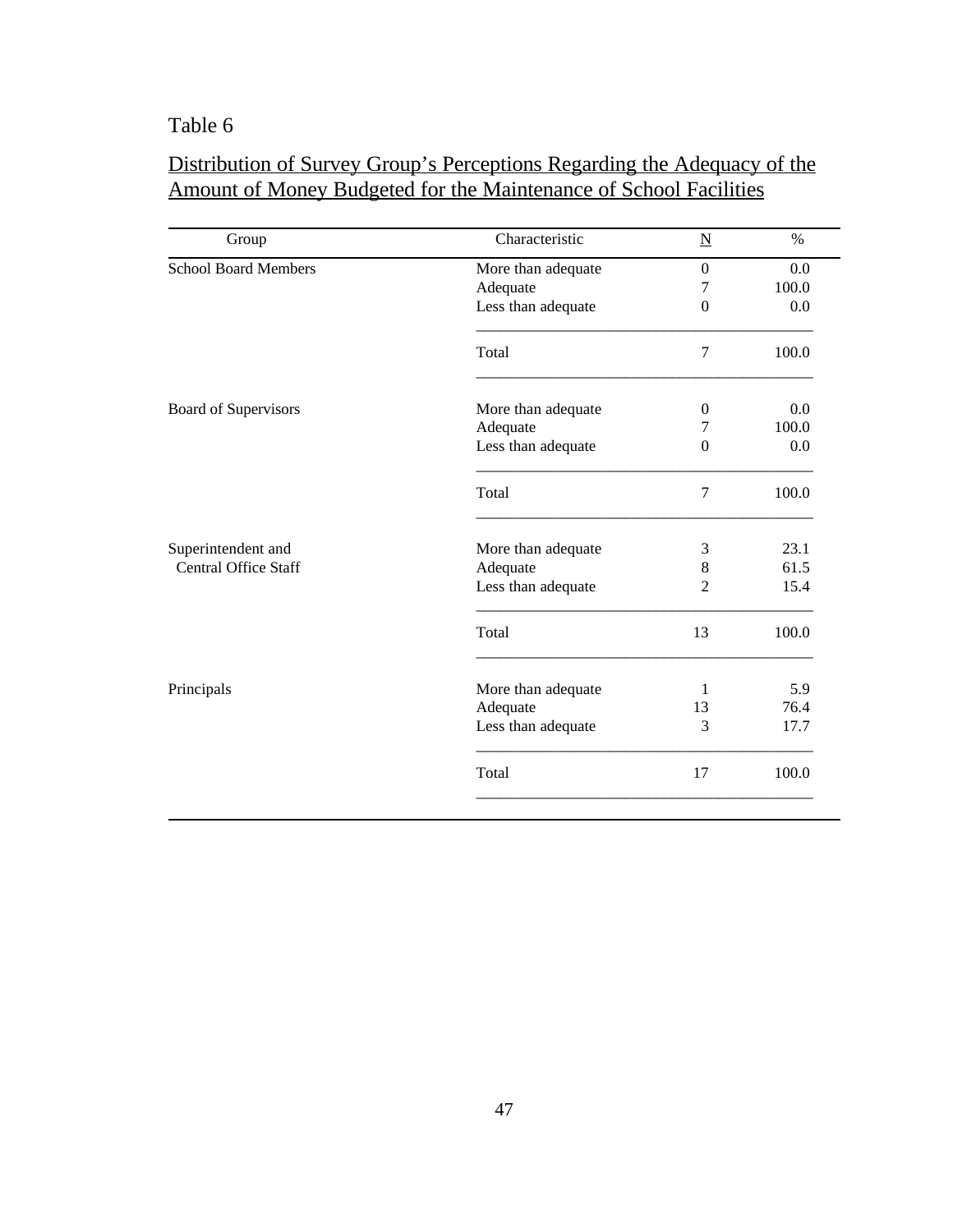Question V asked the survey group if they receive enough information regarding the need to improve and renovate existing school facilities in order to make effective decisions. Table 7 compares the results of the responses of the school board members, board of supervisors, superintendent and central office staff, and principals regarding this question. All of the groups surveyed felt they received enough information in order to make effective decisions regarding the need to improve and renovate existing school facilities, with the exception of the principals who reported nearly 60 percent adequacy in receiving enough information with 35 percent reporting less than enough information received.

 Question VI asked the survey group if, in their opinion, the amount of money spent on the improvement and renovation of school facilities is adequate. Table 8 compares the results of the responses of the school board members, board of supervisors, superintendent and central office staff, and principals regarding this question. The majority of the respondents reported the money spent on the improvement and renovation of school facilities, in their opinion, is adequate with the school board members and board of supervisors reporting at 100 percent. However, nearly one fourth of the principals felt that the amount of money spent on the improvement and renovation of school facilities is less than adequate.

 Question VII asked the survey group their perceptions regarding the overall condition of schools, taking into consideration all buildings, classrooms, and technology characteristics. Table 9 displays the results of responses of the school board members, board of supervisors, superintendent and central office staff, and principals regarding this question. The majority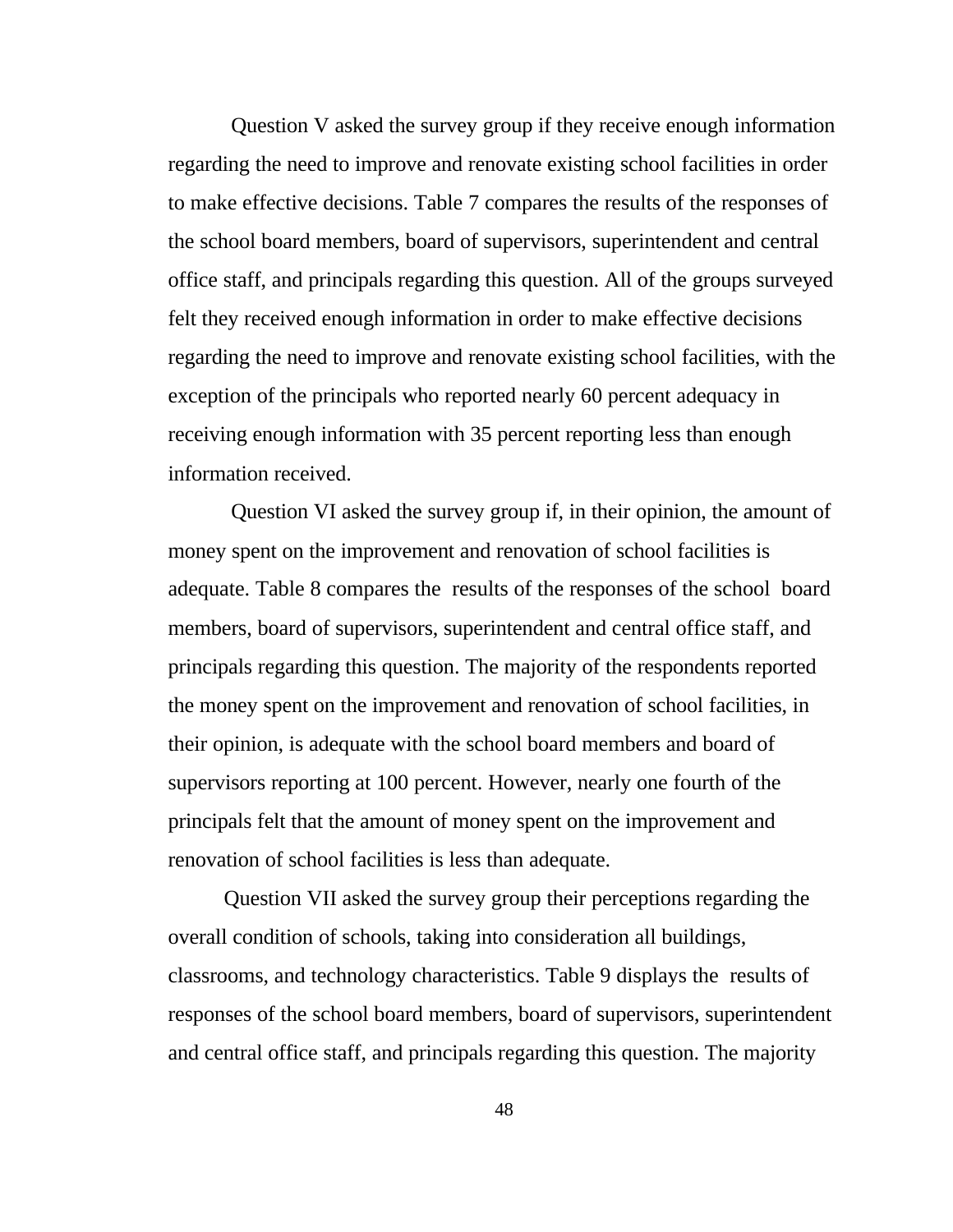### Distribution of Survey Group's Perceptions Regarding the Amount of Information Received in Order to Make Effective Decisions Regarding the Need to Improve and Renovate Existing School Facilities

| Group                       | Characteristic   | $\underline{\mathbf{N}}$ | $\%$  |
|-----------------------------|------------------|--------------------------|-------|
| <b>School Board Members</b> | More than enough | $\mathbf{1}$             | 14.3  |
|                             | Enough           | 6                        | 85.7  |
|                             | Less than enough | $\overline{0}$           | 0.0   |
|                             | Total            | $\overline{7}$           | 100.0 |
| Board of Supervisors        | More than enough | 1                        | 14.3  |
|                             | Enough           | 6                        | 85.7  |
|                             | Less than enough | $\Omega$                 | 0.0   |
|                             | Total            | 7                        | 100.0 |
| Superintendent and          | More than enough | $\overline{2}$           | 15.4  |
| <b>Central Office Staff</b> | Enough           | 9                        | 69.2  |
|                             | Less than enough | $\overline{2}$           | 15.4  |
|                             | Total            | 7                        | 100.0 |
| Principals                  | More than enough | 1                        | 5.9   |
|                             | Enough           | 10                       | 58.8  |
|                             | Less than enough | 6                        | 35.3  |
|                             | Total            | 17                       | 100.0 |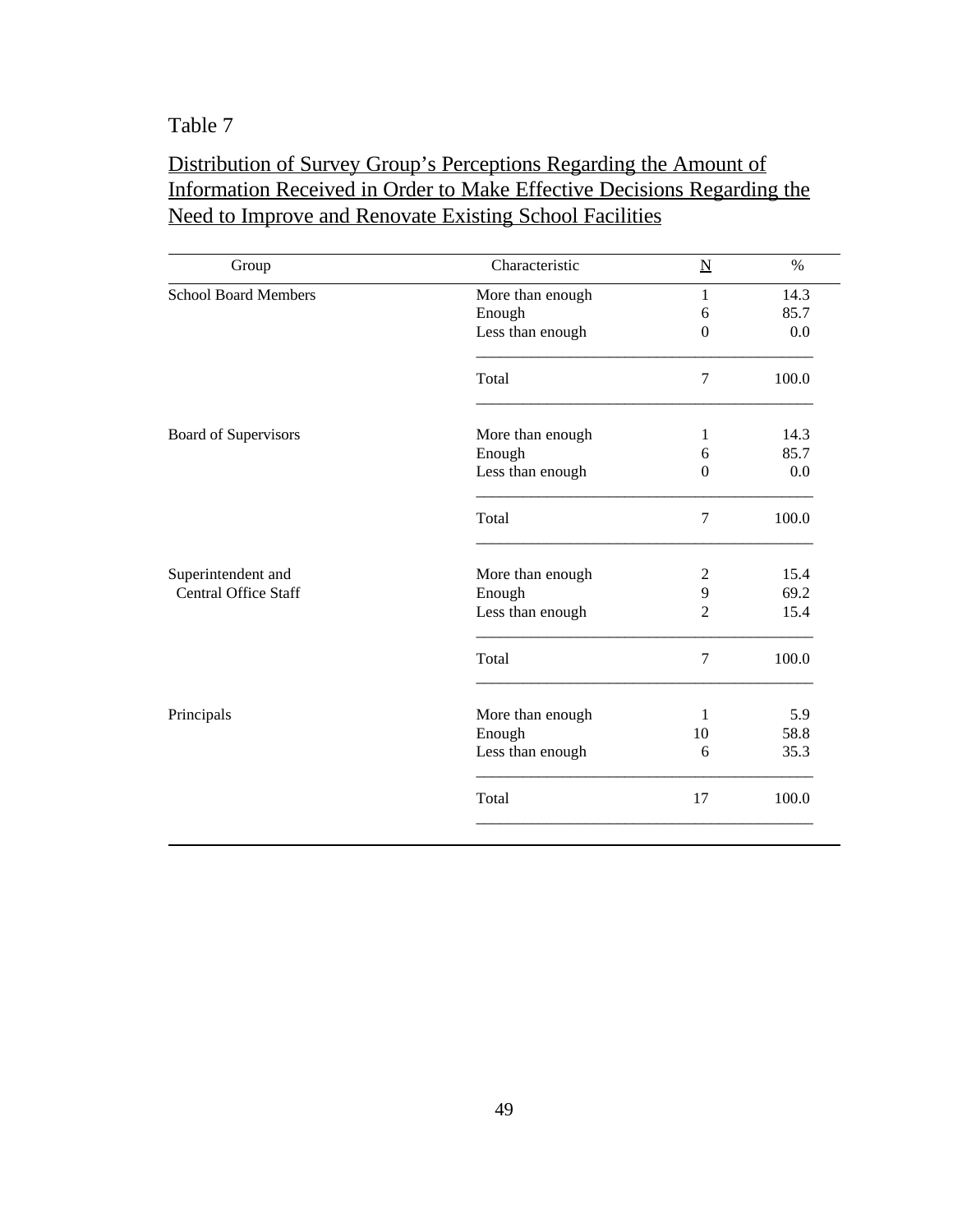| Group                       | Characteristic     | $\underline{\mathbf{N}}$ | $\%$  |
|-----------------------------|--------------------|--------------------------|-------|
| <b>School Board Members</b> | More than adequate | $\Omega$                 | 0.0   |
|                             | Adequate           | 7                        | 100.0 |
|                             | Less than adequate | $\Omega$                 | 0.0   |
|                             | Total              | $\tau$                   | 100.0 |
| Board of Supervisors        | More than adequate | $\theta$                 | 0.0   |
|                             | Adequate           | 7                        | 100.0 |
|                             | Less than adequate | $\Omega$                 | 0.0   |
|                             | Total              | 7                        | 100.0 |
| Superintendent and          | More than adequate | 4                        | 30.8  |
| <b>Central Office Staff</b> | Adequate           | 8                        | 61.5  |
|                             | Less than adequate | 1                        | 7.7   |
|                             | Total              | 13                       | 100.0 |
| Principals                  | More than adequate | 1                        | 5.9   |
|                             | Adequate           | 12                       | 70.6  |
|                             | Less than adequate | $\overline{4}$           | 23.5  |
|                             | Total              | 17                       | 100.0 |

# Distribution of Survey Group's Perceptions Regarding the Amount of Money Spent on the Improvement and Renovation of School Facilities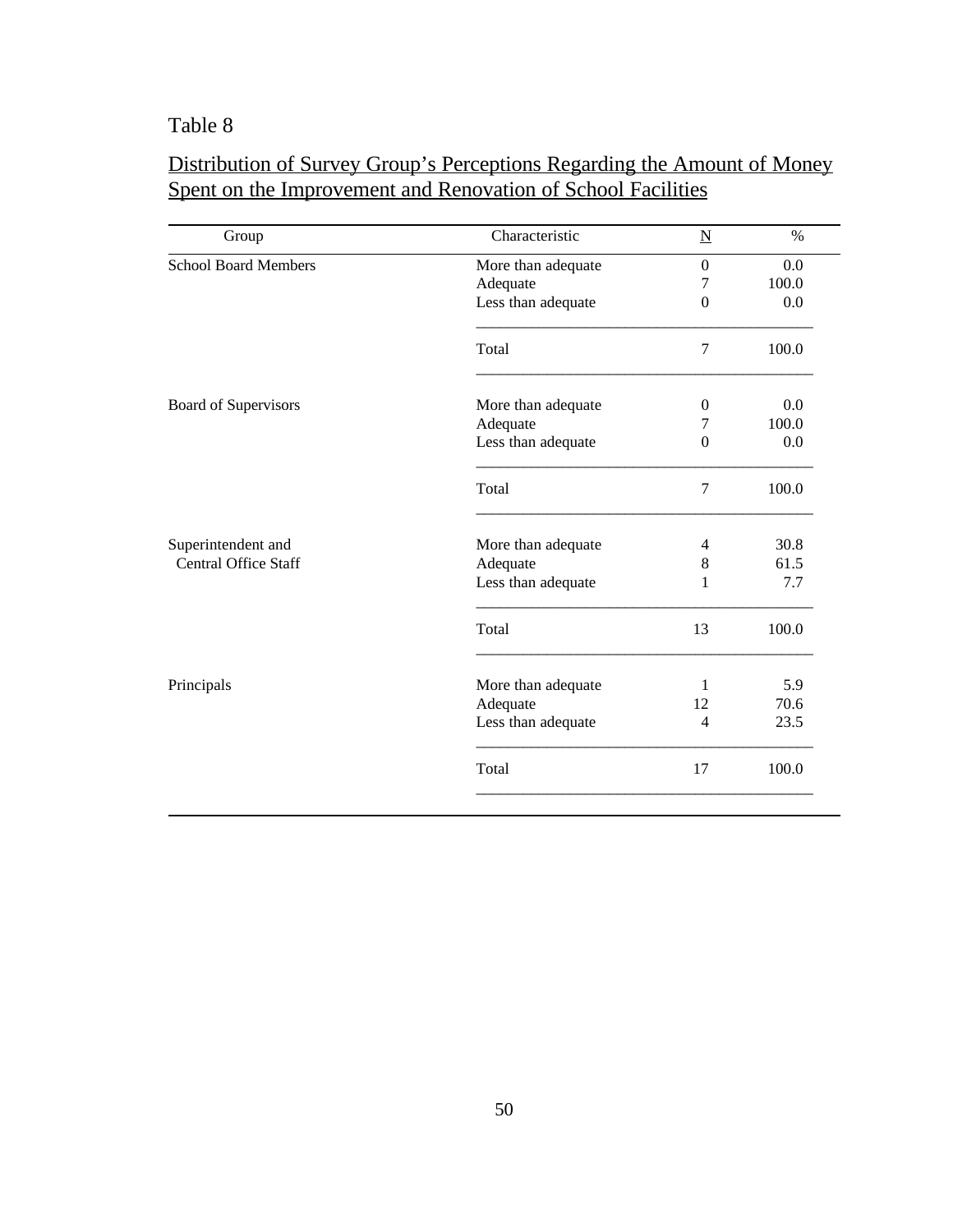of the respondents, with the exception of the principals, reported that the overall condition of schools is either outstanding or very good with the superintendent and central office staff's perceptions being the highest at a combined 85 percent in this area. Forty-three percent of the school board members reported that their perceptions of the overall condition of school was outstanding with 59 percent of principals rating the overall condition of schools as satisfactory or needing improvement. Only the principals reported the buildings needed improvement. All other respondents reported the buildings either satisfactory, very good, or outstanding. None of the principals, however, reported the buildings in outstanding condition.

 Question VIII asked the survey group their perceptions regarding the overall cosmetic condition of classrooms and the schools' interiors. The respondents were to consider such locations as hallways, auditorium, and offices within the school. Table 10 displays the results of the school board members, board of supervisors, superintendent and central office staff, and principals regarding this questions. One hundred percent of the school board members rated the overall cosmetic condition of classrooms and the schools' interiors as outstanding or very good. Seventy-one percent of the board of supervisors and 77 percent of the superintendent and central office staff perceived the overall cosmetic condition of classrooms and the schools' interiors as outstanding or very good. Fifty-nine percent of the principals perceived the overall cosmetic condition of classrooms and schools' interior as outstanding or very good, and 30 percent of the principals perceived the overall cosmetic condition to be satisfactory. Only two principals perceived their buildings as needing improvement.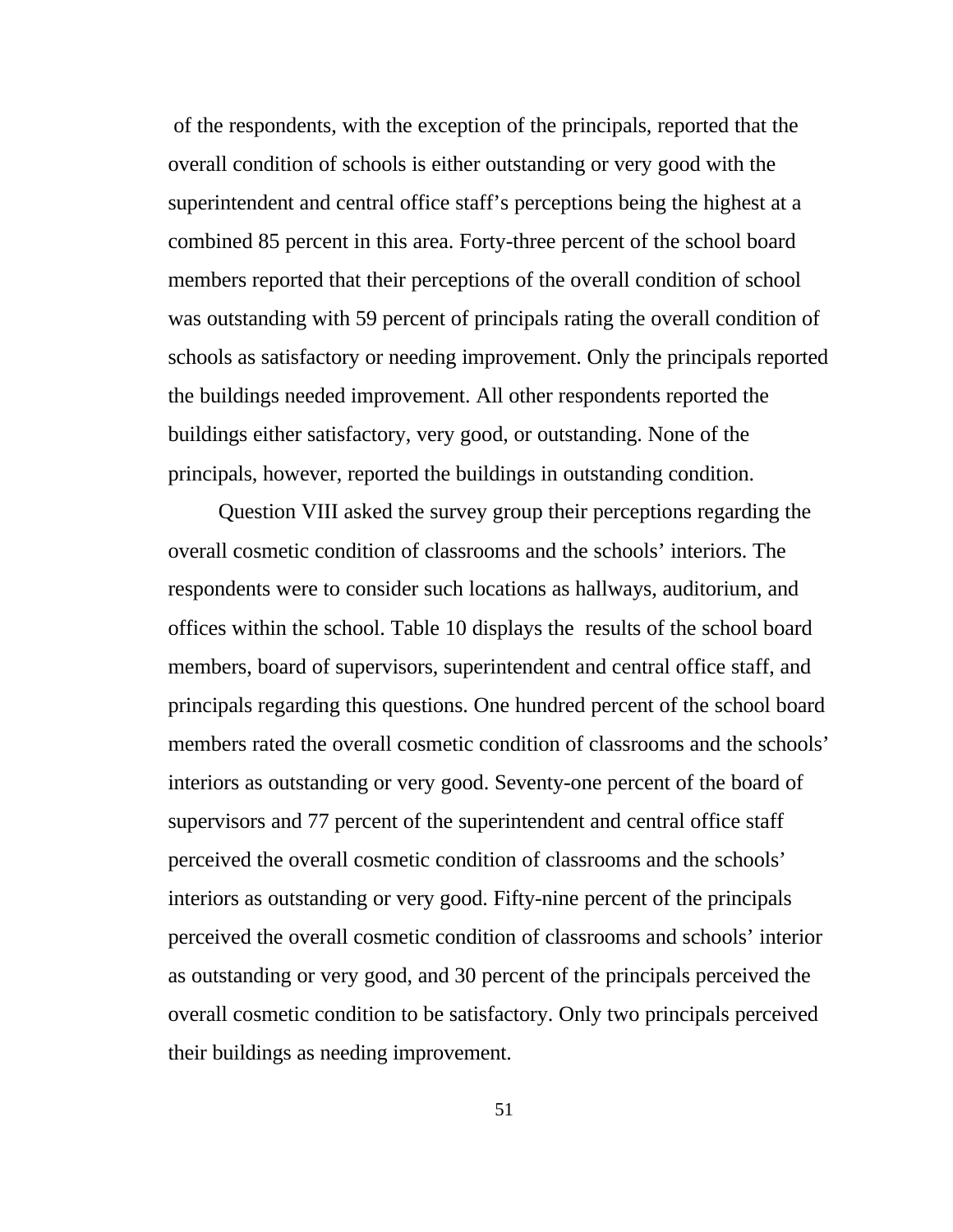# Distribution of Survey Group's Perceptions Regarding the Overall Condition of Schools

| Group                       | Characteristic    | $\underline{\text{N}}$ | $\%$    |
|-----------------------------|-------------------|------------------------|---------|
| <b>School Board Members</b> | Outstanding       | 3                      | 42.8    |
|                             | Very good         | $\mathbf{1}$           | 14.4    |
|                             | Satisfactory      | 3                      | 42.8    |
|                             | Needs improvement | $\boldsymbol{0}$       | 0.0     |
|                             | Poor              | $\overline{0}$         | $0.0\,$ |
|                             | Total             | $\tau$                 | 100.0   |
| Board of Supervisors        | Outstanding       | $\boldsymbol{0}$       | 0.0     |
|                             | Very good         | 5                      | 71.4    |
|                             | Satisfactory      | $\overline{2}$         | 28.6    |
|                             | Needs improvement | $\boldsymbol{0}$       | 0.0     |
|                             | Poor              | $\overline{0}$         | 0.0     |
|                             | Total             | $\overline{7}$         | 100.0   |
| Superintendent and          | Outstanding       | $\mathbf{1}$           | 7.7     |
| <b>Central Office Staff</b> | Very good         | 10                     | 77.0    |
|                             | Satisfactory      | $\overline{2}$         | 15.3    |
|                             | Needs improvement | $\boldsymbol{0}$       | 0.0     |
|                             | Poor              | $\overline{0}$         | 0.0     |
|                             | Total             | 13                     | 100.0   |
| Principals                  | Outstanding       | $\boldsymbol{0}$       | 0.0     |
|                             | Very good         | $\tau$                 | 41.2    |
|                             | Satisfactory      | $\overline{4}$         | 23.5    |
|                             | Needs improvement | 6                      | 35.3    |
|                             | Poor              | $\overline{0}$         | 0.0     |
|                             | Total             | $\overline{7}$         | 100.0   |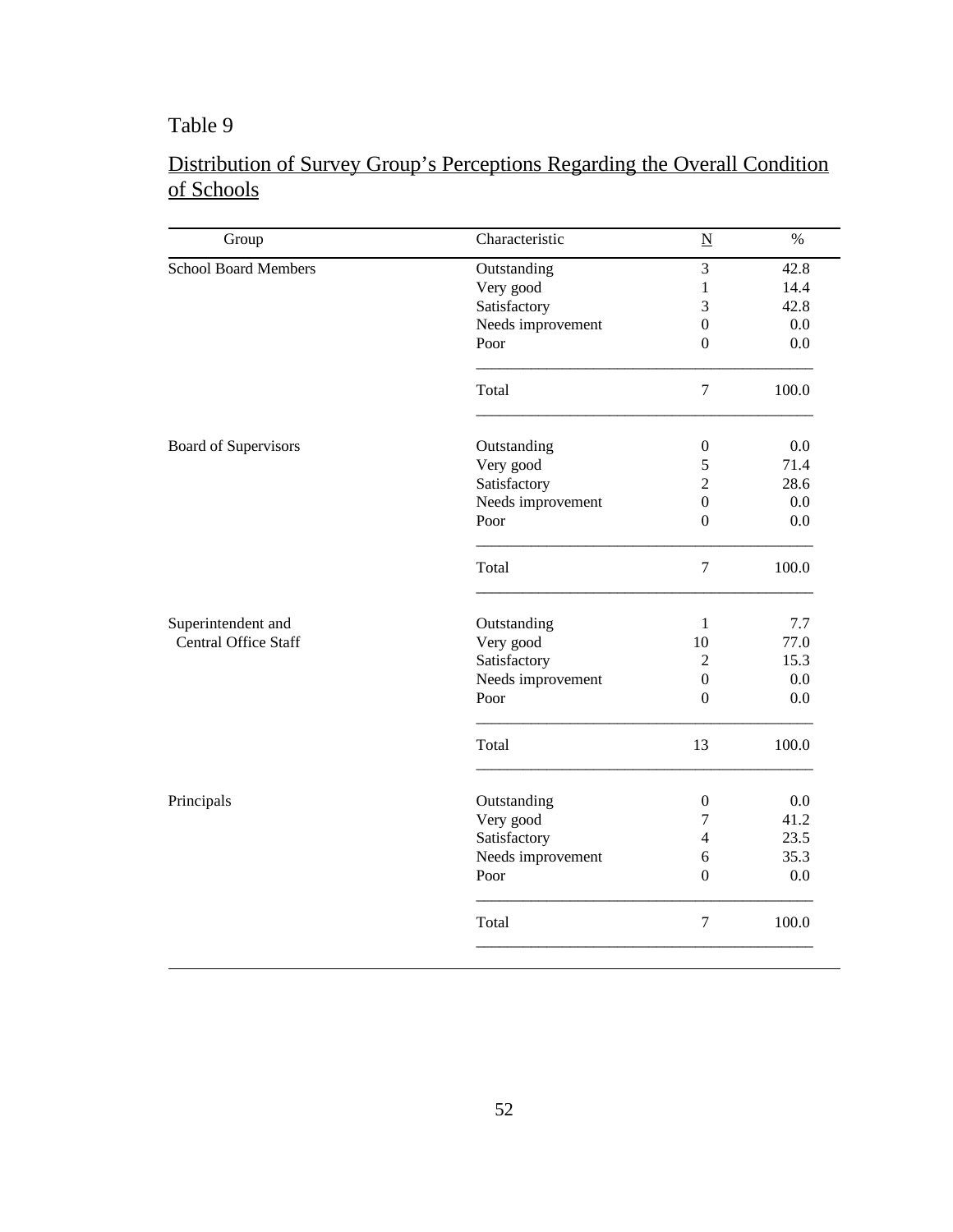| Group                       | Characteristic    | $\underline{\mathbf{N}}$ | $\%$  |
|-----------------------------|-------------------|--------------------------|-------|
| <b>School Board Members</b> | Outstanding       | $\sqrt{2}$               | 28.6  |
|                             | Very good         | 5                        | 71.4  |
|                             | Satisfactory      | 0                        | 0.0   |
|                             | Needs improvement | $\boldsymbol{0}$         | 0.0   |
|                             | Poor              | $\theta$                 | 0.0   |
|                             | Total             | $\overline{7}$           | 100.0 |
| Board of Supervisors        | Outstanding       | $\overline{2}$           | 28.6  |
|                             | Very good         | 3                        | 42.8  |
|                             | Satisfactory      | $\overline{c}$           | 28.6  |
|                             | Needs improvement | $\boldsymbol{0}$         | 0.0   |
|                             | Poor              | $\theta$                 | 0.0   |
|                             | Total             | $\boldsymbol{7}$         | 100.0 |
| Superintendent and          | Outstanding       | 4                        | 30.8  |
| <b>Central Office Staff</b> | Very good         | $\sqrt{6}$               | 46.1  |
|                             | Satisfactory      | 3                        | 23.1  |
|                             | Needs improvement | $\boldsymbol{0}$         | 0.0   |
|                             | Poor              | $\mathbf{0}$             | 0.0   |
|                             | Total             | 13                       | 100.0 |
| Principals                  | Outstanding       | 2                        | 11.8  |
|                             | Very good         | 8                        | 47.0  |
|                             | Satisfactory      | 5                        | 29.4  |
|                             | Needs improvement | $\overline{2}$           | 11.8  |
|                             | Poor              | $\overline{0}$           | 0.0   |
|                             | Total             | 17                       | 100.0 |

### Distribution of Survey Group's Perceptions Regarding the Overall Cosmetic Condition of Classrooms and Schools' Interiors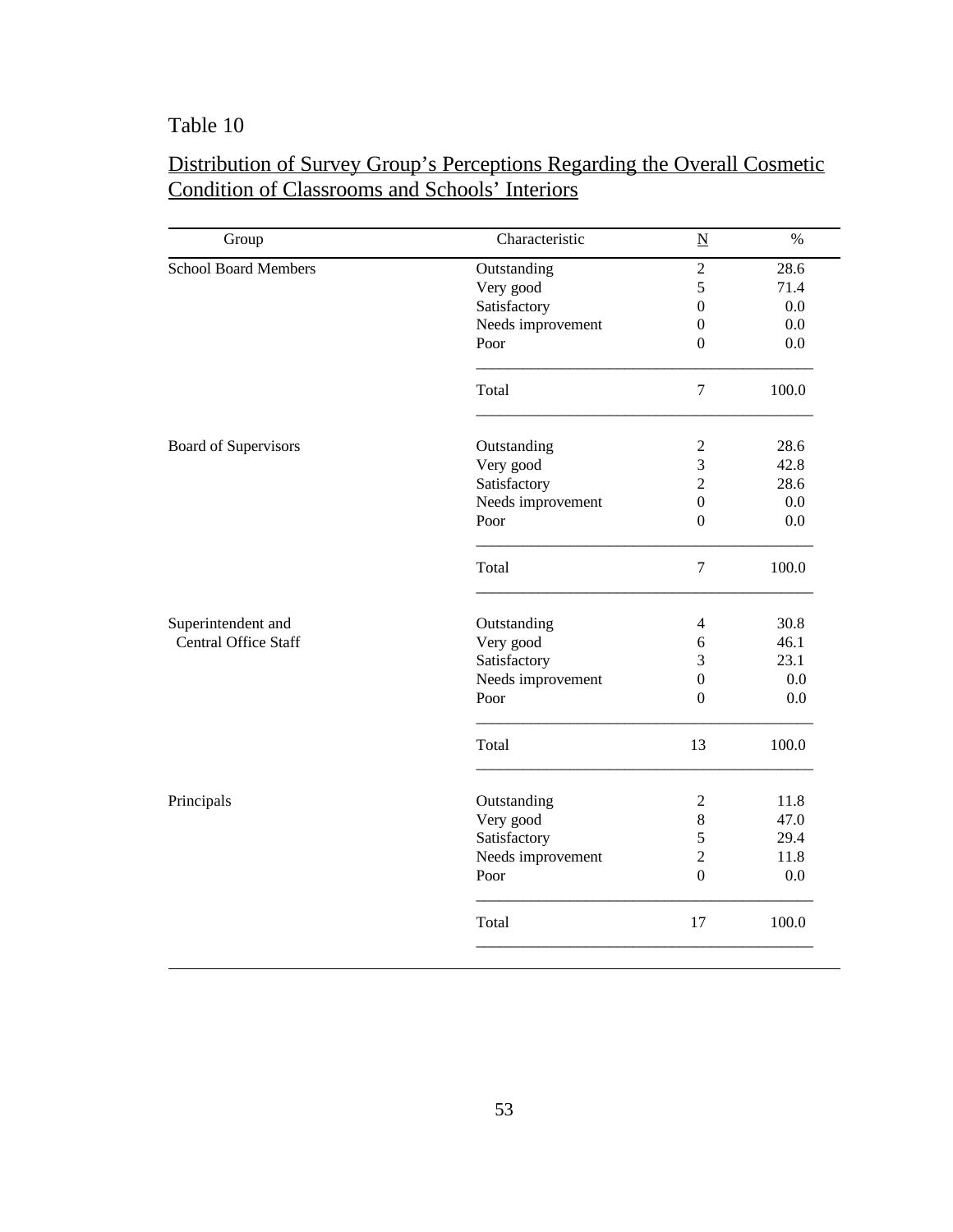Question IX asked the survey group their perceptions of the overall cosmetic condition of the school buildings' exteriors. Table 11 compares the results of the responses of the school board members, board of supervisors, superintendent and central office staff, and principals regarding this question. One hundred percent of the school board members and board of supervisors surveyed perceived the overall cosmetic condition of the schools' exteriors to be outstanding or very good. In fact, the responses of the school board members and board of supervisors were exactly identical. Over three fourths of the superintendent and central office staff reported the overall cosmetic condition of the schools' exteriors to be outstanding or very good with only 47 percent of the principals reporting the condition to be outstanding or very good. Over one half of the principals perceived the overall cosmetic condition of the schools' exteriors to be satisfactory or needing improvement.

Question X asked the survey group how they would rate the overall maintenance of school buildings. Table 12 displays the results of the responses of the school board members, board of supervisors, superintendent and central office staff, and principals regarding this question. One hundred percent of the school board members surveyed reported that their perception regarding the overall maintenance of school buildings as being outstanding or very good. This figure was around 71 percent for the board of supervisors with about 29 percent perceiving the overall maintenance to be only satisfactory. Of the superintendent and central office staff surveyed, 85 percent reported the overall maintenance of school buildings to be outstanding or very good. Fifty-three percent of the principals, however, believed the overall maintenance of school buildings to be outstanding or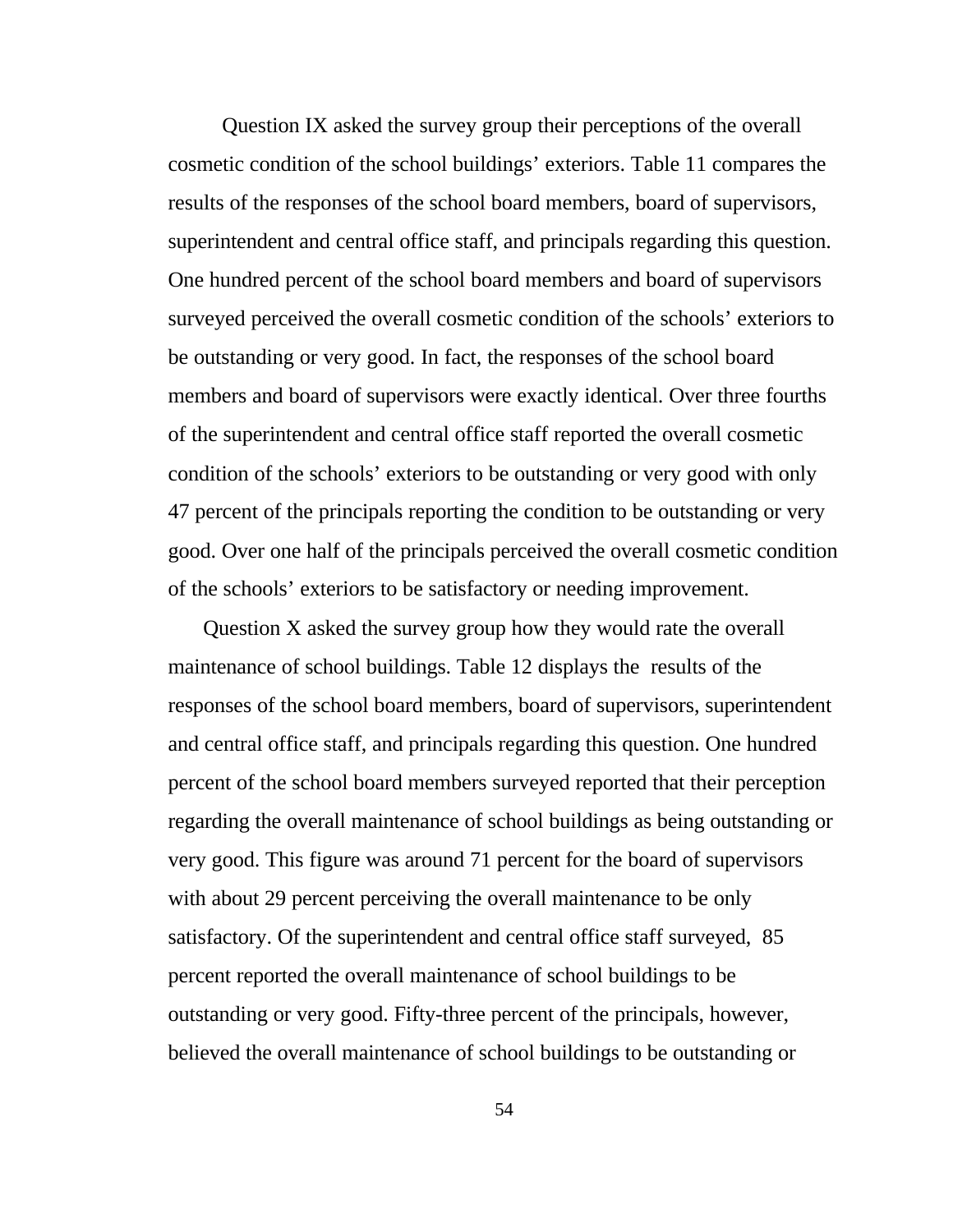| Group                       | Characteristic    | $\underline{\mathbf{N}}$ | $\%$  |
|-----------------------------|-------------------|--------------------------|-------|
| <b>School Board Members</b> | Outstanding       | $\mathbf{1}$             | 14.3  |
|                             | Very good         | 6                        | 85.7  |
|                             | Satisfactory      | $\overline{0}$           | 0.0   |
|                             | Needs improvement | $\mathbf{0}$             | 0.0   |
|                             | Poor              | $\mathbf{0}$             | 0.0   |
|                             | Total             | $\tau$                   | 100.0 |
| Board of Supervisors        | Outstanding       | $\mathbf{1}$             | 14.3  |
|                             | Very good         | 6                        | 85.7  |
|                             | Satisfactory      | $\mathbf{0}$             | 0.0   |
|                             | Needs improvement | $\mathbf{0}$             | 0.0   |
|                             | Poor              | $\overline{0}$           | 0.0   |
|                             | Total             | $\overline{7}$           | 100.0 |
| Superintendent and          | Outstanding       | $\overline{4}$           | 30.8  |
| <b>Central Office Staff</b> | Very good         | 6                        | 46.1  |
|                             | Satisfactory      | 3                        | 23.1  |
|                             | Needs improvement | $\boldsymbol{0}$         | 0.0   |
|                             | Poor              | $\mathbf{0}$             | 0.0   |
|                             | Total             | 13                       | 100.0 |
| Principals                  | Outstanding       | $\mathbf{1}$             | 5.9   |
|                             | Very good         | $\overline{7}$           | 41.2  |
|                             | Satisfactory      | 6                        | 35.2  |
|                             | Needs improvement | 3                        | 17.7  |
|                             | Poor              | $\mathbf{0}$             | 0.0   |
|                             | Total             | 17                       | 100.0 |

### Distribution of Survey Group's Perceptions Regarding the Overall Cosmetic Condition of the Schools' Exteriors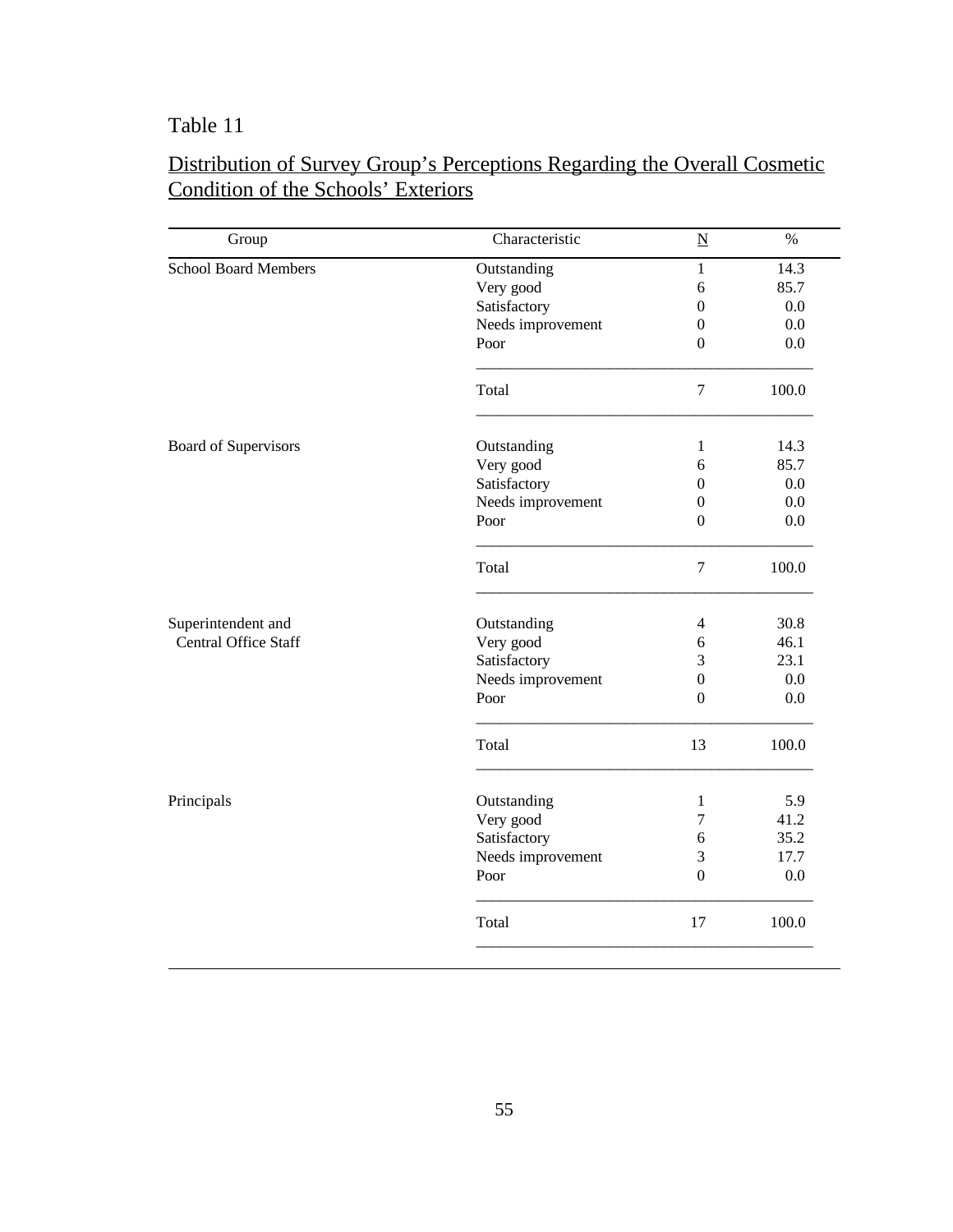| Group                       | Characteristic    | $\underline{N}$  | $\%$    |
|-----------------------------|-------------------|------------------|---------|
| <b>School Board Members</b> | Outstanding       | 3                | 42.8    |
|                             | Very good         | $\overline{4}$   | 57.2    |
|                             | Satisfactory      | $\mathbf{0}$     | 0.0     |
|                             | Needs improvement | $\boldsymbol{0}$ | $0.0\,$ |
|                             | Poor              | $\mathbf{0}$     | 0.0     |
|                             | Total             | $\tau$           | 100.0   |
| Board of Supervisors        | Outstanding       | $\mathbf{1}$     | 14.3    |
|                             | Very good         | $\overline{4}$   | 57.1    |
|                             | Satisfactory      | $\overline{2}$   | 28.6    |
|                             | Needs improvement | $\overline{0}$   | 0.0     |
|                             | Poor              | $\boldsymbol{0}$ | $0.0\,$ |
|                             | Total             | $\tau$           | 100.0   |
| Superintendent and          | Outstanding       | $\overline{4}$   | 30.8    |
| <b>Central Office Staff</b> | Very good         | $\tau$           | 53.9    |
|                             | Satisfactory      | $\overline{2}$   | 15.3    |
|                             | Needs improvement | $\boldsymbol{0}$ | 0.0     |
|                             | Poor              | $\Omega$         | 0.0     |
|                             | Total             | 13               | 100.0   |
| Principals                  | Outstanding       | $\mathbf{1}$     | 5.9     |
|                             | Very good         | $8\,$            | 47.0    |
|                             | Satisfactory      | $\sqrt{5}$       | 29.4    |
|                             | Needs improvement | 3                | 17.7    |
|                             | Poor              | $\boldsymbol{0}$ | 0.0     |
|                             | Total             | 17               | 100.0   |

### Distribution of Survey Group's Perceptions Regarding the Overall Maintenance of School Buildings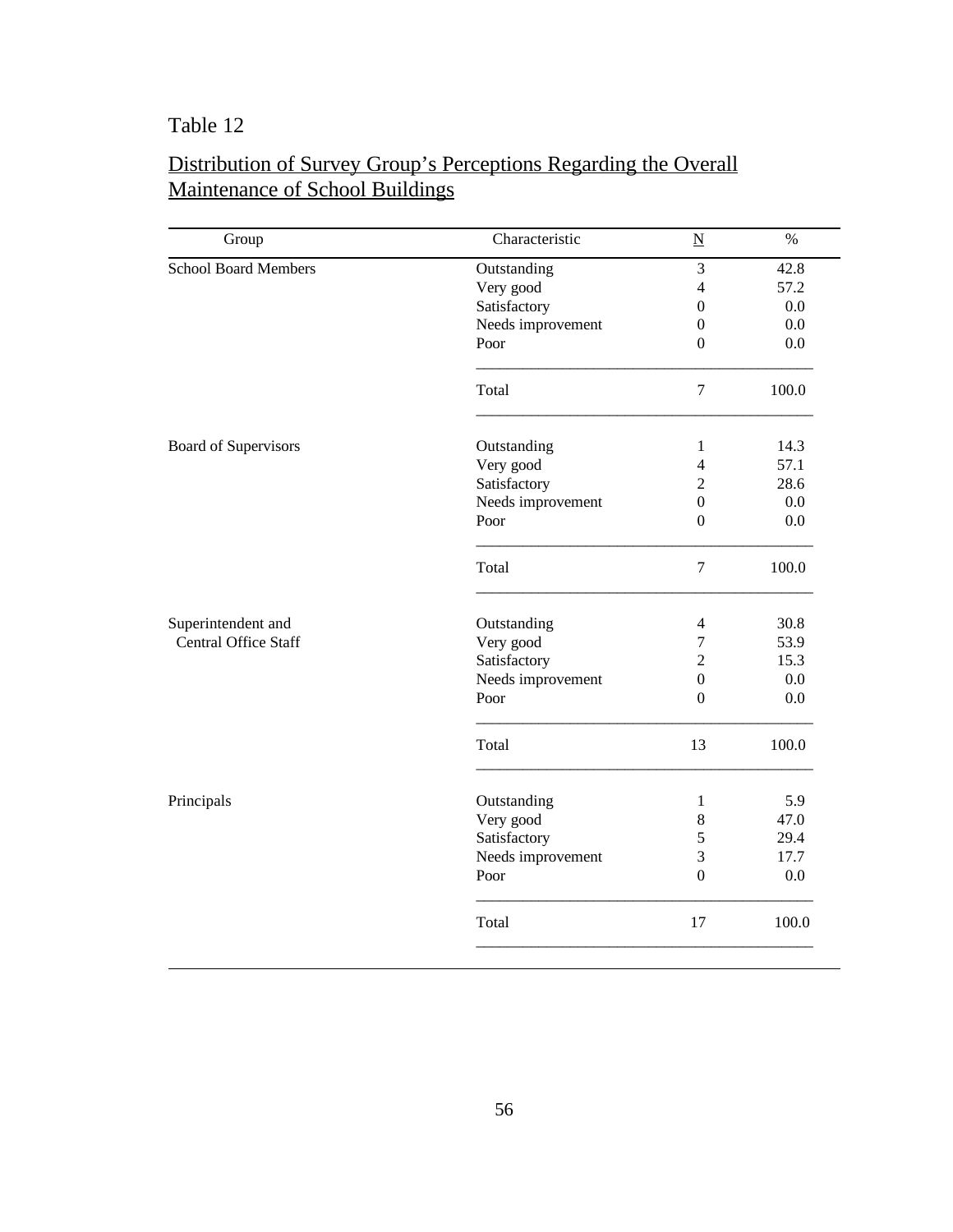very good, with 47 percent reporting their perceptions of the overall maintenance of school buildings to be satisfactory or needing improvement.

 These data were further categorized into a percentage distribution of scaled survey results. Survey questions I, II, III, VII, VIII, IX, and X, if answered with a 1 or 2, and survey questions IV, V, VI, if answered with a 1, were categorized as above standard. Survey questions I, II, III, VII, VIII, IX, and X, if answered with a 3, and survey questions IV, V, VI, if answered with a 2, were categorized as standard. Survey questions I, II, III, VII, VIII, IX, and X, if answered with a 4 or 5, and survey questions IV, V, and VI, if answered with a 3, were categorized as below standard. These data were scaled so that comparative conclusions could be made with an independent contractor's assessment of the condition of the same school buildings which are categorized into three groups: above standard, standard, and below standard. This rating and coding scale is shown in Table 13.

| Table 13 |  |
|----------|--|
|----------|--|

#### Survey Questions' Scale Rating and Coding

| Group                 | <b>Survey Question</b>                     | <b>Answer Number</b> |  |
|-----------------------|--------------------------------------------|----------------------|--|
| Above Standard        | I, II, III, VII, VIIII, IX, X<br>IV, V, VI | 1,2                  |  |
| Standard              | I, II, III, VII, VIIII, IX, X<br>IV, V, VI | 3<br>2               |  |
| <b>Below Standard</b> | I, II, III, VII, VIII, IX, X<br>IV, V, VI  | 4,5<br>3             |  |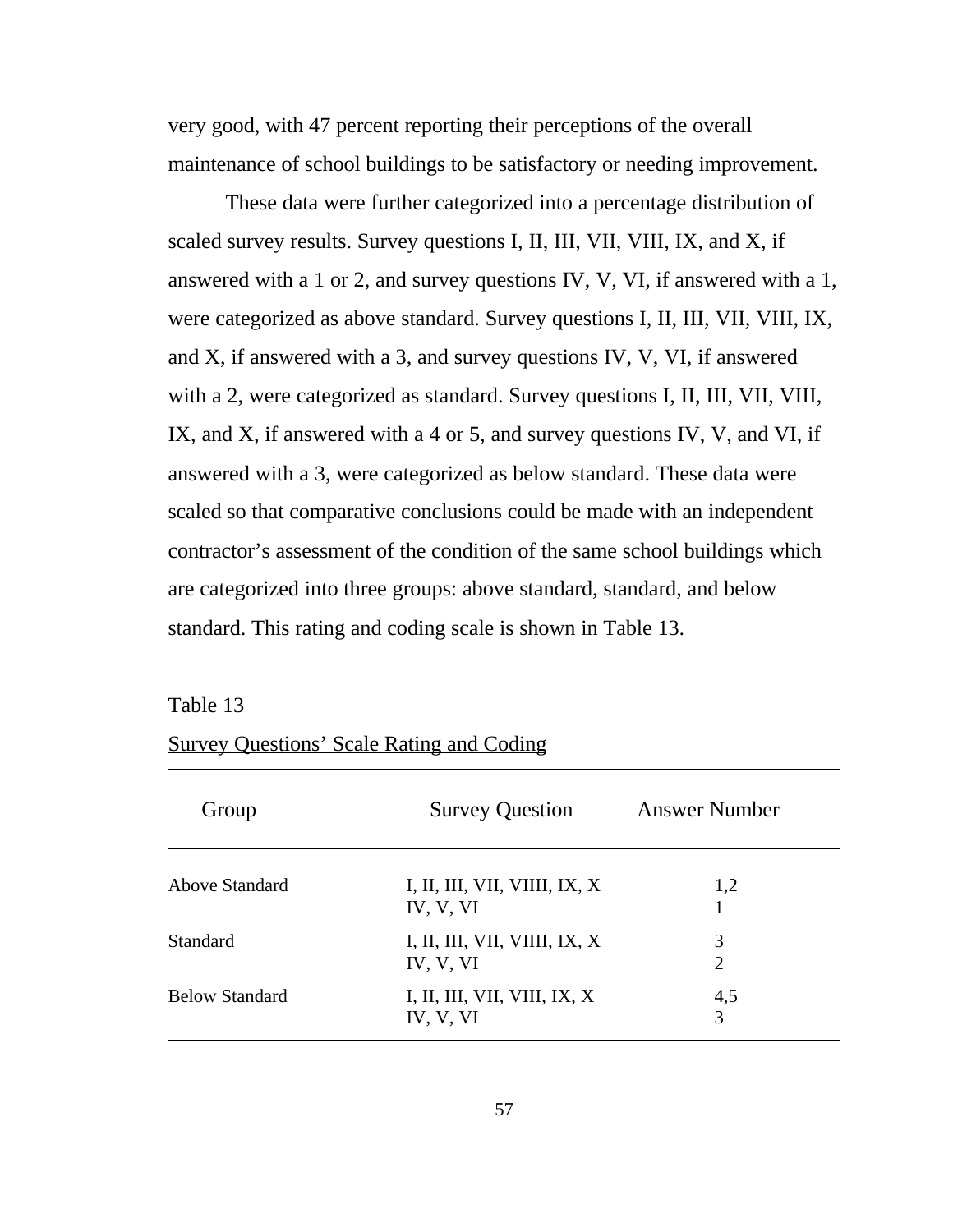Questions from the survey group were then categorized into a percentage distribution depicting answers to each question as above standard, standard, or below standard. These findings are shown in Table 14.

#### Table 14

### Percentage Distribution of Scaled Survey Results Categorized into Above Standard, Standard, or Below Standard Regarding Perceptions of School **Building Conditions**

| <b>Survey Question</b>                                                                                                                      | Group                                      | % Above<br>Standard | $\frac{0}{0}$<br>Standard | % Below<br>Standard |
|---------------------------------------------------------------------------------------------------------------------------------------------|--------------------------------------------|---------------------|---------------------------|---------------------|
| School facilities meet the needs                                                                                                            | <b>School Board Members</b>                | 60                  | 30                        | 10                  |
| of educational program                                                                                                                      | Central Office Staff and<br>Superintendent | 85                  | 15                        | $\overline{0}$      |
|                                                                                                                                             | Principals                                 | 59                  | 35                        | 6                   |
|                                                                                                                                             | Board of Supervisors                       | 71                  | 29                        | $\overline{0}$      |
| School facilities technologically<br>adequate for future                                                                                    | <b>School Board Members</b>                | 60                  | 30                        | 10                  |
|                                                                                                                                             | Central Office Staff and<br>Superintendent | 15                  | 39                        | 46                  |
|                                                                                                                                             | Principals                                 | 12                  | 29                        | 59                  |
|                                                                                                                                             | Board of Supervisors                       | 57                  | 14                        | 29                  |
| Maintaining school facilities<br>as top priority                                                                                            | <b>School Board Members</b>                | 50                  | 30                        | 20                  |
|                                                                                                                                             | Central Office Staff and<br>Superintendent | 69                  | 31                        | $\theta$            |
|                                                                                                                                             | Principals                                 | 94                  | 6                         | $\theta$            |
|                                                                                                                                             | <b>Board of Supervisors</b>                | 86                  | 14                        | $\theta$            |
| Amount of money budgeted for<br>maintenance of school facilities                                                                            | <b>School Board Members</b>                | 60                  | 30                        | 10                  |
|                                                                                                                                             | Central Office Staff and<br>Superintendent | 23                  | 62                        | 15                  |
|                                                                                                                                             | Principals                                 | 6                   | 76                        | 18                  |
|                                                                                                                                             | Board of Supervisors                       | $\theta$            | 100                       | $\Omega$            |
| Enough information received regarding<br>the need to improve and renovate existing<br>school facilities to allow for effective<br>decisions | <b>School Board Members</b>                | 40                  | 20                        | 40                  |
|                                                                                                                                             | Central Office Staff and<br>Superintendent | 15                  | 70                        | 15                  |
|                                                                                                                                             | Principals                                 | 6                   | 59                        | 35                  |
|                                                                                                                                             | <b>Board of Supervisors</b>                | 14                  | 86                        | $\overline{0}$      |

table continues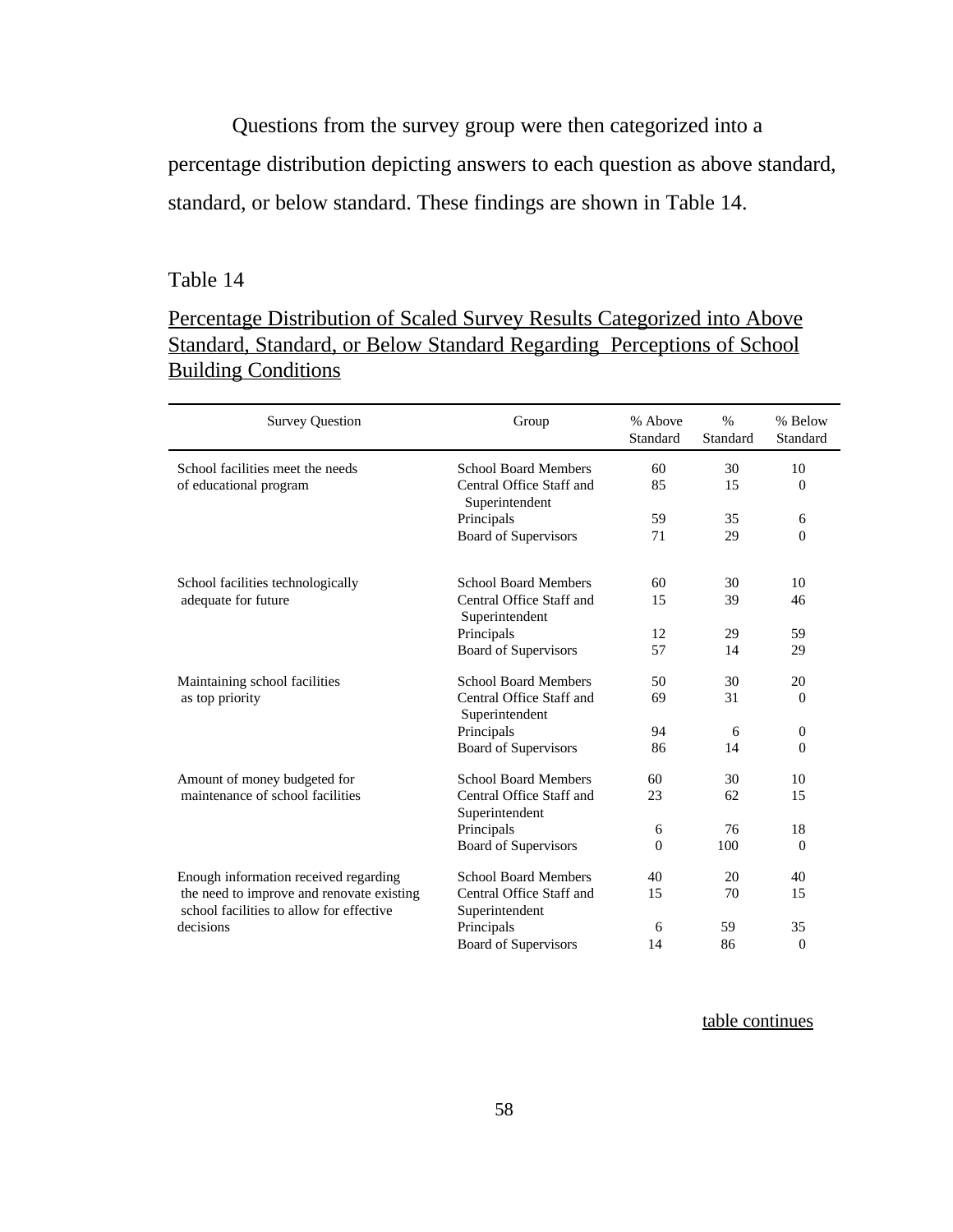| <b>Survey Question</b>                                                                                                                                           | Group                                      | % Above<br>Standard | $\frac{0}{0}$<br>Standard | % Below<br>Standard |
|------------------------------------------------------------------------------------------------------------------------------------------------------------------|--------------------------------------------|---------------------|---------------------------|---------------------|
| Adequate amount of money spent<br>on the improvement and renovation<br>of school facilities                                                                      | <b>School Board Members</b>                | 80                  | 20                        | $\mathbf{0}$        |
|                                                                                                                                                                  | Central Office Staff and<br>Superintendent | 31                  | 62                        | 7                   |
|                                                                                                                                                                  | Principals                                 | 6                   | 71                        | 23                  |
|                                                                                                                                                                  | <b>Board of Supervisors</b>                | $\theta$            | 100                       | $\theta$            |
| Overall perception of the condition of                                                                                                                           | <b>School Board Members</b>                | 60                  | 30                        | 10                  |
| schools taking into consideration all<br>buildings,                                                                                                              | Central Office Staff and<br>Superintendent | 85                  | 15                        | $\Omega$            |
| classrooms, and technology characteristics                                                                                                                       | Principals                                 | 41                  | 24                        | 35                  |
|                                                                                                                                                                  | Board of Supervisors                       | 71                  | 29                        | $\overline{0}$      |
| Overall perception of the cosmetic condition<br>of classrooms and the schools' interiors.<br>e.g. hallways, auditoriums, and offices                             | <b>School Board Members</b>                | 50                  | 50                        | $\theta$            |
|                                                                                                                                                                  | Central Office Staff and<br>Superintendent | 92                  | 8                         | $\Omega$            |
|                                                                                                                                                                  | Principals                                 | 59                  | 29                        | 12                  |
|                                                                                                                                                                  | Board of Supervisors                       | 71                  | 29                        | $\theta$            |
| Overall perception of the cosmetic condition<br>of the school buildings' exteriors                                                                               | <b>School Board Members</b>                | 40                  | 40                        | 20                  |
|                                                                                                                                                                  | Central Office Staff and<br>Superintendent | 77                  | 23                        | $\Omega$            |
|                                                                                                                                                                  | Principals                                 | 47                  | 35                        | 18                  |
|                                                                                                                                                                  | <b>Board of Supervisors</b>                | 100                 | $\Omega$                  | $\Omega$            |
| Overall maintenance of school buildings<br>considering general repairs, light bulb<br>replacement, plumbing maintenance,<br>electrical and similar systems, etc. | <b>School Board Members</b>                | 60                  | 30                        | 10                  |
|                                                                                                                                                                  | Central Office Staff and<br>Superintendent | 85                  | 15                        | $\Omega$            |
|                                                                                                                                                                  | Principals                                 | 53                  | 29                        | 18                  |
|                                                                                                                                                                  | <b>Board of Supervisors</b>                | 71                  | 29                        | $\boldsymbol{0}$    |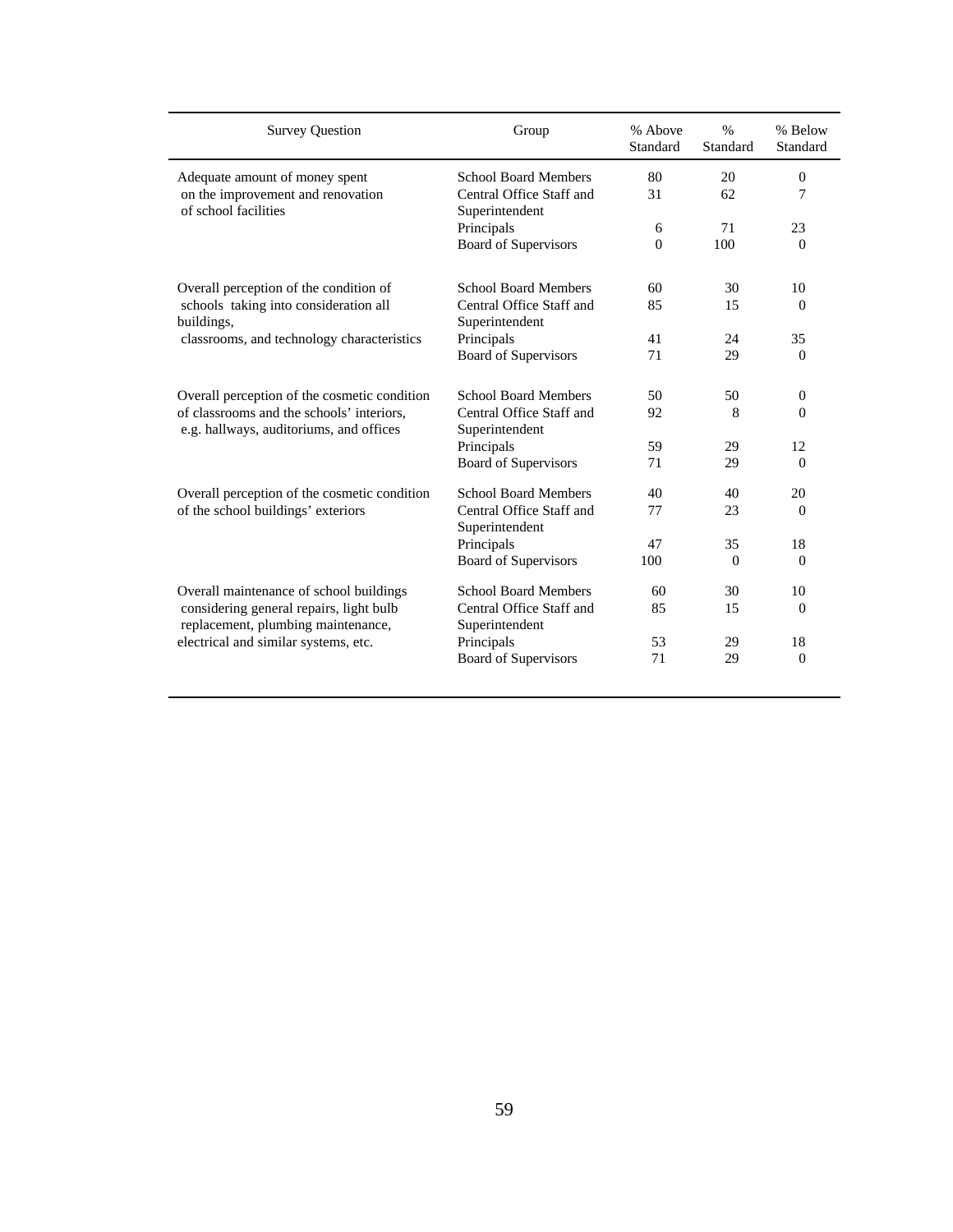A summary of the frequency distribution of survey questions of the school board members, board of supervisors, superintendent and central office staff, and principals according to the characteristic of their answers is displayed in Tables 15 through 18. The surveys can be found in Appendices A through D. Each of these tables presents information from the respondents regarding the frequency of each answer characteristic and overall rating. Perceptions of each group will then be compared in order to determine an overall perception of school building conditions. Each survey question is presented Table 15 lists each question and the number and percentage of ratings given to each question by school board members.

Table 16 lists each question and the number and percentage of ratings given to each question by board of supervisors members.

 Table 17 lists each question and the number and percentage of ratings given to each question by superintendent and central office staff.

 Table 18 lists each question and the number and percentage of ratings given to each question by principals.

 A recap of information presented in Tables 15 through 18 was compiled into an overall rating of building conditions based on all 10 questions and the overall category rating when ranking the questions as a whole. This presents a percentage of perception answers on the condition of school conditions for each scaled survey group relative to above standard, standard, and below standard. Twenty-two percent of the principals perceived the overall condition of school buildings to be below standard. This information is presented in Table 19. An overall look at the perceptions of these respondents is graphically displayed in Appendix F.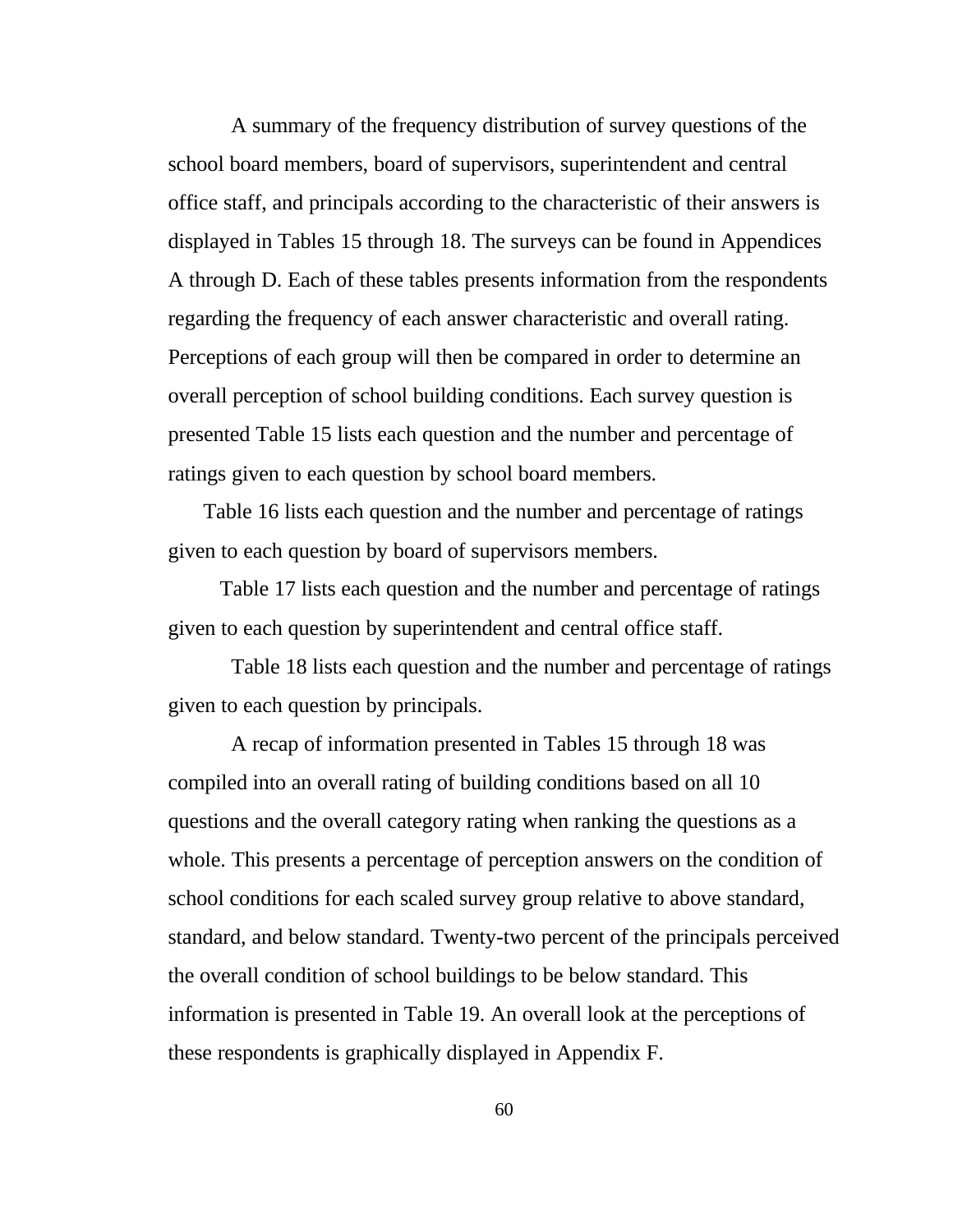# Frequency Distribution of Survey Questions of School Board Members Surveyed According to Characteristic of Answers

| <b>Survey Question</b>                             | Characteristic        | Frequency      | $\%$                                                                                                                                                                                                                                                                                                                                                                                                                  |
|----------------------------------------------------|-----------------------|----------------|-----------------------------------------------------------------------------------------------------------------------------------------------------------------------------------------------------------------------------------------------------------------------------------------------------------------------------------------------------------------------------------------------------------------------|
| School facilities meet the needs                   | <b>Above Standard</b> | 5              | 71.4                                                                                                                                                                                                                                                                                                                                                                                                                  |
| of educational program                             | Standard              | $\overline{2}$ | 28.6                                                                                                                                                                                                                                                                                                                                                                                                                  |
|                                                    | <b>Below Standard</b> | $\theta$       | 0.0                                                                                                                                                                                                                                                                                                                                                                                                                   |
|                                                    | Total                 | 7              | 100.0                                                                                                                                                                                                                                                                                                                                                                                                                 |
| School facilities technologically                  | Above Standard        | 5              | 71.4                                                                                                                                                                                                                                                                                                                                                                                                                  |
| adequate for future                                | Standard              |                |                                                                                                                                                                                                                                                                                                                                                                                                                       |
|                                                    | <b>Below Standard</b> |                |                                                                                                                                                                                                                                                                                                                                                                                                                       |
|                                                    | Total                 | $\overline{7}$ | 100.0                                                                                                                                                                                                                                                                                                                                                                                                                 |
| Maintaining school facilities                      | <b>Above Standard</b> | 5              | 71.4                                                                                                                                                                                                                                                                                                                                                                                                                  |
| as top priority                                    | Standard              | $\overline{2}$ | 28.6                                                                                                                                                                                                                                                                                                                                                                                                                  |
|                                                    | <b>Below Standard</b> |                | 0.0                                                                                                                                                                                                                                                                                                                                                                                                                   |
|                                                    | Total                 | $\tau$         | 100.0                                                                                                                                                                                                                                                                                                                                                                                                                 |
| Amount of money budgeted for                       | Above Standard        | $\mathbf{0}$   | 0.0                                                                                                                                                                                                                                                                                                                                                                                                                   |
| maintenance of school facilities                   | Standard              | 7              | $\overline{2}$<br>28.6<br>$\Omega$<br>0.0<br>$\theta$<br>100.0<br>$\theta$<br>$0.0^{\circ}$<br>$\overline{7}$<br>100.0<br>14.3<br>$\mathbf{1}$<br>6<br>85.7<br>$\Omega$<br>0.0<br>$\tau$<br>100.0<br>$\boldsymbol{0}$<br>0.0<br>7<br>100.0<br>$\Omega$<br>$0.0^{\circ}$<br>$\overline{7}$<br>100.0<br>$\overline{4}$<br>57.1<br>3<br>42.9<br>$\Omega$<br>0.0<br>$\tau$<br>100.0<br>$\tau$<br>100.0<br>$\Omega$<br>0.0 |
|                                                    | <b>Below Standard</b> |                |                                                                                                                                                                                                                                                                                                                                                                                                                       |
|                                                    | Total                 |                |                                                                                                                                                                                                                                                                                                                                                                                                                       |
| Enough information received regarding              | Above Standard        |                |                                                                                                                                                                                                                                                                                                                                                                                                                       |
| the need to improve and renovate existing          | Standard              |                |                                                                                                                                                                                                                                                                                                                                                                                                                       |
| school facilities to allow for effective decisions | <b>Below Standard</b> |                |                                                                                                                                                                                                                                                                                                                                                                                                                       |
|                                                    | Total                 |                |                                                                                                                                                                                                                                                                                                                                                                                                                       |
| Adequate amount of money spent                     | Above Standard        |                |                                                                                                                                                                                                                                                                                                                                                                                                                       |
| on the improvement and renovation                  | Standard              |                |                                                                                                                                                                                                                                                                                                                                                                                                                       |
| of school facilities                               | <b>Below Standard</b> |                |                                                                                                                                                                                                                                                                                                                                                                                                                       |
|                                                    | Total                 |                |                                                                                                                                                                                                                                                                                                                                                                                                                       |
| Overall perception of the condition of             | Above Standard        |                |                                                                                                                                                                                                                                                                                                                                                                                                                       |
| schools taking into consideration all buildings,   | Standard              |                |                                                                                                                                                                                                                                                                                                                                                                                                                       |
| classrooms, and technology characteristics         | <b>Below Standard</b> |                |                                                                                                                                                                                                                                                                                                                                                                                                                       |
|                                                    | Total                 |                |                                                                                                                                                                                                                                                                                                                                                                                                                       |
| Overall perception of the cosmetic condition       | <b>Above Standard</b> |                |                                                                                                                                                                                                                                                                                                                                                                                                                       |
| of classrooms and the schools' interiors,          | Standard              |                |                                                                                                                                                                                                                                                                                                                                                                                                                       |
| e.g. hallways, auditoriums, and offices            | <b>Below Standard</b> | $\overline{0}$ | 0.0                                                                                                                                                                                                                                                                                                                                                                                                                   |
|                                                    | Total                 | 7              | 100.0                                                                                                                                                                                                                                                                                                                                                                                                                 |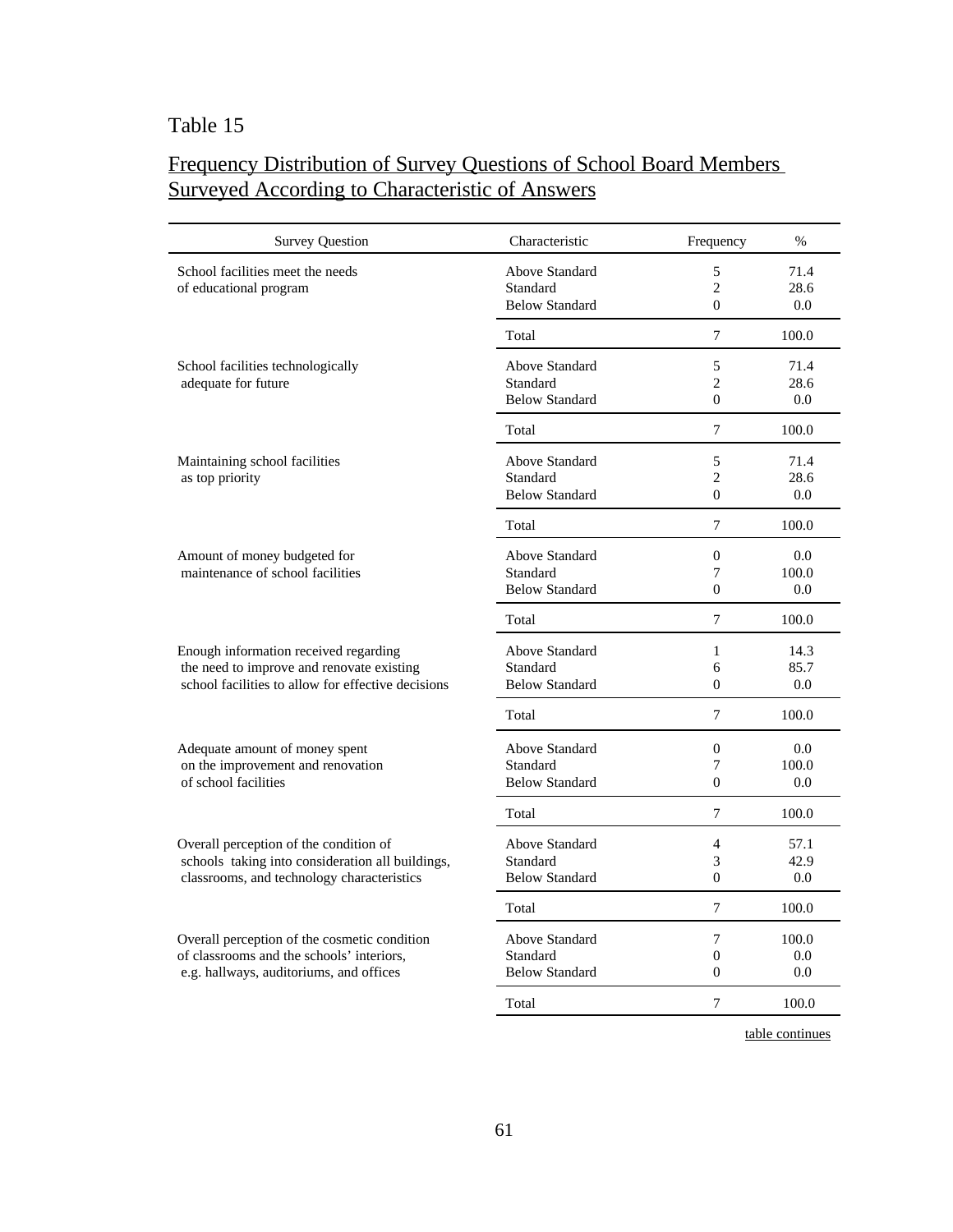| <b>Survey Question</b>                                                     | Characteristic        | Frequency | $\%$  |
|----------------------------------------------------------------------------|-----------------------|-----------|-------|
| Overall perception of the cosmetic condition                               | Above Standard        |           | 100.0 |
| of the school buildings' exteriors                                         | Standard              | 0         | 0.0   |
|                                                                            | <b>Below Standard</b> | 0         | 0.0   |
|                                                                            | Total                 |           | 100.0 |
| Overall maintenance of school buildings                                    | Above Standard        |           | 100.0 |
| considering general repairs, light bulb                                    | Standard              | $\theta$  | 0.0   |
| replacement, plumbing maintenance,<br>electrical and similar systems, etc. | <b>Below Standard</b> | 0         | 0.0   |
|                                                                            | Total                 |           | 100.0 |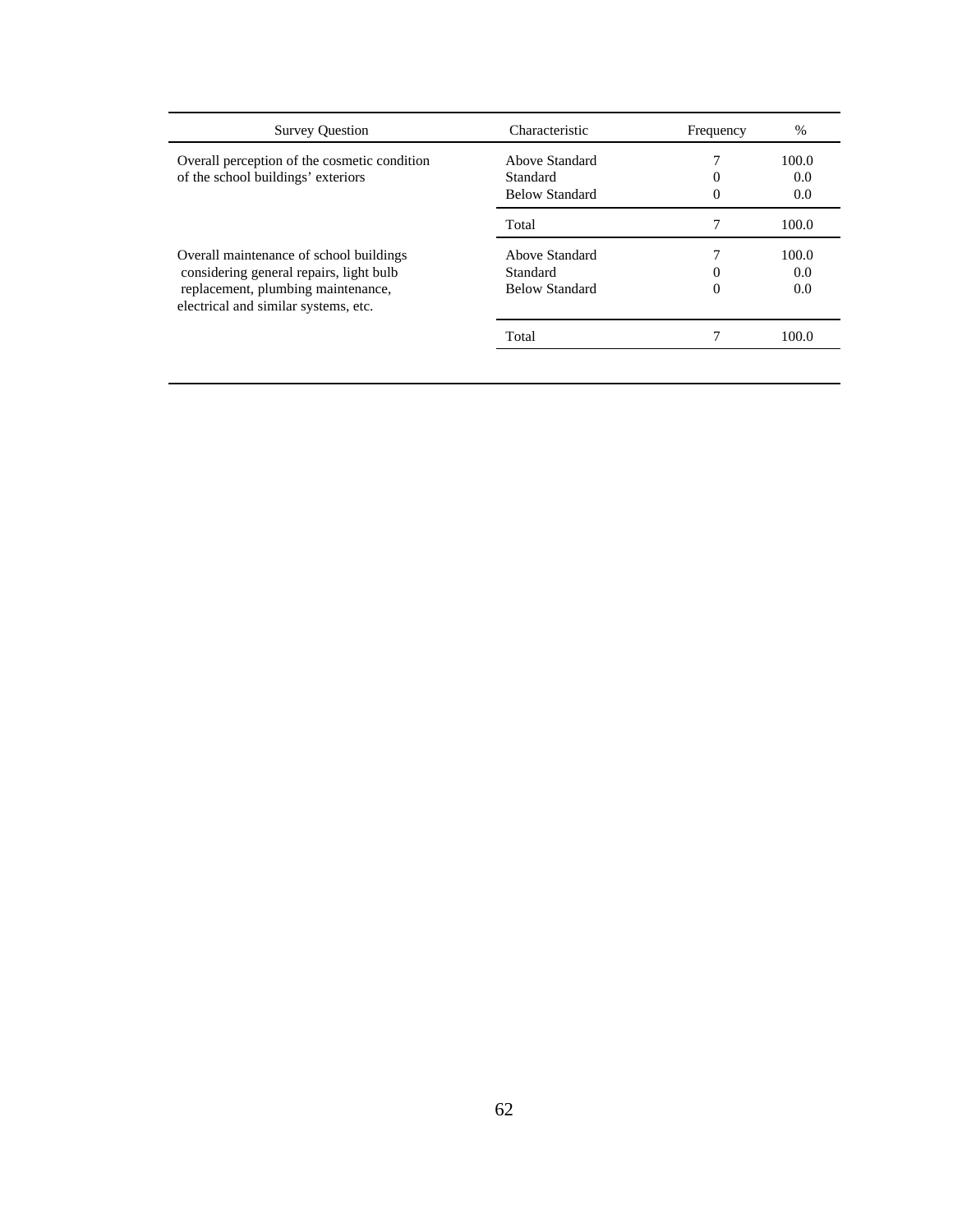# Frequency Distribution of Survey Questions of Board of Supervisors Surveyed According to Characteristic of Answers

| <b>Survey Question</b>                                                                                                                   | Characteristic                                      | Frequency                                        | $\frac{0}{0}$        |
|------------------------------------------------------------------------------------------------------------------------------------------|-----------------------------------------------------|--------------------------------------------------|----------------------|
| School facilities meet the needs<br>of educational program                                                                               | Above Standard<br>Standard<br><b>Below Standard</b> | 5<br>$\overline{c}$<br>$\overline{0}$            | 71.4<br>28.6<br>0.0  |
|                                                                                                                                          | Total                                               | 7                                                | 100.0                |
| School facilities technologically<br>adequate for future                                                                                 | Above Standard<br>Standard<br><b>Below Standard</b> | $\overline{4}$<br>$\overline{c}$<br>$\mathbf{1}$ | 57.1<br>28.6<br>14.3 |
|                                                                                                                                          | Total                                               | 7                                                | 100.0                |
| Maintaining school facilities<br>as top priority                                                                                         | Above Standard<br>Standard<br><b>Below Standard</b> | 6<br>1<br>$\theta$                               | 85.7<br>14.3<br>0.0  |
|                                                                                                                                          | Total                                               | 7                                                | 100.0                |
| Amount of money budgeted for<br>maintenance of school facilities                                                                         | Above Standard<br>Standard<br><b>Below Standard</b> | $\Omega$<br>7<br>$\overline{0}$                  | 0.0<br>100.0<br>0.0  |
|                                                                                                                                          | Total                                               | 7                                                | 100.0                |
| Enough information received regarding<br>the need to improve and renovate existing<br>school facilities to allow for effective decisions | Above Standard<br>Standard<br><b>Below Standard</b> | $\mathbf{1}$<br>6<br>$\theta$                    | 14.3<br>85.7<br>0.0  |
|                                                                                                                                          | Total                                               | $\overline{7}$                                   | 100.0                |
| Adequate amount of money spent<br>on the improvement and renovation<br>of school facilities                                              | Above Standard<br>Standard<br><b>Below Standard</b> | $\mathbf{0}$<br>7<br>$\theta$                    | 0.0<br>100.0<br>0.0  |
|                                                                                                                                          | Total                                               | 7                                                | 100.0                |
| Overall perception of the condition of<br>schools taking into consideration all buildings,<br>classrooms, and technology characteristics | Above Standard<br>Standard<br><b>Below Standard</b> | 5<br>$\overline{c}$<br>$\theta$                  | 71.4<br>28.6<br>0.0  |
|                                                                                                                                          | Total                                               | 7                                                | 100.0                |
| Overall perception of the cosmetic condition<br>of classrooms and the schools' interiors,<br>e.g. hallways, auditoriums, and offices     | Above Standard<br>Standard<br><b>Below Standard</b> | 5<br>$\overline{c}$<br>$\theta$                  | 71.4<br>28.6<br>0.0  |
|                                                                                                                                          | Total                                               | 7                                                | 100.0                |
|                                                                                                                                          |                                                     |                                                  |                      |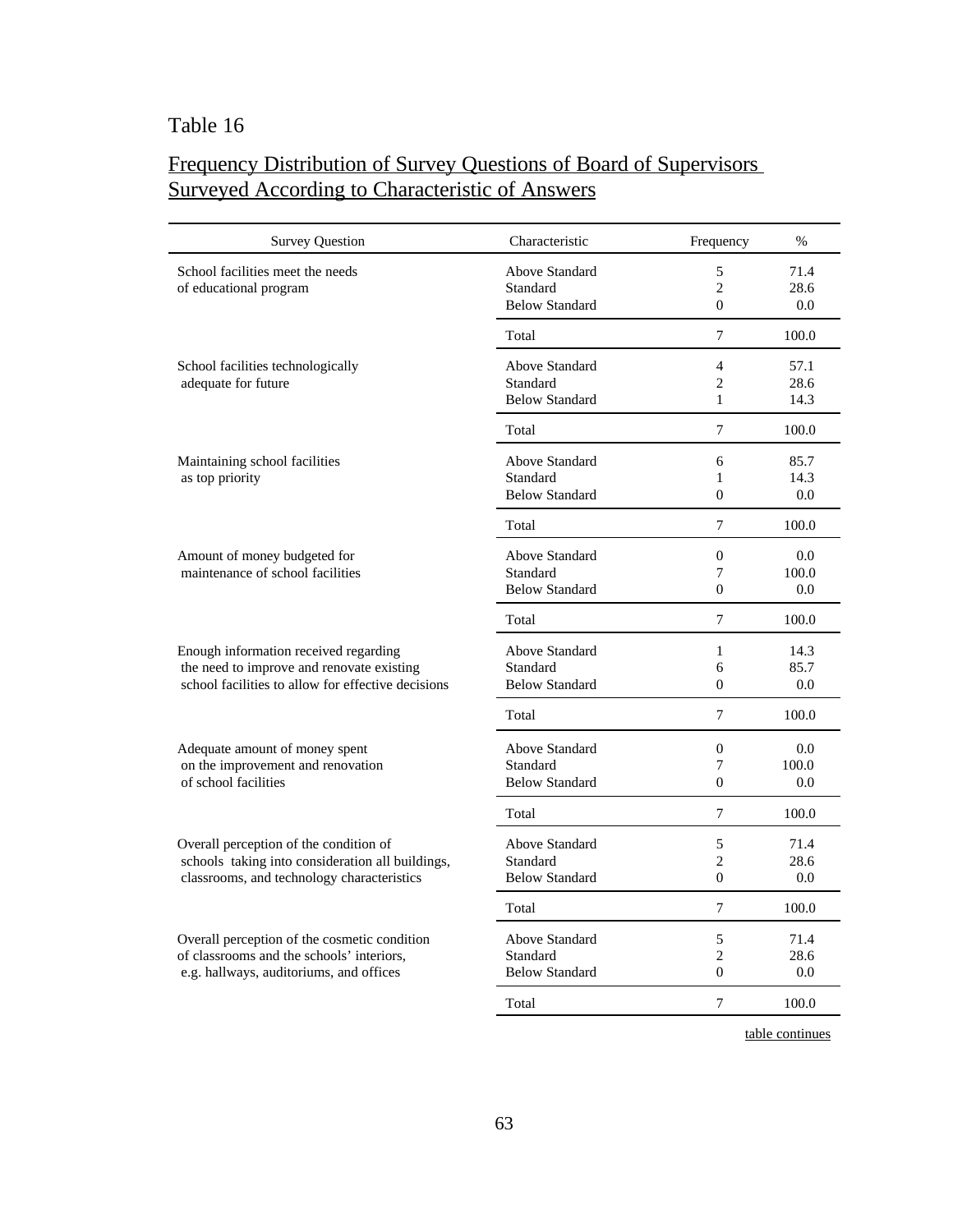| Characteristic        | Frequency | $\%$  |
|-----------------------|-----------|-------|
| Above Standard        |           | 100.0 |
| Standard              | $_{0}$    | 0.0   |
| <b>Below Standard</b> | 0         | 0.0   |
| Total                 |           | 100.0 |
| Above Standard        |           | 71.4  |
| Standard              | ↑         | 28.6  |
| <b>Below Standard</b> | 0         | 0.0   |
| Total                 |           | 100.0 |
|                       |           |       |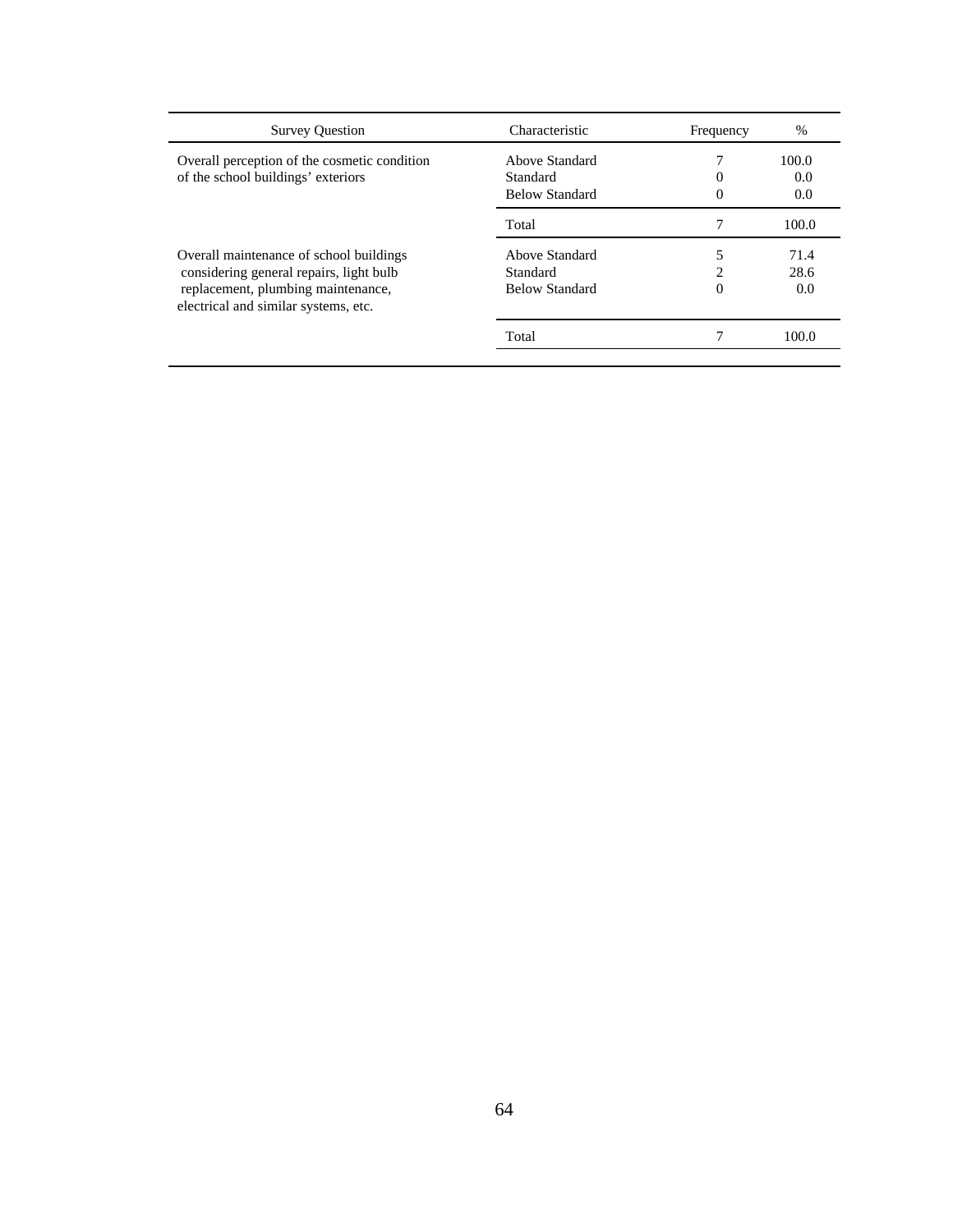# Frequency Distribution of Survey Questions of Superintendent and Central Office Staff Surveyed According to Characteristic of Answers

| <b>Survey Question</b>                                                                                                                   | Characteristic                                             | Frequency                             | $\frac{0}{0}$        |
|------------------------------------------------------------------------------------------------------------------------------------------|------------------------------------------------------------|---------------------------------------|----------------------|
| School facilities meet the needs<br>of educational program                                                                               | <b>Above Standard</b><br>Standard<br><b>Below Standard</b> | 11<br>$\overline{2}$<br>$\Omega$      | 84.2<br>15.4<br>0.0  |
|                                                                                                                                          | Total                                                      | 13                                    | 100.0                |
| School facilities technologically<br>adequate for future                                                                                 | Above Standard<br>Standard<br><b>Below Standard</b>        | $\overline{c}$<br>5<br>6              | 15.4<br>38.5<br>46.1 |
|                                                                                                                                          | Total                                                      | 13                                    | 100.0                |
| Maintaining school facilities<br>as top priority                                                                                         | Above Standard<br>Standard<br><b>Below Standard</b>        | 9<br>$\overline{4}$<br>$\Omega$       | 69.2<br>30.8<br>0.0  |
|                                                                                                                                          | Total                                                      | 13                                    | 100.0                |
| Amount of money budgeted for<br>maintenance of school facilities                                                                         | Above Standard<br>Standard<br><b>Below Standard</b>        | 3<br>$\,8$<br>$\overline{2}$          | 23.1<br>61.5<br>15.4 |
|                                                                                                                                          | Total                                                      | 13                                    | 100.0                |
| Enough information received regarding<br>the need to improve and renovate existing<br>school facilities to allow for effective decisions | Above Standard<br>Standard<br><b>Below Standard</b>        | $\overline{2}$<br>9<br>$\overline{c}$ | 15.4<br>69.2<br>15.4 |
|                                                                                                                                          | Total                                                      | 13                                    | 100.0                |
| Adequate amount of money spent<br>on the improvement and renovation<br>of school facilities                                              | Above Standard<br>Standard<br><b>Below Standard</b>        | 4<br>8<br>1                           | 30.8<br>61.5<br>7.7  |
|                                                                                                                                          | Total                                                      | 13                                    | 100.0                |
| Overall perception of the condition of<br>schools taking into consideration all buildings,<br>classrooms, and technology characteristics | Above Standard<br>Standard<br><b>Below Standard</b>        | 11<br>$\overline{c}$<br>$\Omega$      | 84.6<br>15.4<br>0.0  |
|                                                                                                                                          | Total                                                      | 13                                    | 100.0                |
| Overall perception of the cosmetic condition<br>of classrooms and the schools' interiors,<br>e.g. hallways, auditoriums, and offices     | Above Standard<br>Standard<br><b>Below Standard</b>        | 12<br>$\mathbf{1}$<br>$\Omega$        | 92.3<br>7.7<br>0.0   |
|                                                                                                                                          | Total                                                      | 13                                    | 100.0                |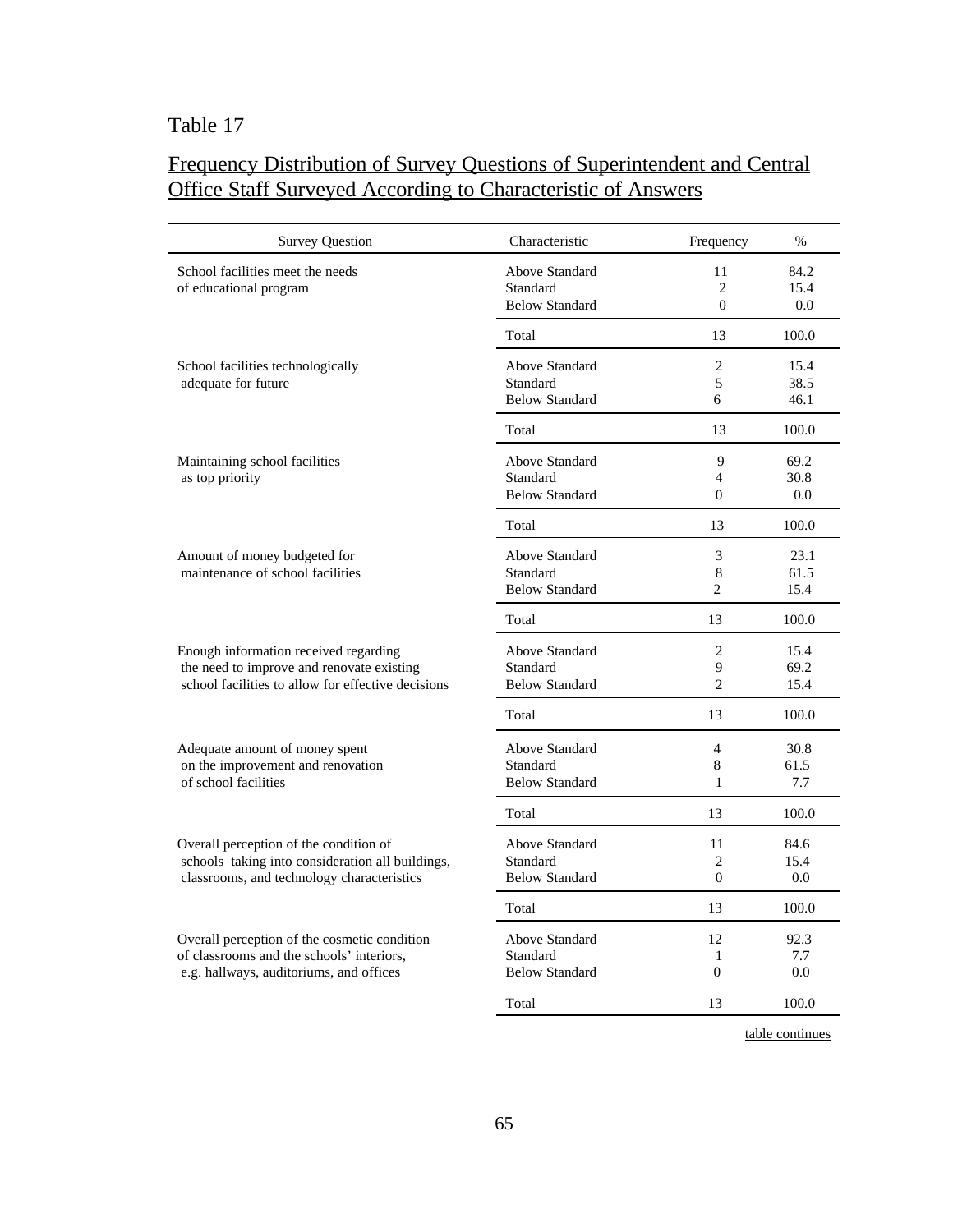| <b>Survey Question</b>                                                     | Characteristic        | Frequency | $\%$  |
|----------------------------------------------------------------------------|-----------------------|-----------|-------|
| Overall perception of the cosmetic condition                               | Above Standard        | 10        | 76.9  |
| of the school buildings' exteriors                                         | Standard              | 3         | 23.1  |
|                                                                            | <b>Below Standard</b> | 0         | 0.0   |
|                                                                            | Total                 | 13        | 100.0 |
| Overall maintenance of school buildings                                    | Above Standard        | 11        | 84.6  |
| considering general repairs, light bulb                                    | Standard              | 2         | 15.4  |
| replacement, plumbing maintenance,<br>electrical and similar systems, etc. | <b>Below Standard</b> | 0         | 0.0   |
|                                                                            | Total                 | 13        | 100.0 |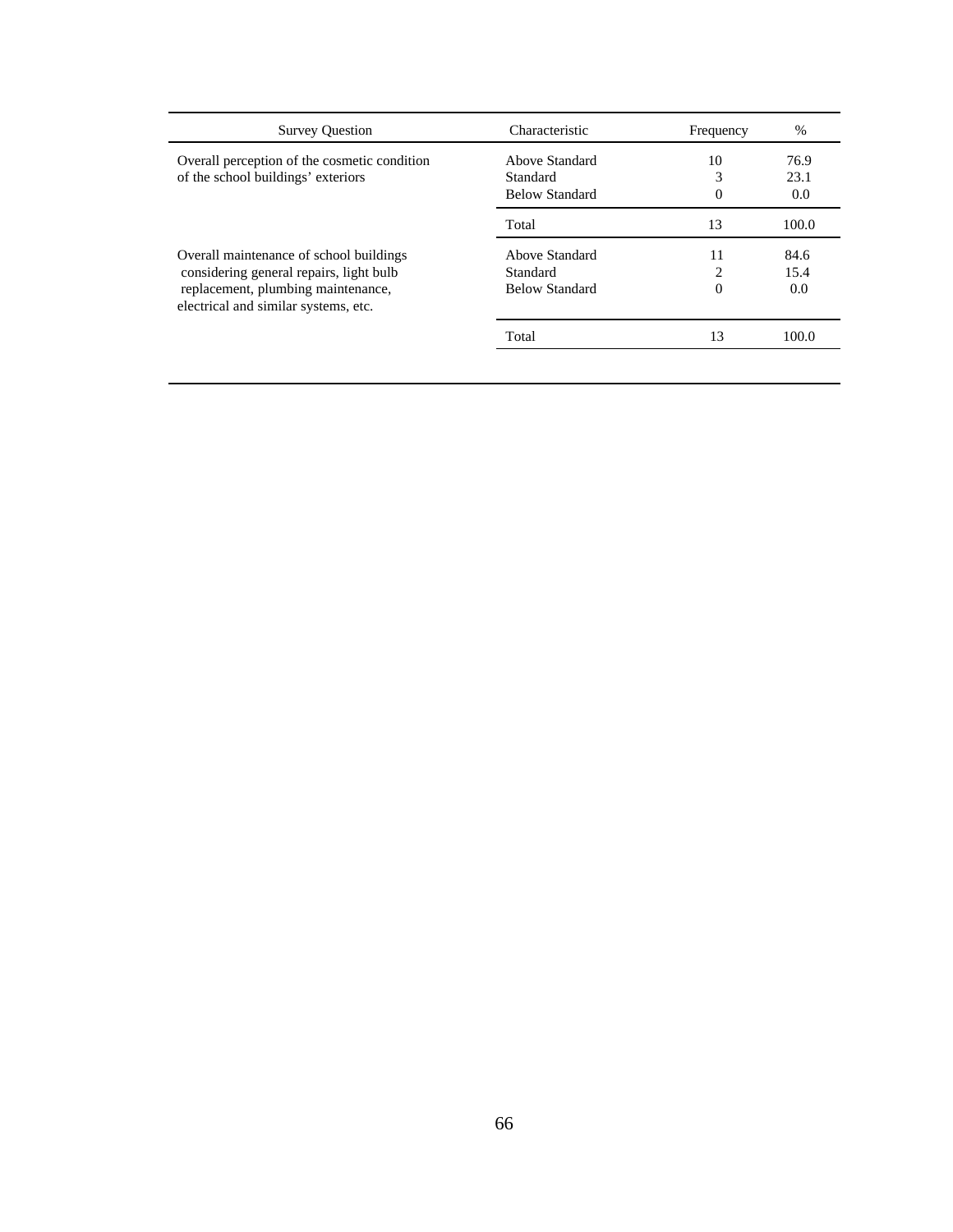# Frequency Distribution of Survey Questions of Principals Surveyed According to Characteristic of Answers

| <b>Survey Question</b>                             | Characteristic        | N              | $\frac{0}{0}$ |
|----------------------------------------------------|-----------------------|----------------|---------------|
| School facilities meet the needs                   | Above Standard        | 10             | 58.8          |
| of educational program                             | Standard              | 6              | 35.3          |
|                                                    | <b>Below Standard</b> | $\mathbf{1}$   | 5.9           |
|                                                    | Total                 | 17             | 100.0         |
| School facilities technologically                  | Above Standard        | $\overline{2}$ | 11.8          |
| adequate for future                                | Standard              | 5              | 29.4          |
|                                                    | <b>Below Standard</b> | 10             | 58.8          |
|                                                    | Total                 | 17             | 100.0         |
| Maintaining school facilities                      | Above Standard        | 16             | 94.1          |
| as top priority                                    | Standard              | 1              | 5.9           |
|                                                    | <b>Below Standard</b> | $\Omega$       | 0.0           |
|                                                    | Total                 | 17             | 100.0         |
| Amount of money budgeted for                       | <b>Above Standard</b> | $\mathbf{1}$   | 5.9           |
| maintenance of school facilities                   | Standard              | 13             | 76.5          |
|                                                    | <b>Below Standard</b> | 3              | 17.6          |
|                                                    | Total                 | 17             | 100.0         |
| Enough information received regarding              | <b>Above Standard</b> | $\mathbf{1}$   | 5.9           |
| the need to improve and renovate existing          | Standard              | 10             | 58.8          |
| school facilities to allow for effective decisions | <b>Below Standard</b> | 6              | 35.3          |
|                                                    | Total                 | 17             | 100.0         |
| Adequate amount of money spent                     | <b>Above Standard</b> | $\mathbf{1}$   | 5.9           |
| on the improvement and renovation                  | Standard              | 12             | 70.6          |
| of school facilities                               | <b>Below Standard</b> | $\overline{4}$ | 23.5          |
|                                                    | Total                 | 17             | 100.0         |
| Overall perception of the condition of             | <b>Above Standard</b> | 7              | 41.2          |
| schools taking into consideration all buildings,   | Standard              | 4              | 23.5          |
| classrooms, and technology characteristics         | <b>Below Standard</b> | 6              | 35.3          |
|                                                    | Total                 | 17             | 100.0         |
| Overall perception of the cosmetic condition       | <b>Above Standard</b> | 10             | 58.8          |
| of classrooms and the schools' interiors,          | Standard              | 5              | 29.4          |
| e.g. hallways, auditoriums, and offices            | <b>Below Standard</b> | $\overline{2}$ | 11.8          |
|                                                    | Total                 | 17             | 100.0         |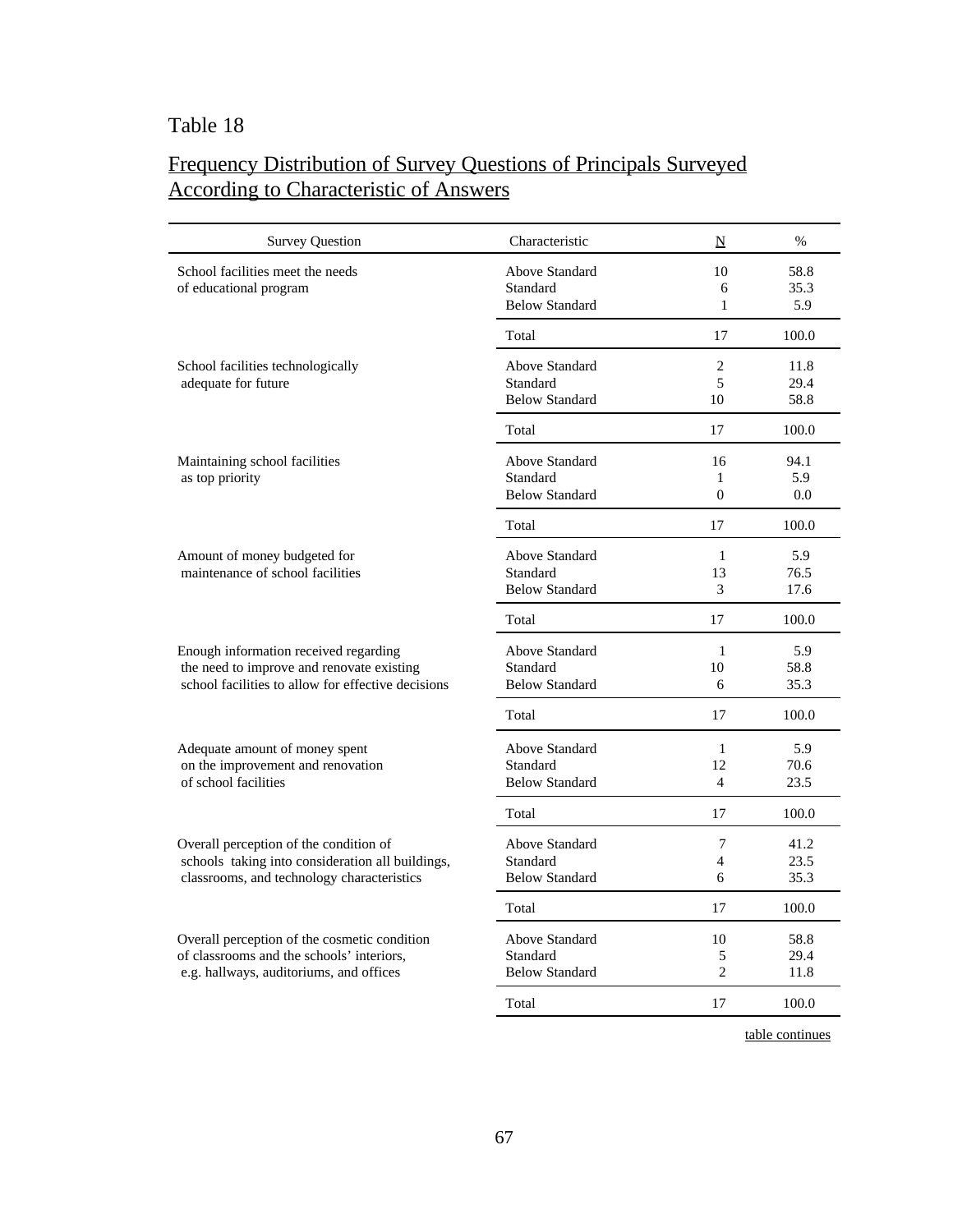| <b>Survey Question</b>                                                     | Characteristic        | N  | $\%$  |
|----------------------------------------------------------------------------|-----------------------|----|-------|
| Overall perception of the cosmetic condition                               | Above Standard        | 8  | 47.1  |
| of the school buildings' exteriors                                         | Standard              | 6  | 35.3  |
|                                                                            | <b>Below Standard</b> | 3  | 17.6  |
|                                                                            | Total                 | 17 | 100.0 |
| Overall maintenance of school buildings                                    | Above Standard        | 9  | 52.9  |
| considering general repairs, light bulb                                    | Standard              |    | 29.4  |
| replacement, plumbing maintenance,<br>electrical and similar systems, etc. | Below Standard        | 3  | 17.7  |
|                                                                            | Total                 |    | 100.0 |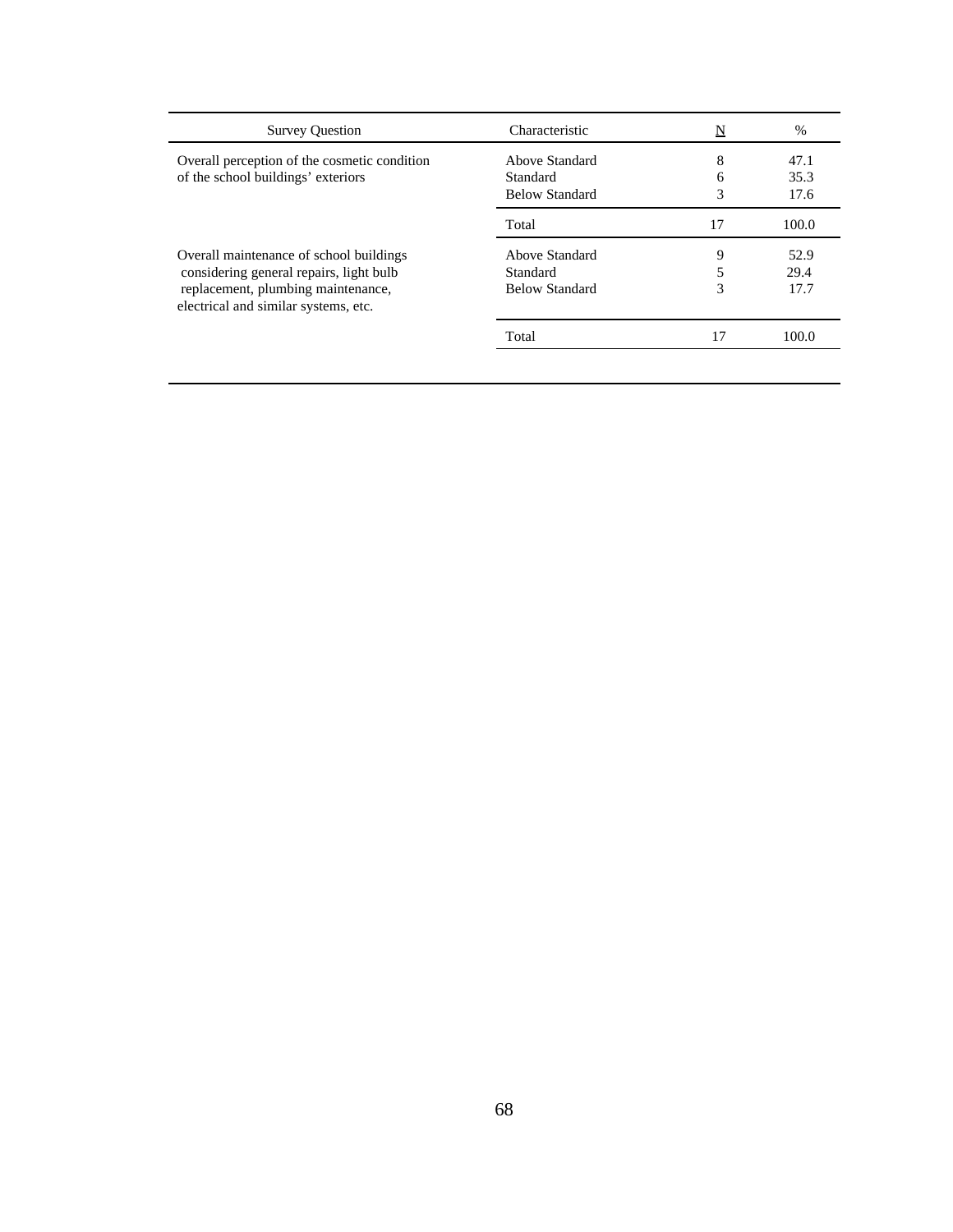| Group                       | Rating                | $\%$ |
|-----------------------------|-----------------------|------|
|                             |                       |      |
| <b>School Board Members</b> | <b>Above Standard</b> | 58.6 |
|                             | <b>Standard</b>       | 41.4 |
|                             | <b>Below Standard</b> | 0.0  |
| <b>Board of Supervisors</b> | Above Standard        | 54.3 |
|                             | Standard              | 44.3 |
|                             | <b>Below Standard</b> | 1.4  |
| Superintendent and Central  | Above Standard        | 57.7 |
| <b>Office Staff</b>         | Standard              | 33.8 |
|                             | <b>Below Standard</b> | 8.5  |
| Principals                  | Above Standard        | 38.2 |
|                             | Standard              | 39.4 |
|                             | <b>Below Standard</b> | 22.4 |

# Percentage of Perceptions on the Overall Condition of School Buildings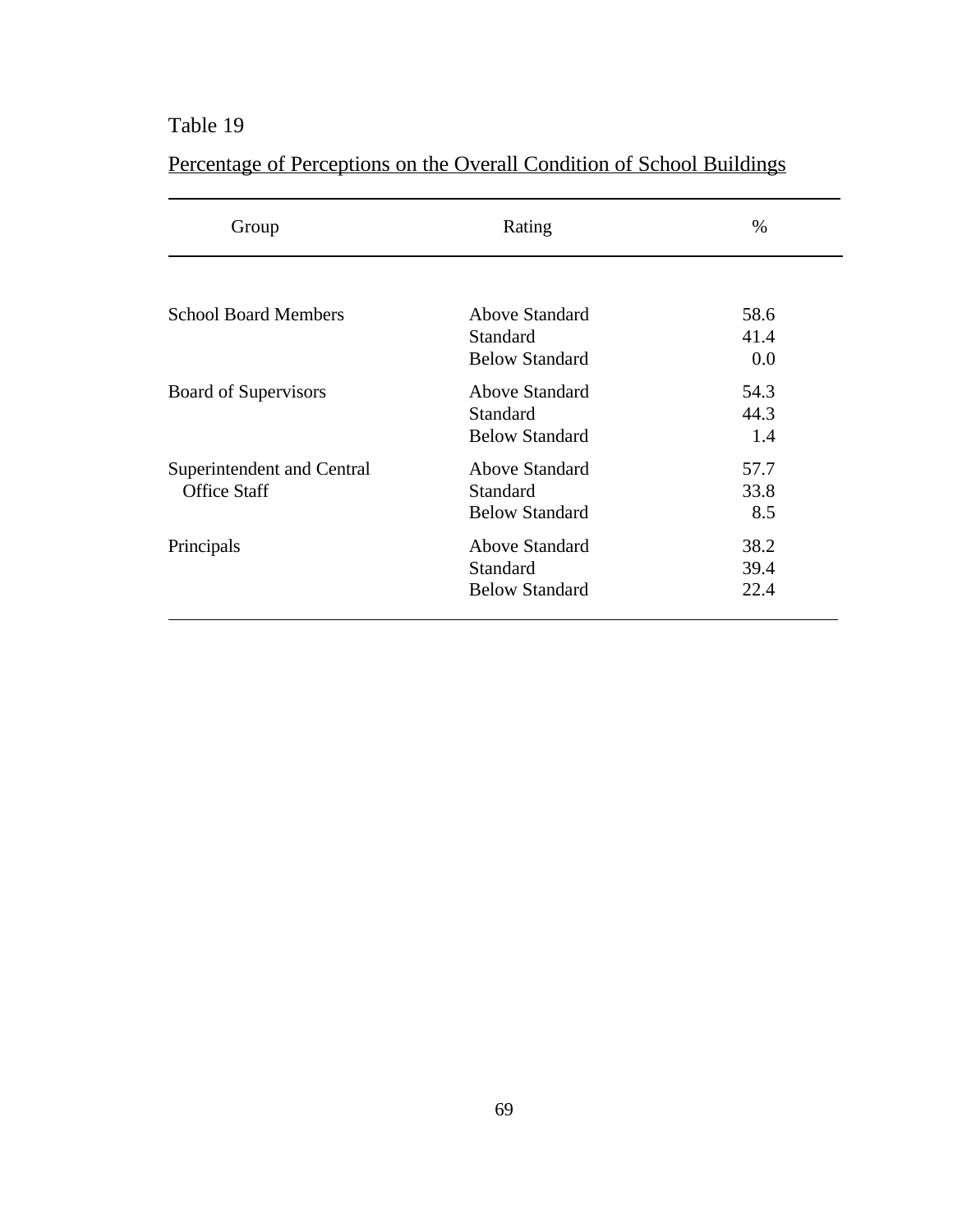#### Additional Comments Provided by Respondents

 At the conclusion of the survey, respondents were invited to provide additional information regarding their perceptions of the condition of school buildings. A concern was expressed by some members of the board of supervisors relating to the inadequacy buildings to be prepared for technology advancements, but most felt the school buildings were in good condition considering their age. A comment by a member of the superintendent and central office staff survey group reported the need for some additions in the future in order to meet specific program needs. The overall concerns of the principals surveyed included that of the age of school buildings and the need for repairs due to this factor. Other factors which were stated as areas of concern included the lack of adequate storage space and enough classroom space to meet the curriculum needs.

#### Assessment of School Facilities

 The second section of the study presents data relative to an actual assessment of school facilities. The results of the building assessment were used to examine the relationship between the behavioral effort of leadership and the condition of school buildings. This assessment was made using an Assessment of Physical Environment questionnaire (see Appendix F) by an independent contractor . The findings of the survey instrument are presented in the following tables which states each question on the instrument and the contractor's assessment of all schools in the survey group as they pertain to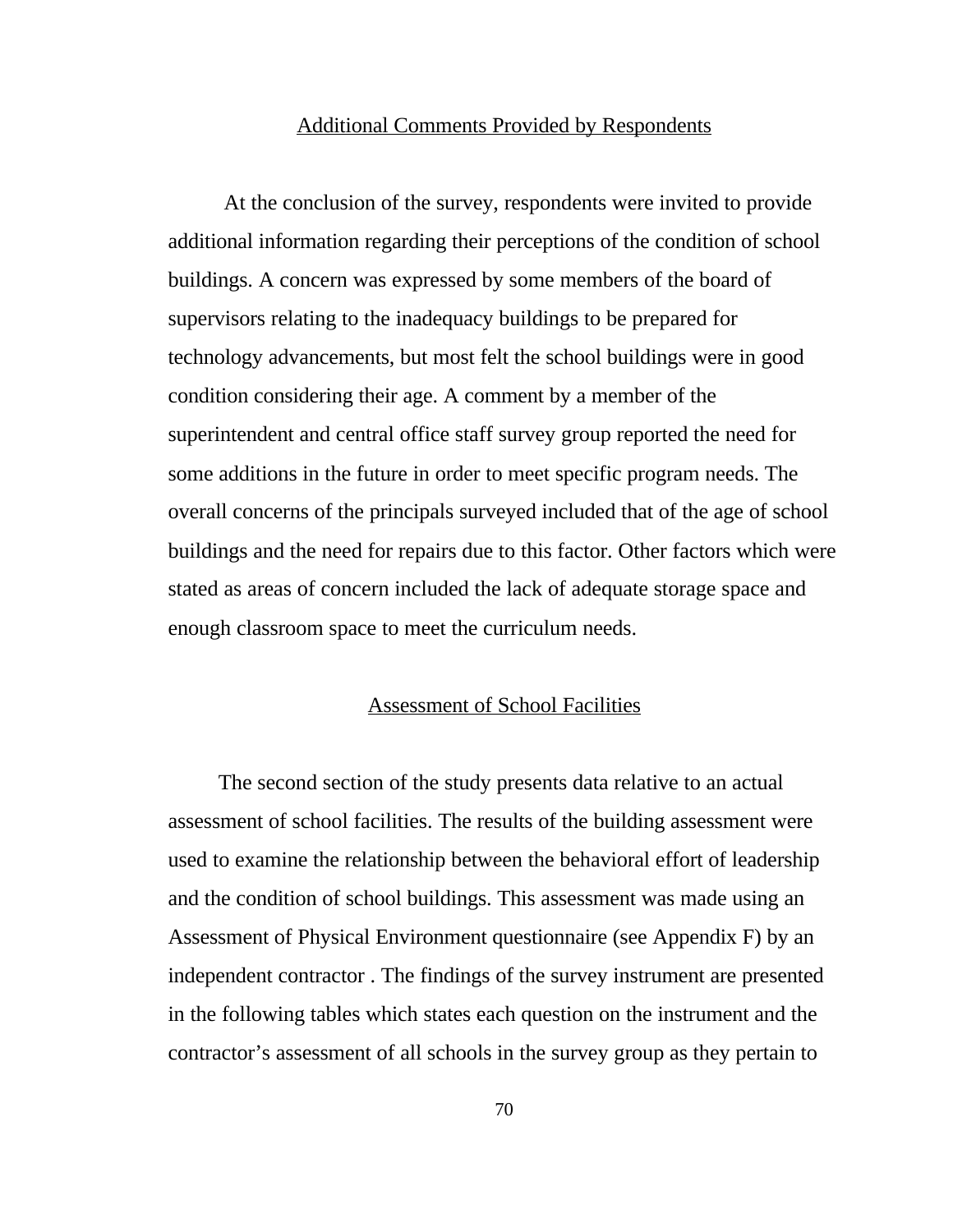the individual question. Question 1 asked the age of the facility. It was found that the majority of the school facilities, 65 percent, were 20 to 39 years old. Only one school was 50-59 years old, and no schools were built in the last 10 years. The data are presented in Table 20.

Table 20

|  | Age of School Facilities |  |
|--|--------------------------|--|
|  |                          |  |

| Description           | $\underline{\mathbf{N}}$ | $\%$  |
|-----------------------|--------------------------|-------|
| 60 years old or older | $\mathbf{0}$             | 0.0   |
| 50-59 years old       | $\mathbf{1}$             | 5.9   |
| 40-49 years old       | $\overline{2}$           | 11.8  |
| 30-39 years old       | 7                        | 41.2  |
| 20-29 years old       | $\overline{4}$           | 23.5  |
| 10-19 years old       | 3                        | 17.6  |
| Under 10 years old    | $\overline{0}$           | 0.0   |
| Total                 | 17                       | 100.0 |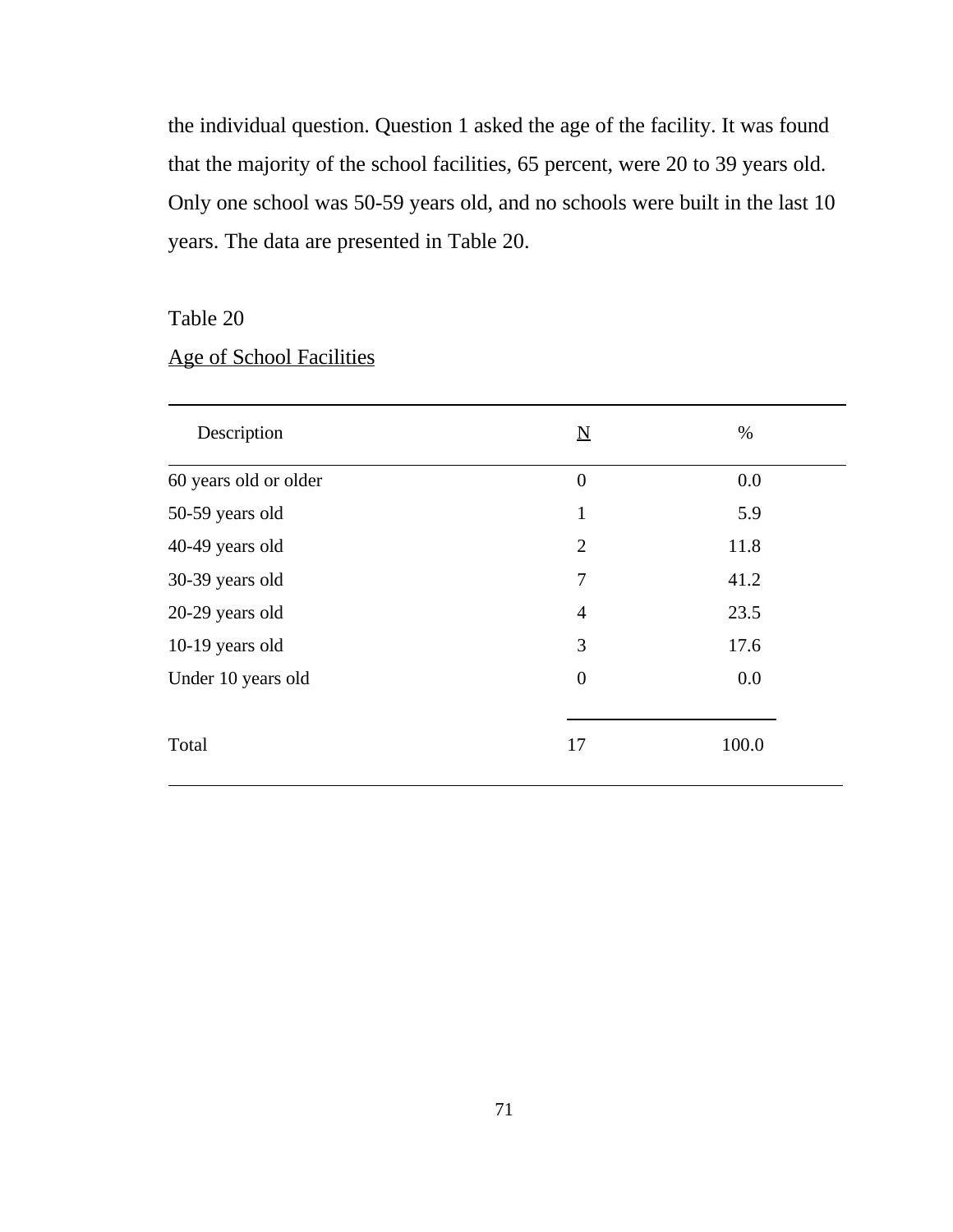Question 2 asked if there were windows in each instructional space or classroom. It was found that over 50 percent of the schools had windows in at least three fourths of their instructional spaces or classrooms, and 40 percent of the schools had at least one fourth but less than three fourths of their instructional spaces or classrooms with windows. These findings are shown in Table 21.

#### Table 21

#### Number of Windows in Instructional Spaces (Classrooms)

| Description                           | $\underline{\rm N}$ | %     |
|---------------------------------------|---------------------|-------|
| Fewer than 1/4th                      | $\mathbf{1}$        | 5.9   |
| At least 1/4th, but fewer than 3/4ths | $\overline{7}$      | 41.2  |
| At least 3/4th                        | 9                   | 52.9  |
| Total                                 | 17                  | 100.0 |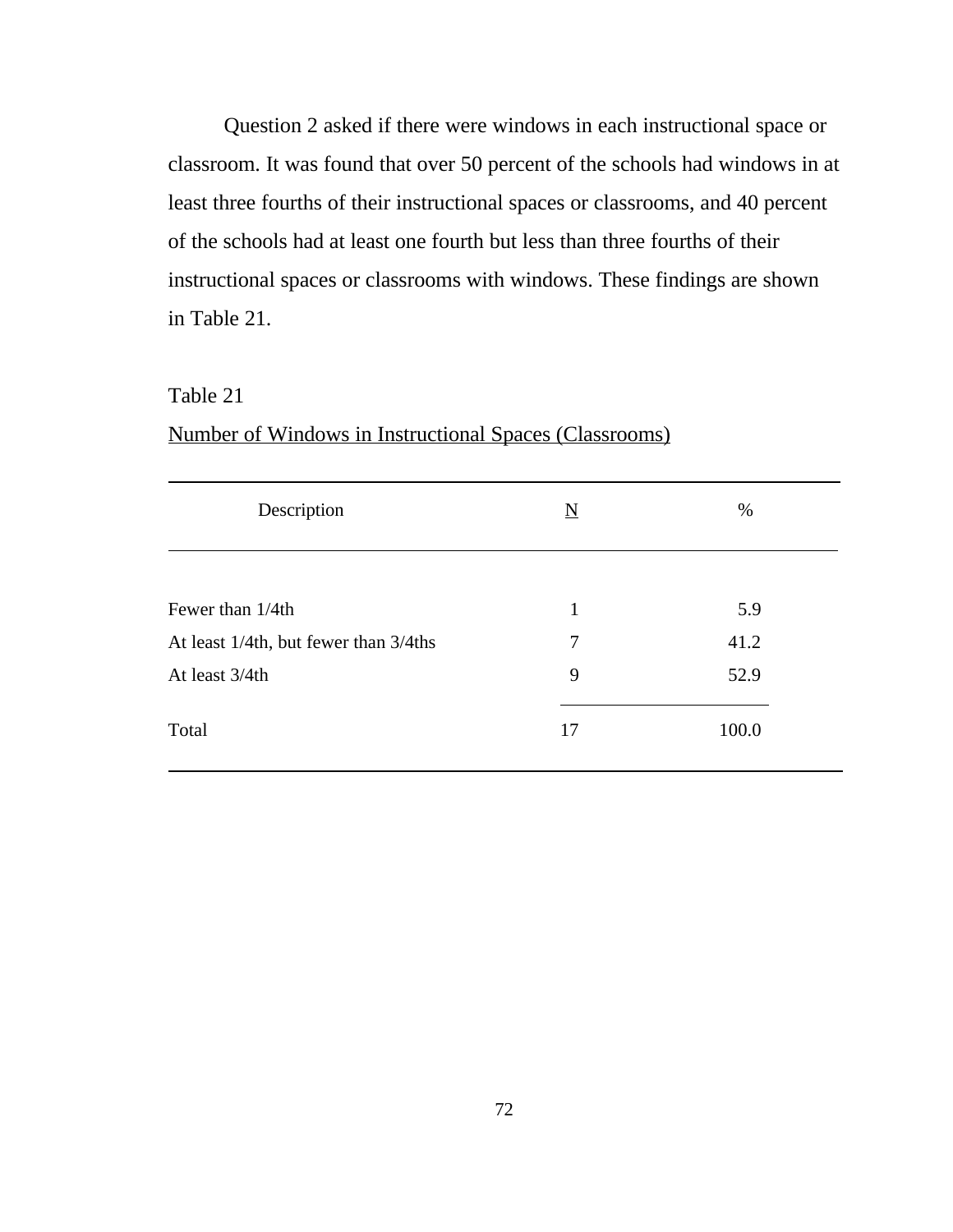Question 3 asked what kind of flooring was found in the majority of the instructional spaces. The majority of the schools, nearly 65 percent, have tile or terrazzo on their floors. The other 35 percent have carpet as their major flooring. These findings are shown in Table 22.

# Table 22

# Type of Flooring Found in Instructional Spaces

| Description      | $\underline{N}$  | $\%$  |
|------------------|------------------|-------|
| Wood floor       | $\boldsymbol{0}$ | 0.0   |
| Tile or terrazzo | 11               | 64.7  |
| Carpet           | 6                | 35.3  |
| Total            | 17               | 100.0 |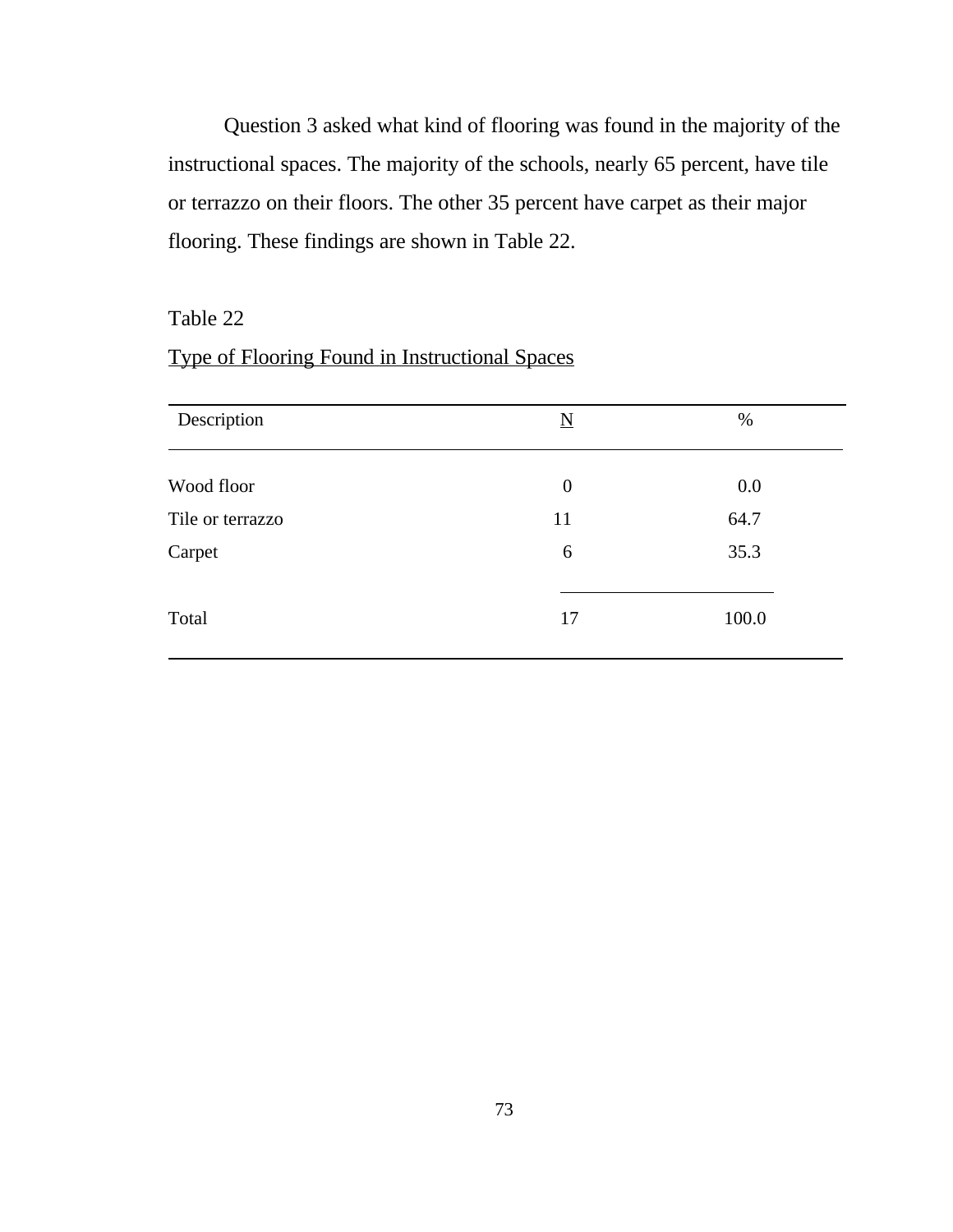Question 4 asked about the quality of heat found in the majority of the instructional spaces. An overwhelming 94 percent of the schools were found to have some type of even heating system, either controlled in the individual classrooms or by a central thermostat. These findings are reported in Table 23.

# Table 23

# Quality of Heat Found in Instructional Spaces

| Rating                                       | N  | $\%$  |
|----------------------------------------------|----|-------|
|                                              |    |       |
| Uneven heat (unable to control in each room) | 1  | 5.9   |
| Even heat (unable to control in each room)   | 7  | 41.2  |
| Even heat (able to control in each room)     | 9  | 52.9  |
| Total                                        | 17 | 100.0 |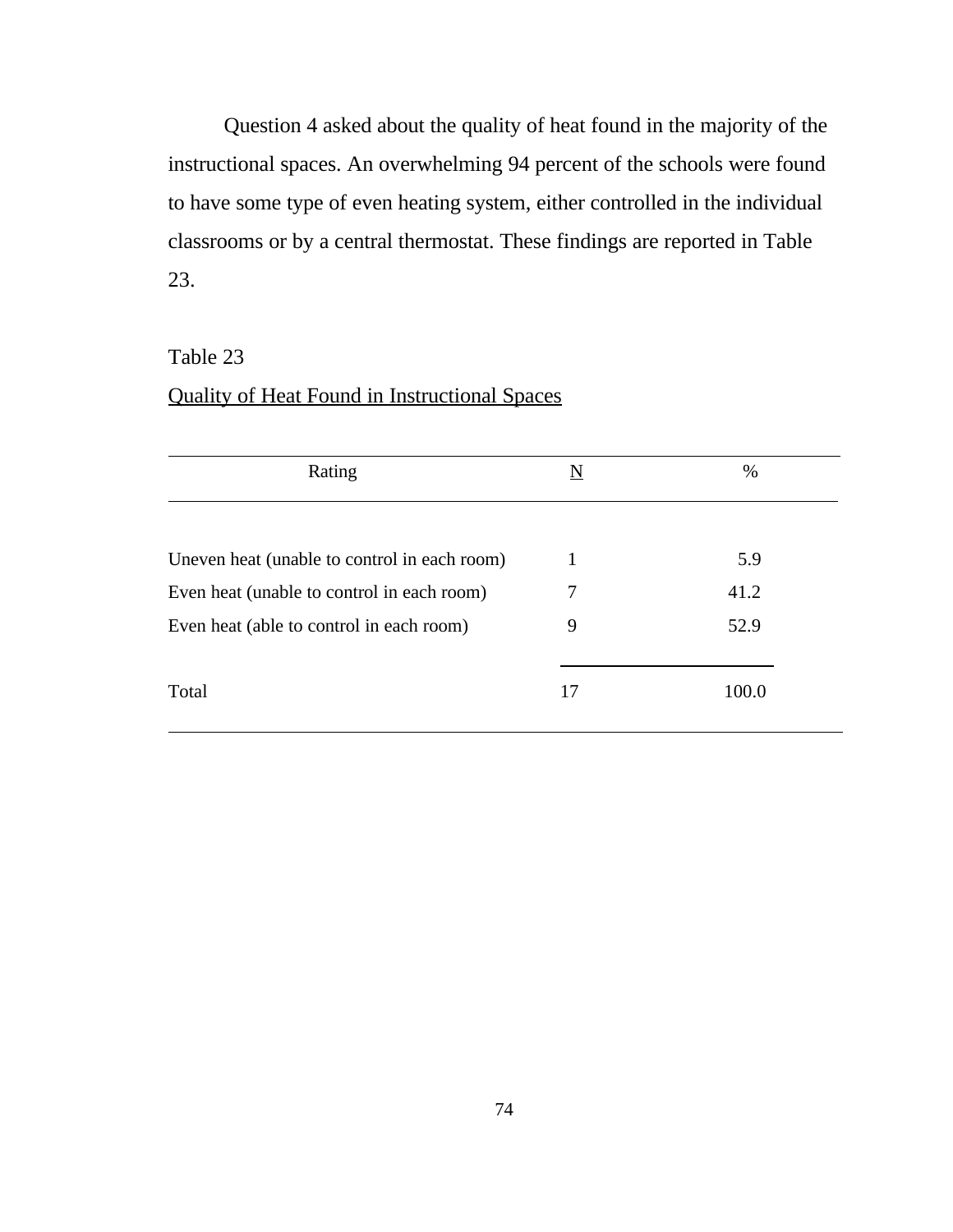Question 5 looked at the quality of air conditioning which is present in the majority of the instructional spaces. These findings are presented in Table 24. Over two thirds of the schools have air conditioning ranging in all instructional spaces or air conditioning in some spaces. However, one third of the schools are shown to have no air conditioning at all.

# Table 24

# Air Conditioning Quality

| Rating                                                                                                                      | N  | $\%$  |
|-----------------------------------------------------------------------------------------------------------------------------|----|-------|
|                                                                                                                             |    |       |
| No air conditioning in facility                                                                                             | 5  | 29.4  |
| Air conditioning in some Instructional spaces,<br>or air conditioning in all instructional spaces<br>but not well regulated | 5  | 29.4  |
| Air conditioning in all instructional spaces<br>which can be well regulated                                                 | 7  | 41.2  |
| Total                                                                                                                       | 17 | 100.0 |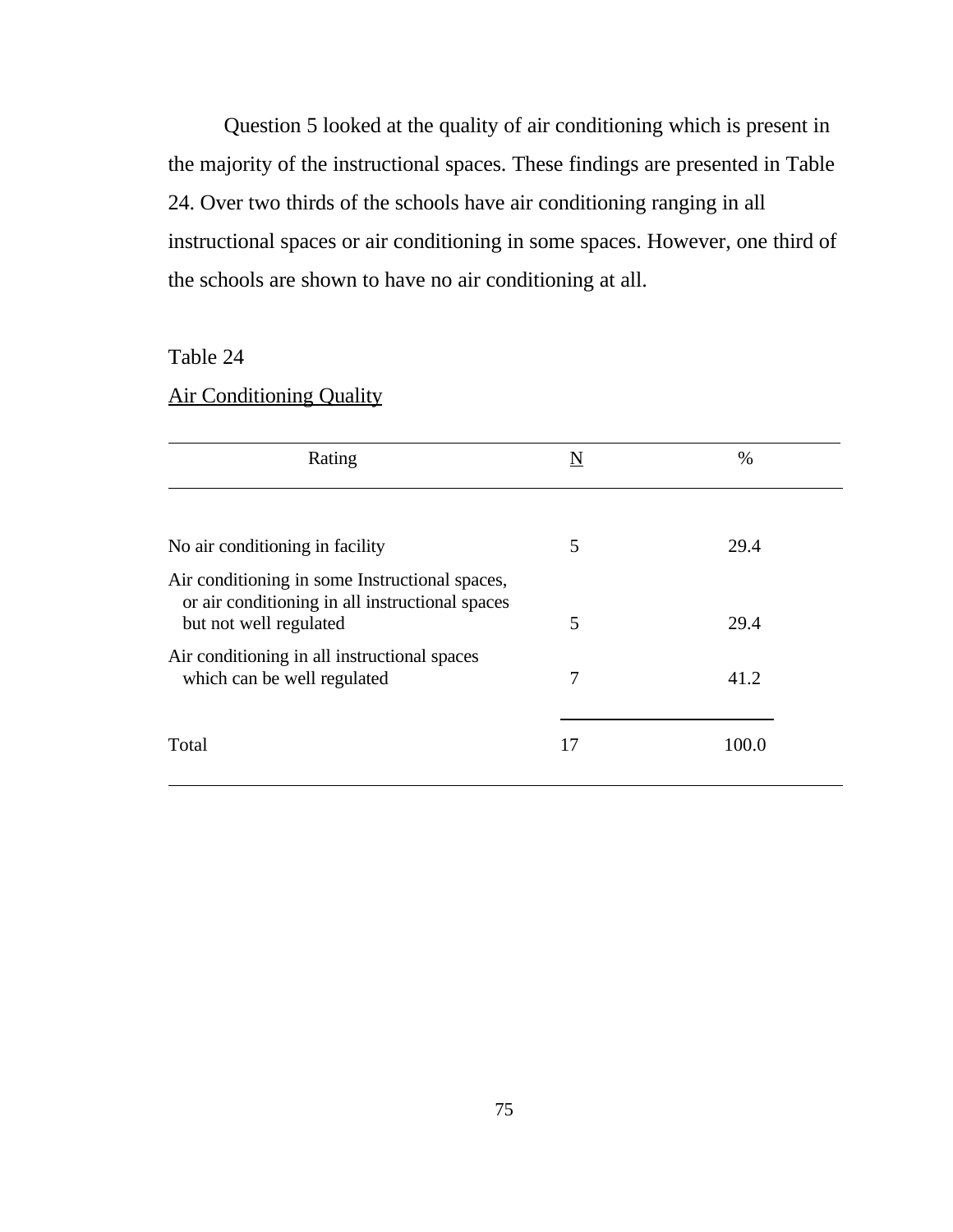Question 6 determined the last time the interior walls, including classroom spaces, were painted. Nearly 88 percent of the schools' interior walls, including classrooms, have been painted in the last 15 years, with nearly half of these having been painted less than 8 years ago. These findings are found in Table 25.

#### Table 25

# Date Interior Walls, Including Classroom Spaces, Were Last Painted

| Time Frame             | N  | %     |
|------------------------|----|-------|
| Over 15 years ago      | 2  | 11.8  |
| Between 8 and 15 years | 8  | 47.0  |
| Less than 8 years ago  | 7  | 41.2  |
| Total                  | 17 | 100.0 |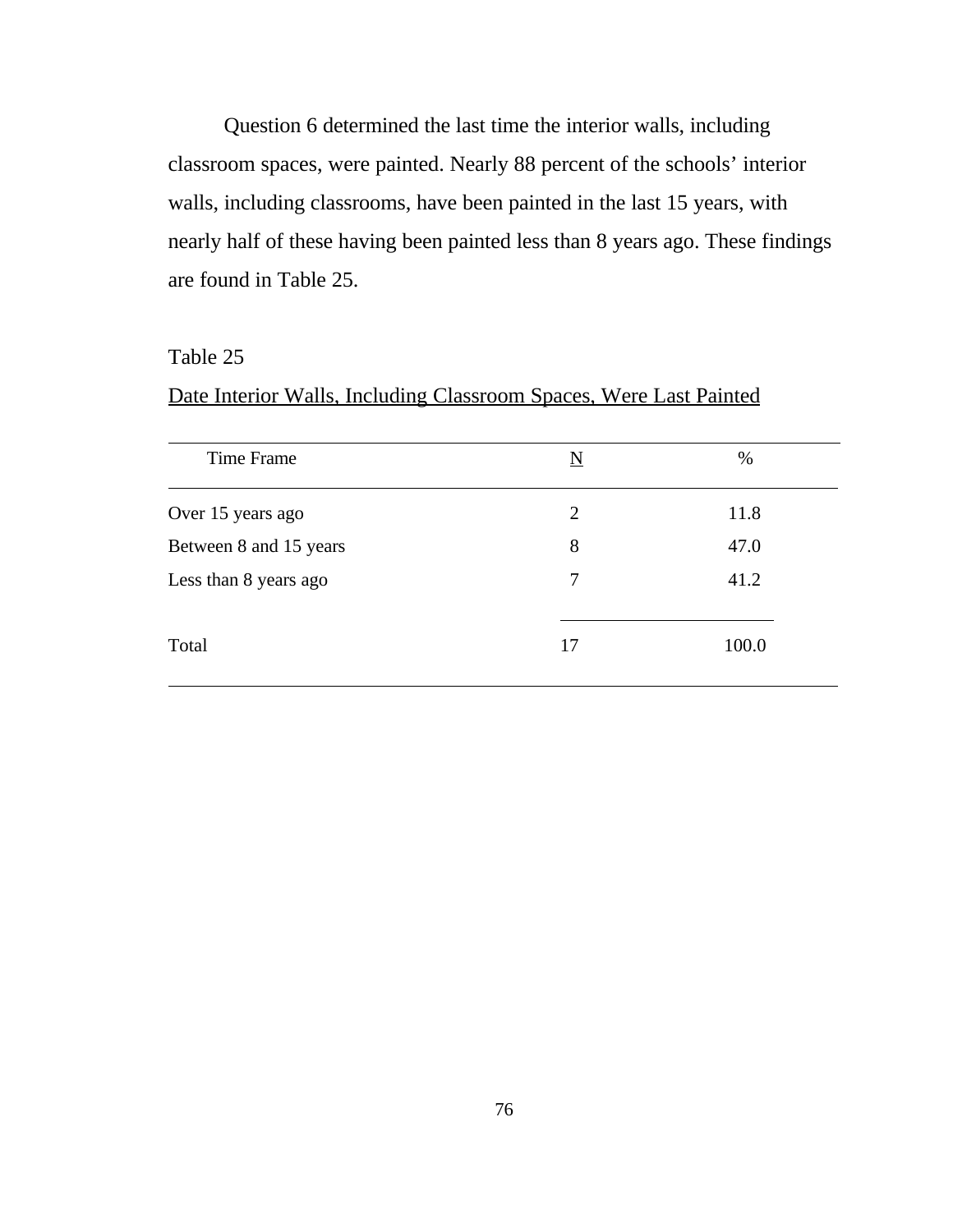Question 7 asked if there were regularly-scheduled painting cycles for the school's interior walls. The majority of the schools, 82 percent, have no regular painting cycle. This information is found in Table 26.

# Table 26

# Regularly-Scheduled Painting Cycle for Interior Walls of Schools

| Time Frame                          | N  | $\%$  |
|-------------------------------------|----|-------|
| No regular painting cycle           | 14 | 82.3  |
| $Yes - over 8-year cycle$           | 2  | 11.8  |
| $Yes - 8$ -year or fewer-year cycle | 1  | 5.9   |
| Total                               | 17 | 100.0 |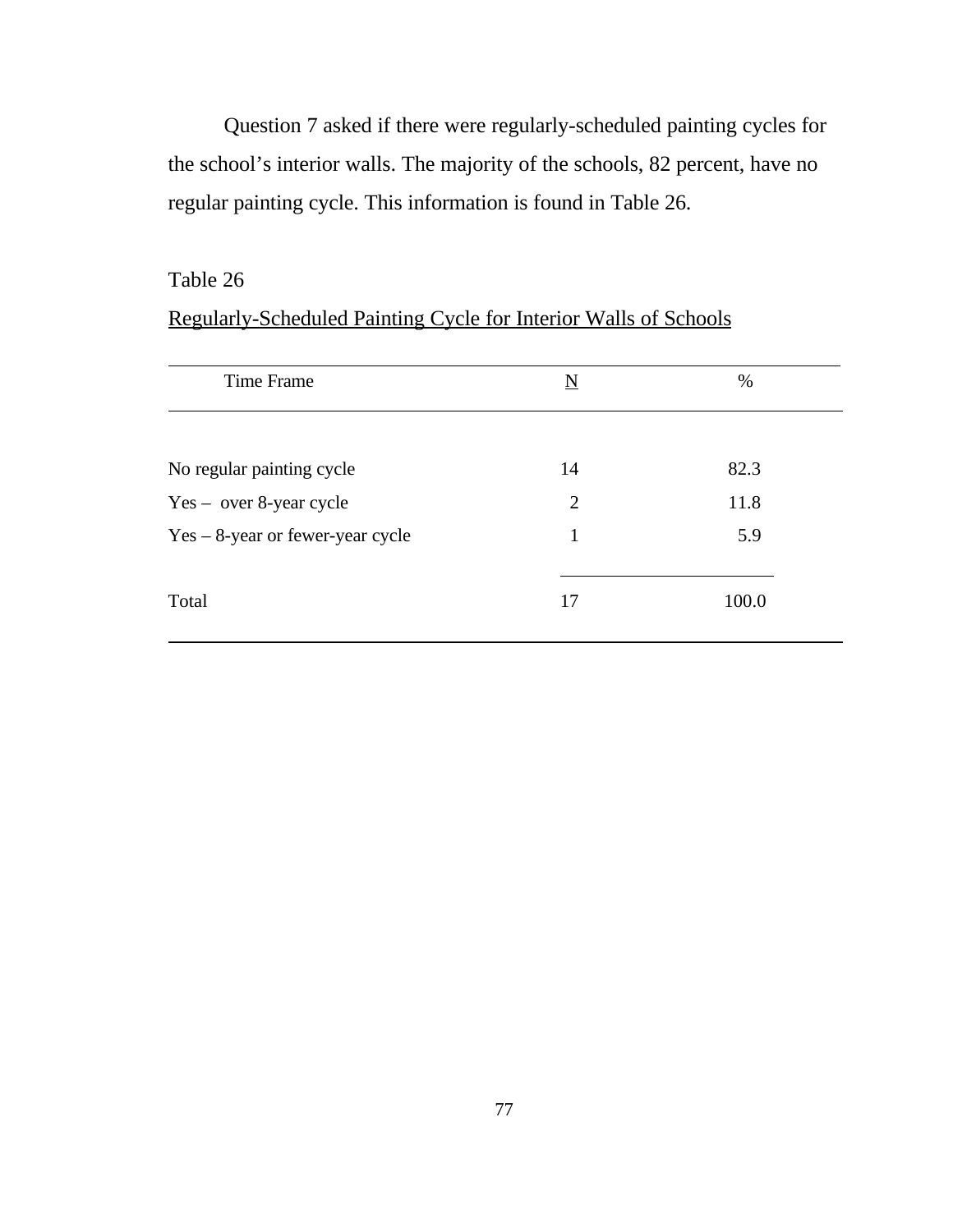Question 8 asked when was the last the time the exterior walls or windows and trim had been painted. In over three fourths of the schools, the exterior walls or windows and trim have been painted within the last four years. The exterior walls or windows and trim in only two schools, or nearly 12 percent, have not been painted within the last seven years. Table 27 presents these findings.

#### Table 27

| N              | $\%$  |
|----------------|-------|
|                |       |
| $\overline{2}$ | 11.8  |
| $\overline{2}$ | 11.8  |
|                |       |
| 13             | 76.4  |
| 17             | 100.0 |
|                |       |

# Last Exterior Walls or Windows and Trim Were Painted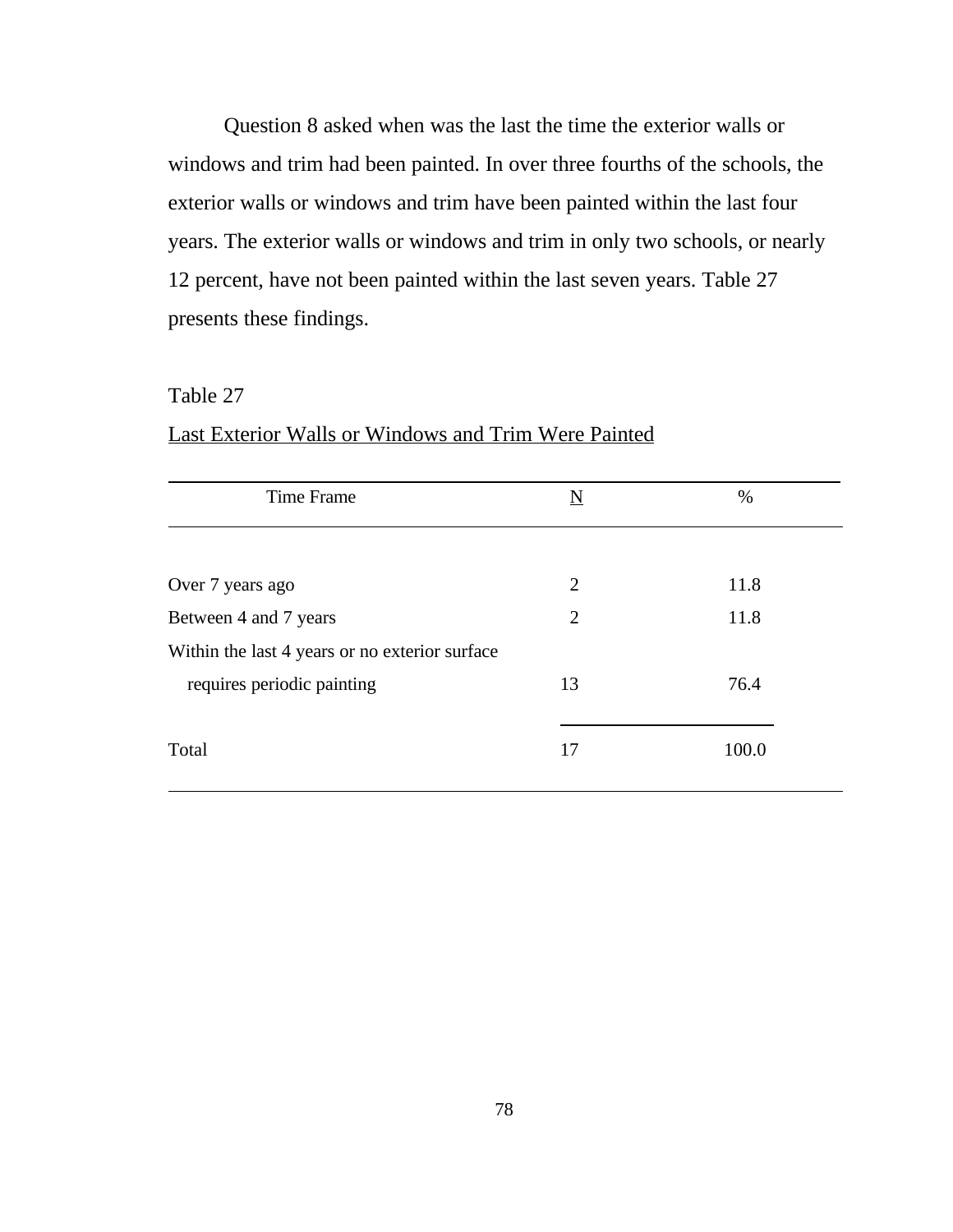Question 9 asked if there was a regularly scheduled painting cycle for exterior walls or windows and trim, and, if so, what was the time cycle. These data are presented in Table 28. Of the 17 schools examined, 94 percent have a seven-year or fewer-year painting cycle, or the exteriors do not require painting due to the type of exterior finish, with the only exception being the windows and trim which are painted as needed.

# Table 28

Frequency of Regularly-Scheduled Painting Cycle for Exterior Walls or Windows and Trim

| Time Frame<br>N                                                                                    |          | $\%$  |
|----------------------------------------------------------------------------------------------------|----------|-------|
|                                                                                                    |          |       |
| No regularly-scheduled painting cycle                                                              |          | 5.9   |
| Over 7-year cycle                                                                                  | $\theta$ | 0.0   |
| 7-year or fewer-year cycle or not needed because<br>no exterior surface requires periodic painting | 16       | 94.1  |
| Total                                                                                              | 17       | 100.0 |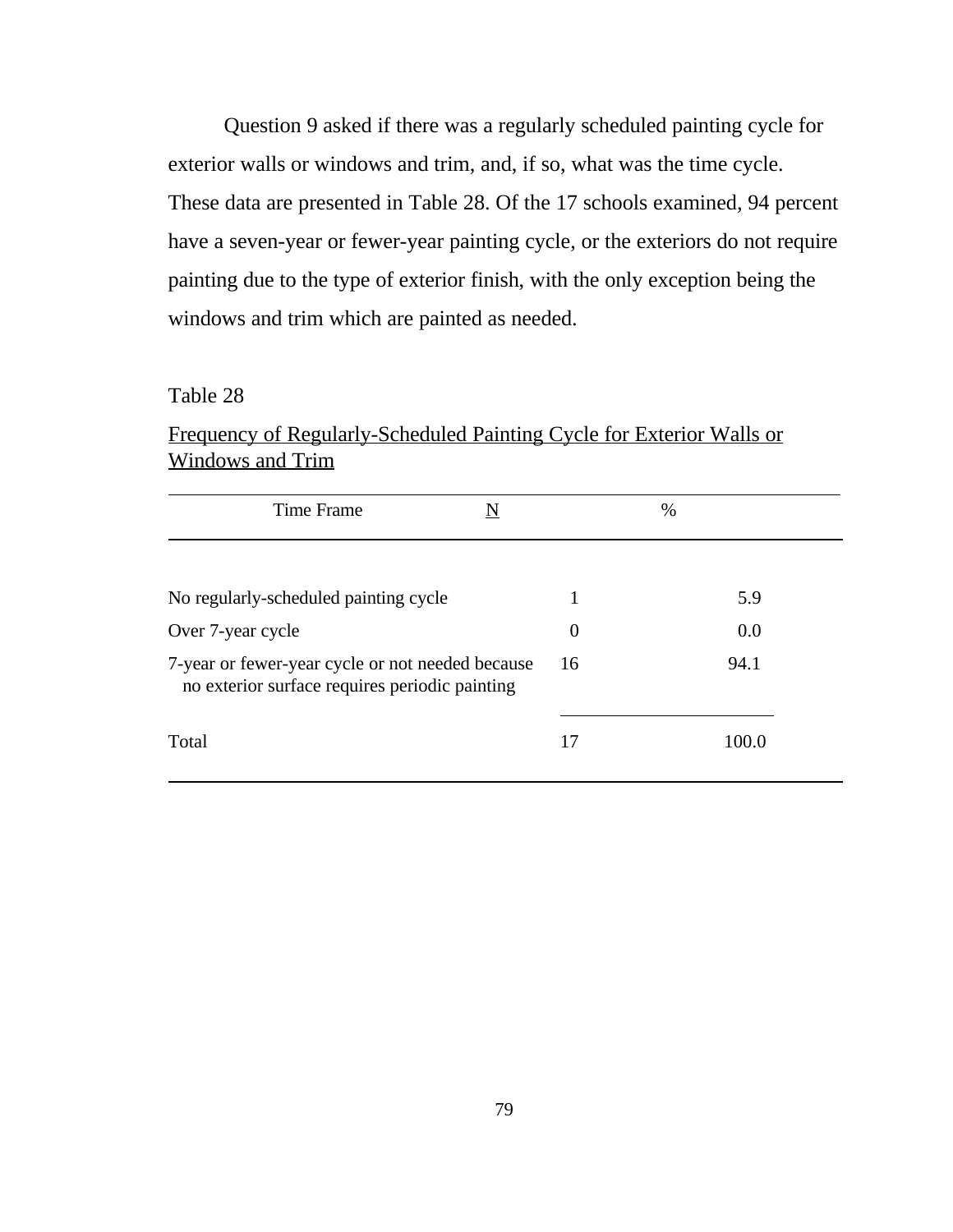Question 10 asked the contractor to determine if there were visible indications of roof leaks. Over 50 percent of the schools were found to have ceilings which were currently developing new stains due to minor leaks. The remainder of the schools, 41 percent, had no visible signs or only a few old water spots in ceilings. These findings are shown in Table 29.

# Table 29

# Visible Indications of Roof Leaks

| $\theta$ | 0.0   |
|----------|-------|
| 10       | 58.8  |
| 7        | 41.2  |
| 17       | 100.0 |
|          |       |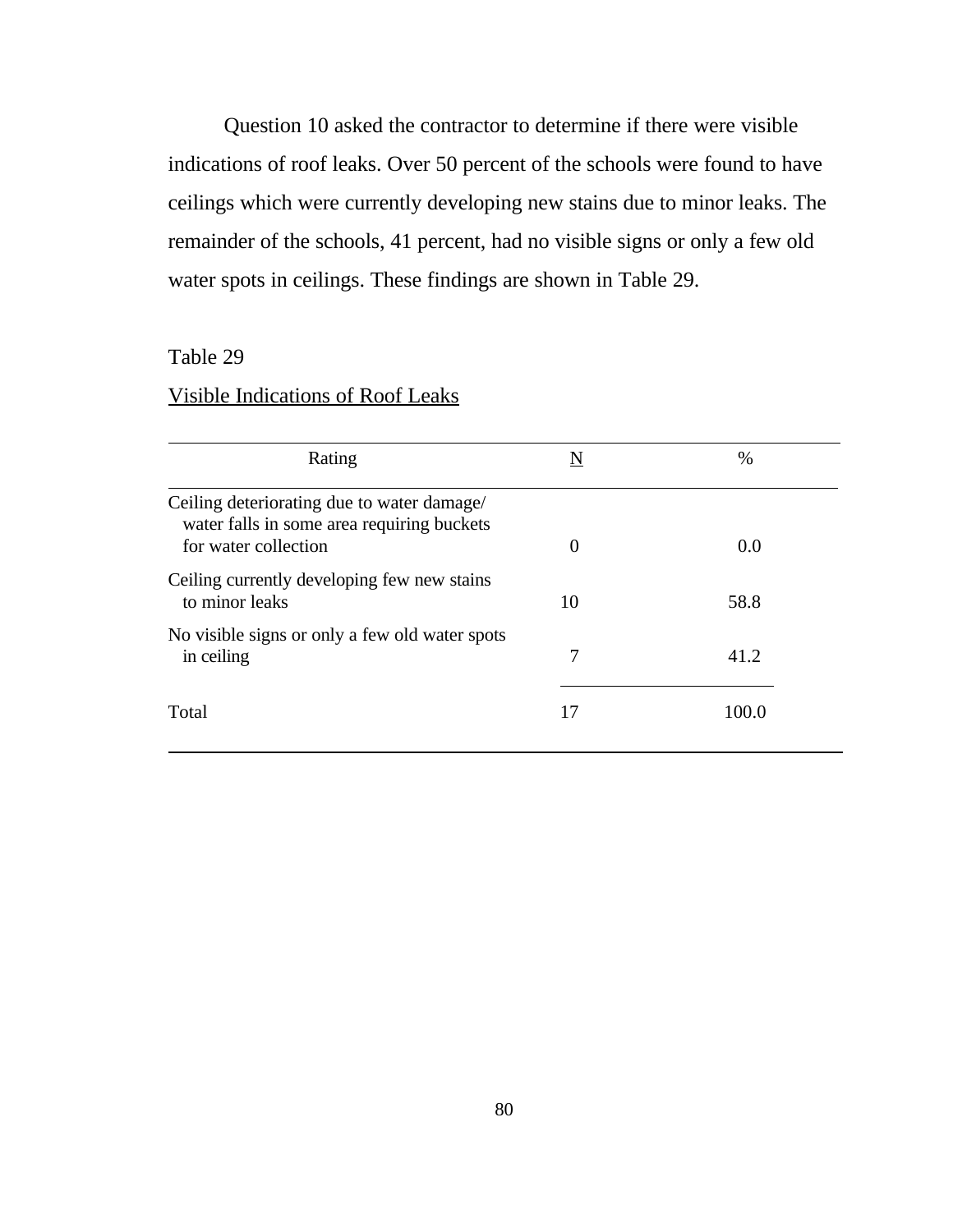Question 11 asked how often the instructional area floors are swept, if wood, tile, or terrazzo, or how often they are vacuumed, if carpeted. Table 30 presents these data. One hundred percent of the schools' floors are swept daily or more frequently.

#### Table 30

# Frequency of Floors Swept

| Time Frame               | $\overline{\mathbf{N}}$ | %     |
|--------------------------|-------------------------|-------|
|                          |                         |       |
| Monthly                  | $\boldsymbol{0}$        | 0.0   |
| Weekly                   | $\boldsymbol{0}$        | 0.0   |
| Daily or more frequently | 17                      | 100.0 |
| Total                    | 17                      | 100.0 |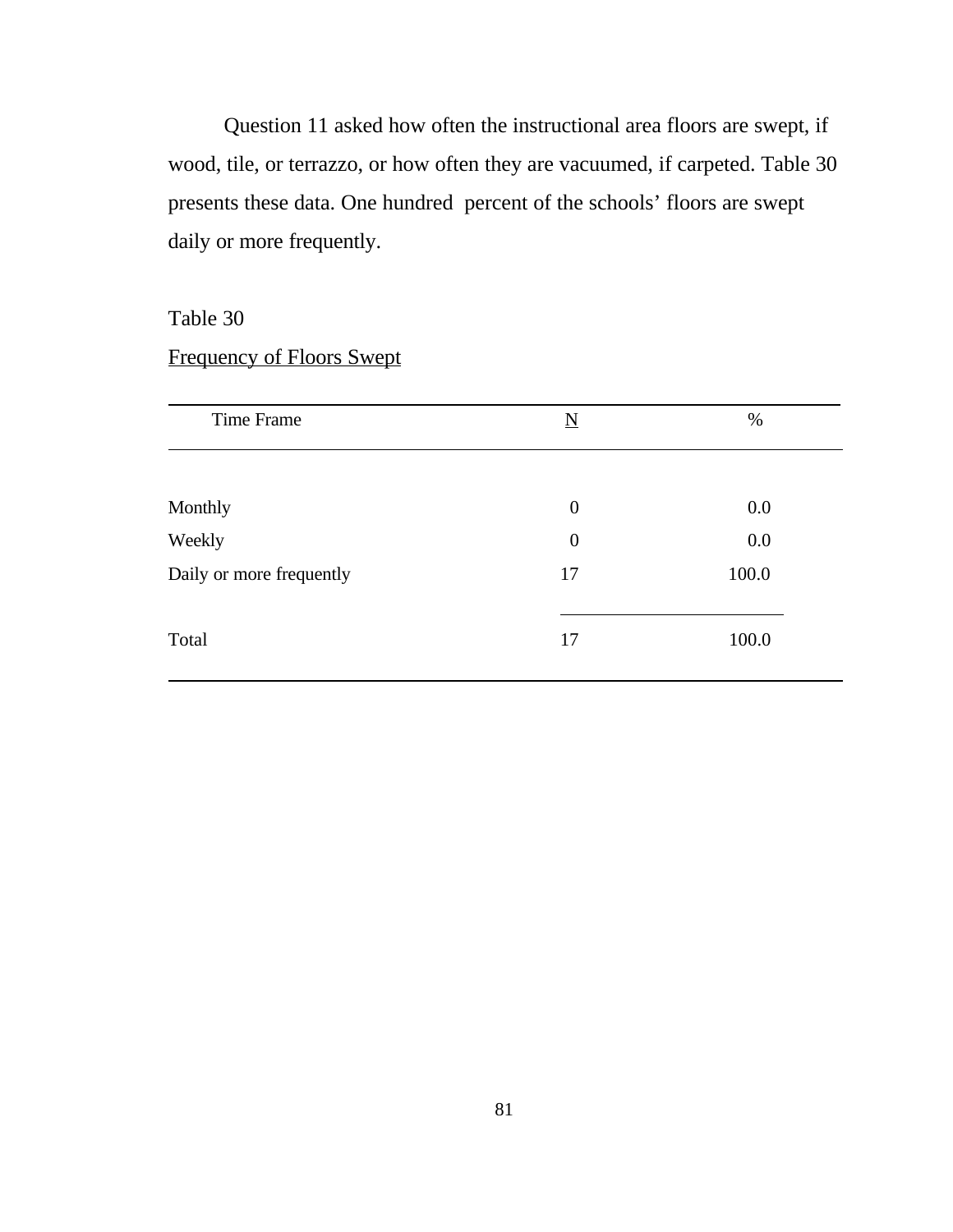Question 12 asked how often the instructional area floors are mopped, if wood, tile, or terrazzo or vacuumed, if carpeted. Over 94 percent of the schools' floors are mopped weekly or daily. These findings are shown in Table 31.

# Table 31

| <b>Frequency of Floors Mopped</b> |  |  |  |
|-----------------------------------|--|--|--|
|                                   |  |  |  |

| Time Frame      | $\underline{\mathbf{N}}$ | %     |
|-----------------|--------------------------|-------|
|                 |                          |       |
| Annually        | $\boldsymbol{0}$         | 0.0   |
| Monthly         | $\mathbf{1}$             | 5.9   |
| Weekly or daily | 16                       | 94.1  |
| Total           | 17                       | 100.0 |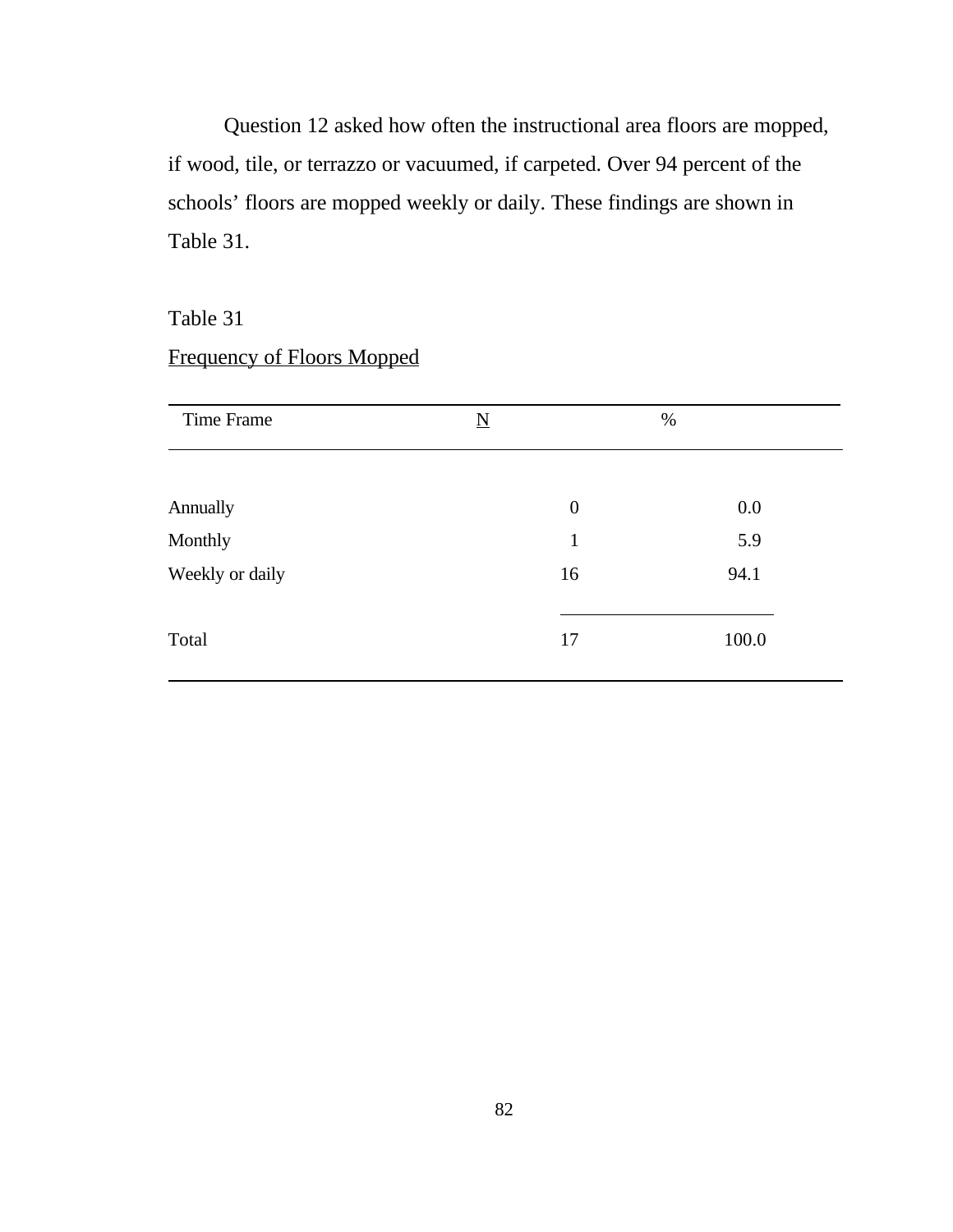Question 13 asked about the condition of the lockers. Three fourths of the schools were reported having had at least three fourths of their lockers functional or in good repair. This information is found in Table 32.

Table 32

# **Locker Conditions**

| Rating                                         | N              | %     |
|------------------------------------------------|----------------|-------|
| Most not functional or not in good repair      | $\overline{0}$ | 0.0   |
| At least 3/4ths are functional, in good repair | 13             | 76.5  |
| Over 3/4ths are functional, in good repair     | $\overline{4}$ | 23.5  |
| Total                                          | 17             | 100.0 |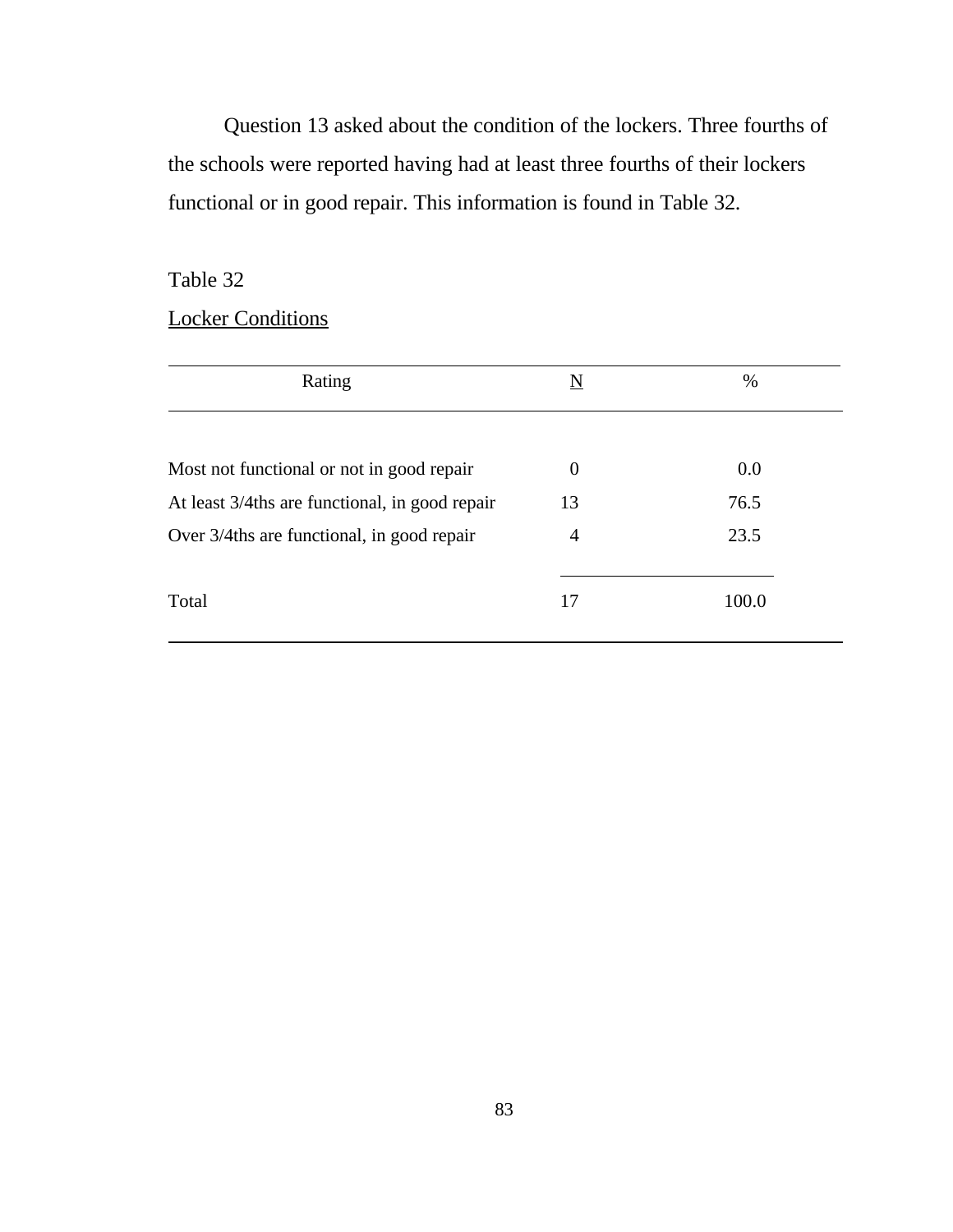Question 14 asked what type of material was used for interior ceilings. Nearly 60 percent of the schools have plaster or acoustical tiles in at least three fourths of their instructional spaces or classrooms. The remainder, 41 percent, have acoustical tiles throughout the school buildings. These data are found in Table 33.

# Table 33

# Material Used for Interior Ceilings

| Description                                                               | N        | %     |
|---------------------------------------------------------------------------|----------|-------|
| Wood or open beams                                                        | $\theta$ | 0.0   |
| Plaster or acoustical tiles in at least 3/4ths of<br>instructional spaces | 10       | 58.8  |
| Acoustical tiles throughout                                               | 7        | 41.2  |
| Total                                                                     | 17       | 100.0 |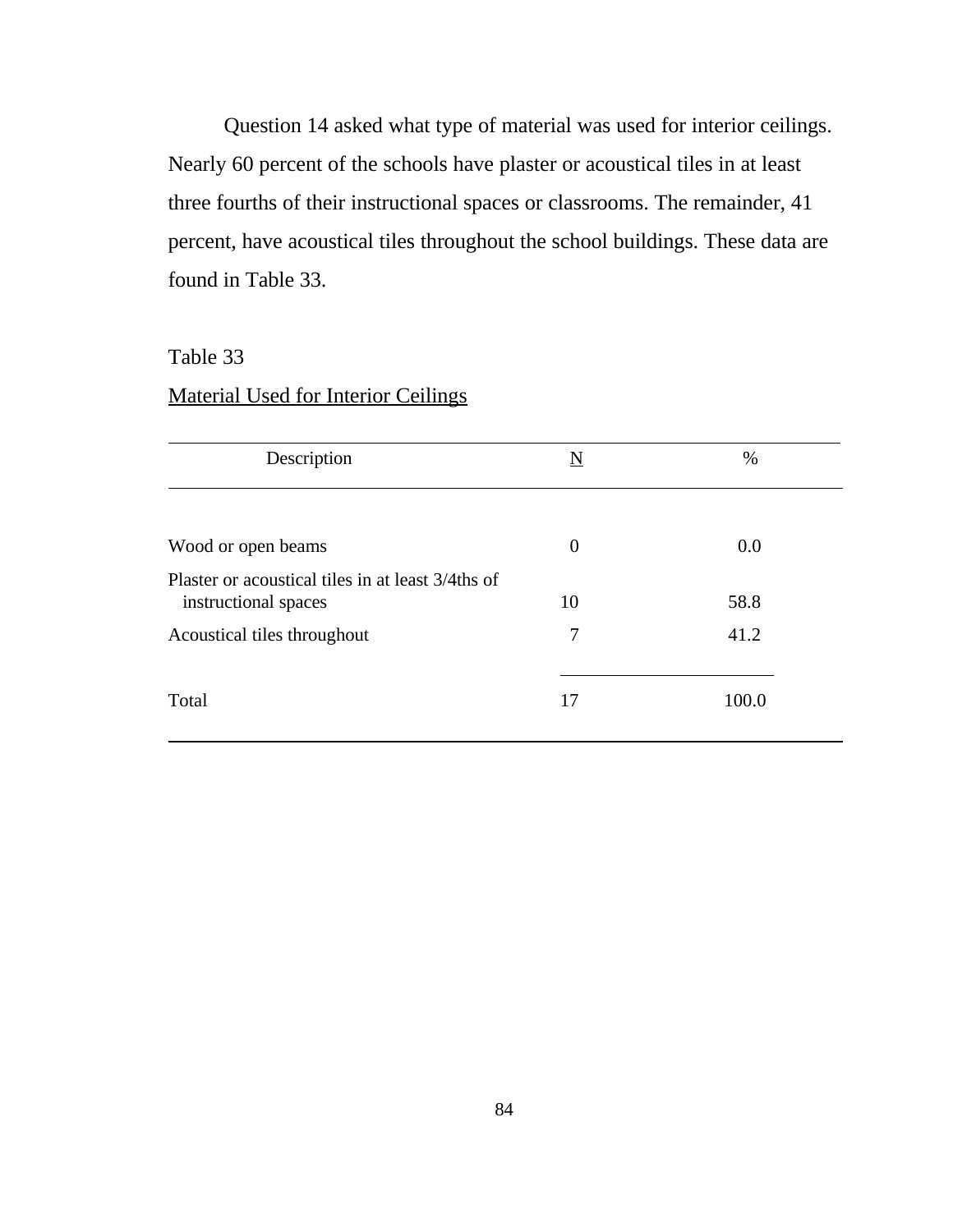Question 15 asked about the type of lighting available in the instructional areas. The majority of the schools, 65 percent, have hot fluorescent lighting. The remainder of the schools have an even split of incandescent lighting or cold fluorescent lighting. These data are presented in Table 34.

Table 34

# Lighting in Instructional Areas

| Description        | $\overline{\mathbf{N}}$ | $\%$  |
|--------------------|-------------------------|-------|
|                    |                         |       |
| Incandescent       | 3                       | 17.6  |
| Fluorescent – hot  | 11                      | 64.8  |
| Fluorescent – cold | 3                       | 17.6  |
| Total              | 17                      | 100.0 |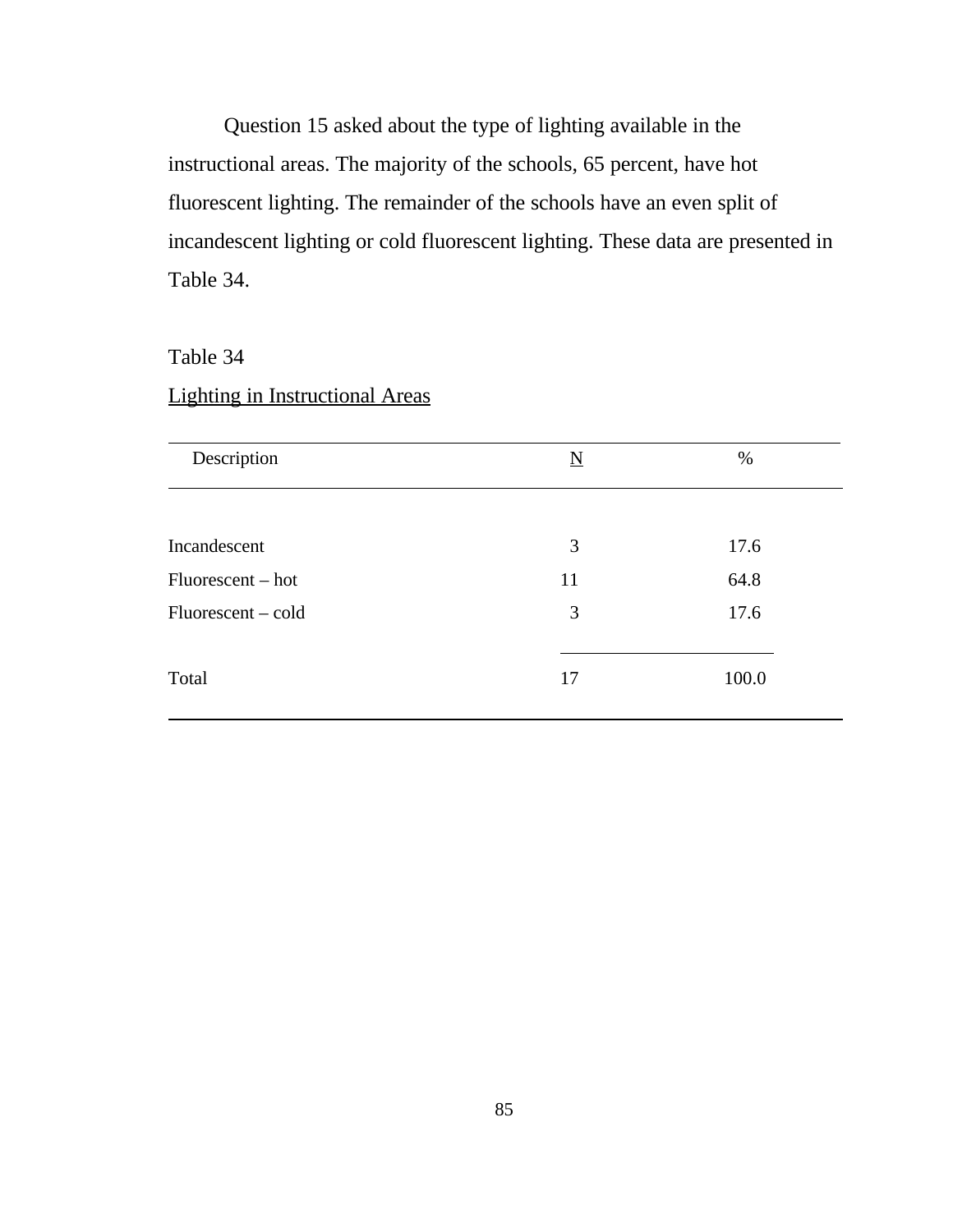Question 16 asked what was the condition of the classroom furniture. Seventy percent of the schools have student desks with minor facial scars in at least one half of their classroom. All of the furniture is functionally sound and looks satisfactory. Of the classrooms in the remaining schools, 30 percent, have functionally-sound furniture that is facially attractive. Table 35 presents these findings.

# Table 35

# Condition of Classroom Furniture

| Rating                                                                                                                                | $\underline{\mathbf{N}}$ | $\%$  |
|---------------------------------------------------------------------------------------------------------------------------------------|--------------------------|-------|
|                                                                                                                                       |                          |       |
| Most rooms have furniture that is either<br>facially scarred or functionally damaged                                                  | $\Omega$                 | 0.0   |
| At least $\frac{1}{2}$ of rooms have minor facial scars<br>on students desks, but all is functionally<br>sound and looks satisfactory | 12                       | 70.1  |
| All classrooms have furniture which is<br>functionally sound and facially attractive                                                  | 5                        | 29.9  |
| Total                                                                                                                                 | 17                       | 100.0 |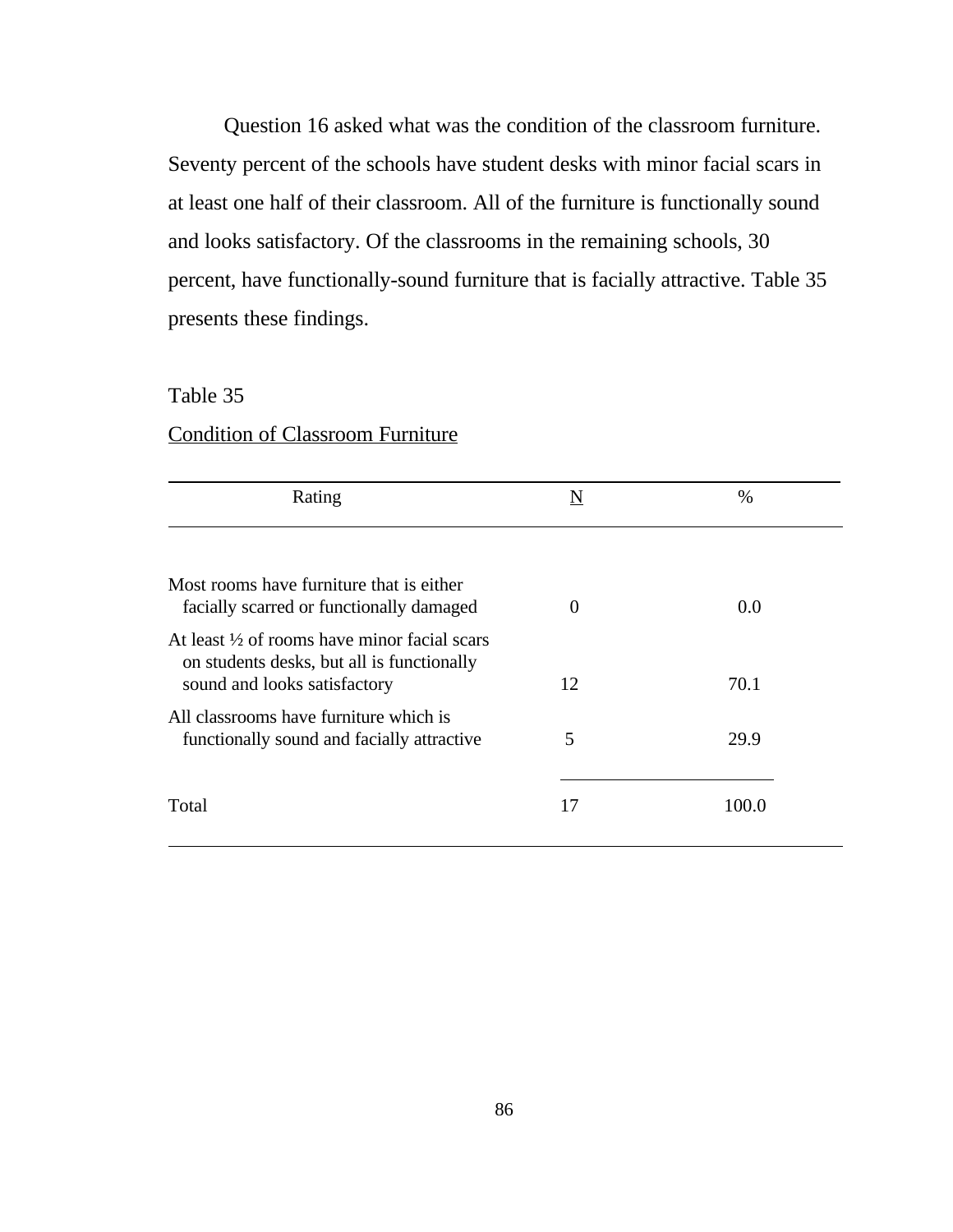Question 17 asked about the condition of the school grounds. This information is gathered in Table 36. Over 88 percent of the schools have some type of landscaping present where sidewalks are present and are in good repair. They are within an acceptable condition for their respective communities.

# Table 36

# Condition of School Grounds

| Description                                                                                                       | $\underline{\mathbf{N}}$ | $\%$  |
|-------------------------------------------------------------------------------------------------------------------|--------------------------|-------|
|                                                                                                                   |                          |       |
| No landscaping – sidewalks not present<br>or damaged (unattractive to community)                                  | $\Omega$                 | 0.0   |
| Landscaping present – sidewalks present and<br>in good repair (acceptable to community)                           | 15                       | 88.2  |
| Landscaping and other outside facilities are.<br>attractive and well-maintained (center of<br>pride to community) | $\overline{2}$           | 11.8  |
| Total                                                                                                             | 17                       | 100.0 |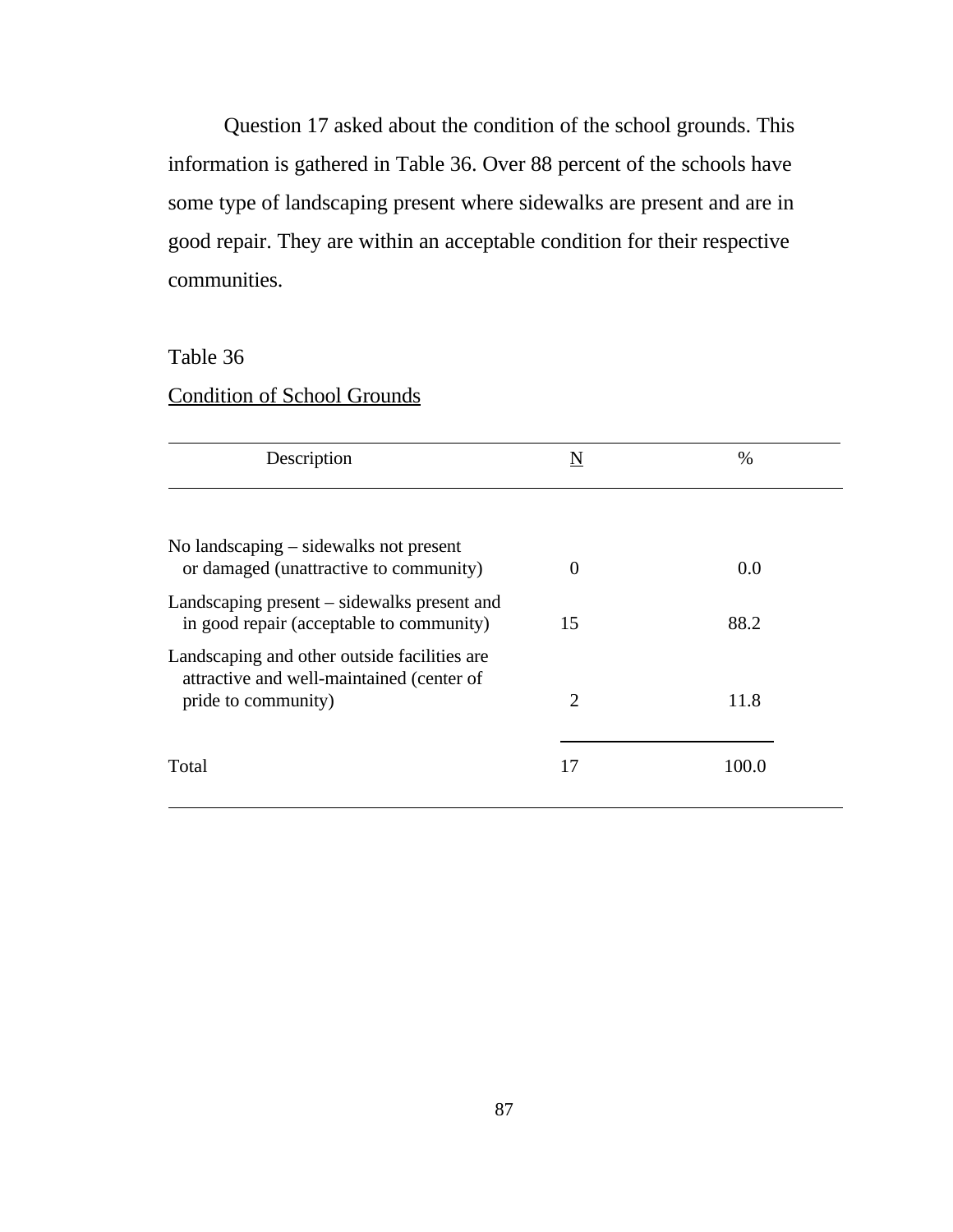Question 18 looked at the color of the walls in the instructional areas. Nearly 59 percent of the schools' walls are white, or in a "white" family of colors. The walls in the other 41 percent of the schools are painted pastel colors. Table 37 presents these data.

Table 37

Wall Color

| $\underline{\mathbf{N}}$ | $\%$  |
|--------------------------|-------|
|                          |       |
| $\theta$                 | 0.0   |
| 10                       | 58.8  |
| $\overline{7}$           | 41.2  |
| 17                       | 100.0 |
|                          |       |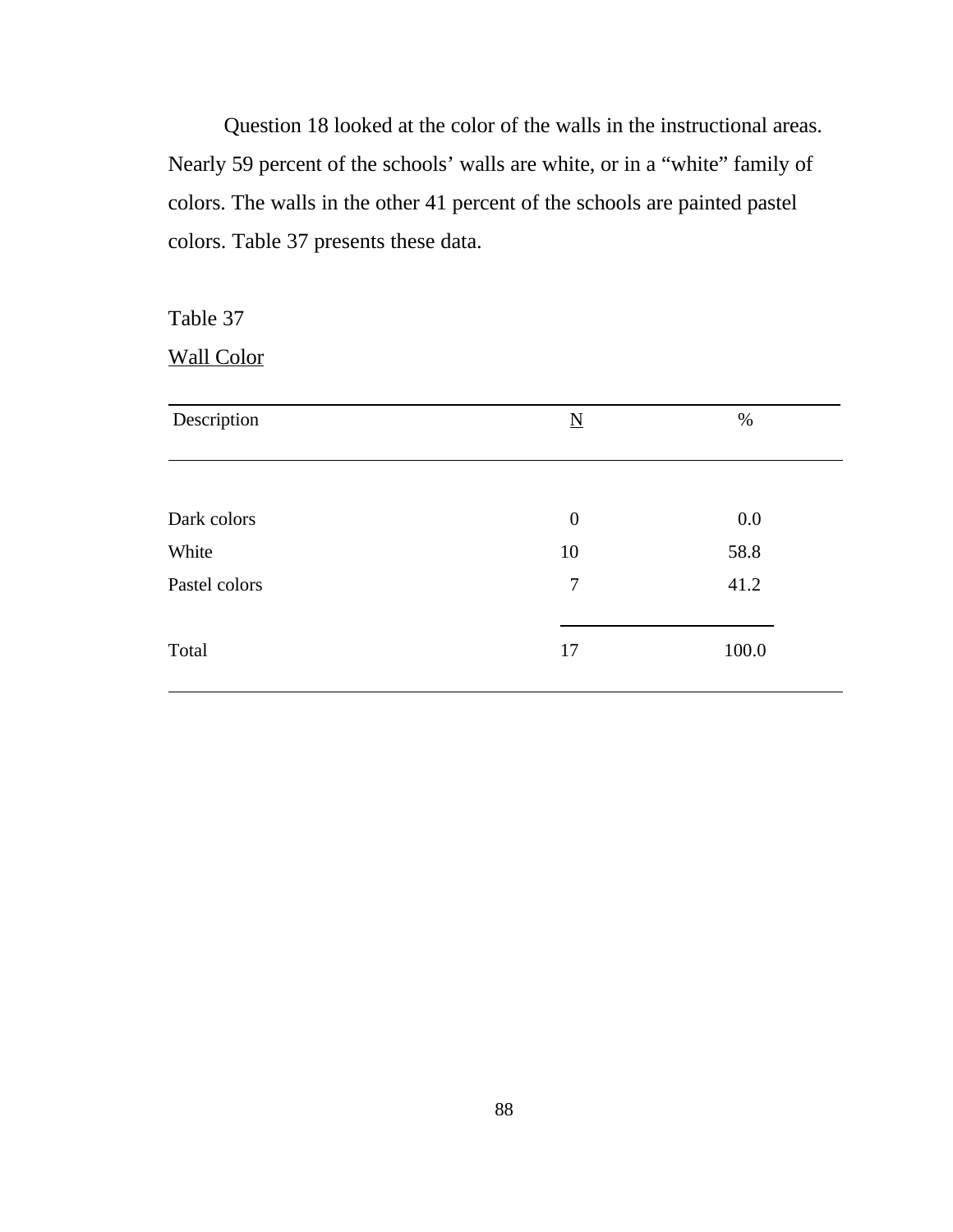Question 19 asked the independent contractor's opinion as to the condition of the facility, both cosmetically and structurally. The contractor determined that of the schools' cosmetic and structural condition, 64.7 percent are in standard condition. Five schools were rated above standard. One building, almost 6 percent of the total facilities, was rated below standard on this item. Table 38 displays this information.

#### Table 38

| Rating         | $\underline{\mathbf{N}}$ | %     |
|----------------|--------------------------|-------|
|                |                          |       |
| Below standard | $\mathbf{1}$             | 5.9   |
| Standard       | 11                       | 64.7  |
| Above standard | 5                        | 29.4  |
| Total          | 17                       | 100.0 |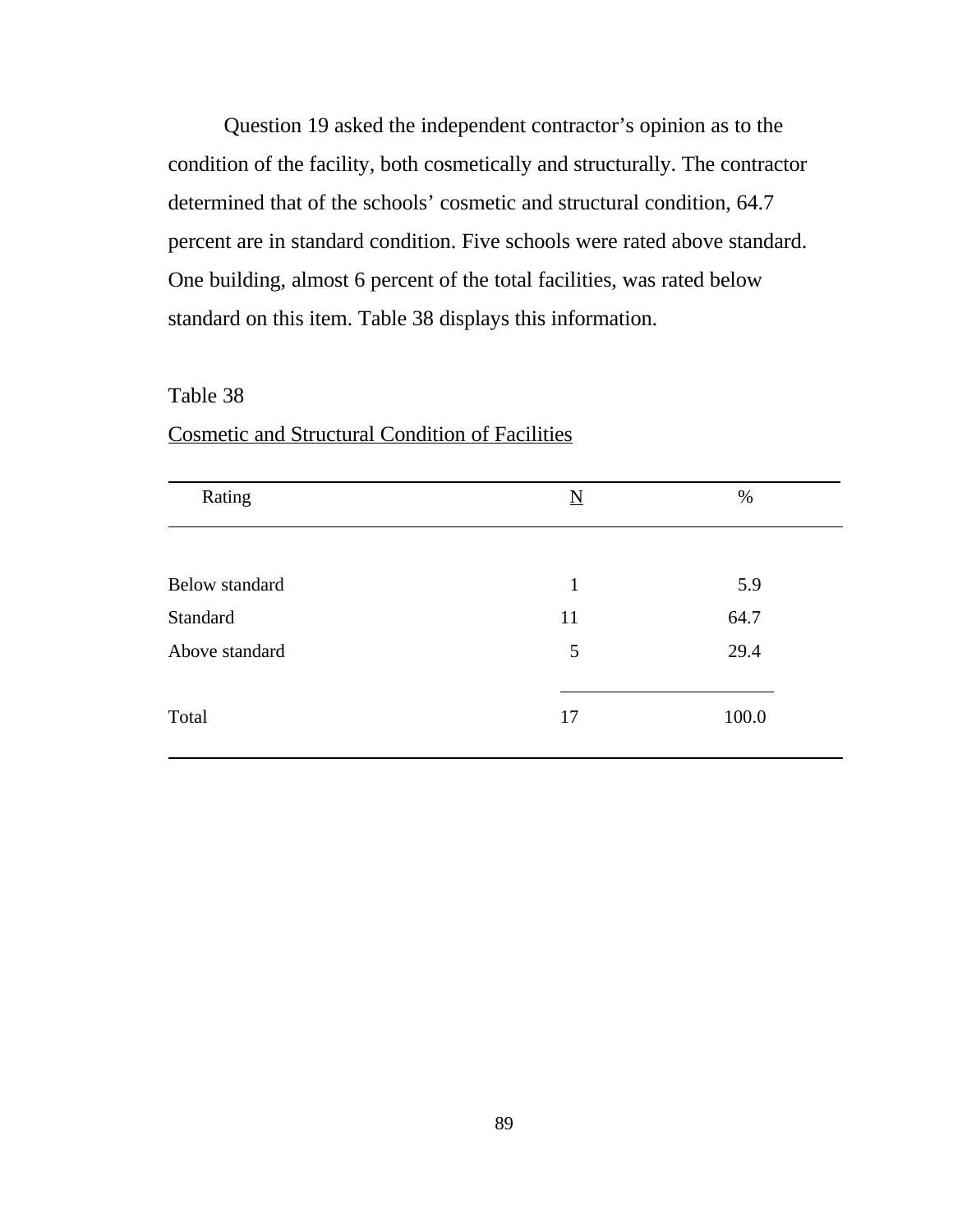Question 20 asked the independent contractor to best describe electrical service in the classrooms. The majority of the schools, 94 percent, have two or three outlets per classroom. These data are presented in Table 39.

# Table 39

# Electrical Service in Classrooms

| Condition                                   | $\underline{\mathbf{N}}$ | $\%$  |
|---------------------------------------------|--------------------------|-------|
|                                             |                          |       |
| One outlet                                  | $\theta$                 | 0.0   |
| Two or three outlets                        | 16                       | 94.1  |
| At least one outlet per wall – four or more | 1                        | 5.9   |
| Total                                       | 17                       | 100.0 |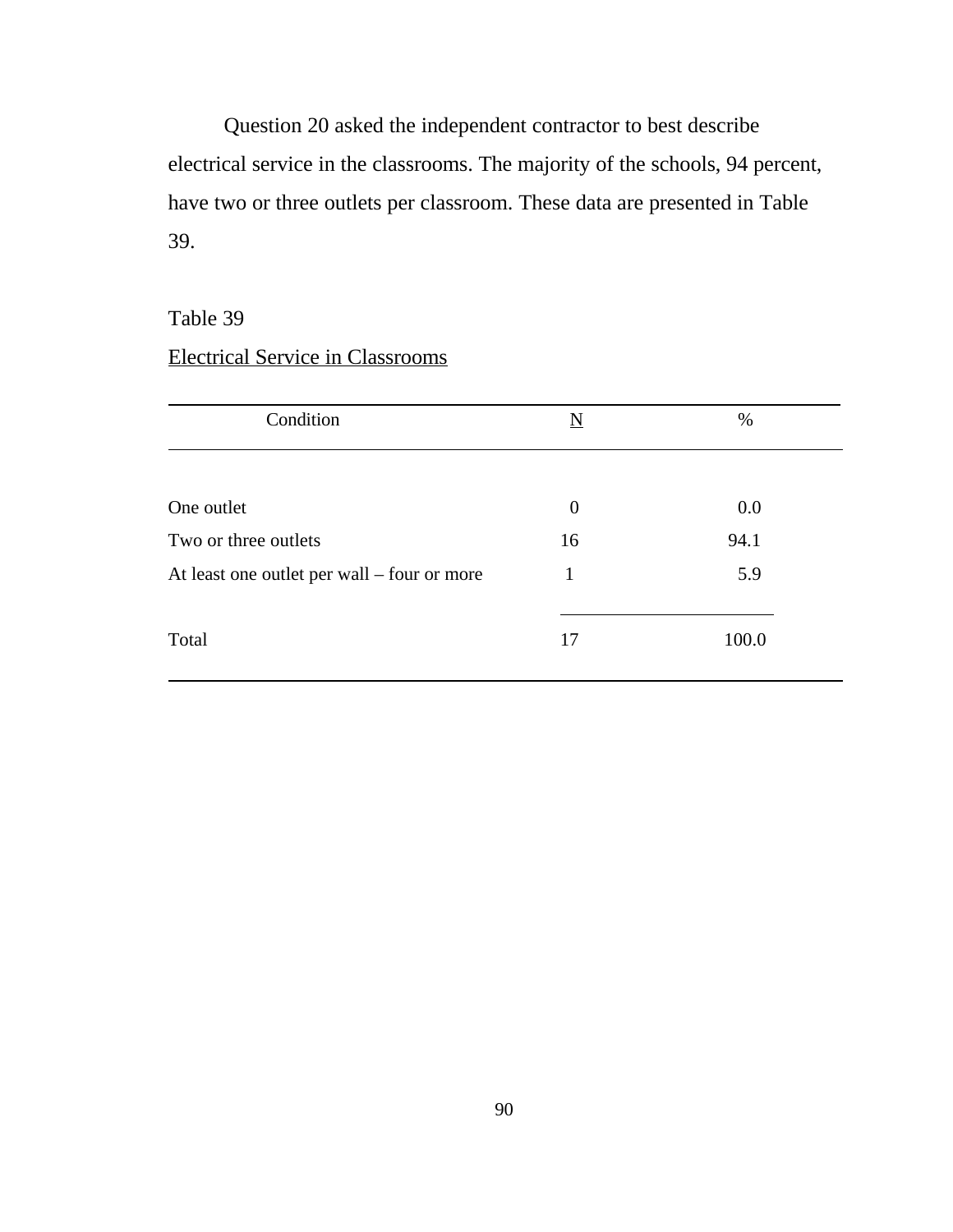Question 21asked if the classrooms have connections to a school-wide local area computer network. Seventy percent of the schools have at least some classrooms that have connections to a school-wide local area computer network. The other 30 percent of schools' classrooms are connected to a school-wide local area computer network. These responses are found in Table 40.

#### Table 40

Number of Classrooms That Have Connections to a School-wide Local Area Computer Network

| Condition | $\underline{\mathbf{N}}$ | $\%$  |
|-----------|--------------------------|-------|
|           |                          |       |
| None      | $\boldsymbol{0}$         | 0.0   |
| Some      | 12                       | 70.6  |
| All       | 5                        | 29.4  |
| Total     | 17                       | 100.0 |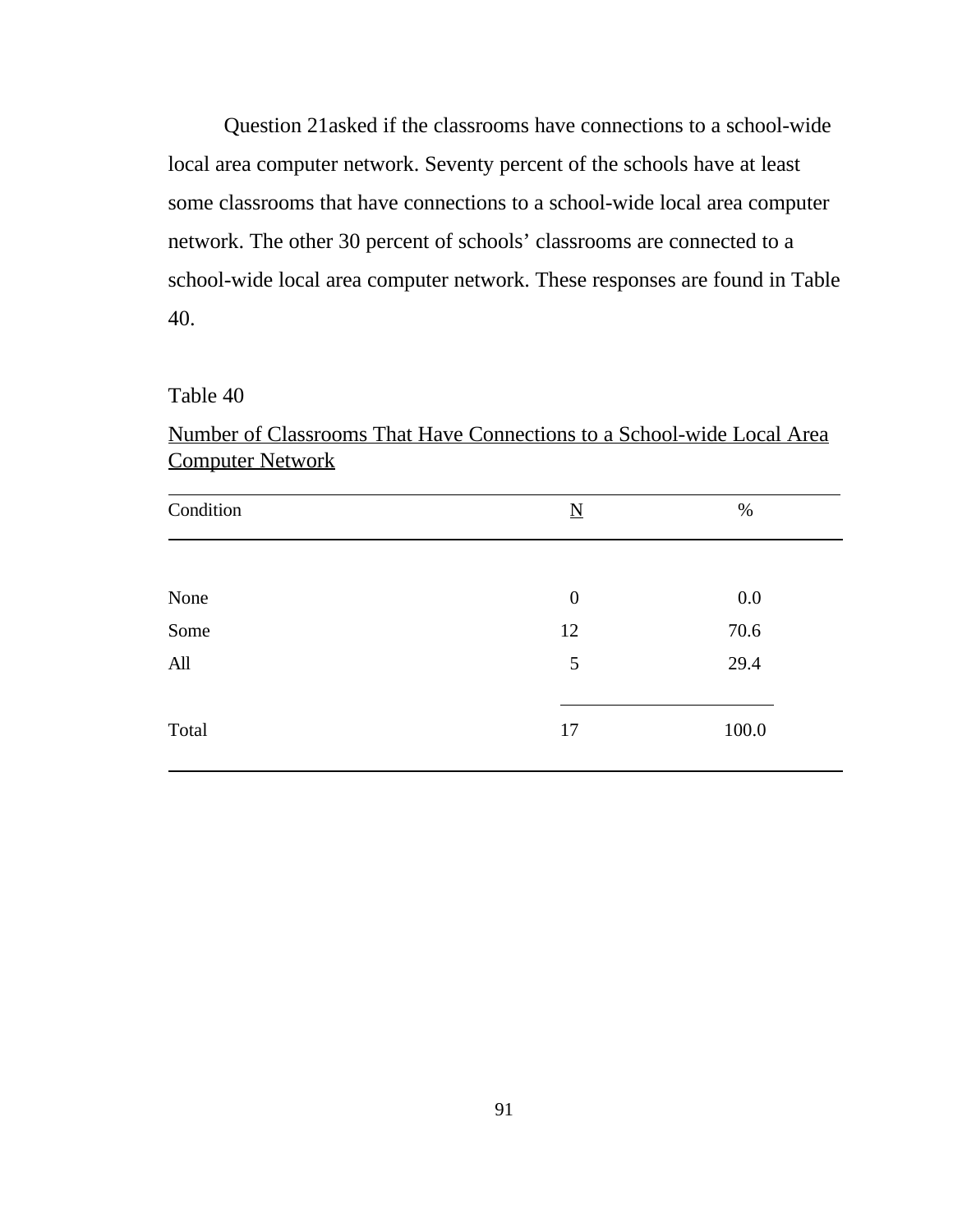Question 22 asked if classrooms have connections to a district-wide or other wide area computer network. Seventy percent of the schools have at least some classrooms that have connections to a district-wide or other wide area computer network. The other 30 percent of schools' classrooms are connected to a district-wide or other wide area computer network. These findings are shown in Table 41.

#### Table 41

Number of Classrooms That Have Connections to a District-wide or Other Wide Area Computer Network

| Condition | $\underline{\mathbf{N}}$ | $\%$  |
|-----------|--------------------------|-------|
|           |                          |       |
| None      | $\boldsymbol{0}$         | 0.0   |
| Some      | 12                       | 70.6  |
| All       | 5                        | 29.4  |
| Total     | 17                       | 100.0 |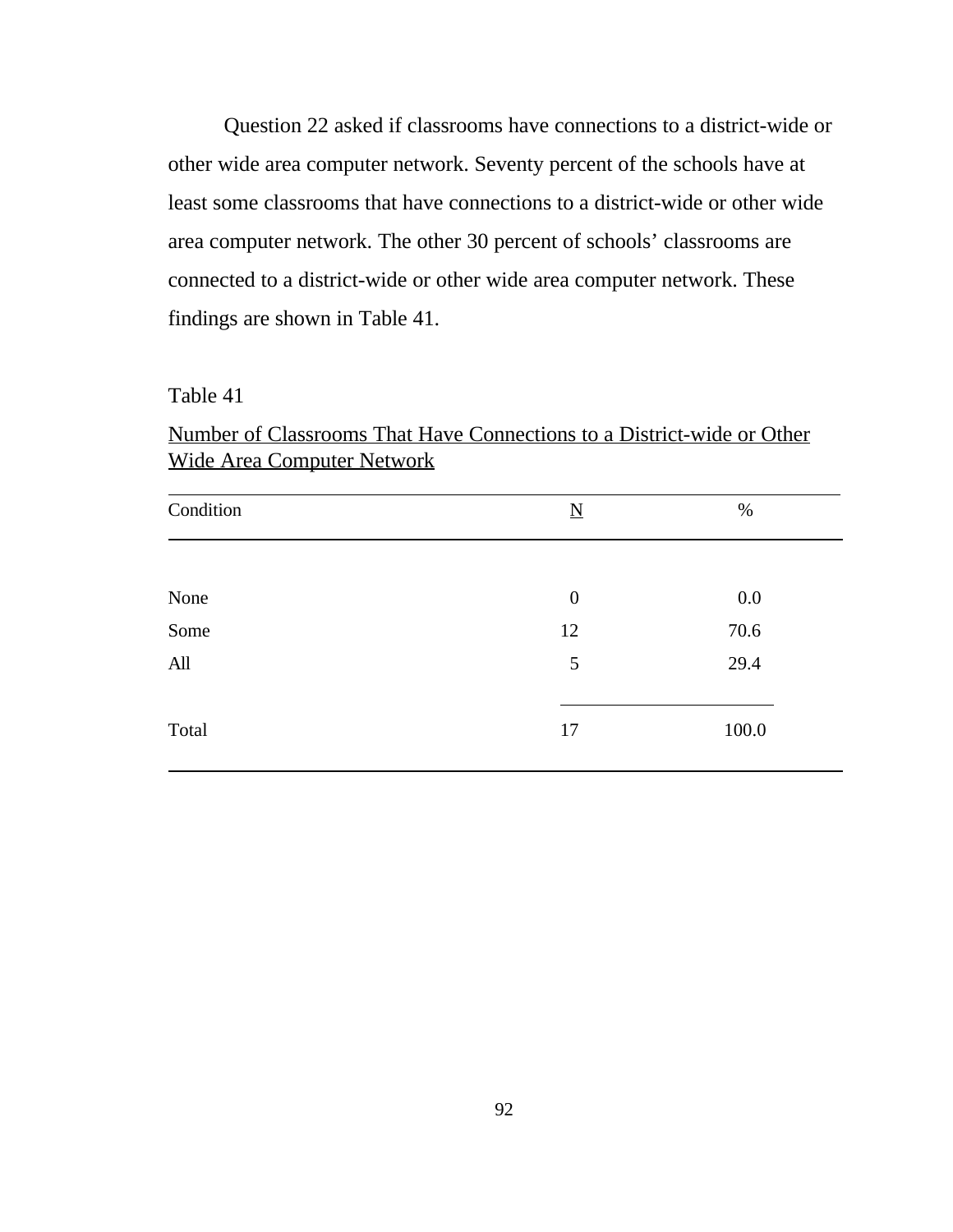Question 23 looked at Internet accessibility in classrooms. It was found that the majority, 82 percent, of the schools have some of their classrooms equipped for Internet access. The other 18 percent of schools have all of their classrooms equipped for Internet access. These findings are reported in Table 42.

#### Table 42

# Number of Classrooms That Have Internet Access

| Description | $\underline{\mathbf{N}}$ | $\%$  |
|-------------|--------------------------|-------|
|             |                          |       |
| None        | $\boldsymbol{0}$         | 0.0   |
| Some        | 14                       | 82.4  |
| All         | 3                        | 17.6  |
| Total       | 17                       | 100.0 |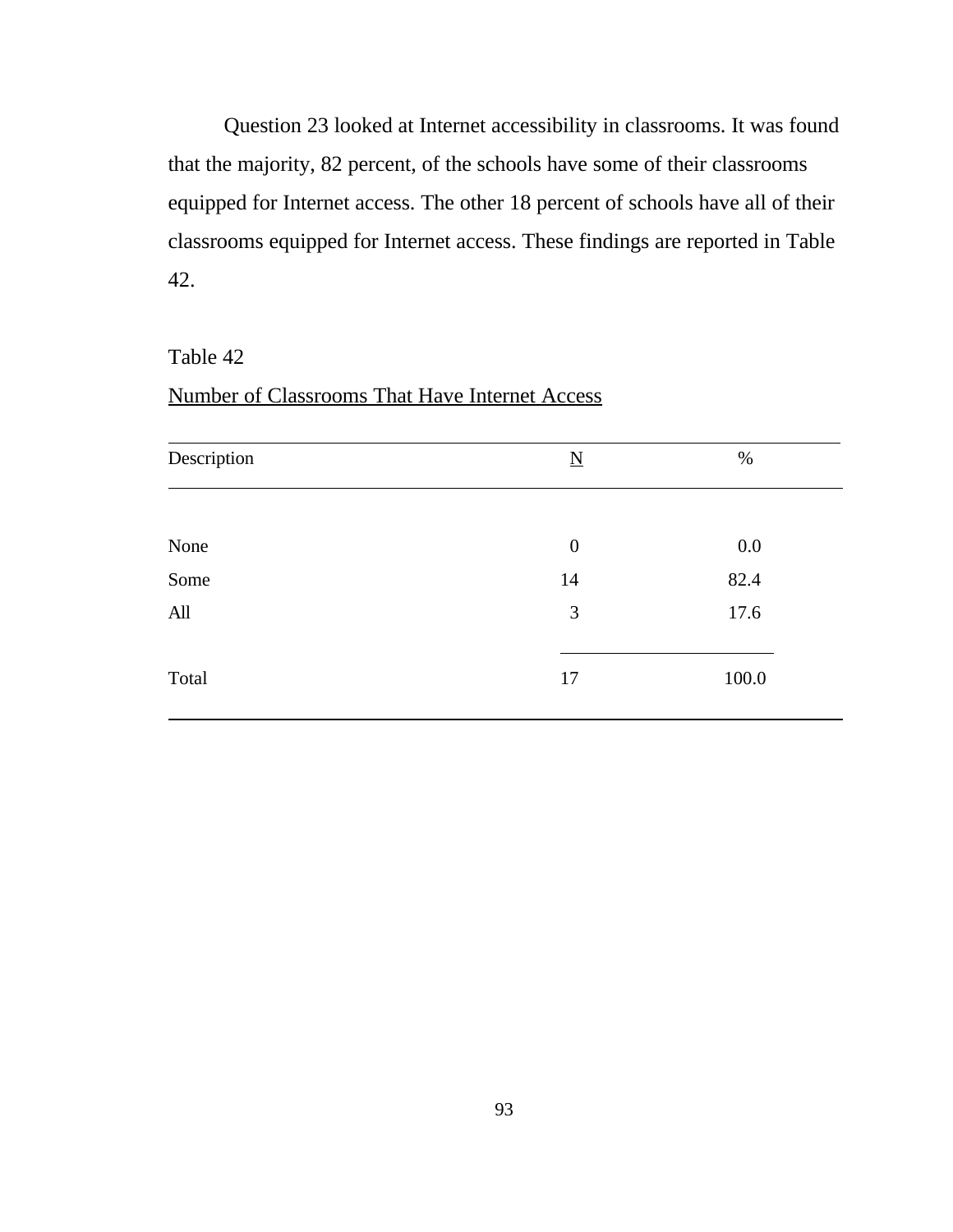Question 24 asked if classrooms have cable connections to a central television antenna or other cable television system. The contractor reported that two-thirds of the schools have all classrooms with connections to a central television antenna or other cable television system. Thirty percent of the schools' classrooms have at least some type of central television or cable system. One school was found to have no connections to a central television antenna. Table 43 shows these findings.

Table 43

| Description | $\underline{\mathbf{N}}$ | $\%$  |
|-------------|--------------------------|-------|
|             |                          |       |
| None        | $\mathbf{1}$             | 5.9   |
| Some        | 5                        | 29.4  |
| All         | 11                       | 64.7  |
| Total       | 17                       | 100.0 |

Number of Classrooms That Have Connections to a Central Television Antenna or Other Cable Television System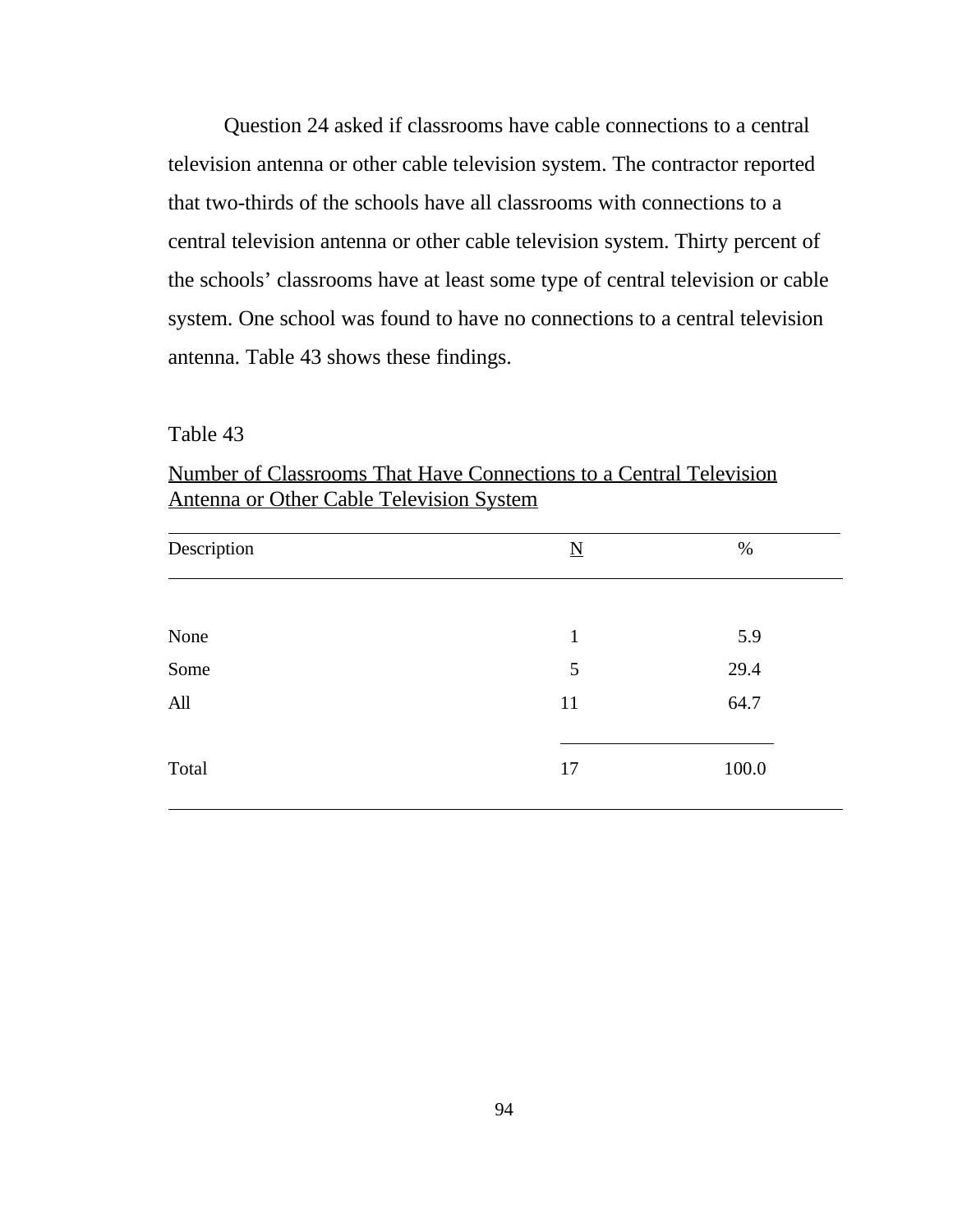The independent contractor was asked to report on any areas of the assessment instrument which he felt required further comments. The main comment made by the building contractor was that there was a lack of storage spaces in the majority of the schools. Also, the fact that the four high schools did not have air conditioning was a concern. Another area of concern noted by the contractor was that ceiling tiles need to be replaced which were either faded or stained due to leaks. Some of the schools which now house middle schools are converted elementary schools, and their features were not adequately suitable for middle-school-aged children. These included amenities such as water fountains, urinals, or other features were originally built for younger children. It was also noted, that even though nearly 60 percent of the schools are 30 years old or older, they remained in good condition as a result of the good custodial care and overall maintenance. Thus, it was noted that the contractor's first impression of each school was good with adequate landscaping and entrance ways. Vinyl replacement and aluminum windows in the schools were noted as a positive feature, as well as canopies which have been upgraded or installed over exterior doors. The contractor also made note of the excellent condition of the schools' interior floors.

The questions on the Assessment of Physical Environment were categorized into a percentage distribution of scaled survey results. Question 1, if answered with "a", "b", or "c" and questions 2 through 24, if answered with an "a", were scaled to a numerical score of 1 which was then placed in a range which produced a group of schools in the bottom 25 percent and categorized as Below Standard. Question 1, if answered with a "d" or "e"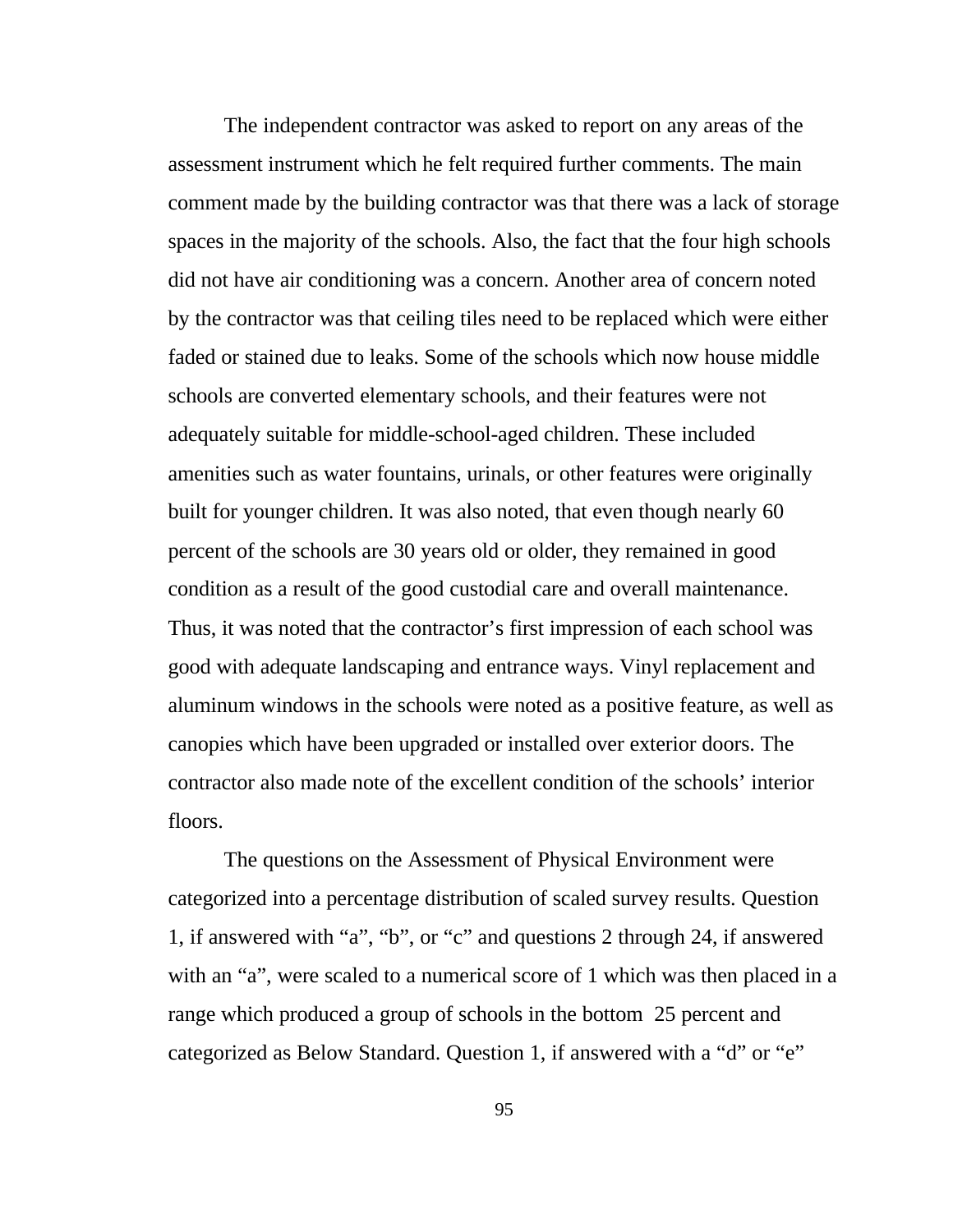and questions 2 through 24, if answered with a "b", were scaled to a numerical score of 2 and then placed in a range which produced a group of schools in the mid 50 percent and categorized as Standard. Question 1, if answered with an "f" or "g" and questions 2 through 24, if answered with a "c", were scaled to a numerical score of 3 and then placed in a range which produced a group of schools in the top 25 percent and categorized as Above Standard. This rating and coding scale is shown in Table 44.

### Table 44

l

| Survey Question(s) | <b>Answer Number</b> | <b>Scaled Rating</b> |
|--------------------|----------------------|----------------------|
|                    |                      |                      |
| 1                  | a, b, c              |                      |
| $2 - 24$           | a                    |                      |
| 1                  | d, e                 | $\overline{2}$       |
| $2 - 24$           | $\mathbf b$          | $\overline{2}$       |
| 1                  | f, g                 | 3                    |
| $2 - 24$           | $\mathbf c$          |                      |

# Survey Instrument's Scale Rating and Coding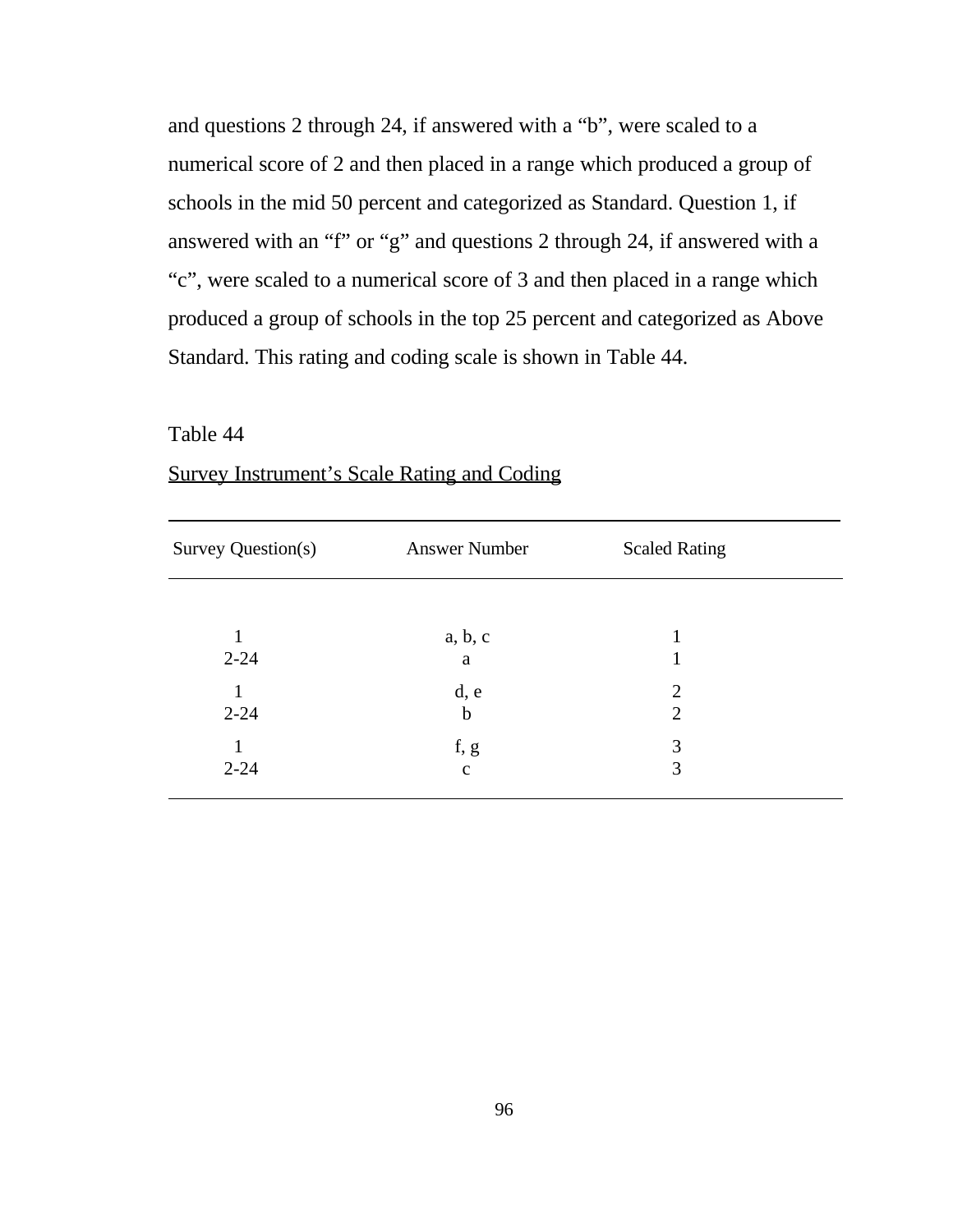All 24 questions on the assessment of physical environment of the 17 schools in the sample group were then categorized into the rating of Below Standard, Standard, or Above Standard and were used to compare overall building conditions. Table 45 shows the number of schools in each ranking and category.

### Table 45

| Category              | Range         | $\underline{\mathbf{N}}$ | %   |  |
|-----------------------|---------------|--------------------------|-----|--|
|                       |               |                          |     |  |
| <b>Below Standard</b> | $1.70 - 1.93$ | 3                        | 18  |  |
| Standard              | $1.94 - 2.43$ | 10                       | 59  |  |
| <b>Above Standard</b> | $2.44 - 2.65$ | $\overline{4}$           | 23  |  |
|                       |               |                          |     |  |
| Total                 |               | 17                       | 100 |  |

# The Range, Count, and Percentage of Schools in Each Category: Below Standard, Standard, or Above Standard

Note: The scores indicated in the range column were derived from responses to questions in the Assessment of Physical Environment survey tool.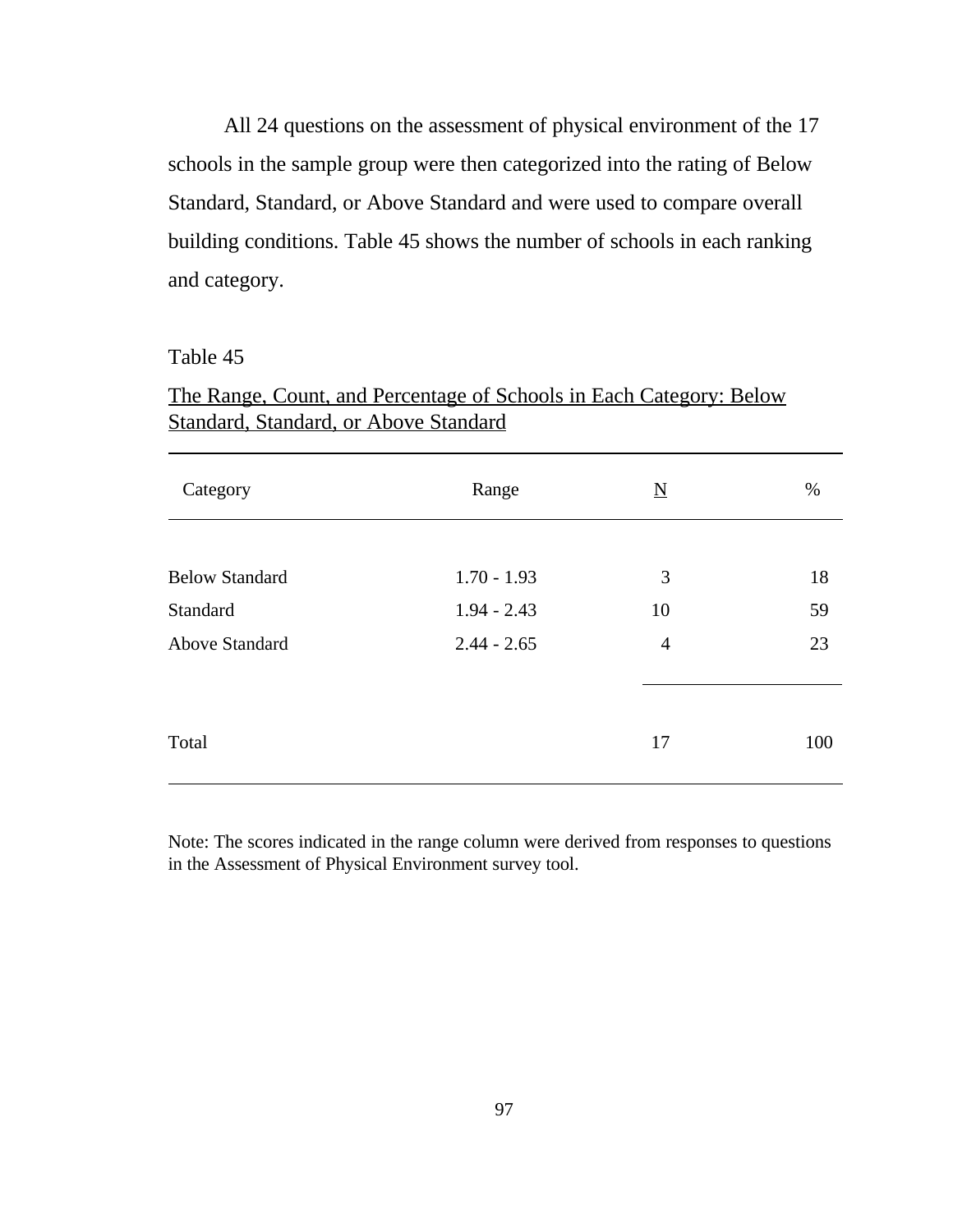The different types of schools were then ranked, according to their range, into the category of below standard, standard, or above standard. These findings are reported in Table 46.

# Table 46

Schools' Rating According to the Assessment of Physical Environment

| Category                          | School                                 |  |  |
|-----------------------------------|----------------------------------------|--|--|
| <b>Below Standard</b><br>Standard | Elementary School #5                   |  |  |
|                                   | High School #2<br>Vocational School #2 |  |  |
|                                   | Elementary School #1                   |  |  |
|                                   | Elementary School #4                   |  |  |
|                                   | Elementary School #6                   |  |  |
|                                   | Middle School #1                       |  |  |
|                                   | Middle School #2                       |  |  |
|                                   | Middle School #3                       |  |  |
|                                   | High School #1                         |  |  |
|                                   | High School #3                         |  |  |
|                                   | High School #4                         |  |  |
|                                   | Vocational School #1                   |  |  |
| <b>Above Standard</b>             | Elementary School #2                   |  |  |
|                                   | Elementary School #3                   |  |  |
|                                   | Elementary School #7                   |  |  |
|                                   | Middle School #4                       |  |  |
|                                   |                                        |  |  |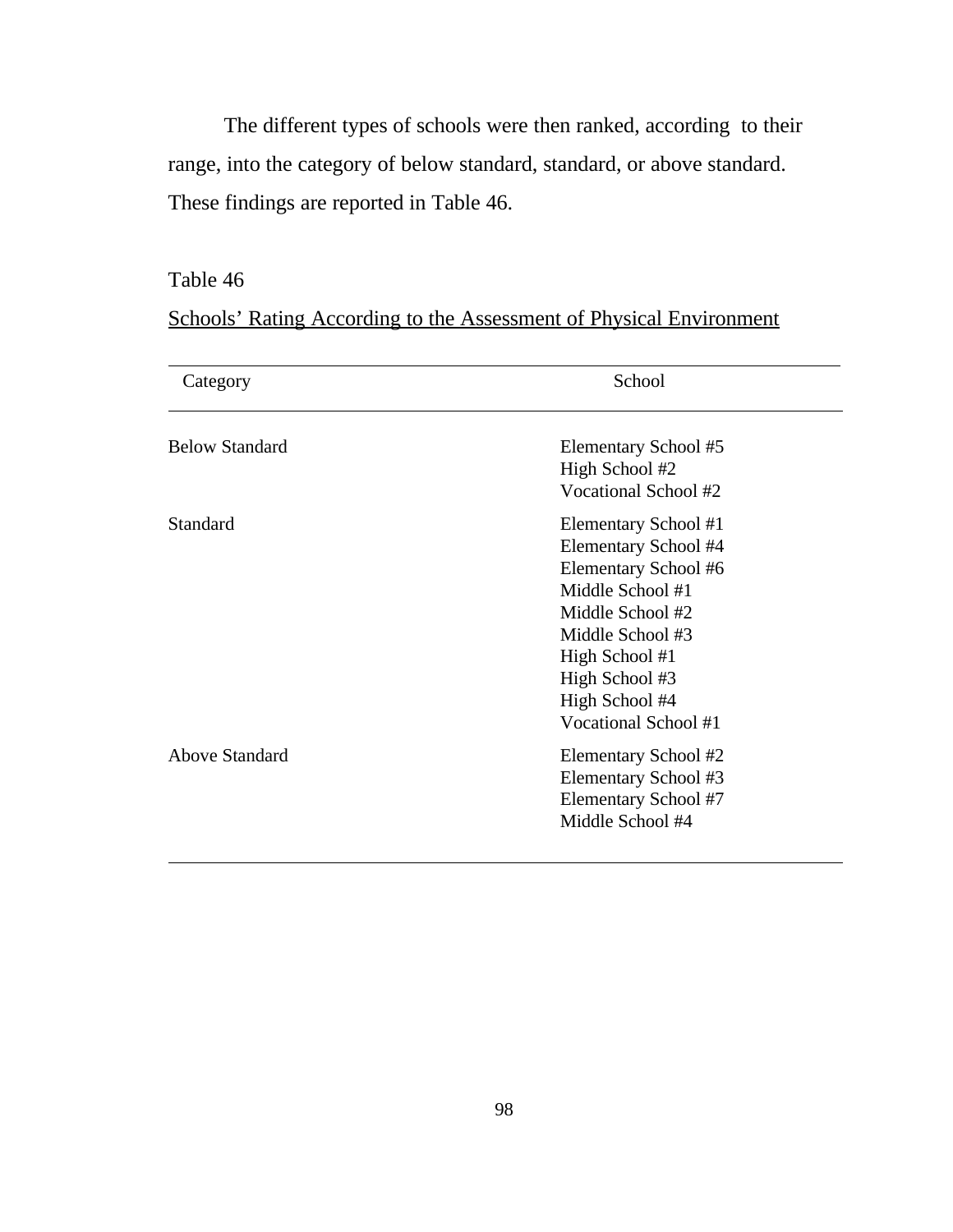## Budget Requests and Allocations

 The third area of study looked at maintenance and improvement projects and the budget requests by building administrators for this allocation over a five-year period, 1995-96 through 1999-2000 fiscal years. These data were gathered for the 17 schools in the county sample. Square footage of each school was also obtained and presented as a comparison of school sizes. The requested budget figures by each school principal for maintenance and improvement projects, the total square footage of each school, and the requested budget dollar amount per square foot is shown in Table 47.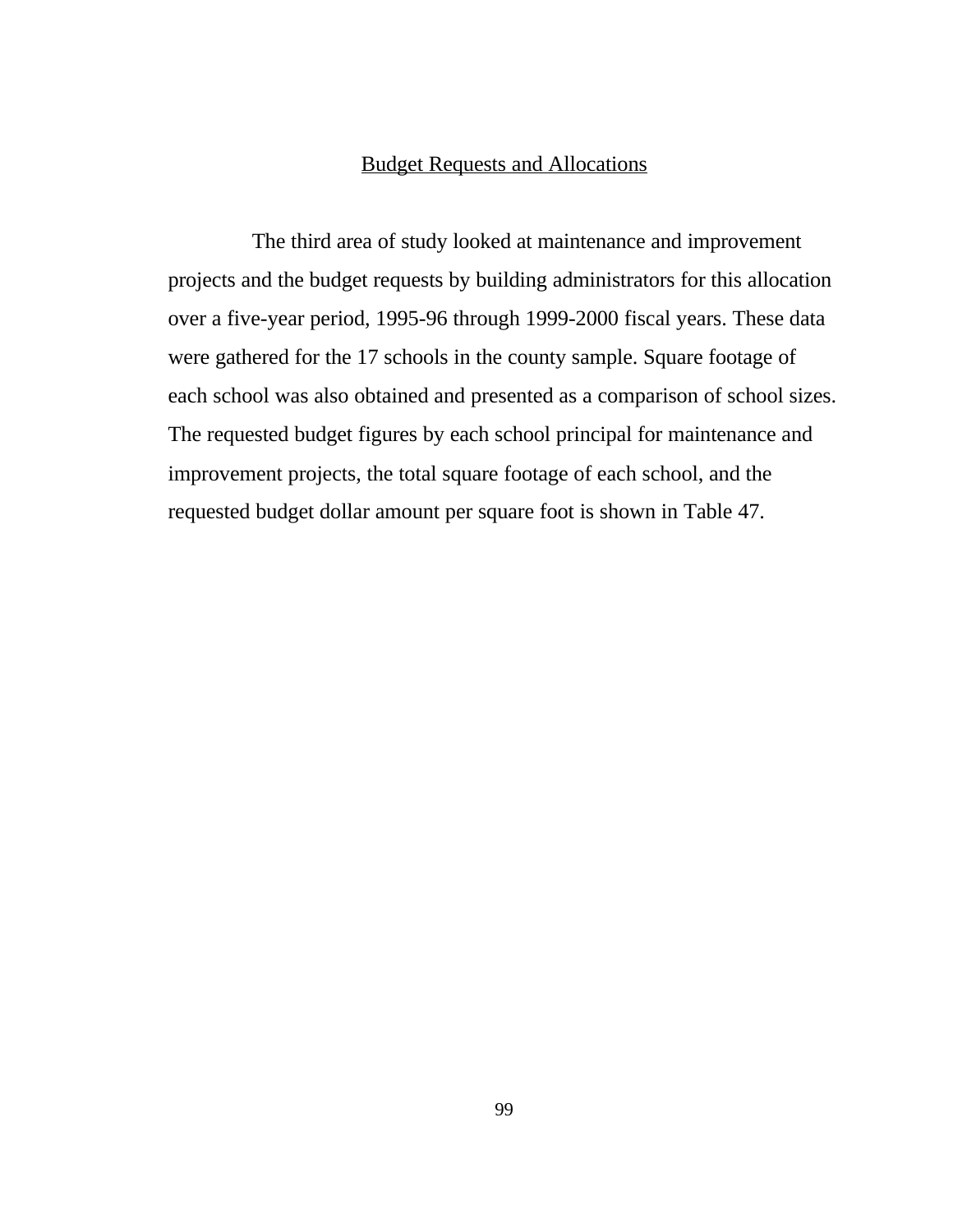# Table 47

# Budget Requests and Allocations per School for Building Maintenance and Improvement Projects Over a Five-Year Period and Square Footage **Comparison**

| Year    | School           | \$ Budget<br>Requests | Square Footage<br>per School | \$ Request per<br><b>Square Foot</b> |
|---------|------------------|-----------------------|------------------------------|--------------------------------------|
| 1995-96 | Elementary #1    | 7,240                 | 56,750                       | 0.128                                |
|         | Elementary #2    | 6,825                 | 77,120                       | 0.088                                |
|         | Elementary #3    | 24,300                | 63,700                       | 0.381                                |
|         | Elementary #4    | 20,800                | 56,750                       | 0.367                                |
|         | Elementary #5    | 22,330                | 41,764                       | 0.535                                |
|         | Elementary #6    | 21,390                | 82,586                       | 0.259                                |
|         | Elementary #7    | 26,420                | 67,120                       | 0.394                                |
|         | Middle School #1 | 28,570                | 82,516                       | 0.346                                |
|         | Middle School #2 | 18,740                | 64,926                       | 0.289                                |
|         | Middle School #3 | 14,660                | 51,600                       | 0.284                                |
|         | Middle School #4 | 21,115                | 67,120                       | 0.315                                |
|         | High School #1   | 40,605                | 157,759                      | 0.257                                |
|         | High School #2   | 42,720                | 153,715                      | 0.278                                |
|         | High School #3   | 37,440                | 90,043                       | 0.416                                |
|         | High School #4   | 24,890                | 64,727                       | 0.385                                |
|         | Vocational #1    | 19,480                | 70,686                       | 0.276                                |
|         | Vocational #2    | 16,230                | 52,632                       | 0.308                                |

table continues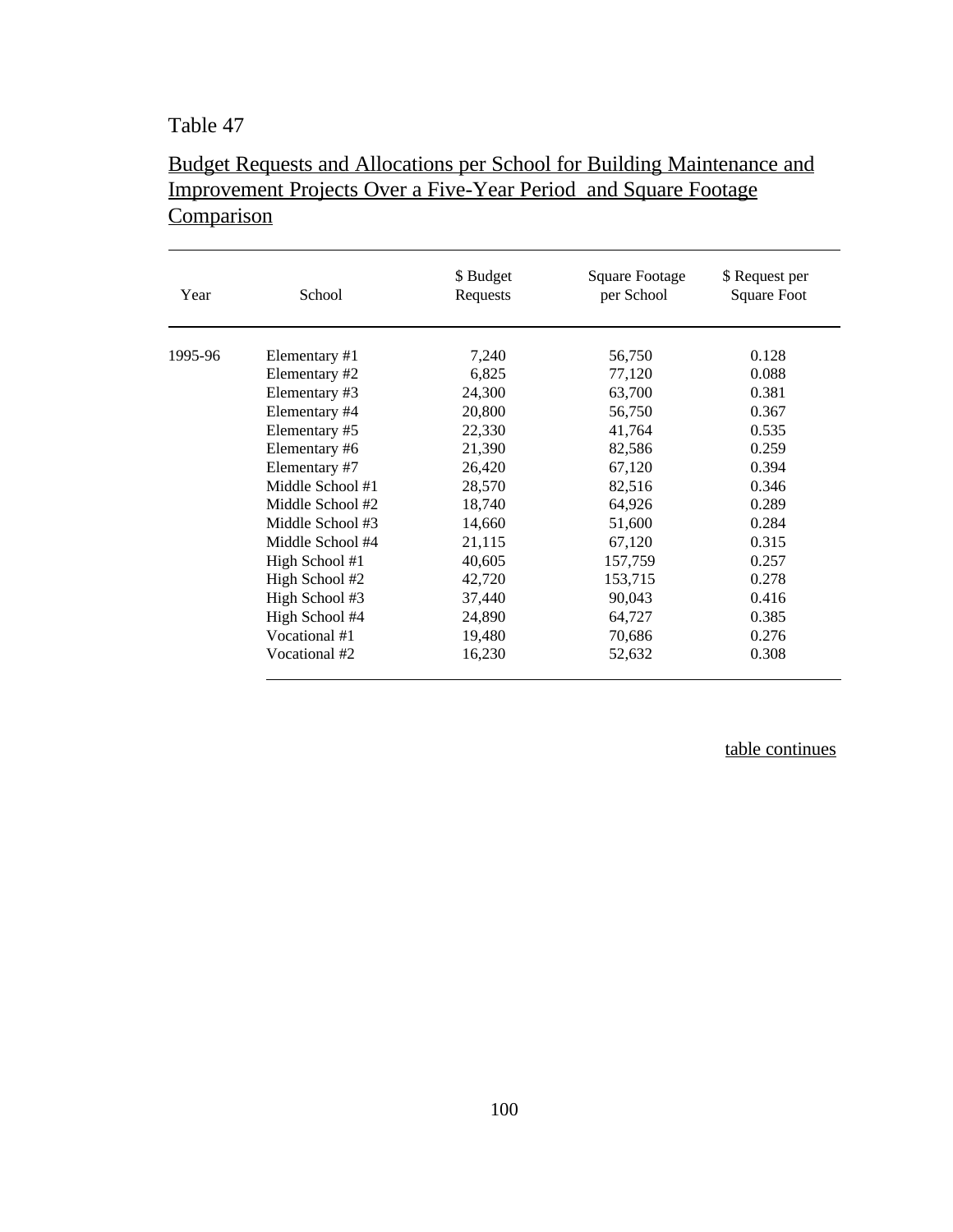| Year    | School           | \$ Budget<br>Requests | <b>Square Footage</b><br>per School | \$ Request per<br><b>Square Foot</b> |
|---------|------------------|-----------------------|-------------------------------------|--------------------------------------|
| 1996-97 | Elementary #1    | 15,750                | 56,750                              | 0.278                                |
|         | Elementary #2    | 61,000                | 77,120                              | 0.791                                |
|         | Elementary #3    | 43,500                | 63,700                              | 0.683                                |
|         | Elementary #4    | 31,210                | 56,750                              | 0.550                                |
|         | Elementary #5    | 31,660                | 41,764                              | 0.758                                |
|         | Elementary #6    | 24,900                | 82,586                              | 0.302                                |
|         | Elementary #7    | 28,950                | 67,120                              | 0.431                                |
|         | Middle School #1 | 36,475                | 82,516                              | 0.442                                |
|         | Middle School #2 | 25,450                | 64,926                              | 0.392                                |
|         | Middle School #3 | 11,320                | 51,600                              | 0.219                                |
|         | Middle School #4 | 16,910                | 67,120                              | 0.252                                |
|         | High School #1   | 56,475                | 157,759                             | 0.358                                |
|         | High School #2   | 62,100                | 153,715                             | 0.404                                |
|         | High School #3   | 33,690<br>90,043      |                                     | 0.374                                |
|         | High School #4   | 43,000                | 64,727                              | 0.664                                |
|         | Vocational #1    | 43,080                | 70,686                              | 0.609                                |
|         | Vocational #2    | 28,190                | 52,632                              | 0.536                                |
| 1997-98 | Elementary #1    | 11,200                | 56,750                              | 0.197                                |
|         | Elementary #2    | 15,600                | 77,120                              | 0.202                                |
|         | Elementary #3    | 36,500                | 63,700                              | 0.573                                |
|         | Elementary #4    | 27,600                | 56,750                              | 0.486                                |
|         | Elementary #5    | 19,400                | 41,764                              | 0.465                                |
|         | Elementary #6    | 11,230                | 82,586                              | 0.136                                |
|         | Elementary #7    | 26,990                | 67,120                              | 0.402                                |
|         | Middle School #1 | 49,000                | 82,516                              | 0.594                                |
|         | Middle School #2 | 13,660                | 64,926                              | 0.210                                |
|         | Middle School #3 | 41,400                | 51,600                              | 0.802                                |
|         | Middle School #4 | 6,250                 | 67,120                              | 0.093                                |
|         | High School #1   | 23,650                | 157,759                             | 0.150                                |
|         | High School #2   | 49,500                | 153,715                             | 0.322                                |
|         | High School #3   | 35,400                | 90,043                              | 0.393                                |
|         | High School #4   | 9,650                 | 64,727                              | 0.149                                |
|         | Vocational #1    | 71,900                | 70,686                              | 1.017                                |
|         | Vocational #2    | 18,460                | 52,632                              | 0.351                                |

table continues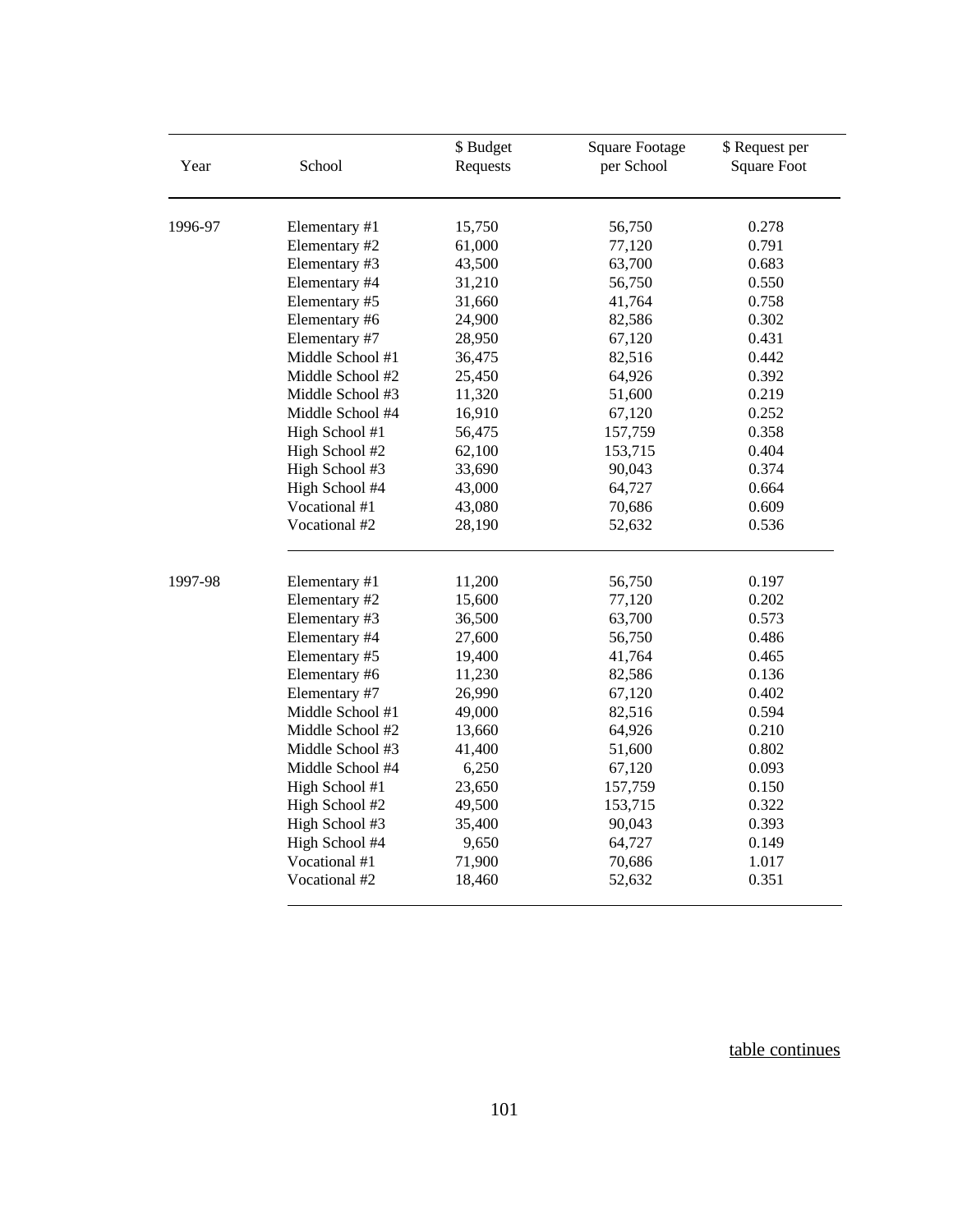| Year      | School           | \$Budget<br>Requests | <b>Square Footage</b><br>per School | \$ Request per<br><b>Square Foot</b> |
|-----------|------------------|----------------------|-------------------------------------|--------------------------------------|
| 1998-99   | Elementary #1    | 5,200                | 56,750                              | 0.092                                |
|           | Elementary #2    | 3,860                | 77,120                              | 0.050                                |
|           | Elementary #3    | 21,760               | 63,700                              | 0.342                                |
|           | Elementary #4    | 15,500               | 56,750                              | 0.273                                |
|           | Elementary #5    | 36,100               | 41,764                              | 0.864                                |
|           | Elementary #6    | 20,400               | 82,586                              | 0.247                                |
|           | Elementary #7    | 27,400               | 67,120                              | 0.408                                |
|           | Middle School #1 | 31,500               | 82,516                              | 0.382                                |
|           | Middle School #2 | 81,300               | 64,926                              | 1.252                                |
|           | Middle School #3 | 27,650               | 51,600                              | 0.536                                |
|           | Middle School #4 | 28,500               | 67,120                              | 0.425                                |
|           | High School #1   | 36,350               | 157,759                             | 0.230                                |
|           | High School #2   | 65,500               | 153,715                             | 0.426                                |
|           | High School #3   | 23,220               | 90,043                              | 0.586                                |
|           | High School #4   | 19,250               | 64,727                              | 0.297                                |
|           | Vocational #1    | 3,750                | 70,686                              | 0.053                                |
|           | Vocational #2    | 27,800               | 52,632                              | 0.528                                |
| 1999-2000 | Elementary #1    | 3,100                | 56,750                              | 0.278                                |
|           | Elementary #2    | 11,250               | 77,120                              | 0.791                                |
|           | Elementary #3    | 19,490               | 63,700                              | 0.683                                |
|           | Elementary #4    | 18,900               | 56,750                              | 0.550                                |
|           | Elementary #5    | 14,600               | 41,764                              | 0.758                                |
|           | Elementary #6    | 25,550               | 82,586                              | 0.302                                |
|           | Elementary #7    | 65,100               | 67,120                              | 0.431                                |
|           | Middle School #1 | 33,100               | 82,516                              | 0.442                                |
|           | Middle School #2 | 21,600               | 64,926                              | 0.392                                |
|           | Middle School #3 | 13,800               | 51,600                              | 0.219                                |
|           | Middle School #4 | 23,800               | 67,120                              | 0.252                                |
|           | High School #1   | 48,750               | 157,759                             | 0.358                                |
|           | High School #2   | 69,650               | 153,715                             | 0.404                                |
|           | High School #3   | 83,000               | 90,043                              | 0.374                                |
|           | High School #4   | 76,900               | 64,727                              | 0.664                                |
|           | Vocational #1    | 56,700               | 70,686                              | 0.609                                |
|           | Vocational #2    | 79,750               | 52,632                              | 0.536                                |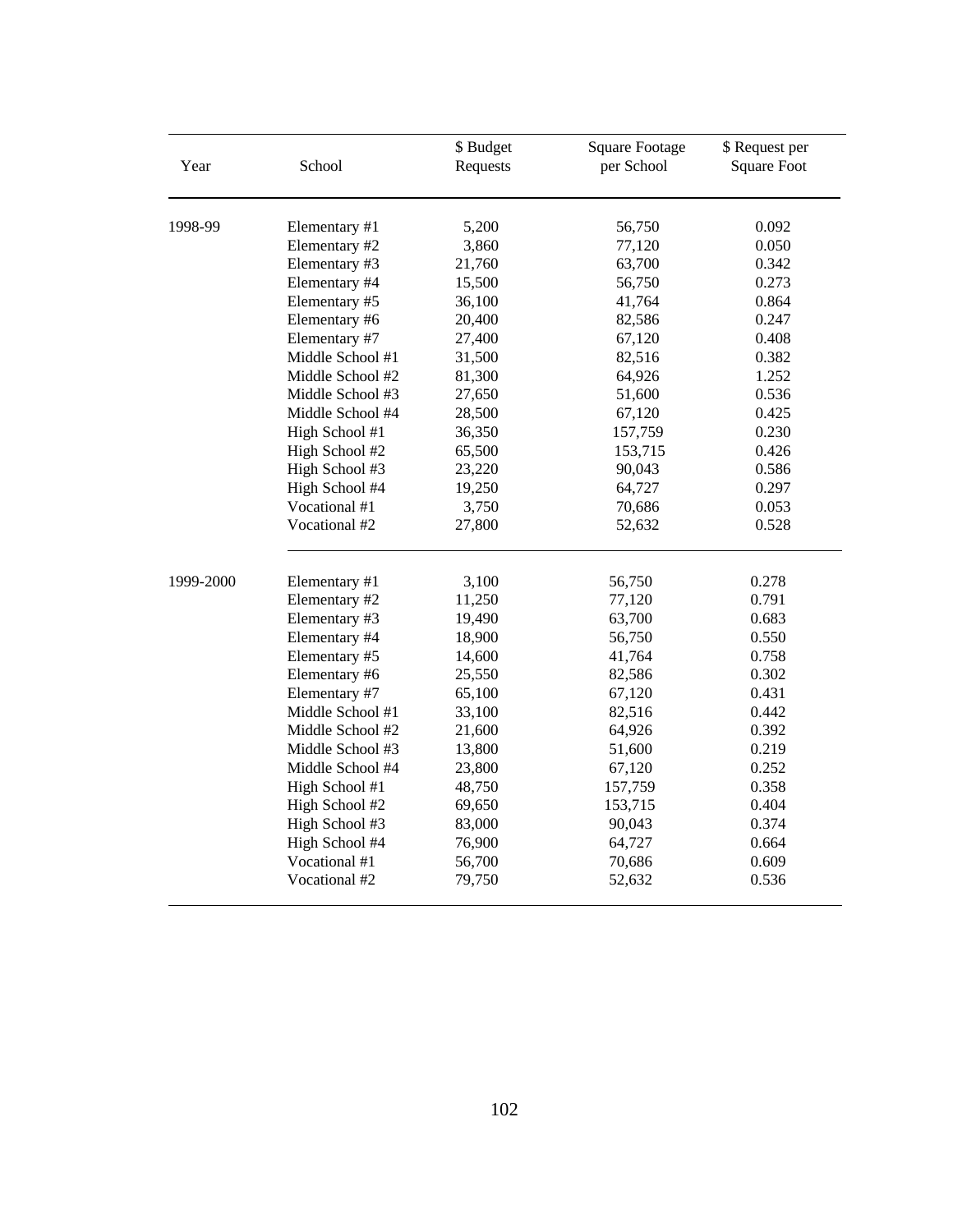A five-year average for the requested budget figures by each school principal for maintenance and improvement projects and the requested budget dollar amount per square foot was obtained from the data shown in Table 47. This information is presented in Table 48.

# Table 48

l

| <b>Budget Requests and Allocations per School for Building Maintenance and</b> |
|--------------------------------------------------------------------------------|
| <u>Improvement Projects per Five-Year Average, 1995-96 through 1999-2000,</u>  |
| <u>per Square Footage Comparison</u>                                           |

| School           | Mean Budget<br>Request | <b>Square Footage</b><br>per School | Mean Request<br>per Square Foot |  |
|------------------|------------------------|-------------------------------------|---------------------------------|--|
|                  |                        |                                     |                                 |  |
| Elementary #1    | 13,142                 | 56,750                              | 0.232                           |  |
| Elementary #2    | 19,707                 | 77,120                              | 0.256                           |  |
| Elementary #3    | 29,110                 | 63,700                              | 0.457                           |  |
| Elementary #4    | 22,802                 | 56,750                              | 0.402                           |  |
| Elementary #5    | 24,818                 | 41,764                              | 0.594                           |  |
| Elementary #6    | 20,694                 | 82,586                              | 0.251                           |  |
| Elementary #7    | 34,972                 | 67,120                              | 0.521                           |  |
| Middle School #1 | 35,729                 | 82,516                              | 0.433                           |  |
| Middle School #2 | 32,150                 | 64,926                              | 0.495                           |  |
| Middle School #3 | 21,766                 | 51,600                              | 0.422                           |  |
| Middle School #4 | 19,315                 | 67,120                              | 0.288                           |  |
| High School #1   | 41,166                 | 157,759                             | 0.261                           |  |
| High School #2   | 50,564                 | 153,715                             | 0.329                           |  |
| High School #3   | 42,550                 | 90,043                              | 0.473                           |  |
| High School #4   | 34,738                 | 64,727                              | 0.537                           |  |
| Vocational #1    | 38,982                 | 70,686                              | 0.551                           |  |
| Vocational #2    | 34,086                 | 52,632                              | 0.648                           |  |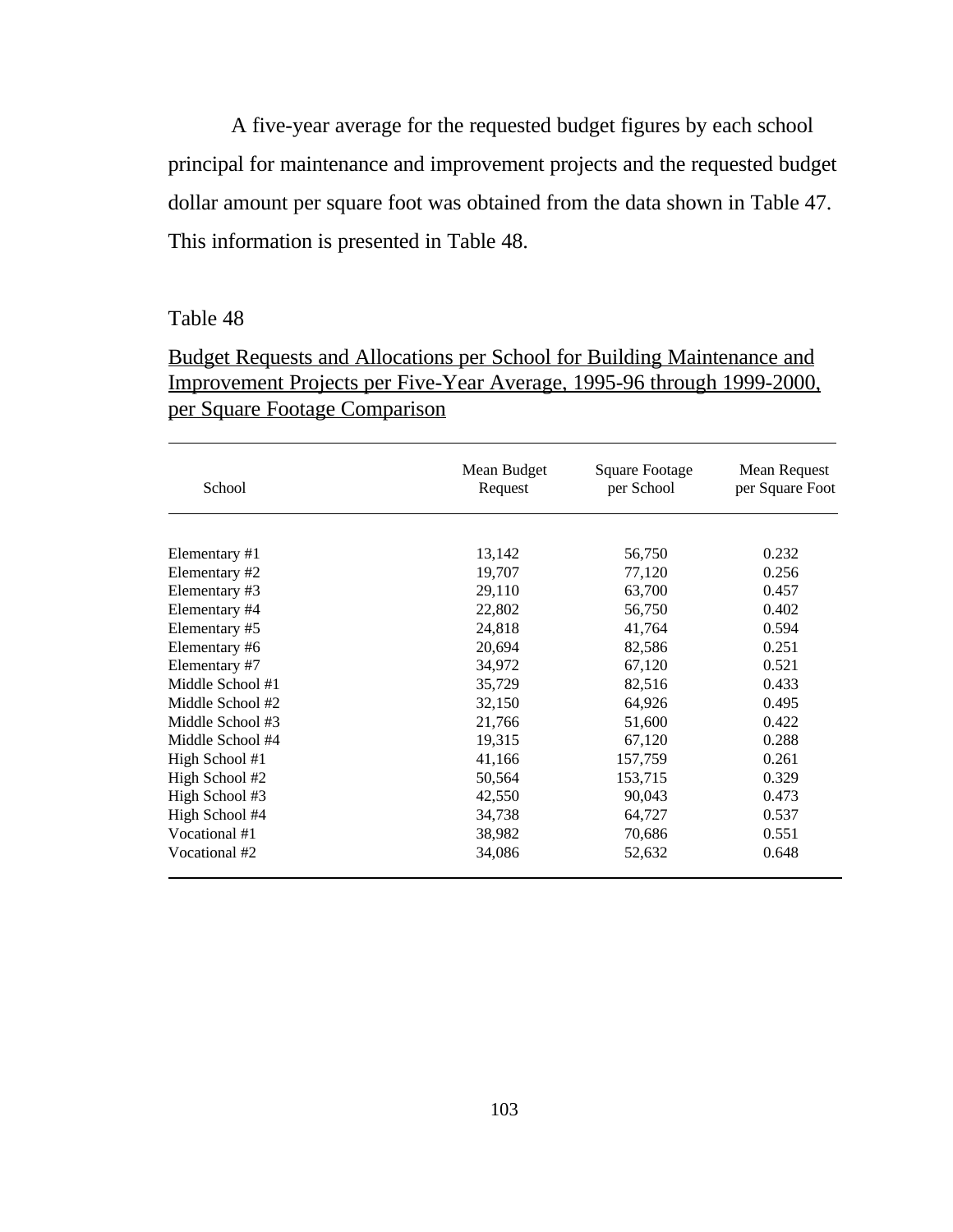In order to present a comparison of budget requests and allocations per school for building maintenance and improvement projects per square foot for the five-year average 1995-96 through 1999-2000, as presented in Table 48, and the schools' ratings according to the Assessment of Physical Environment, as presented in Table 46, the following data are presented in Table 49. These data report that the school with the highest mean dollar request per square foot was found in below standard condition by the independent contractor. The lowest mean budget request was from a school rated as standard. Two schools, an elementary school and a middle school, were reported as above standard by the independent contractor, however, they had two of the lowest mean dollar request per square foot. There is no pattern of higher budget requests in buildings rated below standard as compared to either of the two other categories of buildings.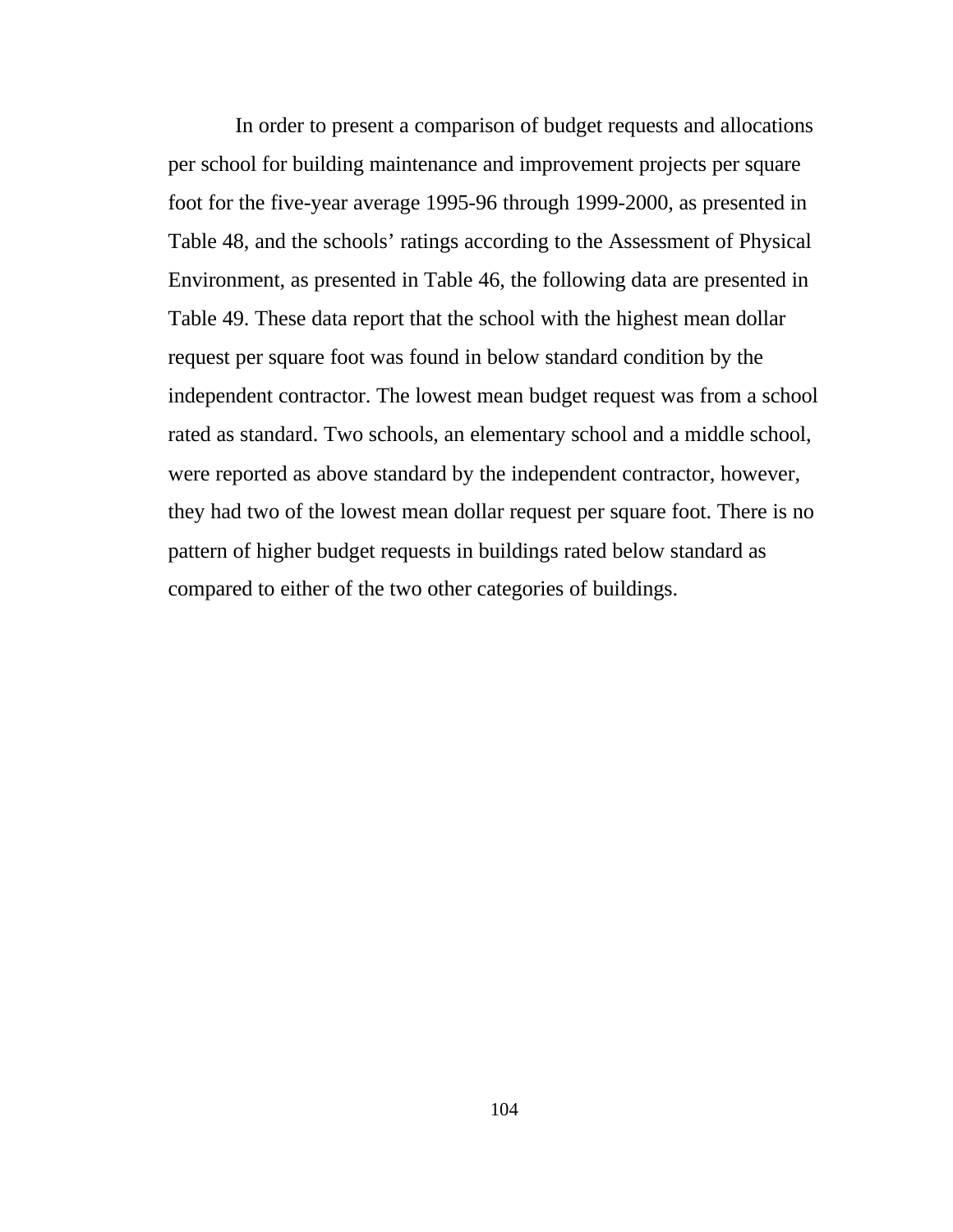# Table 49

| Category              | School               | Mean Request<br>per Square Foot |  |
|-----------------------|----------------------|---------------------------------|--|
| <b>Below Standard</b> | Elementary School #5 | 0.251                           |  |
|                       | High School #2       | 0.329                           |  |
|                       | Vocational School #2 | 0.648                           |  |
| Standard              | Elementary School #1 | 0.232                           |  |
|                       | Elementary School #4 | 0.594                           |  |
|                       | Elementary School #6 | 0.251                           |  |
|                       | Middle School #1     | 0.433                           |  |
|                       | Middle School #2     | 0.495                           |  |
|                       | Middle School #3     | 0.422                           |  |
|                       | High School #1       | 0.261                           |  |
|                       | High School #3       | 0.473                           |  |
|                       | High School #4       | 0.537                           |  |
|                       | Vocational School #1 | 0.551                           |  |
| Above Standard        | Elementary School #2 | 0.256                           |  |
|                       | Elementary School #3 | 0.473                           |  |
|                       | Elementary School #3 | 0.457                           |  |
|                       | Middle School #4     | 0.288                           |  |

# School Ratings' Comparison to Budget Requests per Square Foot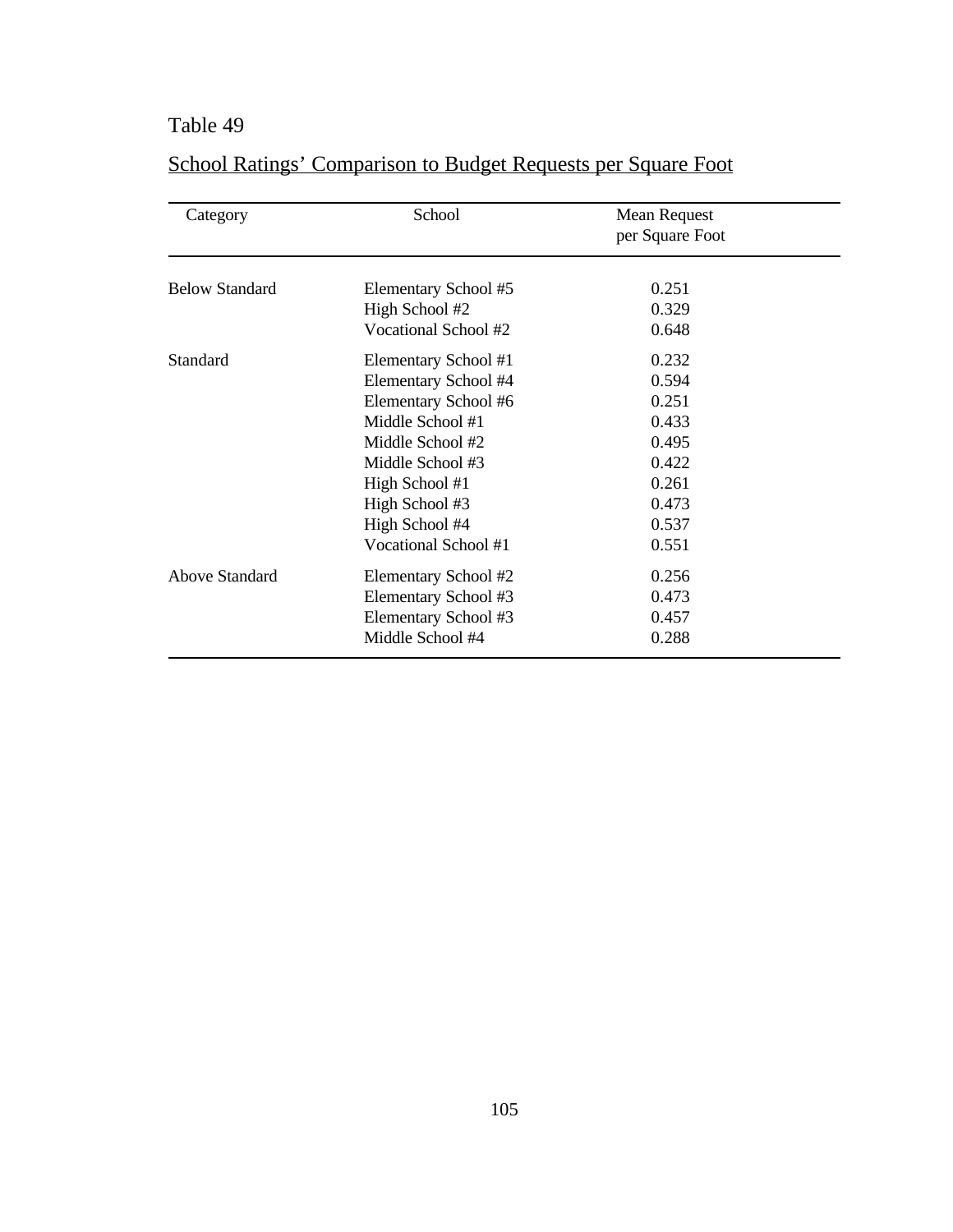Next, the budget requests of principals were compared to budget requests of the central office, school board, and final allocation of the board of supervisors, respectively. Every fiscal year the principals of each school are asked to submit requests for maintenance needs to be included in the following year's fiscal year budget to the superintendent and central office staff. The principals' requests are then validated or adjusted by the superintendent and central office staff who, in turn, submits a combined maintenance budget request to the school board. The school board then submits a budget to the board of supervisors for final approval. The board of supervisors has the final authority on budget allocation. Table 50 compares the maintenance budget requests or allocation of each group over a five-year period and presents the percentage of difference in the requested amounts of the principals compared to the requested amounts by the superintendent and central office, the school board, and the allocated amounts by the board of supervisors. For the 1996-97 fiscal year, the budget request of principals was higher than the 1995-96, 1997-98, and 1998-99 fiscal years because of the need for sidewalk replacements and paving in the school parking lots for the majority of the schools. For the 1999-2000 fiscal year, the budget request of principals escalated to a five-year high due to increasing demands and needs for technology enhancements.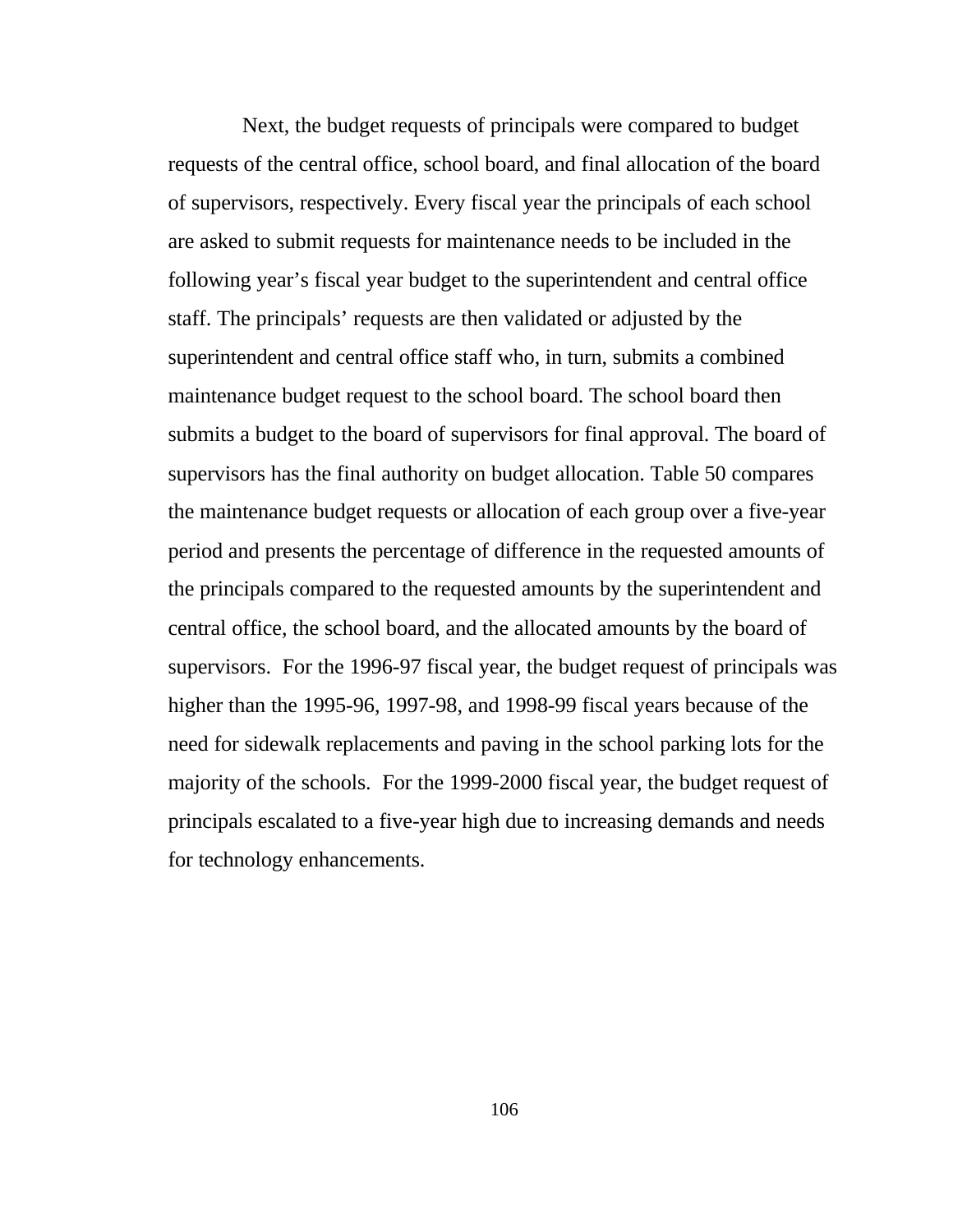# Table 50

l

# Budget Requests by Principals Compared to Central Office Request, School Board Request, and Board of Supervisors' Allocation

| Year    | Principals'<br>Request | <b>Central Office</b><br>Request | $\pm$<br>$\frac{0}{0}$ | School Board<br>Request | $\pm$<br>$\%$ | Board of Supervisors'<br>Allocation | $\pm$<br>$\frac{0}{0}$ |
|---------|------------------------|----------------------------------|------------------------|-------------------------|---------------|-------------------------------------|------------------------|
| 1995-96 | 393.755                | 322,691                          | $-18.0$                | 319,173                 | $-18.9$       | 319,173                             | $-18.9$                |
| 1996-97 | 593,660                | 372,715                          | $-37.2$                | 380,480                 | $-35.9$       | 380,480                             | $-35.9$                |
| 1997-98 | 467,430                | 402,700                          | $-13.8$                | 402,700                 | $-13.8$       | 402,700                             | $-13.8$                |
| 1998-99 | 475,040                | 452,366                          | $-04.8$                | 451,895                 | $-04.9$       | 451,895                             | $-04.9$                |
| 1999-00 | 665,040                | 458,238                          | $-30.1$                | 452,700                 | $-31.9$       | 452,700                             | $-31.9$                |
|         |                        |                                  |                        |                         |               |                                     |                        |

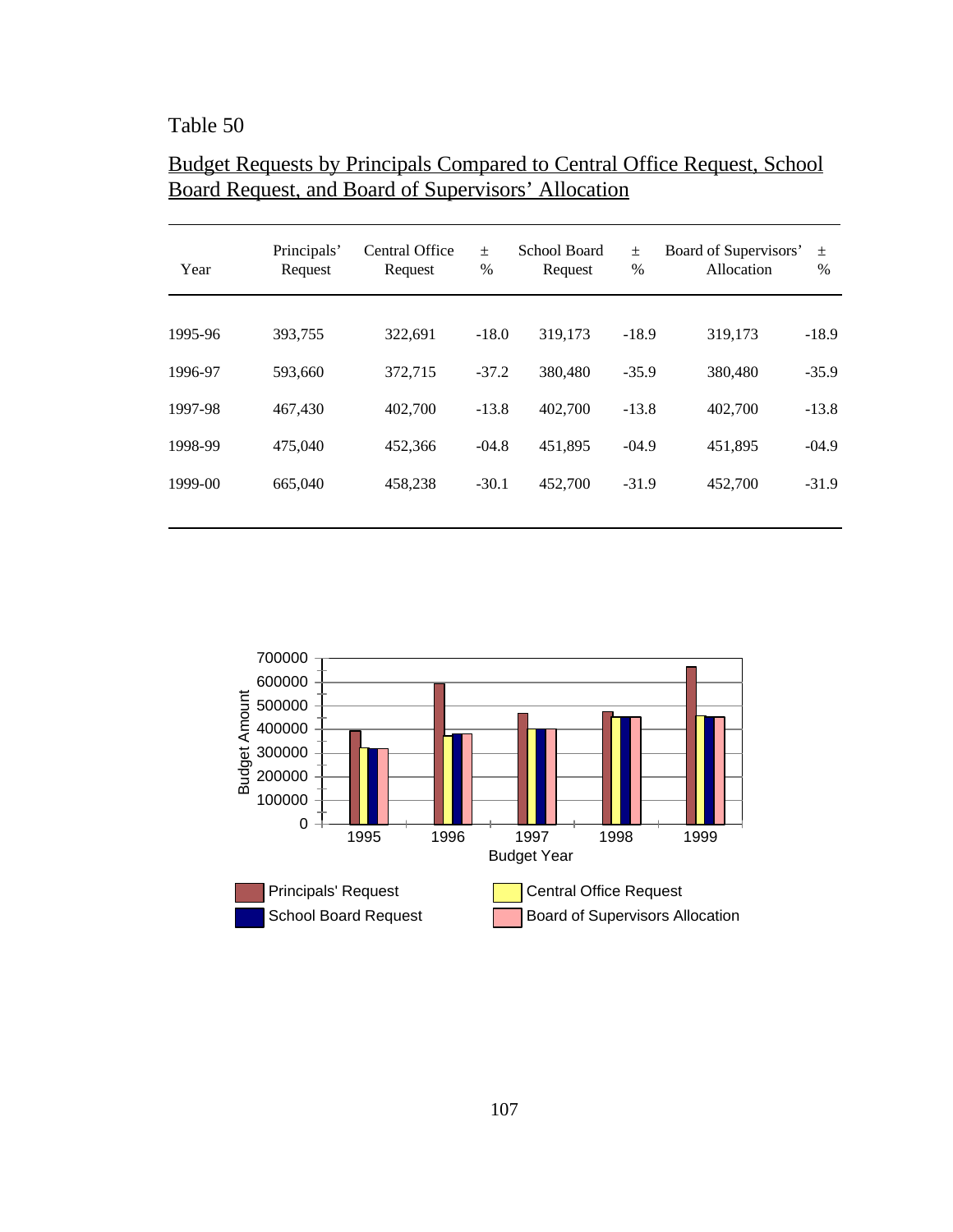#### Summary

Chapter 4 provided perception survey responses concerning building conditions from the school board, board of supervisors, central office staff and superintendent, and building principals. Perception survey responses were then calculated into a scaled score which would correspond with the perception of above standard, standard, or below standard ranking of school building conditions. Next, the findings of an independent contractor's assessment of school facilities were analyzed. Each question was analyzed by the percentage and frequency of responses for each question. Chapter 4 concludes with budgetary requests for building maintenance and improvements which were recorded by analyzing the amount of money requests by each principal for a five-year period. This amount was then reported on a dollar amount per square foot of building space for each school. These amounts were then reported in comparison to the amount requested by the central office staff, the school board, and money allocated by the board of supervisors.

Data reported in Chapter 4 were collected through surveys mailed to persons in leadership positions within the survey group of the particular county used in the study, the scaled results of an independent contractor's assessment of the physical environment of each school, and school maintenance and improvement budgetary requests over a five-year period. The chapter provided descriptive statistics about the responses, presented findings which are related to the research questions, and summarized the results.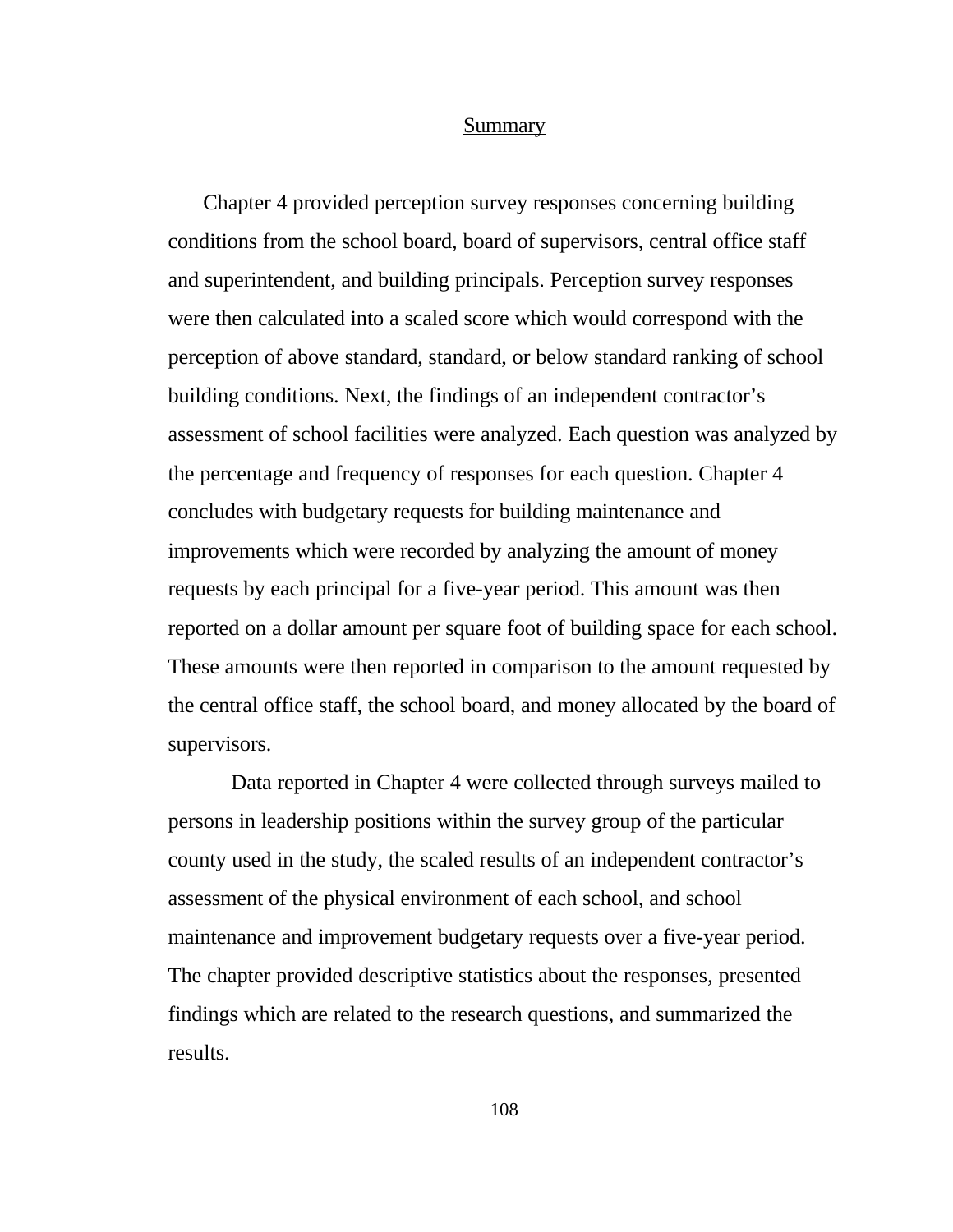#### Chapter 5

# Summary of Findings, Discussion, Conclusion, Implications for Practice, and Recommendations for Further Study

The purpose of this chapter is to present a summary of findings, a discussion of the study, and provide an appropriate conclusion. Implications for educational practice and research from the results will be provided. Recommendations for further study conclude this chapter.

### Perception Surveys

With a return rate of 100 percent, a comprehensive analysis of the survey responses provided a variance of perceptions by educational leaders on the condition of school buildings in this school division. As a whole, perception responses on the overall condition of their school buildings were positive with the school board members and the board of supervisors. The central office staff and superintendent responses produced a similar percentage of positive responses. Across the majority of the survey questions, principals' ratings were not as favorable. However, by analyzing each individual question, several areas of concern, along with potential concerns, are found that can detract from a positive perception.

One concern is the extent to which school facilities are adequate for the future. Slightly more than 25 percent of the total responses reported that all school facilities were adequate or adequate with implementation of planned improvements. Over 40 percent of the respondents reported less than half of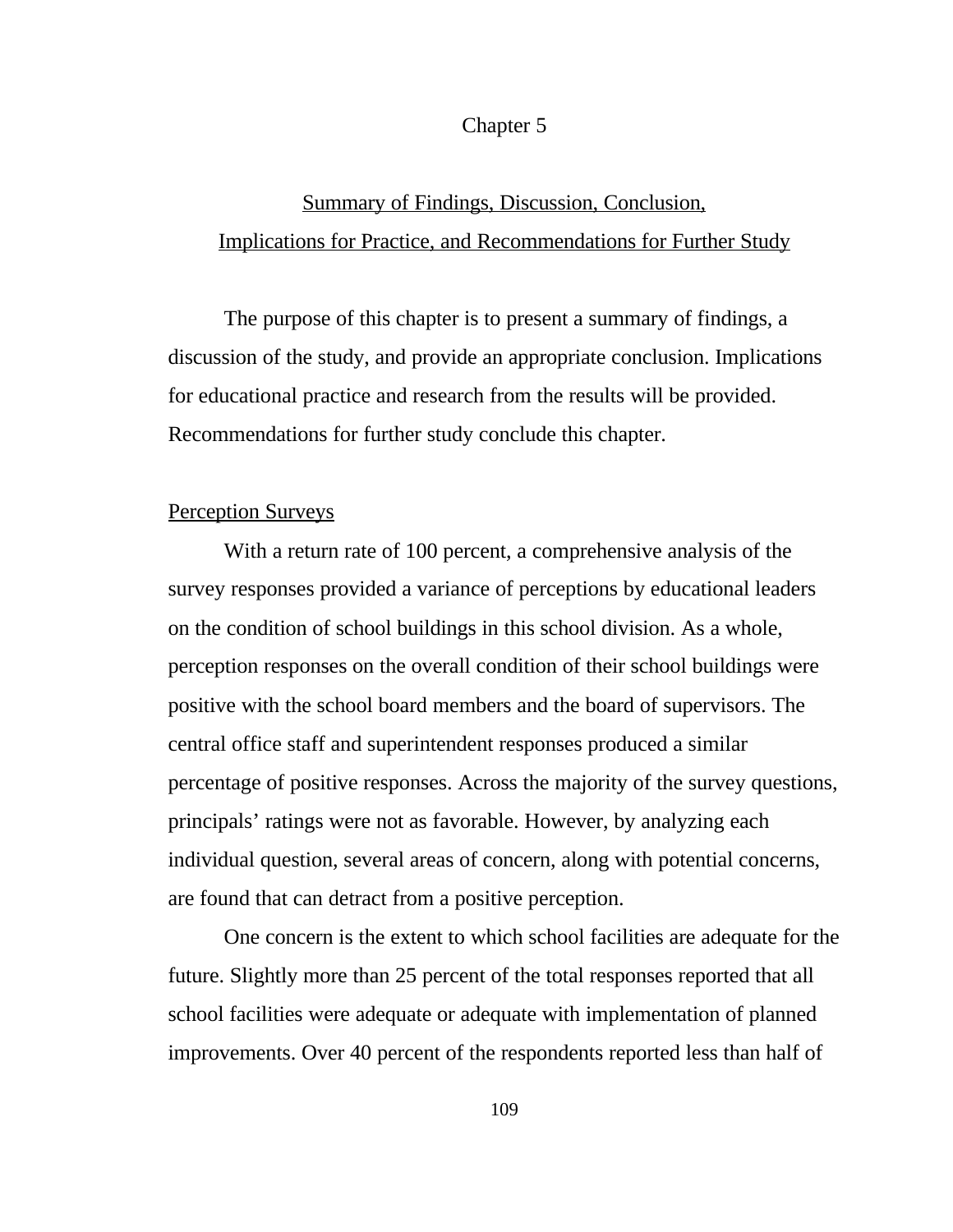the facilities were adequate for the future. Assuring facilities are adequate for the future is a necessity for educators so they may ensure the influx of technology to be usable, permit students to be housed comfortably, and guarantee the facilities meet the academic and extracurricular needs of students.

The majority of the respondents felt that school facilities meet the needs of the educational program, but less than the majority of the principals reported that school facilities meet the needs. Educators should make a combined effort to have all facilities meet the needs so that one or more school attendance zones within the school division are not deficient in school facilities.

Seventy-one percent of the school board members, 86 percent of the board of supervisors, and 94 percent of the principals reported that maintaining school facilities was one of their top priorities, while 54 percent of the central office staff and superintendent stated that maintaining school facilities was one of their top priorities. These positive responses can reflect that appropriate building conditions are recognized as a vital part of a child's educational process.

While 88 percent of the group respondents reported that the amount of money budgeted for maintenance of school facilities was either adequate or more than adequate, general satisfaction with budgetary amounts should not be seen as the norm for future budget years. Increasing costs and needs in the  $21<sup>st</sup>$  century learning might dictate additional funds just to remain at the adequate level. It is also reported in the study that 88 percent of the survey groups who responded state that the amount of money spent on the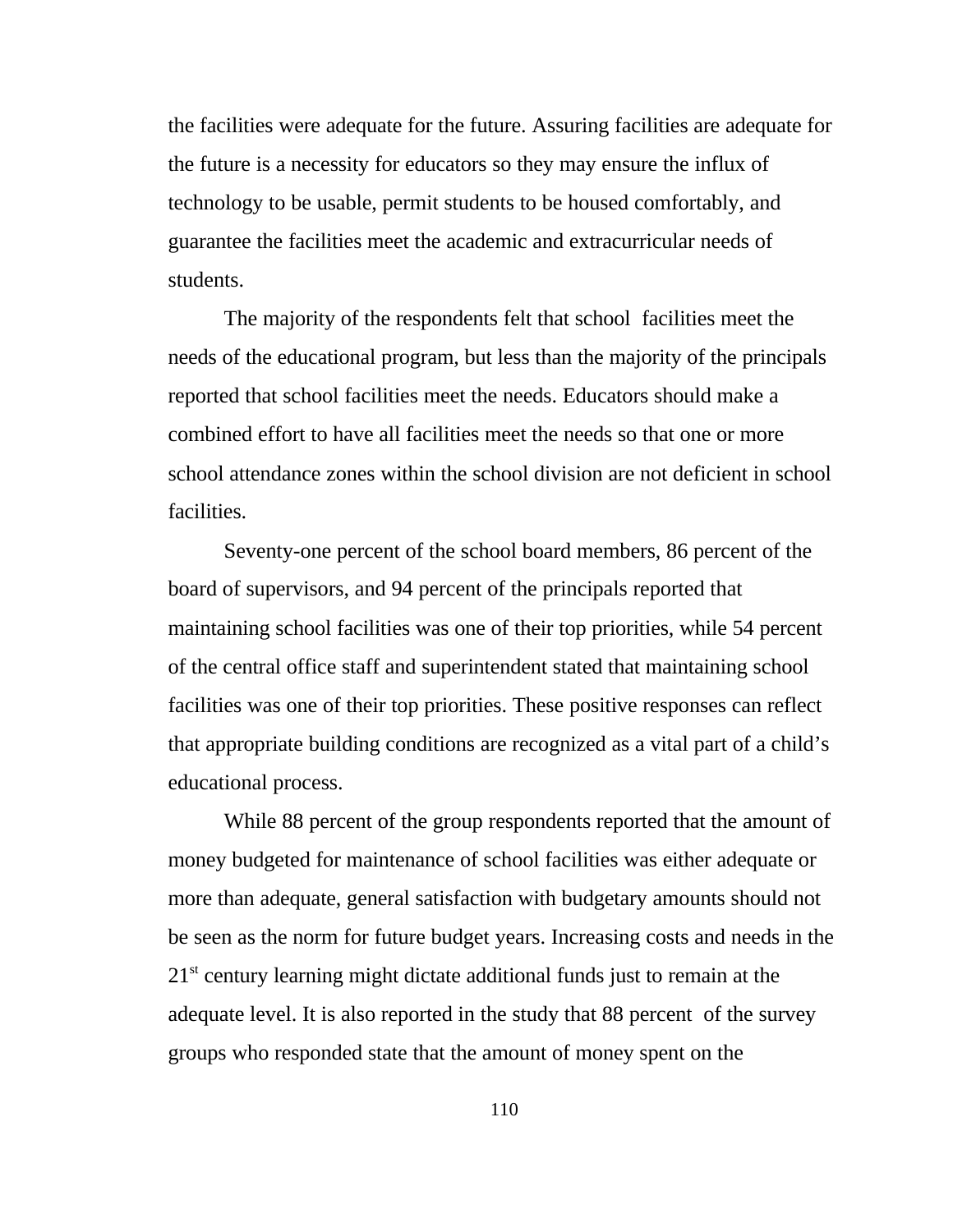improvement and renovation of school facilities is adequate or more than adequate.

When asked if the amount of information received in order to make effective decisions regarding the need to improve and renovate existing school facilities, 100 percent of the school board and of the board of supervisors reported that they had enough or more than enough information. Eighty-five percent of the central office staff and superintendent and 65 percent of the principals reported they received enough or more than enough information to make effective decisions regarding the need to improve and renovate existing school facilities. Communication is a high priority when it relates to the process of improving building conditions. Providing information and keeping all levels of educational leaders involved should be maintained.

One hundred percent of the school board members reported they perceived the overall cosmetic condition of the schools' exteriors, interiors, and classrooms as very good or outstanding. Over 71 percent of the board of supervisors responded that the classrooms and schools' interiors were very good or outstanding, with 100 percent regarding the schools' exteriors as very good or outstanding. However, 53 percent of the principal responses stated the schools' exteriors were satisfactory or needed improvement, and 41 percent of this group reported the classrooms and schools' interiors were satisfactory or needed improvement.

Responses from this study of each survey group were categorized into a scaled score, which indicated each respondent's perception of the condition of school buildings as above standard, standard, or below standard. This scale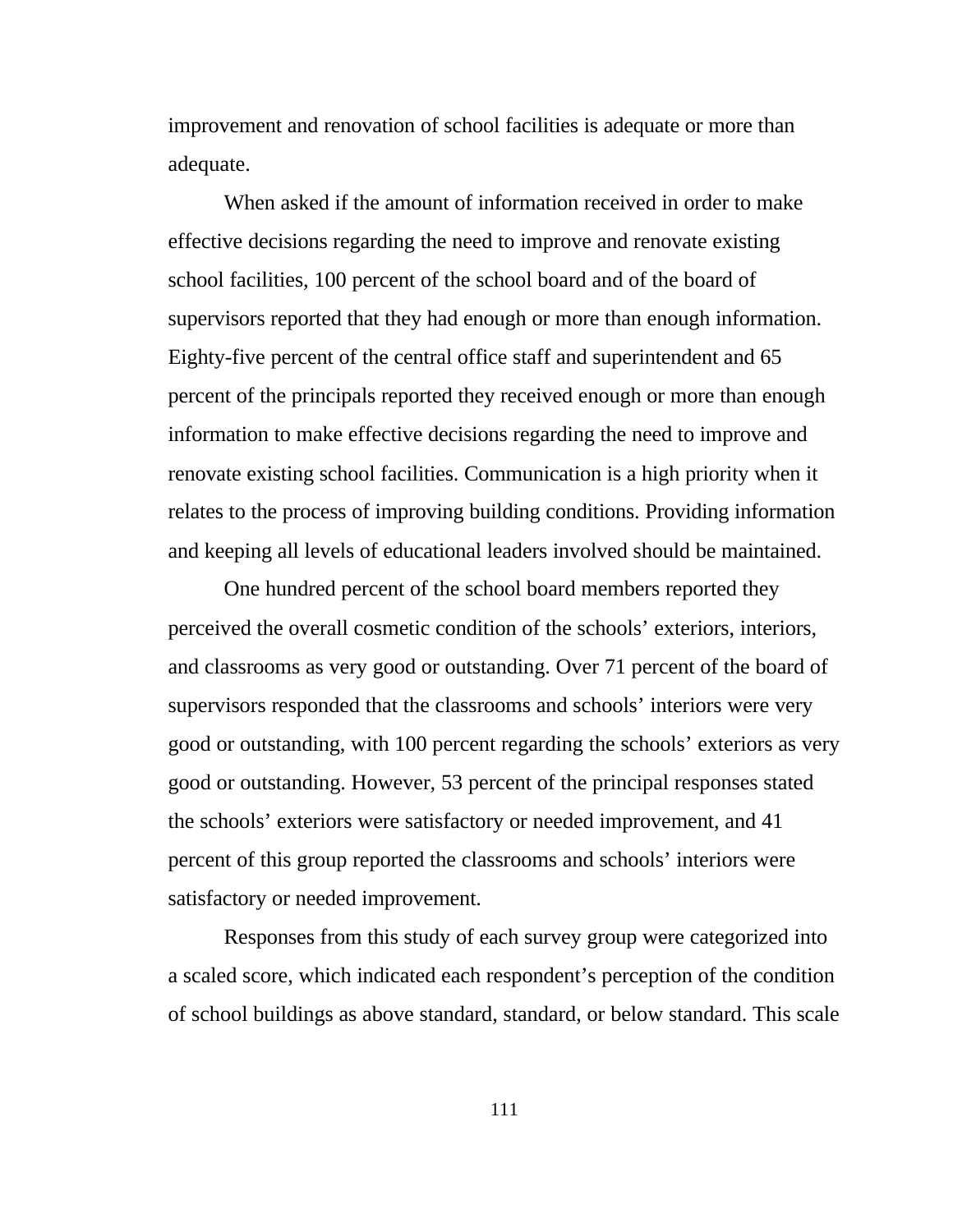was used to draw comparative conclusions with the assessment of the condition of the respective school buildings by an independent contractor.

The school board members' scaled score perceptions were all calculated as standard or above standard for each survey question. Their perceptions of the condition of school buildings appear to be at a very high level.

The board of supervisors' scaled score perceptions were all calculated as standard or above standard for each survey question with one exception. In response to the question that asked if school facilities are technologically adequate for the future, one response rated the schools as below standard. The overall perception of the board of supervisors could be rated as a high level of satisfaction.

The scaled results of the central office staff and superintendent varied greatly. The largest percentage of perceptions given to a below standard rating, 46 percent, was in answer to the schools being technologically adequate for the future. This included buildings that had classrooms with no Internet access, no access to a central television antenna or cable television system, and those with no district or wide-area network system. Three responses to the survey questions regarding technology indicated the buildings were standard. As discussed with the two previous groups, the responses to items regarding how well the facilities met the educational needs, the overall condition of buildings, the overall interior conditions, the overall exterior conditions, and the overall maintenance as top priorities were above standard and standard.

112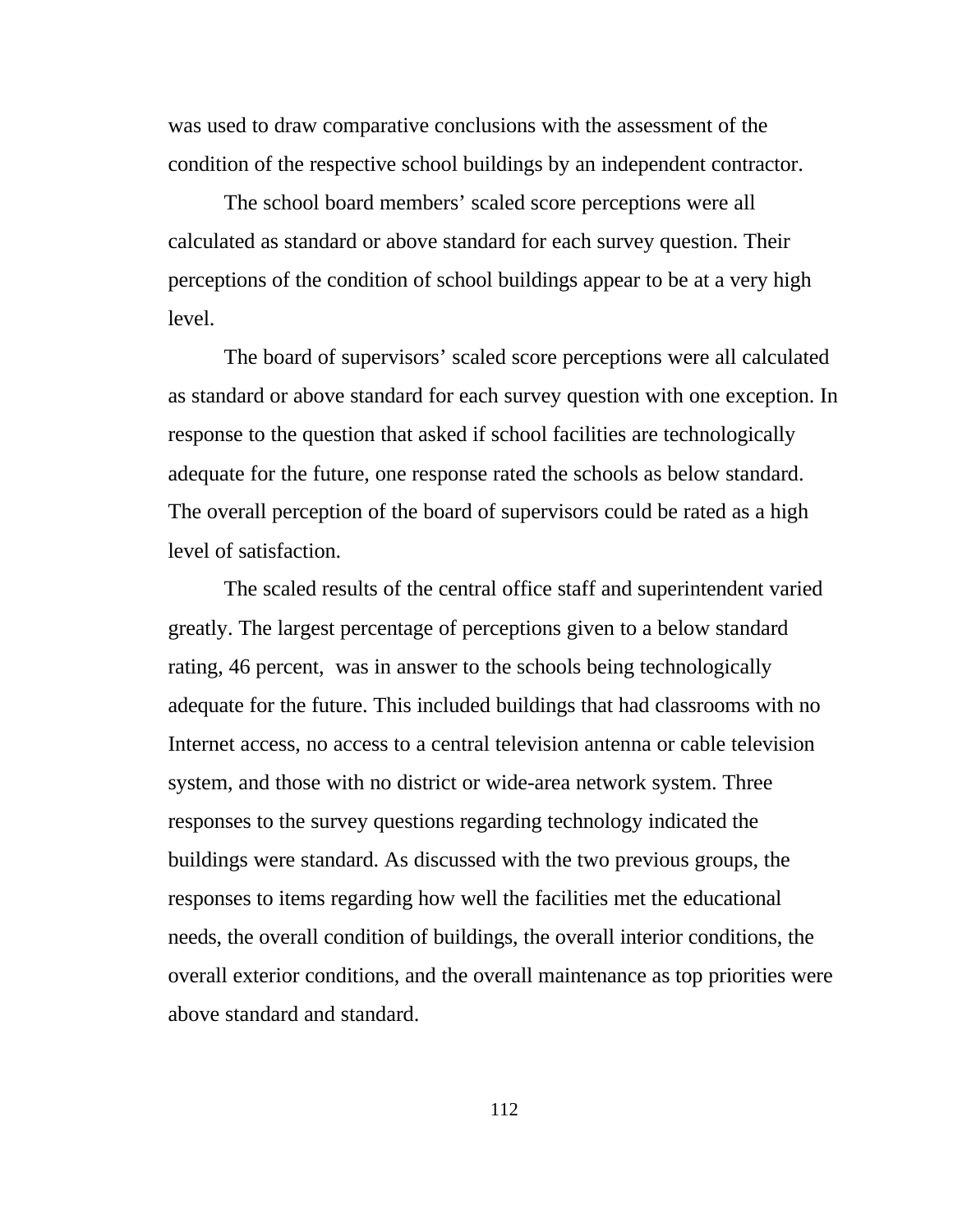The principals' responses were scaled, and the data produced four ratings of above standard with a majority percentage of responses for those questions dealing with school facilities meeting the needs of the educational program and overall interior condition and overall maintenance being a top priority. The majority of principals responded that the school facilities were below standard in regards to being technologically adequate for the future. A standard rating was reported by the majority on the items regarding amount of money budgeted for maintenance and repairs, enough information received to improve and renovate building facilities, and adequate money spent on school facilities.

The percentage of perception answers on the condition of school facilities for each scaled survey group relative to above standard, standard, and below standard was reported. School board members' perceptions on the condition of school buildings were rated as 58.6 percent above standard, 41.4 percent standard, and 0 percent below standard. The board of supervisors' perceptions on conditions of school buildings were rated as 54.3 percent above standard, 44.3 percent standard, and 1.4 percent below standard. The central office staff's and superintendent's perceptions on conditions of school buildings were rated as 57.7 percent above standard, 33.8 percent standard, and 8.5 percent below standard. The principal's perceptions on conditions of school buildings were rated 38.2 percent as above standard, 39.4 percent standard, and 22.4 percent below standard.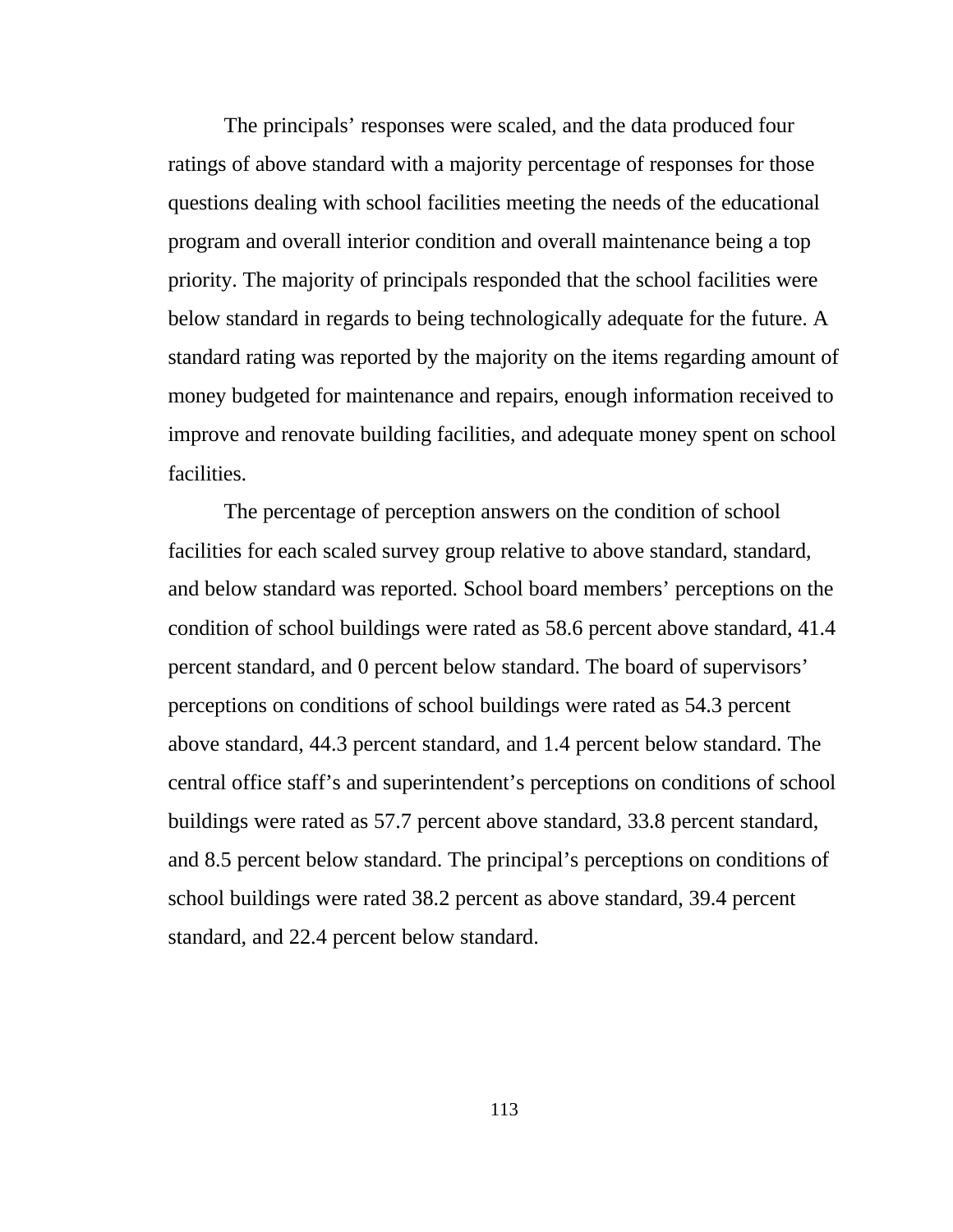## Assessment of Physical Environment

An analysis of an independent contractor's assessment of the condition of school buildings within this school division provided an unbiased profile on the reality of building conditions. The findings of this assessment report were that there are many positive aspects to the condition of school buildings in this division. However, close analysis of each question revealed some areas of concern and certain problems that would suggest a less-than-favorable overall rating.

One area of concern is the age of the school buildings. No schools have been built within the last 10 years, and only 17.6 percent of the schools in the study are less than 20 years old. More than 60 percent of the schools are 20- 39 years old, and 17.7 percent of the schools are 40 years or older. Structures this old are often costly to maintain and operate. All too often, aging facilities include specific problems that are sometimes ignored and continue to deteriorate over time.

The presence of windows in instructional spaces were identified to be in less than three-fourths but at least one-fourth of the classrooms in 41.2 percent of the schools. However, windows were present in at least threefourths of the classrooms in 52.9 percent of the schools. Carpet, tile, and terrazzo were reported as being the type of flooring in instructional spaces in 100 percent of the schools.

The quality of heat and air conditioning in instructional spaces seemed to be a major concern. The quality of heat found in almost 50 percent of the schools was uneven, or where even heat was reported, it was found that it was unable to be controlled in each room. Respectively, air conditioning was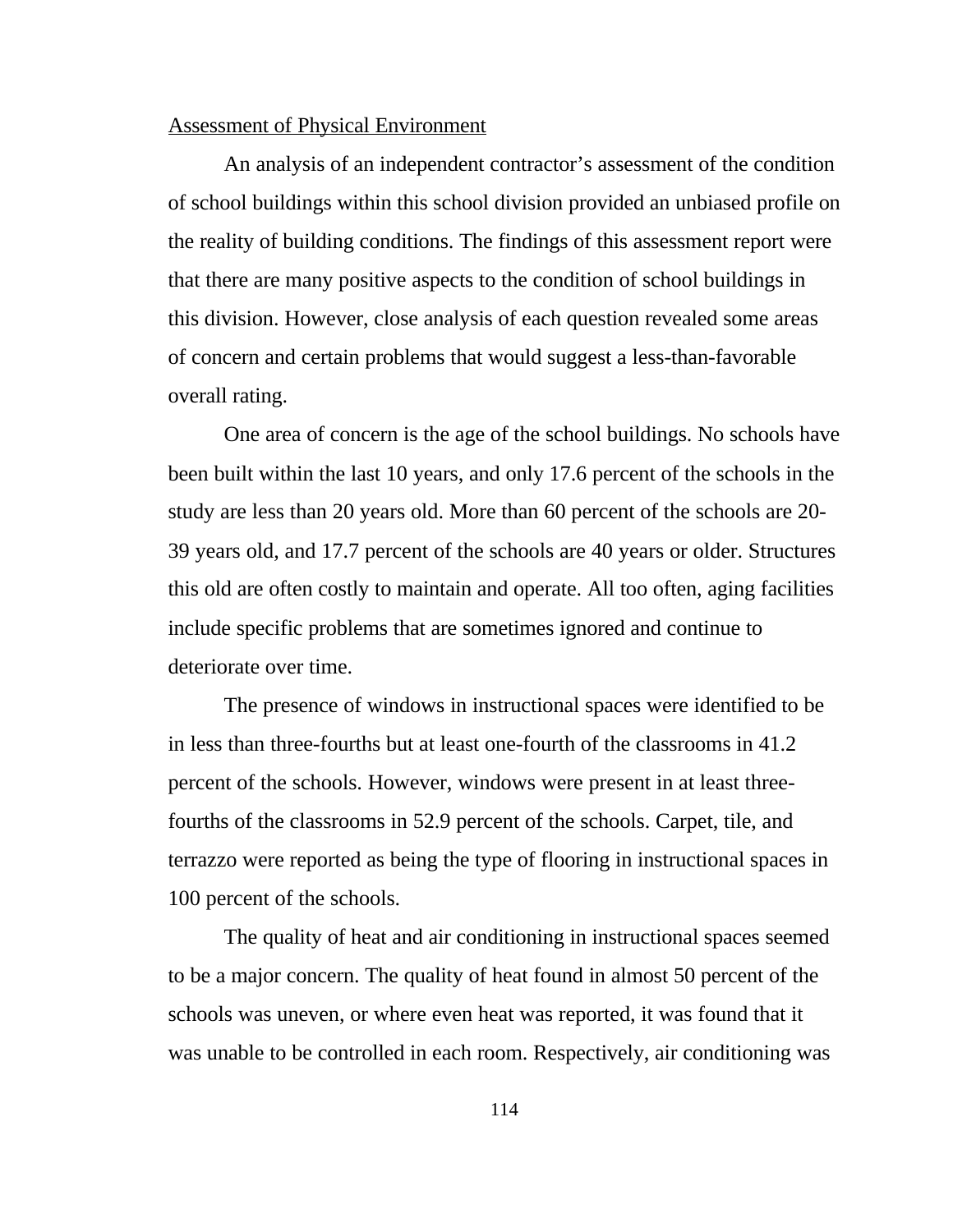not found in 29 percent of the schools, and another 29 percent of the schools had some air conditioning, but the air conditioning was not well regulated.

Although it was reported that 82 percent of the schools do not have a regular painting cycle, over 80 percent of the interior walls and classrooms in the schools have been painted within the last 15 years. One hundred percent of the schools' interior walls were reported as being painted white or pastel colors. Over 76 percent of the schools' exterior walls have been painted within the last four years or do not require exterior paintings. Renovations, including vinyl replacement windows, aluminum canopies to windows, and exterior door replacements were noted as building improvements.

More than 50 percent of the schools were currently developing a few ceiling stains due to minor leaks. These leaks, if caused by a faulty roof, must be given high priority in order to protect against major changes in ceiling and roof conditions and large expenditures for repair in the future.

The contractor reported that almost 100 percent of the floors in the schools were swept, vacuumed, or mopped daily or weekly. The floors were in excellent shape considering the age of most of the buildings and the large amount of student traffic encountered each day. Lockers were found to be in good repair, with 100 percent of the schools having at least three-fourths of their lockers functional and in good repair. The interior ceilings in 100 percent of the schools were either plaster or acoustical tiles, and more than 80 percent of the schools were reported as having either hot or cold fluorescent lighting. More than two-thirds of the classrooms, 70.1 percent, were found to have furniture that was functionally sound and looked satisfactory.

115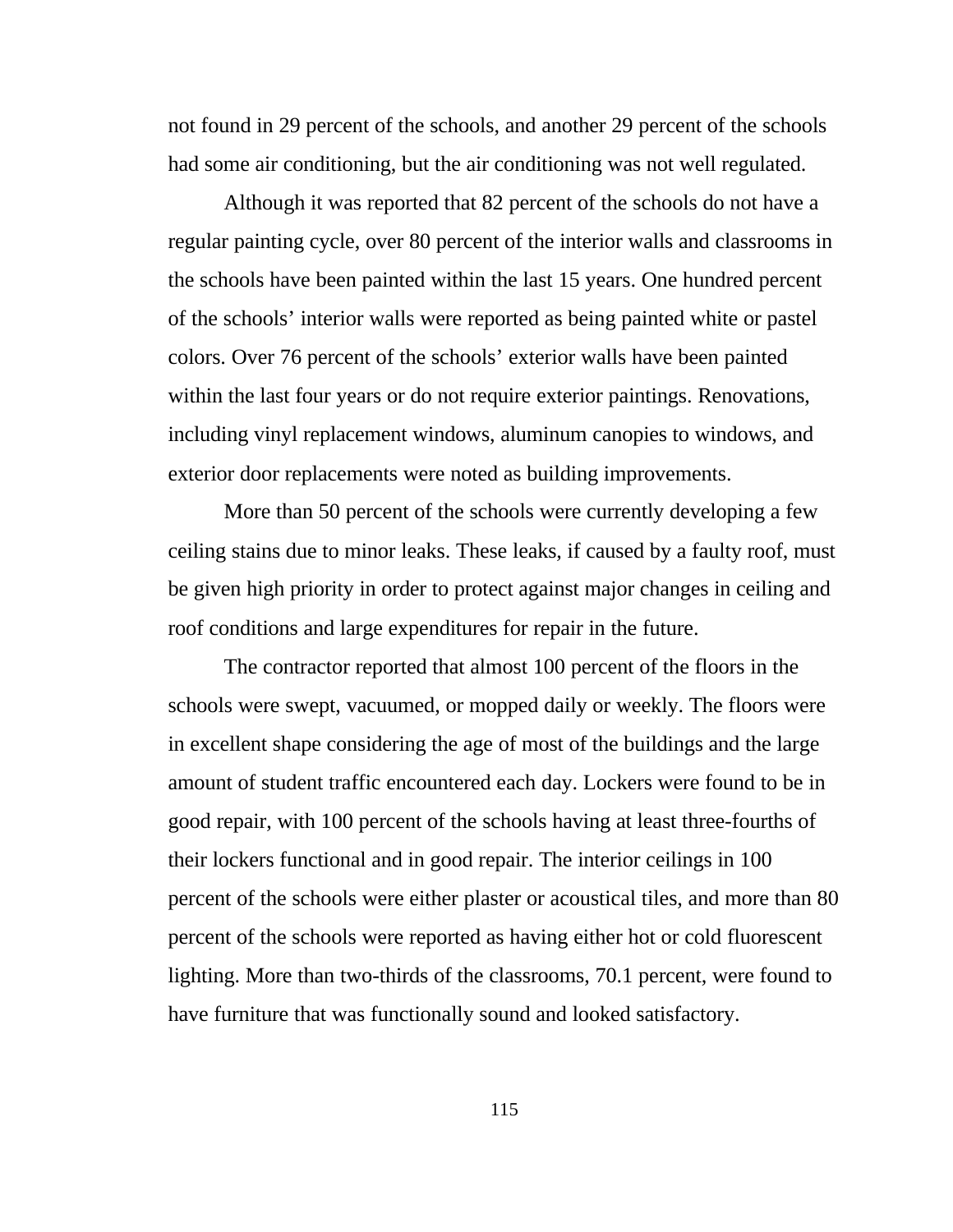Of all the schools reported, 88.2 percent had landscaping present and sidewalks in good repair. The cosmetic and structural condition of 94.1 percent of the facilities appraised were either standard or above standard. The evaluator ascertained that one received an excellent first impression when arriving at the facility.

One major area of concern was found by the evaluator to be an inadequate amount of electrical service in the classrooms. Over 90 percent of the schools were reported as having two or three outlets per classroom which does not meet the generally accepted standard of one electrical outlet per wall. This deficiency of electrical service is not conducive to the fact that more and more technology equipment is being purchased for classroom use each year. Electrical upgrades in older buildings can be difficult, but such upgrades must be planned and implemented in order to have means for practical use in the  $21<sup>st</sup>$  century.

While more than two-thirds of the schools were reported has having some classrooms accessible to school-wide and district-wide networks and the Internet, those classrooms that did not have access need to be corrected. Almost 95 percent of the schools have classrooms that have connections to a central television antenna or other cable television system.

The data reported by the independent contractor's assessment of the facilities were categorized into a percentage distribution of scaled survey results in order for the conditions of the schools to be reported as above standard, standard, or below standard. This method was used so that comparative results might draw some conclusions between the reality of the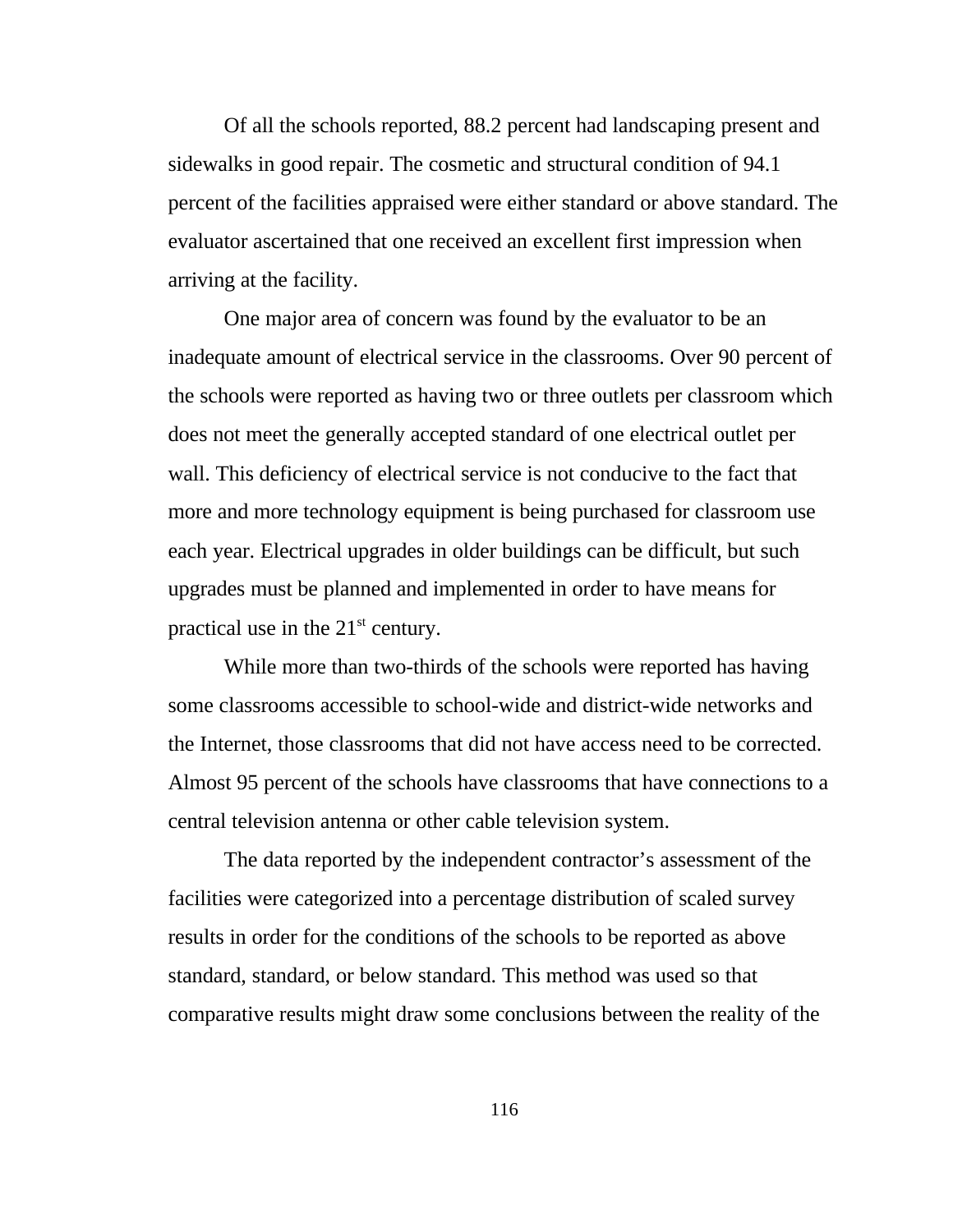contractor's assessment of building conditions and the perceptions school leaders have on conditions of the same buildings.

Using the Assessment of Physical Environment Survey Instrument, a range was calculated to indicate those schools that were placed in the bottom 25 percent as below standard, the middle 50 percent as standard, and the top 25 percent as above standard. Based on the scaled results of the independent contractor's assessment, 3 schools were rated as below standard, 10 schools were rated as standard, and 4 schools were rated as above standard.

### Budget Requests

An analysis of the budget and allocation process over a five-year period, 1995-1996 through 1999-2000, for maintenance and improvements of building conditions in this school division reveal the financial efforts of the educational leaders and the subsequent action that was taken based on the needs of the school physical environment. The mean dollar request per square foot in each school building was reported. There was no particular pattern which emerged based on large schools making large financial requests. A vocational school, with one of the smallest areas per square foot, was reported with the highest dollar request per square foot at 65 cents (.648) per square foot, while a high school almost three times the size of the vocational school had a dollar request per square foot of 26 cents (.261). Mean dollar requests ranged from 23 cents (.232) per square foot to 65 cents (.648) in all schools. This range could be explained by such variables as age of building, effort of principal to request improvements, quality of maintenance work

117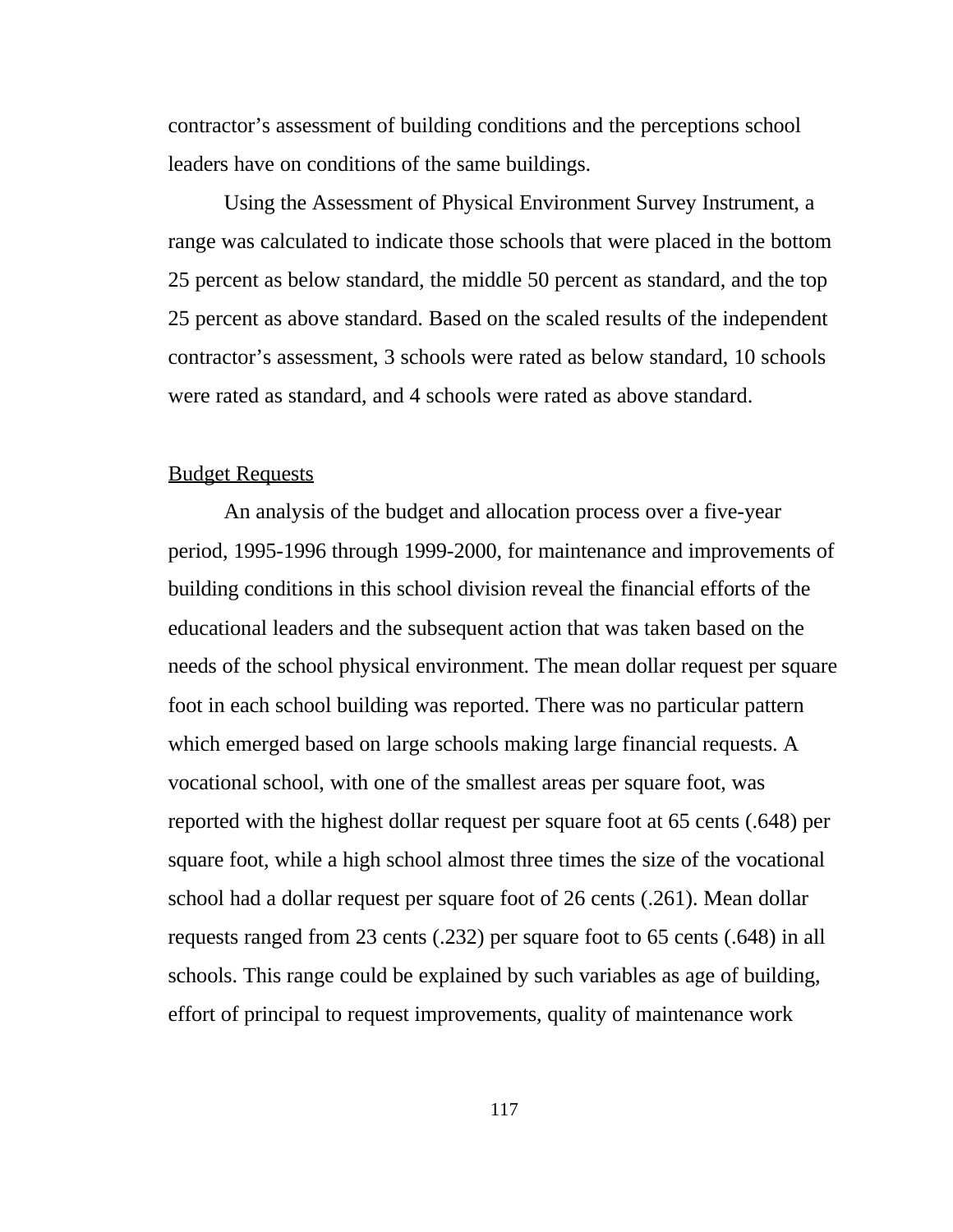performed throughout the year, or reluctance to change the status quo because of denial of previous years' recommended improvements.

When comparing the budget requests by principals to the central office requests, school board requests, and board of supervisors' allocations of money, several relationships can be determined. In each of the years, from 1995-1996 to 1999-2000, the board of supervisors allocated the exact amount of money that the school board requested. Additionally, these amounts were always less than the principals' requests. The school board's requests for funds were between 0 and 1.8 percent, more or less, than the amount the superintendent and central office requested.

Over this five-year period, the requests initiated by the principals had never been fully funded, and one year the decrease was less than a 5 percent reduction. This could be meaningful in determining whether the principals' requests exceed what they actually need, or if some areas of maintenance and improvements of school building conditions are left unattended to because of financial restraints.

## **Discussion**

There were limitations in this study in that the study group included the home school division of the researcher and included the schools in only this one school division. However, of the 17 schools studied, there was a 100 percent return rate of surveys, thus giving an in-depth look into the total schools represented by this county. A similar study could be undertaken by expanding the research group to include a wider area of school divisions to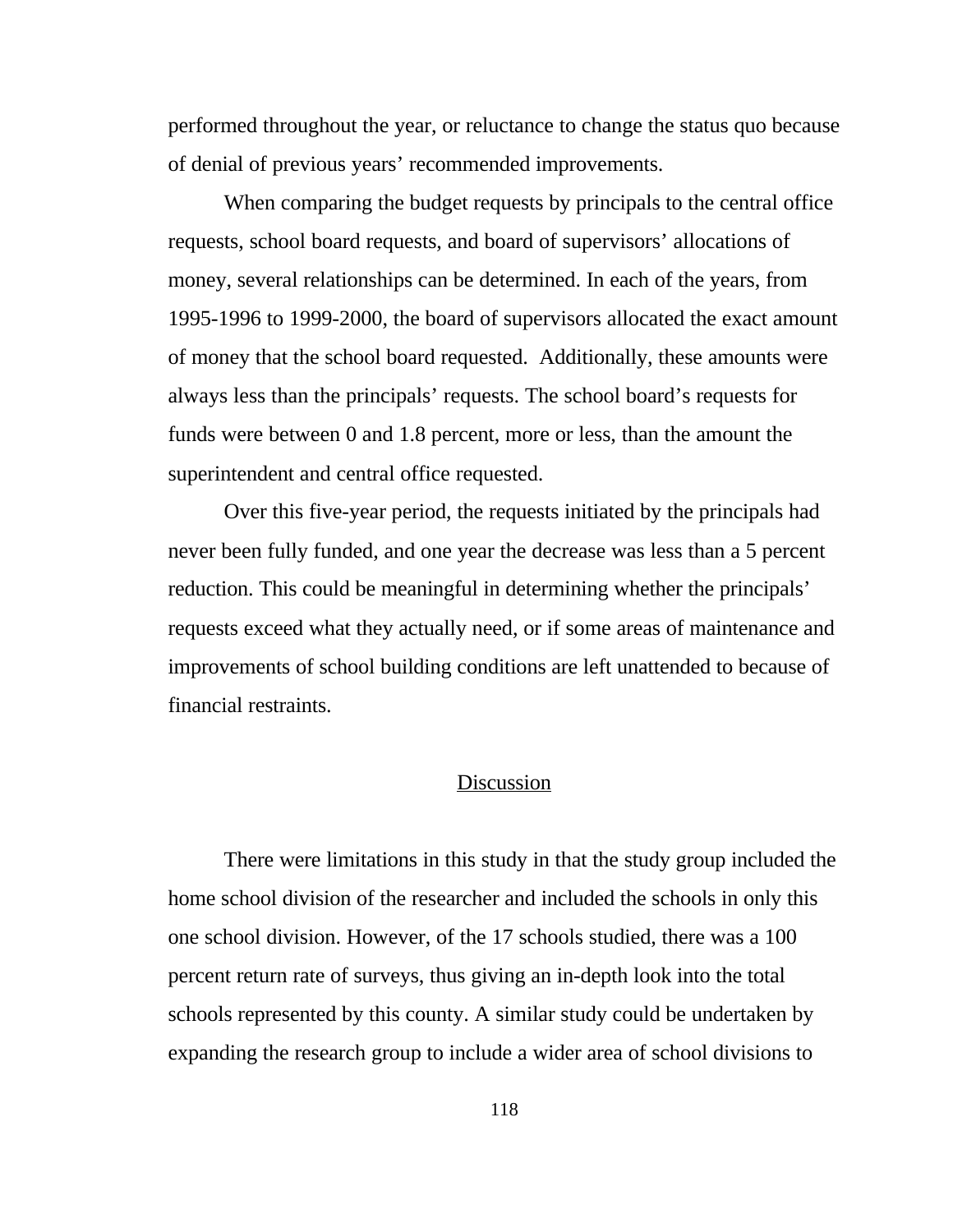include two or more. Research of a broader range of school divisions could lead to a comparison of differences within school building conditions based on geographical areas.

Since the findings of this study have shown a trend toward the perception of principals regarding school building conditions being lower than those of the superintendent and central office staff, the school board members, and the board of supervisors, several observations can be made. Principals are in and around their buildings each day, while other respondents visit the schools periodically. Thus, principals have the opportunity to be more familiar with the condition of school facilities. The maintenance and building needs are observed daily, and the principals submitted to the superintendent and central office budget requests based on building maintenance needs according to these perceptions.

This was evidenced in the responses concerning the following survey questions: school facilities being technologically adequate for the future (59 percent of the principals rated schools below standard); the amount of money budgeted for maintenance of school facilities (18 percent of the principals rated schools below standard); adequate amount of money spent on the improvement and renovation of school facilities (23 percent of the principals rated schools below standard); the overall perception of the condition of schools taking into consideration all buildings, classrooms, and technology characteristics (35 percent of the principals rated schools below standard); overall perception of the cosmetic condition of classrooms and the schools' interiors (12 percent of the principals rated schools below standard); and the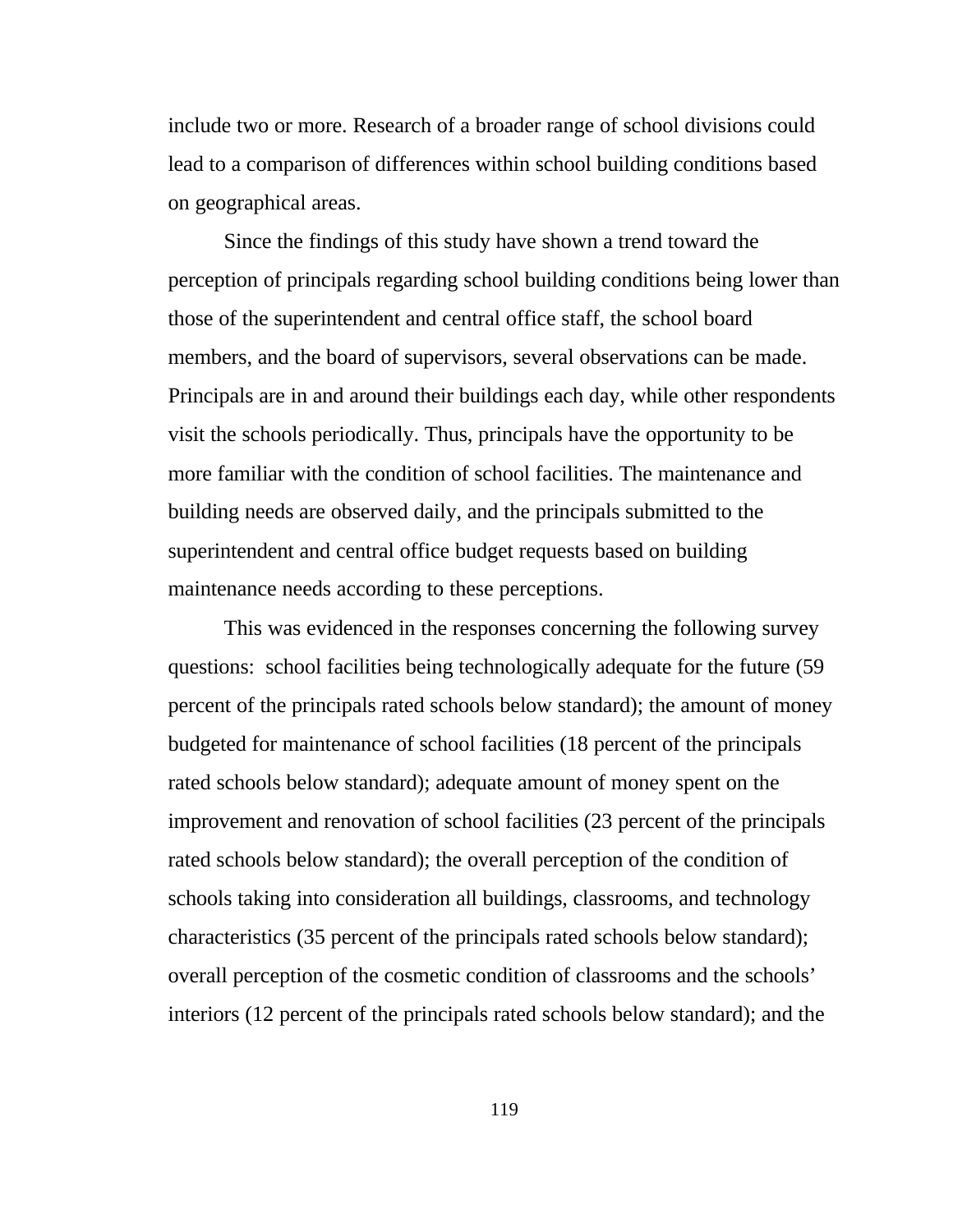overall maintenance of school buildings considering general repairs (18 percent of the principals rated schools below standard).

Principals are not the ultimate decision-makers regarding the condition of schools, however, the other three groups are. Upon considering budget requests submitted by principals, the superintendent and central office staff appear to perceive the maintenance needs on a lesser scale, or they felt the request of the principal was in excess of needs. This is evident in comparing the percentage of perceptions between the principals and the other three groups. Nearly 9 percent of the superintendent and central office staff perceived the overall building conditions as below standard compared to 22 percent of the principals. This sequence continues with perception differences between superintendent and central office staff compared to the school board members and board of supervisors as below standard being 0 to 1 percent in contrast.

The perceptions of the principals in comparison to the assessment made by the building contractor are more closely related, in that the scaled survey ratings of the contractor resulted in 18 percent of the school buildings being rated as below standard. This assessment was made by the contractor's direct examination of the condition of each individual school building. Therefore, it could be assumed that a more thorough or actual observation of buildings by the superintendent and central office staff, school board members, and board of supervisors could lead to perceptions more closely related to those of building principals.

The scaled ratings of an independent contractor's findings indicated that the majority of schools were rated as standard. The contractor also noted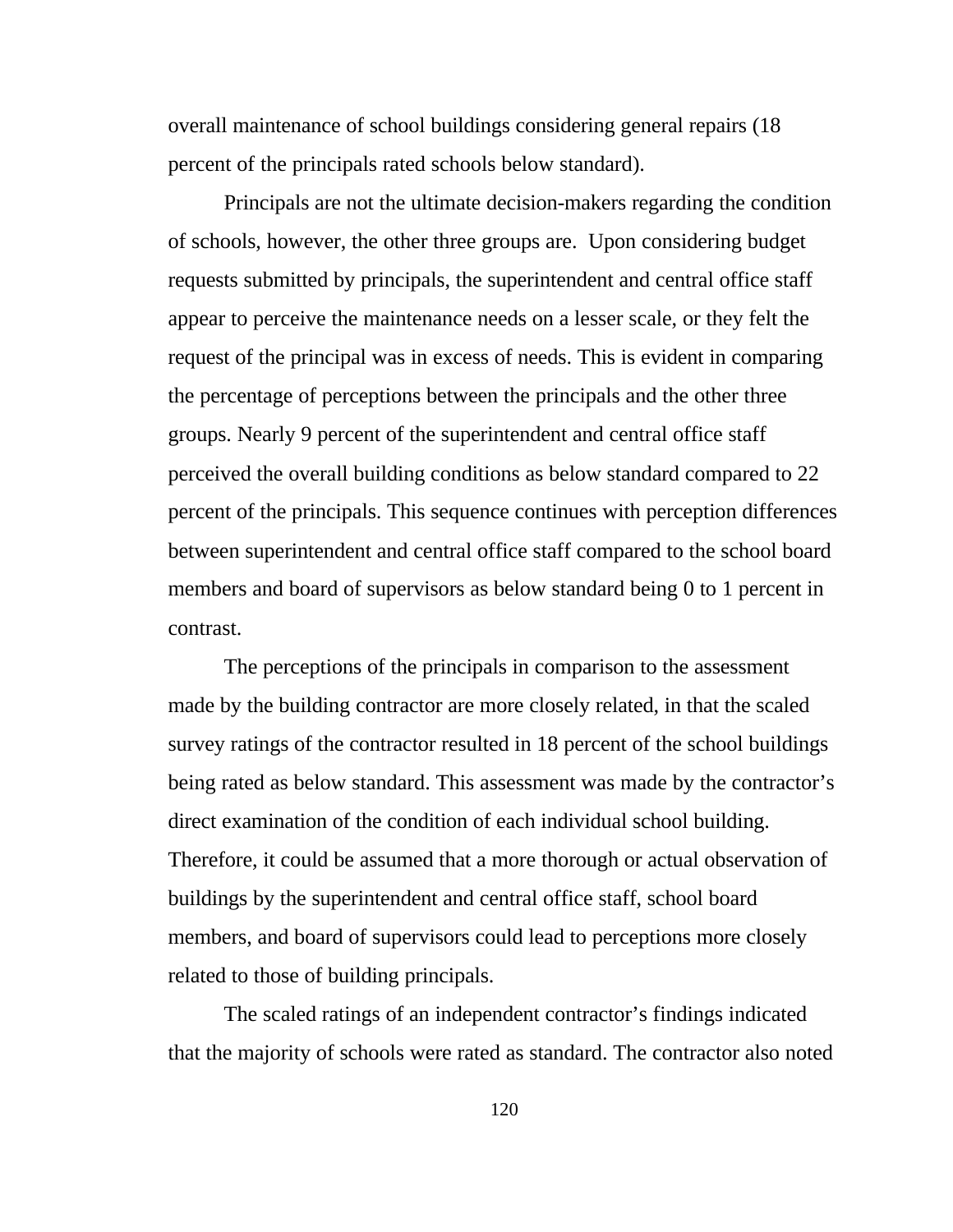the mean age of each building, availability of Internet and network access, quality of heat and air conditioning, visible indications of roof leaks, and lack of electrical service to classrooms as areas of concern.

In looking further at building conditions and the environment whereby students learn, some items should be taken into consideration. Students cannot benefit from the educational process when classrooms are too hot or too cold, which is due to poor quality of heating and air conditioning, during any given time period when occupied. Technological inadequacies should be addressed in order to provide students with future needs. To have an educational environment that is conducive to learning, such deficiencies need to be eliminated. However, specific weaknesses of the building infrastructure that were reported by the independent contractor and alluded to by the perception responses of the principals indicate a need that should be addressed in the near future. Therefore, budget requests are made based on the need to maintain school buildings in a state whereby they are conducive to student learning.

The basis for analysis used to from the conclusion that there is a relationship between the leadership and financial ability of the school division and the condition of school buildings was an analysis of three sets of data: perceptions of four groups of authority, a physical appraisal of all buildings, and the budget requests and fund allocations for maintaining the buildings. The primary set of data was the results of a survey of the perceptions of financial ability of the school division and the beliefs of actual building conditions from the four groups included in the study. The results of the survey indicated members of these groups felt the school division was making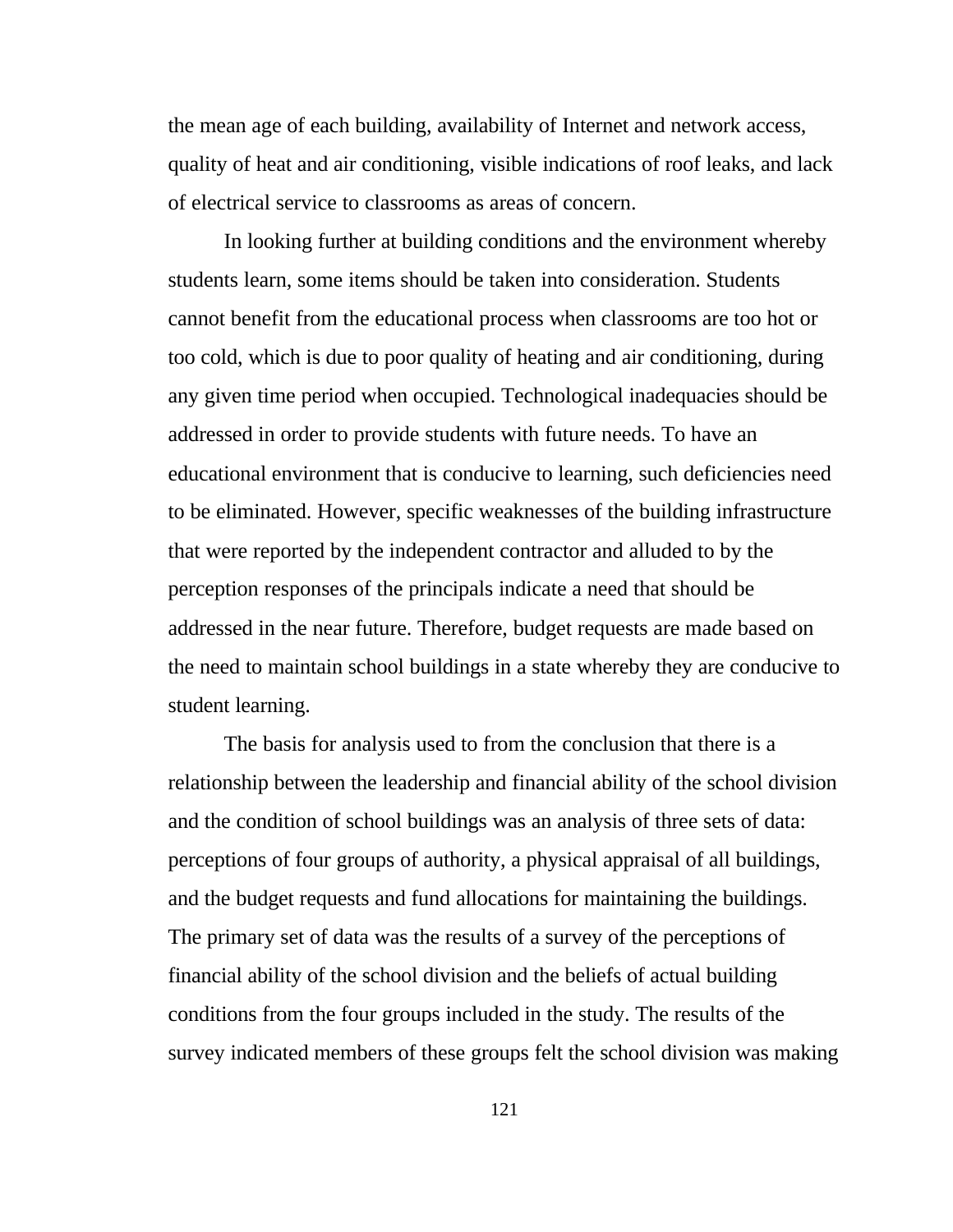a very good effort to maintain the buildings in good repair. They further felt that sufficient resources were available and allocated to maintain the buildings. The support given to these ideas was not as strong among the principals as was the other three groups. Nevertheless, all groups supported the belief as stated above. Given this commitment on the part of those responsible for the buildings in the school division, the question then is to find support for this contention.

The results of the physical appraisal of all buildings indicated the buildings were in good condition. Only three buildings were rated below standard out of a total of 17 buildings. This provided strong evidence of the condition of buildings in the school division. This comparison would indicate a strong commitment for building maintenance on the part of the school authorities and the funding body.

The second part of the analysis included a review of the maintenance budget requests from the principals, the central office staff and superintendent, the school board, and subsequent budget allocation of the board of supervisors. Five years of budget requests and fund allocations were used for this analysis. Each principal made a request for funds based upon what was felt to be needed to maintain the building in good order. These requests were forwarded to the superintendent and subsequently to the school board. In every year, the budget requests of the principals were reduced by the superintendent and his staff. These reductions ranged from 4 percent to 37 percent. Further, the superintendent's budget requests to the school board were reduced by about the same amount as before. The budget requests from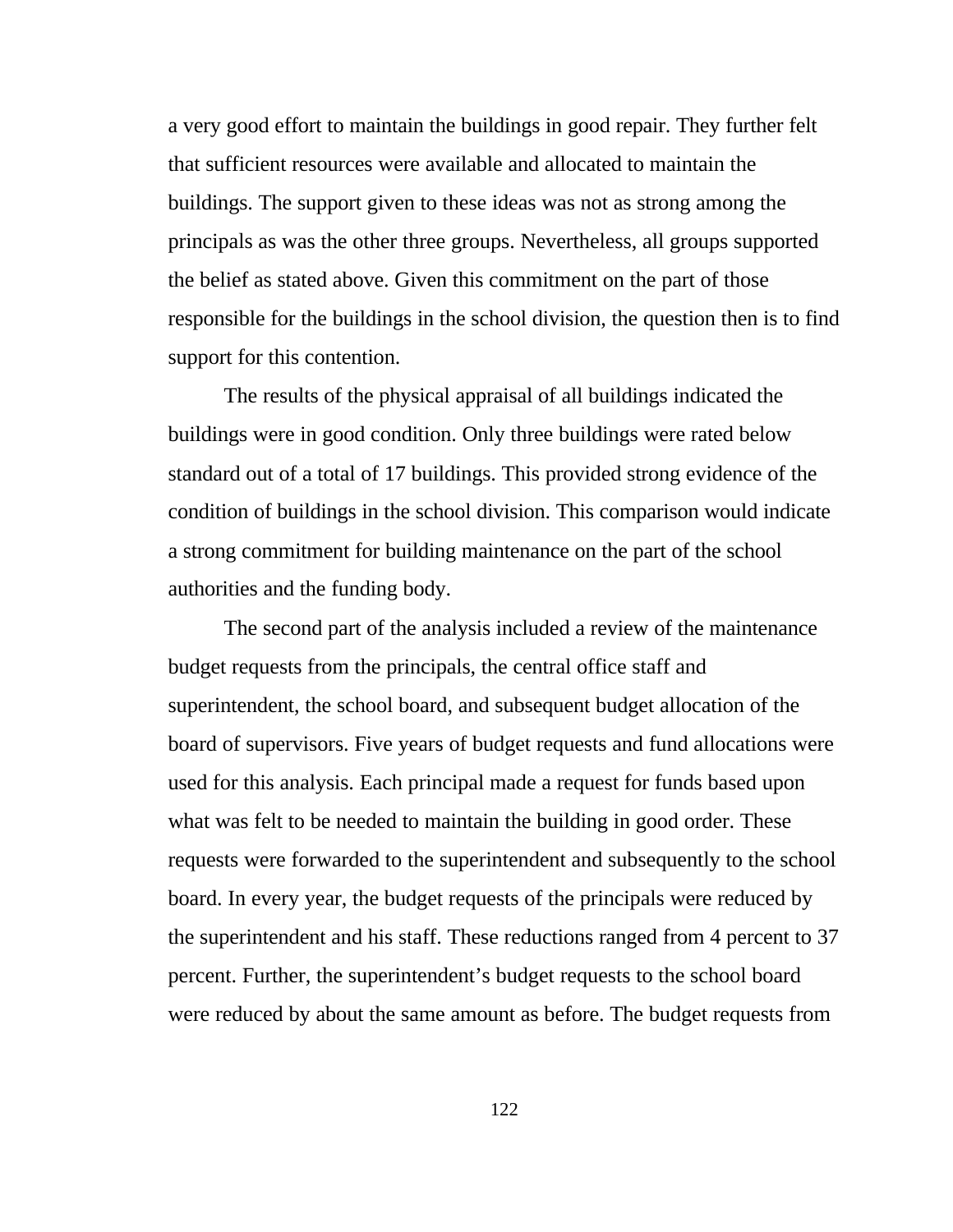the school board to the board of supervisors, however, were not reduced in any of the five years.

One would postulate that the budget requests and fund allocations would indicate in some fashion a relationship between the financial ability of the school division and school building condition. Data from this analysis, on first glance, would seem not to support the contention that the financial ability of the school division was used to maintain the buildings in good order. Review of the budget requests and fund allocations would indicate an increase in funds over the five years. The requests of the principals did not necessarily follow this pattern, but there were reasons for this divergence, as reported elsewhere in the study. Nevertheless, the increase in budget requests and fund allocations would indicate support for maintaining the buildings in good condition. This would then support the original concept of the model of a relationship between leadership and financial ability and condition of school buildings.

As a follow-up to the belief that efforts of leadership have a relationship to building conditions, the 2000-2001 budget requests of principals were examined. These data were the initial step in the 2000-2001 budget process and were available prior to the completion of this study. This information was to determine if the principals' requests reflected information reported by the independent contractor regarding the needs of the school in relation to building conditions. A majority of the principals requested painting of classrooms and replacement of ceiling tiles. However, there were no requests for repair of roof leaks. Over 70 percent of the principals requested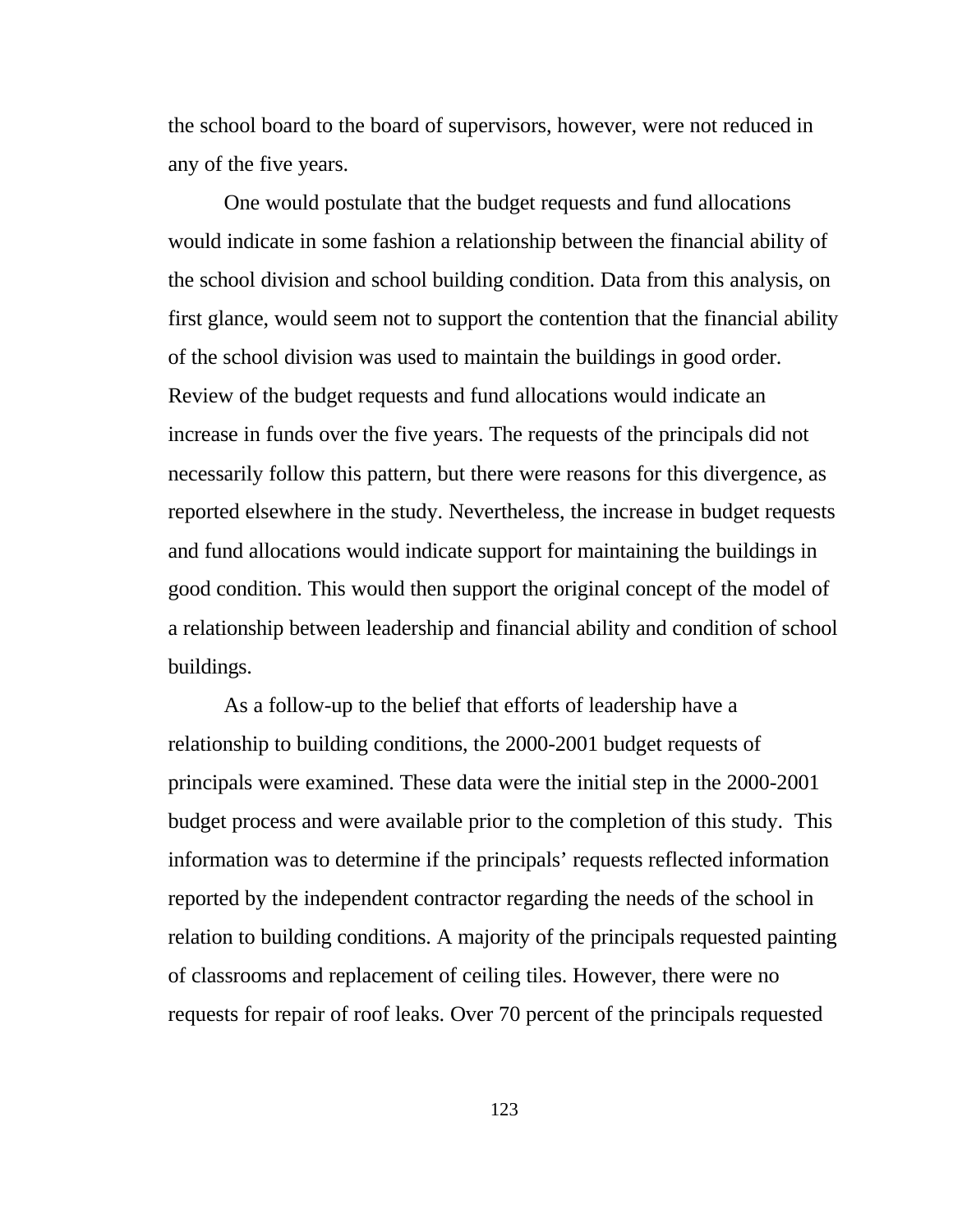some type of electrical improvements to enhance the schools' technological capabilities or additional Internet access within instructional spaces.

Responsible leaders request what is needed to improve building conditions with school buildings, and do not make frivolous requests. Implications of the 2000-2001 budget year must go through the remainder of the budget process, and only time and money will approve the needs being considered.

#### **Conclusion**

The purpose of this study was to examine the relationship between certain school building conditions and the leadership and financial support in a county school division in Southwest Virginia. The findings in this study indicate there is a positive relationship between building conditions and leadership and financial support. Through the expressed beliefs or perceptions of the corporate leadership of the school division that maintaining school facilities in good condition is a high priority and their subsequent request and allocation of funds to support these perceptions, a relationship can be demonstrated. Additionally, the appraisal of the actual facilities indicated the buildings were in good condition. The physical evaluation supports the perceptions and actions of the leadership of the schools.

Upon reviewing the data, a pattern of relationship can be acknowledged. While some below-standard conditions exist, 14 of 17 school buildings were reported to be in standard or above-standard condition as determined by the scaled results of an independent contractor. Principals were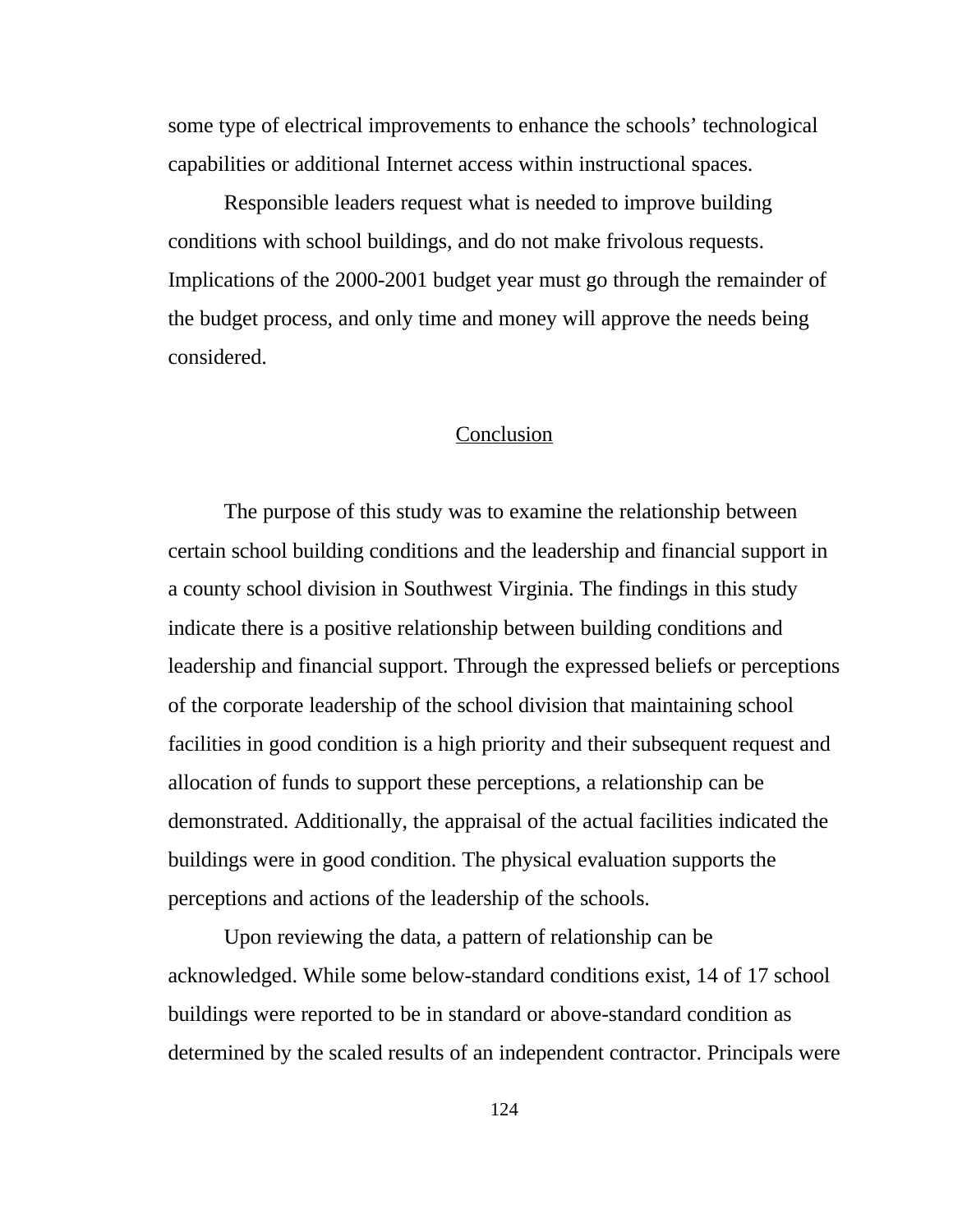found, over a five-year period, to prepare budgets to request increases in the amount of money spent for maintenance and improvements. Although not fully funded, the school board and board of supervisors provided increases in budgetary dollars for the entire five-year period. These conditions and budget figures indicate a positive relationship exists between the actual condition of the school buildings and the financial support that is required to maintain them. Perceptions of educational leadership support this relationship as a majority of all groups reported they viewed maintaining school facilities as one of their top priorities. Their perceptions indicated that the overall maintenance and condition of school buildings were standard or above standard.

## Implications for Practice

This study has implications for public educators across the country as the public's growing concern on the quality and condition of public school buildings affect their school division. Maintaining quality building conditions is essential to the educational process of students. Lane (1991) stated that students could either be drawn to or distracted from the educational process by the facilities they inhabit. With 100 percent of school board members, board of supervisors, and central office staff reporting all schools were between satisfactory and outstanding regarding the overall condition of schools, it is practical to assume the buildings in this division are in good condition. This stands in contrast to the GAO 1994-1995 study which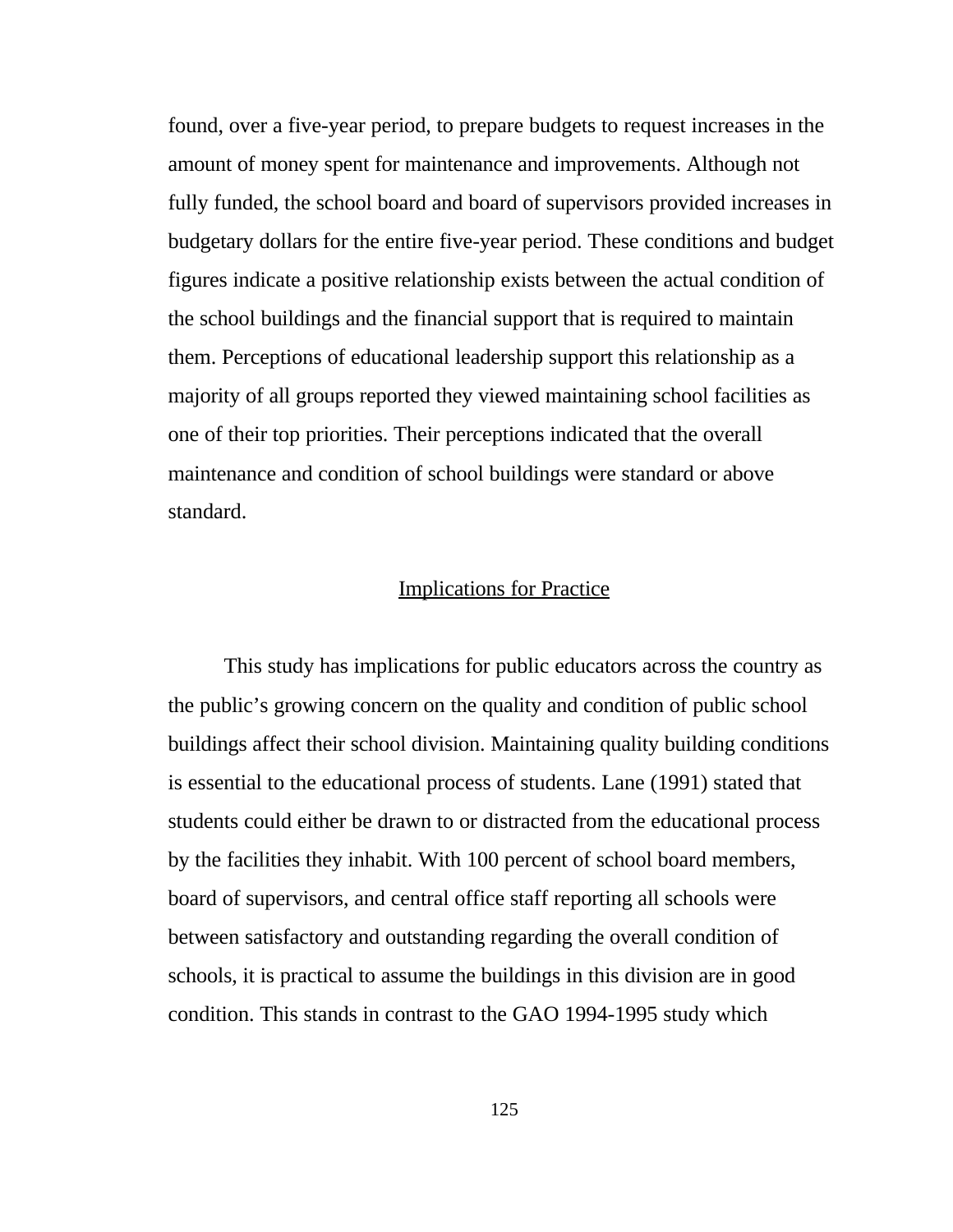reported that over one half of the nation's schools are unprepared for the 21<sup>st</sup> century.

Another issue to confront is the role educational leaders play in determining the quality and condition of school buildings. Lanham (1999) reported that leaders in public school buildings who see value in facilities will give them a high priority. This study examined the relationship between perceptions and actions of educational leaders and the condition of school facilities. It is meaningful to report that 94 percent of the principals viewed maintaining school facilities as one of their top priorities. This same group requested more finances each budget year to maintain and improve their facilities than was allocated to be spent on their buildings. At least 70 percent of the school board members and board of supervisors listed this as a top priority, as well.

The General Accounting Office survey found that 75 percent of school buildings do not have the infrastructure to fully use  $21<sup>st</sup>$  century technologies, and 50 percent are not equipped with air conditioning which allows schools to operate in hot weather and use computers efficiently. The Assessment of the Physical Environment results which coincide with this statement reported 58.8 percent of the schools had no air conditioning or had air conditioning in instructional spaces that could not be regulated. Electrical service was found to be inferior in 94 percent of the buildings, and lack of access to the Internet in all classrooms was reported in 82.4 percent of the buildings.

Meaningful implications from this study compare to what research has reported over the last decade – that the critical quality and condition of school facilities are in contrast to what school board members and other educational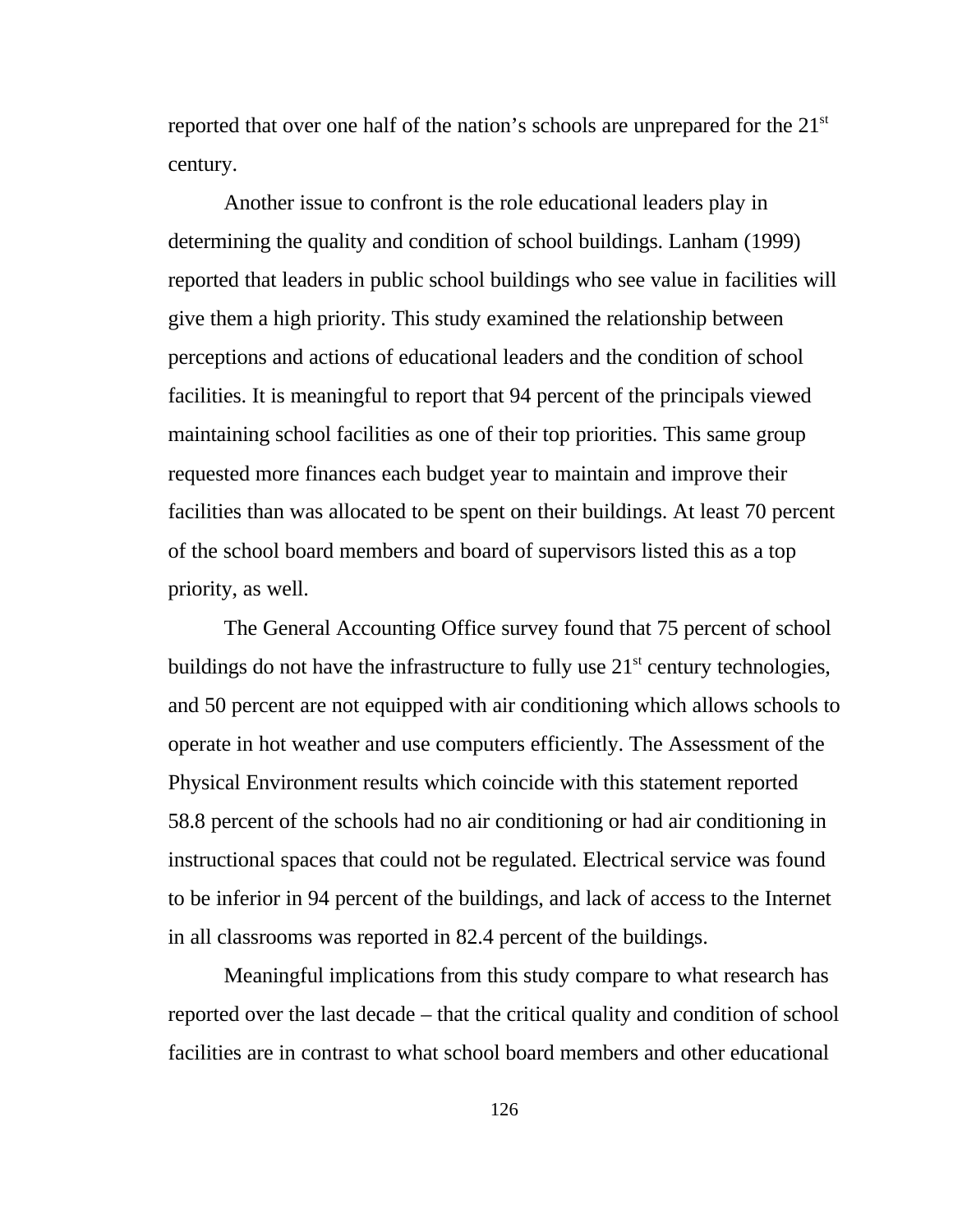leaders believe them to be. Moulton (1998) clearly showed that board members are not consistently in agreement with the findings of the AASA 1992 study and the GAO (1995) study that address the issues of maintenance and improvement to preserve the quality and condition of America's public schools.

In this study it is practical to state that the perceptions of the school board members and board of supervisors do not consistently agree with the findings of the Assessment of Physical Environment and the perceptions and budgetary requests of the building principals.

### Recommendations for Further Study

The following topics have emerged from this study that can be considered for further study.

1. A more detailed study on how the financial actions of the local governing agency affect the conditions of school facilities could be conducted. This study could possibly determine if divisions with a larger pool of financial resources maintain buildings in better condition than those that have less. This type of study would also have to research the budget process for building maintenance and improvements from the initial stages to the approval and allocation of funds.

2. A study that closely examines the adequacy of school facilities for the technological advances that each school division will continue to experience in the future could be conducted. This study reported that perceptions of school leaders and assessments of facilities suggested that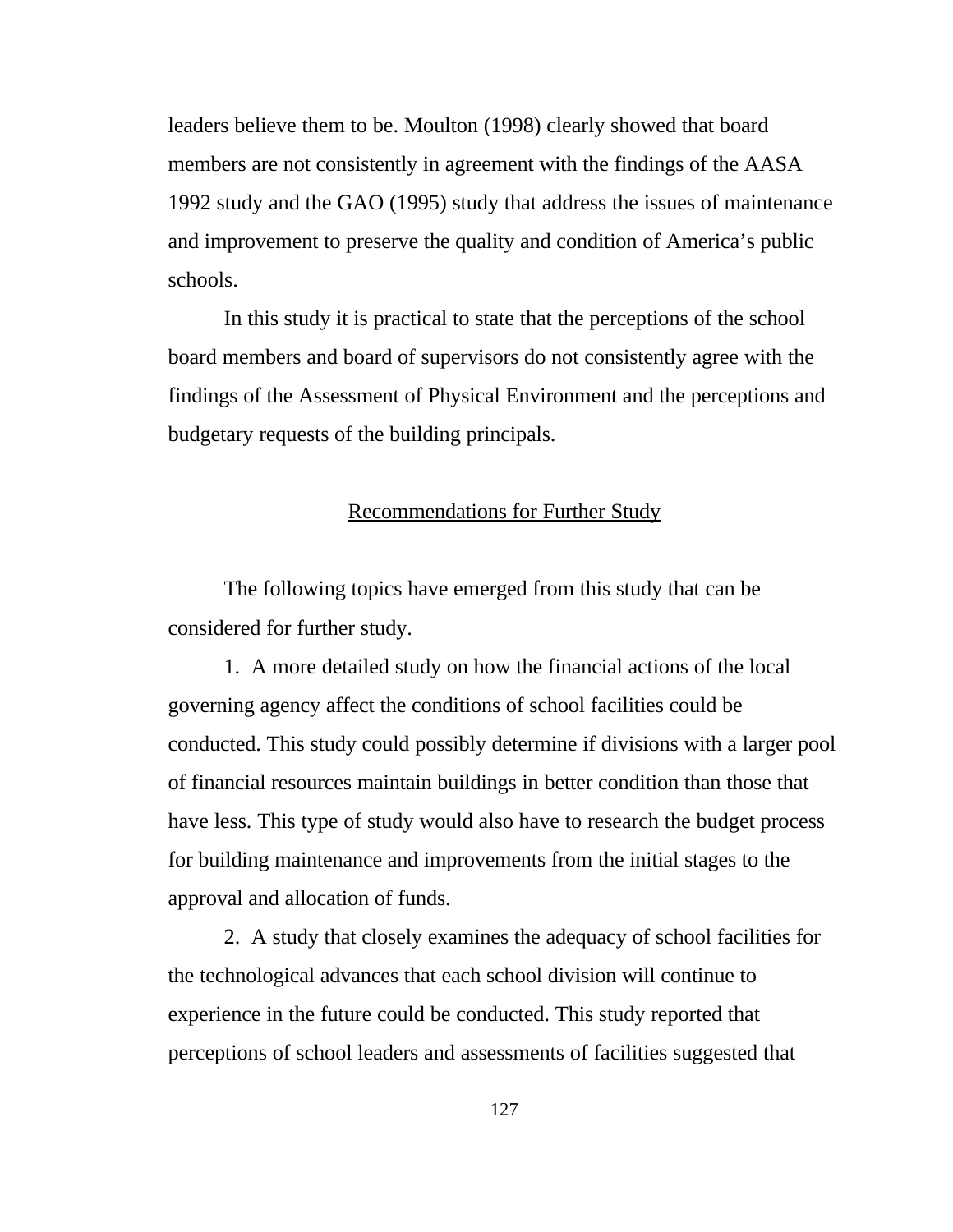deficiencies were evident within school buildings. The utilization of technology is a potential source of concern to school divisions who are already experiencing budget restraints.

3. A comparison of school divisions could be made by first evaluating and determining the condition of school buildings and then assessing the perceptions and financial actions of the leadership of the school divisions that are reported as being in the best and poorest physical condition.

4. An investigation could be made regarding the leadership style of superintendents and the possibility of a relationship between the different leadership styles and building condition.

5. A study could be performed whereby the financial abilities of school divisions are studied and a comparison made between those divisions with greater financial abilities and those with lesser financial abilities and the condition of school buildings. A more precise analysis might be made using a measure of financial ability and actual building condition from a larger population of school divisions. Comparing a stated index of financial ability and the results of a building appraisal for a large group of school division might lend itself to a better interpretation of this possible relationship.

6. An analysis of the number of maintenance and operational employees of a school division and the financial ability of the division could be made. This would include the amount of funds for outside contractors who perform maintenance work. A comparison of this ratio could be made to building condition.

7. An investigation could be made into the relationship between the secondary schools in Virginia that have achieved a 70-percent pass rate on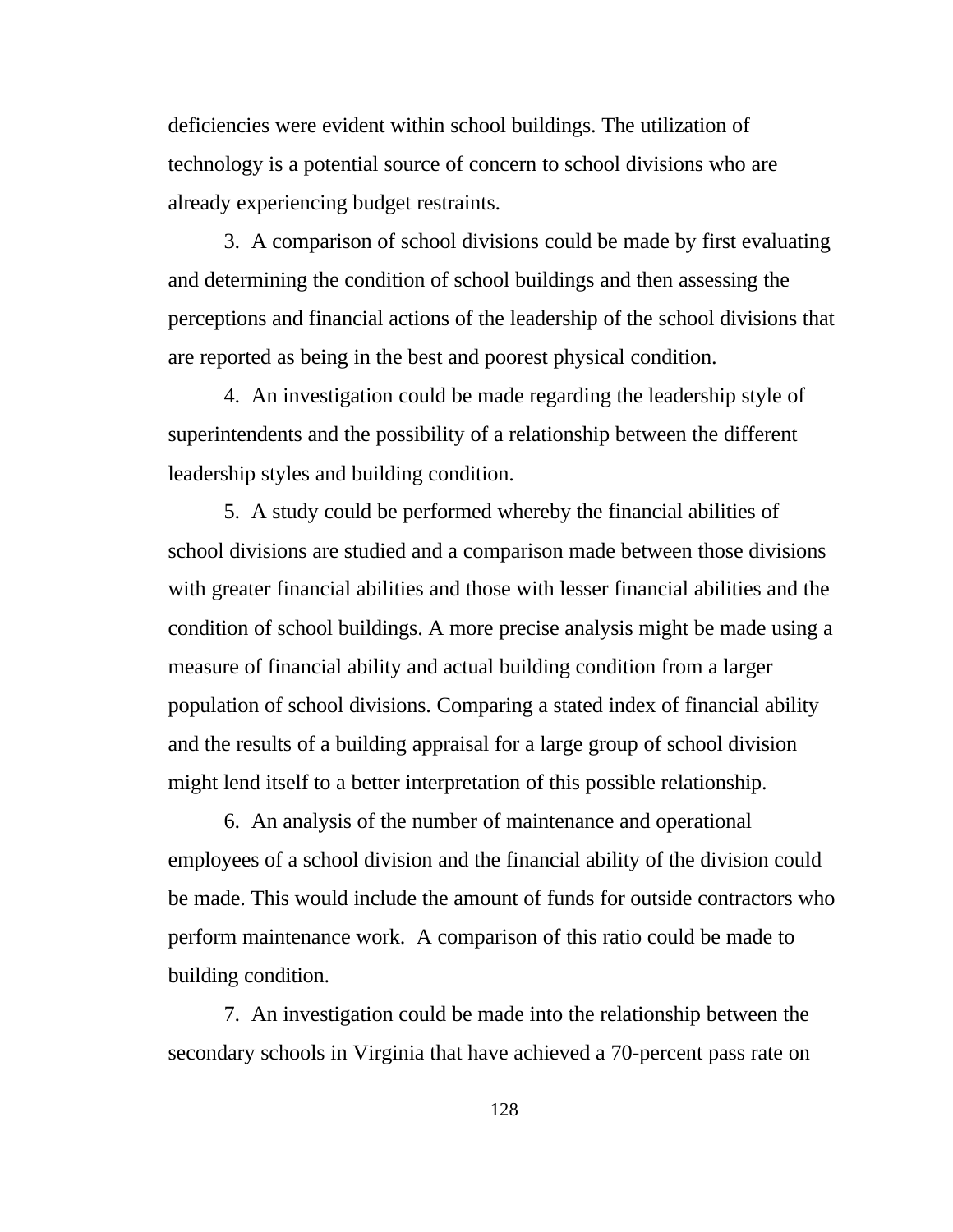the Standards of Learning assessments and the condition of those school buildings based on a physical assessment of these facilities.

8. An instrument could be developed that could assess school building conditions at each educational level. All relevant categories should be included that affect building conditions and qualities that address the buildings' acceptance to technological change or additions. With the results of this assessment, an investigation could be made regarding relationship between building conditions and the number of maintenance and custodial staff assigned to each building and the amount of in-service and staff development they have received.

9. The data used to determine the financial ability of the school division used in this study exhibited a less than strong relationship. The budget requests and fund allocations increased each year over five years, but this does not necessarily indicate a relationship of any sort. A more in-depth analysis of what purpose the budget requests were made might lend some light on this possible relationship. The analysis could use actual item requests with an appraisal of the building.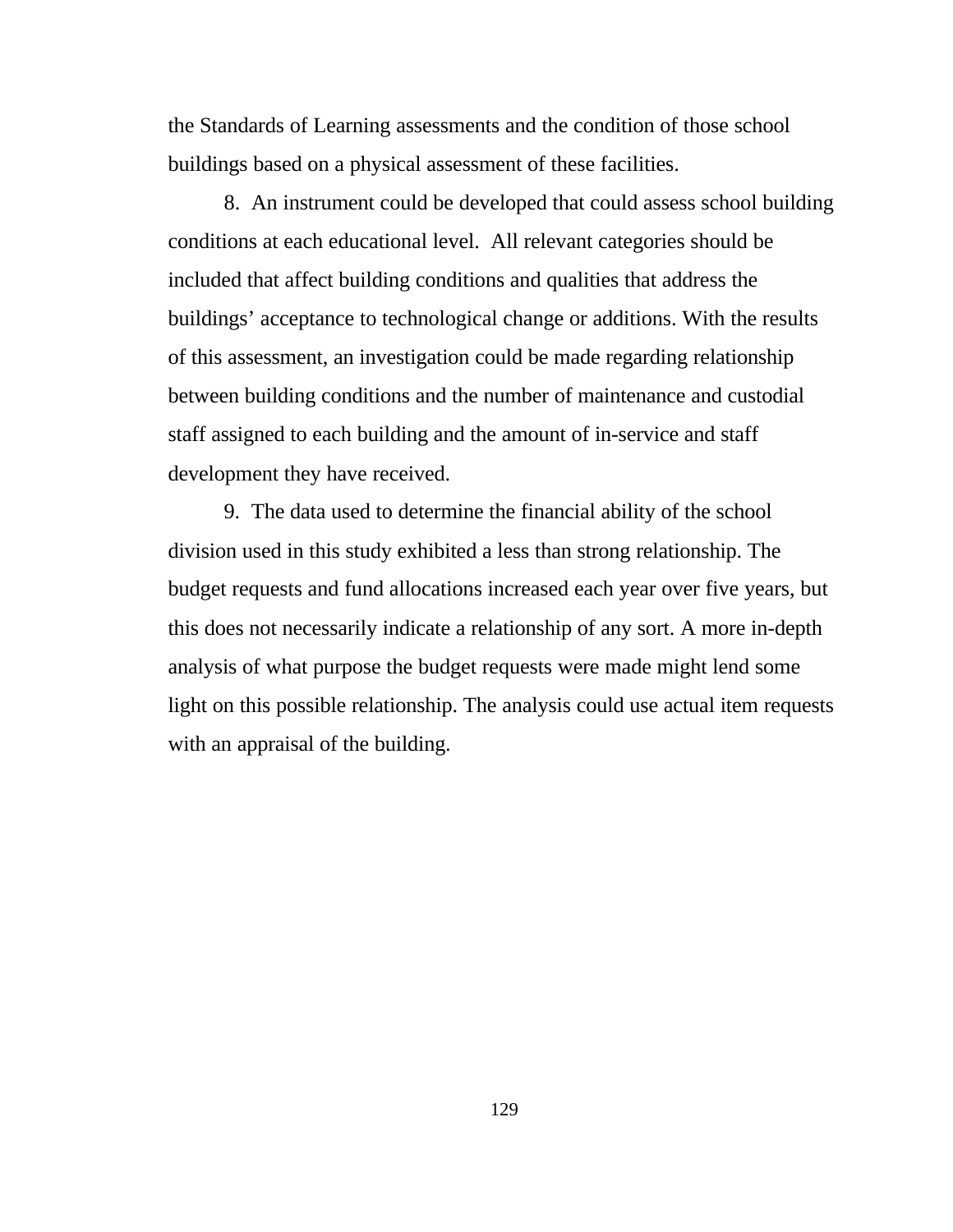#### References

Best, J. W., & Kahn, J. V. (1989). Research in education. Englewood Cliffs, New Jersey: Simon & Schuster.

Carnegie Foundation for the Advancement of Teaching. (1988). An imperiled generation: Saving urban schools. Princeton, NJ: Princeton University Press.

Cash, Carol S. (1993). A model for building condition and student achievement and behavior. Educational Facility Planner, 31, 6-8.

Cash, Carol S. (1993). Building Condition and Student Achievement and Behavior. Unpublished doctoral dissertation, Virginia Polytechnic Institute and State University, Blacksburg.

Earthman, G. I. (1989). The role of the state department of education in planning school facilities. Educational Facility Planner, 27, 4-6.

Earthman, G. I. (1992). Planning educational facilities for the next century. Reston, VA: ASBO International, pp. 86-87.

Earthman, G. I. (1996). "Review of research on the relationship between school buildings, student achievement, and student behavior." Draft position paper prepared for the Council of Educational Facility Planners, International, Scottsdale, AZ.

Earthman, G., Cash, C., & VanBerkum, D. (1995). A statewide study of student achievement and behavior and school building condition. Prepared for the Annual Meeting of the Council of Educational Facility Planners, International, Dallas, TX.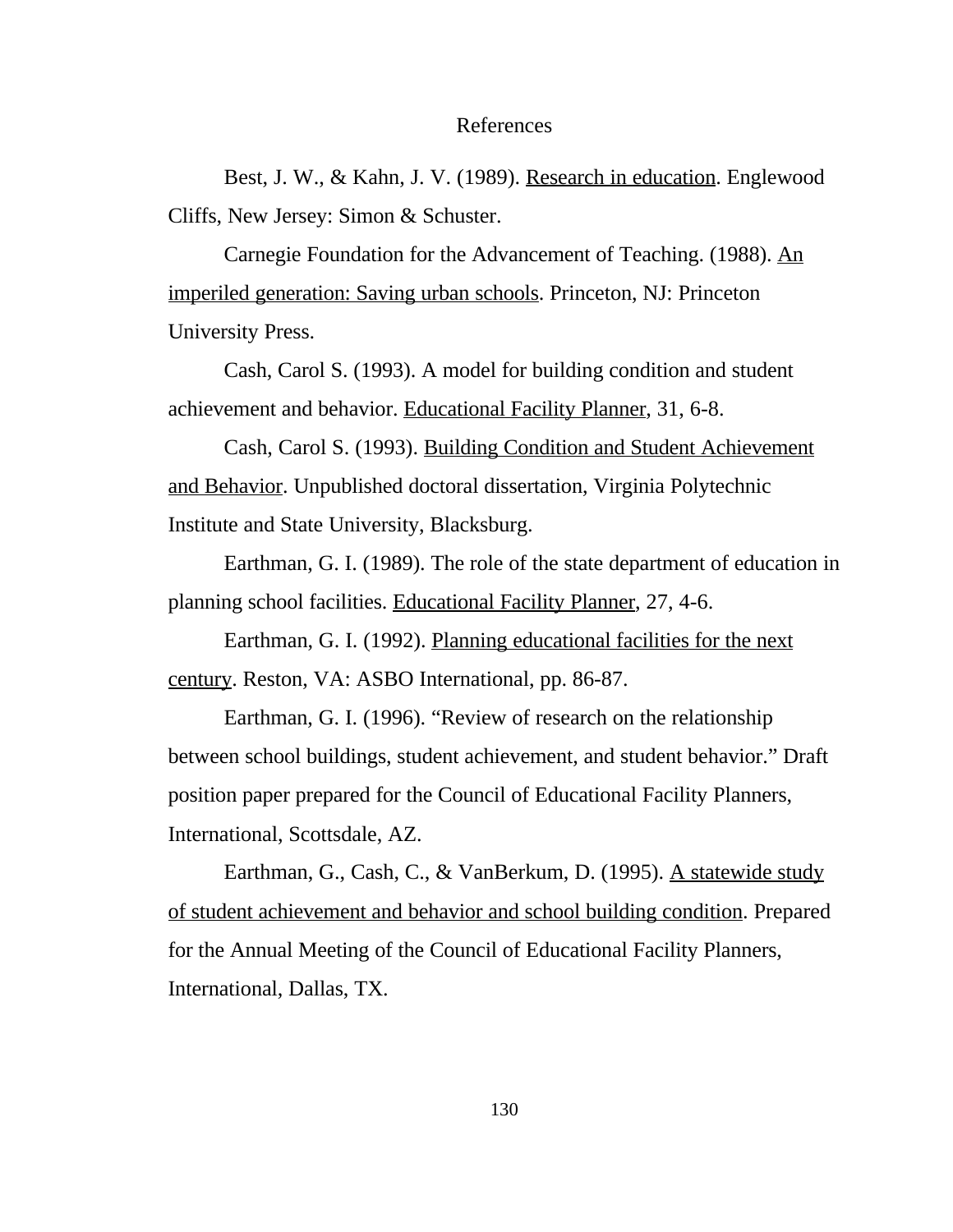Edwards, M. (1991). Building conditions, parental involvement and student achievement in the D.C. Public School System. Unpublished Master Degree Thesis, Georgetown University, Washington, DC (ED 264 285).

General Accounting Office. (1995, February). School facilities: Condition of America's schools (GAO/HEHS Publication-95-61).

Washington, DC: U.S. Government Printing Office.

General Accounting Office. (1995, April). School Facilities: America's schools not designed or equipped for the  $21<sup>st</sup>$  century (GAP Publication No. HEHS-95-95, p. 1).

General Accounting Office. (1996, June). School Facilities: America's schools report differing conditions (GAO/HEHS Publication-96-103). Washington, DC: U.S. Government Printing Office.

Hines, E. (1996). Building condition and student achievement and behavior. Unpublished doctoral dissertation, Blacksburg, VA: Virginia Polytechnic Institute and State University.

Lane, K. E. (1991). New school planning – What do we really believe? CEFDI's Educational Facility Planner, 26, 8-11.

Lanham III, J. W. (1999). Relating building and classroom conditions to student achievement in Virginia's elementary schools. Unpublished doctoral dissertation, Virginia Polytechnic Institute and State University, Blacksburg.

Lewis, A., and others. Wolves at the schoolhouse door: An investigation of the condition of public school buildings. Washington, DC: Education Writers Association, June 1989, 64 pates, **ED306 660**.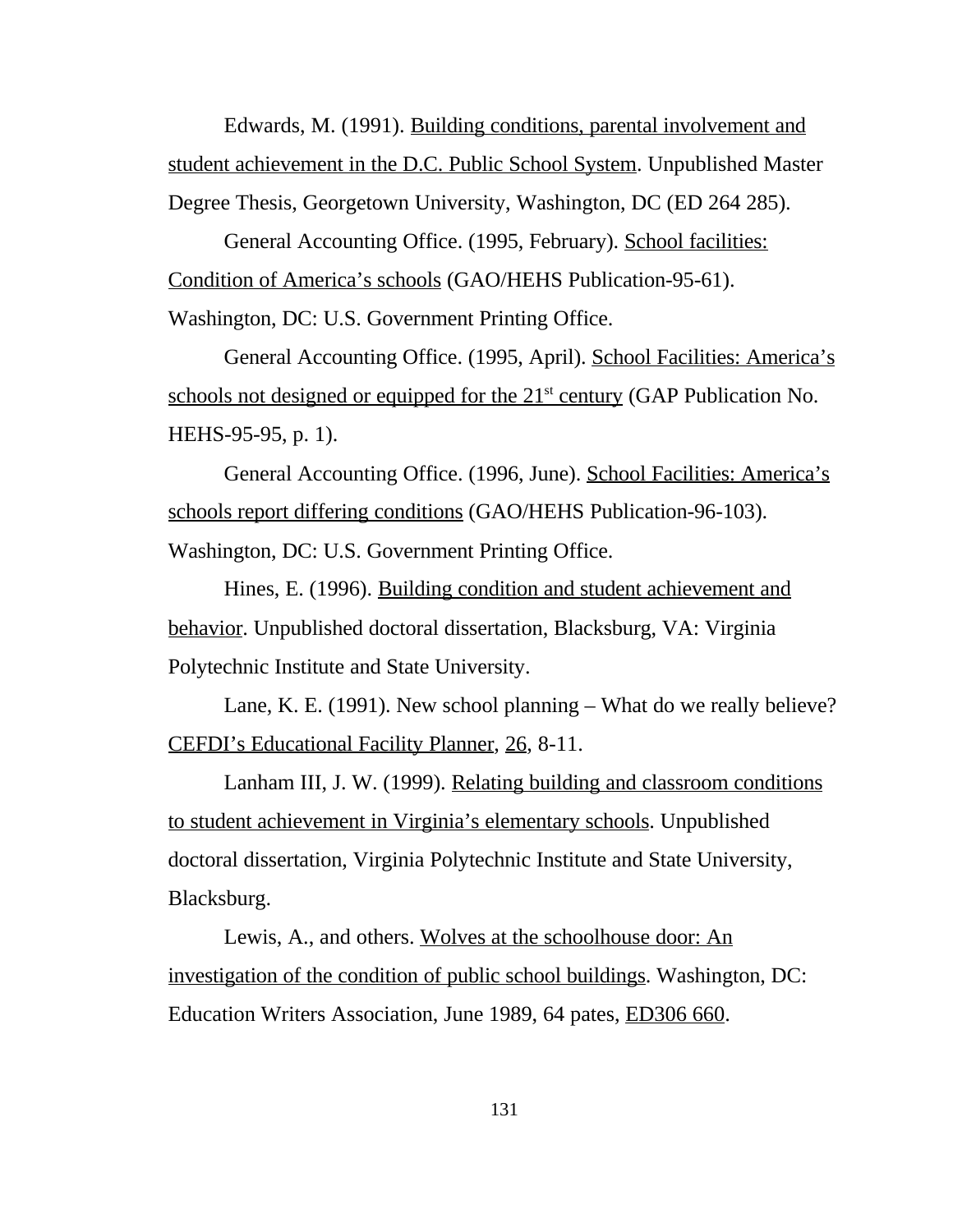Moulton, Jr., J. C. (1998). National survey of the perceptions of selected school board members regarding the quality and condition, maintenance, and improvement and renovation of existing public school facilities. Unpublished doctoral dissertation, Virginia Polytechnic Institute and State University, Blacksburg.

Reeves, Douglas B. (1998, October). Holding principals accountable. AASA School Administrator, 9, No. 55, 21-23.

Stinnette, L., Peterson, K., & Hallinger, P. (1997). "Becoming a community of learners: Emerging leadership practices" in New Leaders for Tomorrow's Schools [On-line]. Available: hppt://www.ncrel.org/cscd/ lead21/2-1l.htm

Summary of President Clinton's school construction initiative (1996, July 11) [On-line]. Available:

www1.whitehouse.gov/WH/dispatch/071196.html

Tillett, R., Secretary of Finance (1998). The state's role in financing education in Virginia. Commonwealth of Virginia, Department of Finance.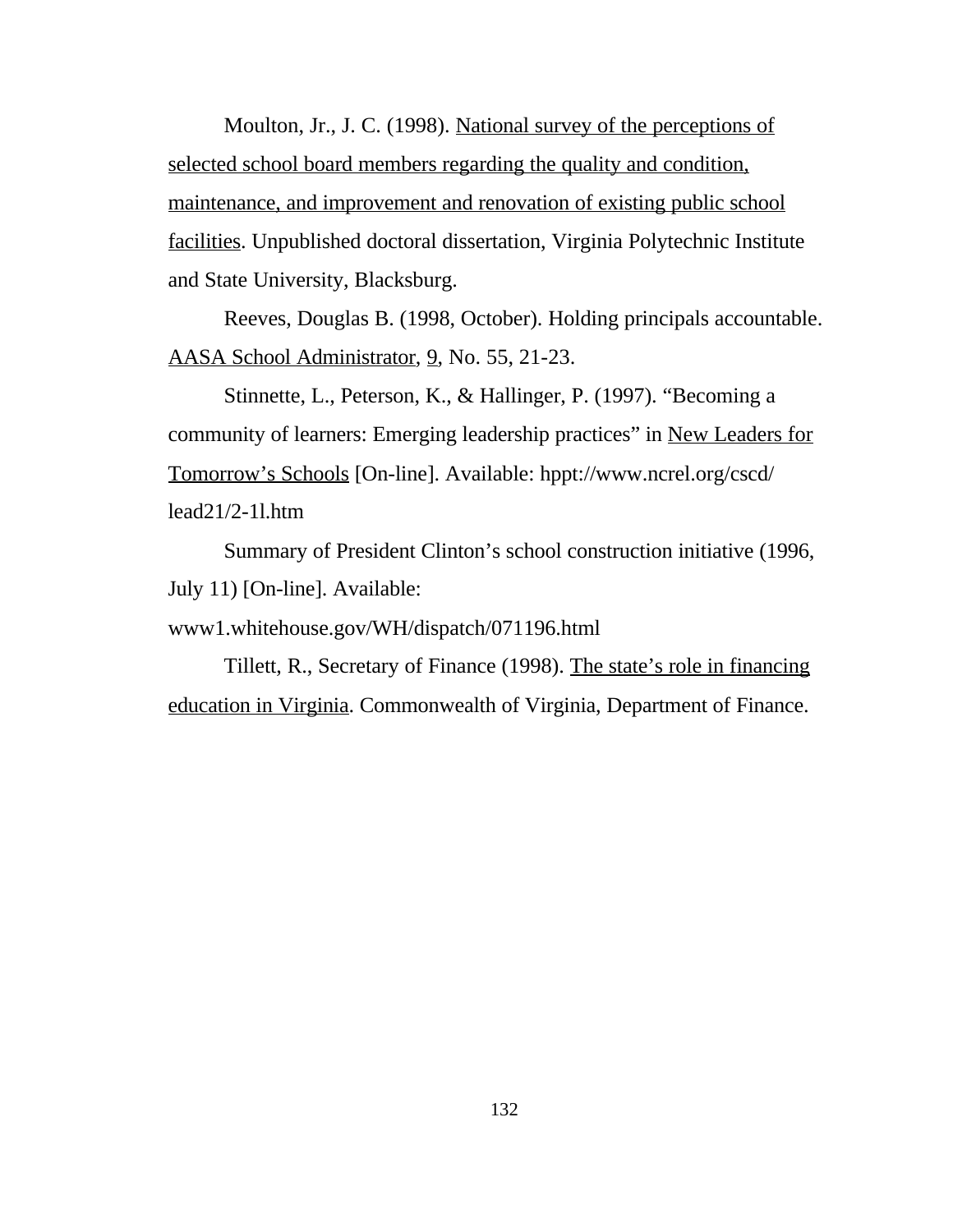Appendix A

33319 Huckleberry Drive Glade Spring, VA 24340 December 6, 1999

Washington County School Board 812 Thompson Drive Abingdon, VA 24210

Dear School Board Member:

I am conducting this survey in order to obtain your perceptions regarding school building conditions within the county. This survey is in conjunction with a doctoral dissertation research being conducted on the relationship between school leadership and the condition of school buildings.

The enclosed survey should take less than ten minutes to complete. Your answers will be anonymous. Please return your completed survey to me in the enclosed selfaddressed, stamped envelope by December 15. Responses will be entered into a database along with responses on the same questions from all groups involved: school board members, central office staff, superintendent, principals, and board of supervisors.

I appreciate your time and information given in the completion of this survey.

Sincerely,

Lee Brannon Doctoral Candidate Education Leadership and Policy Studies Virginia Tech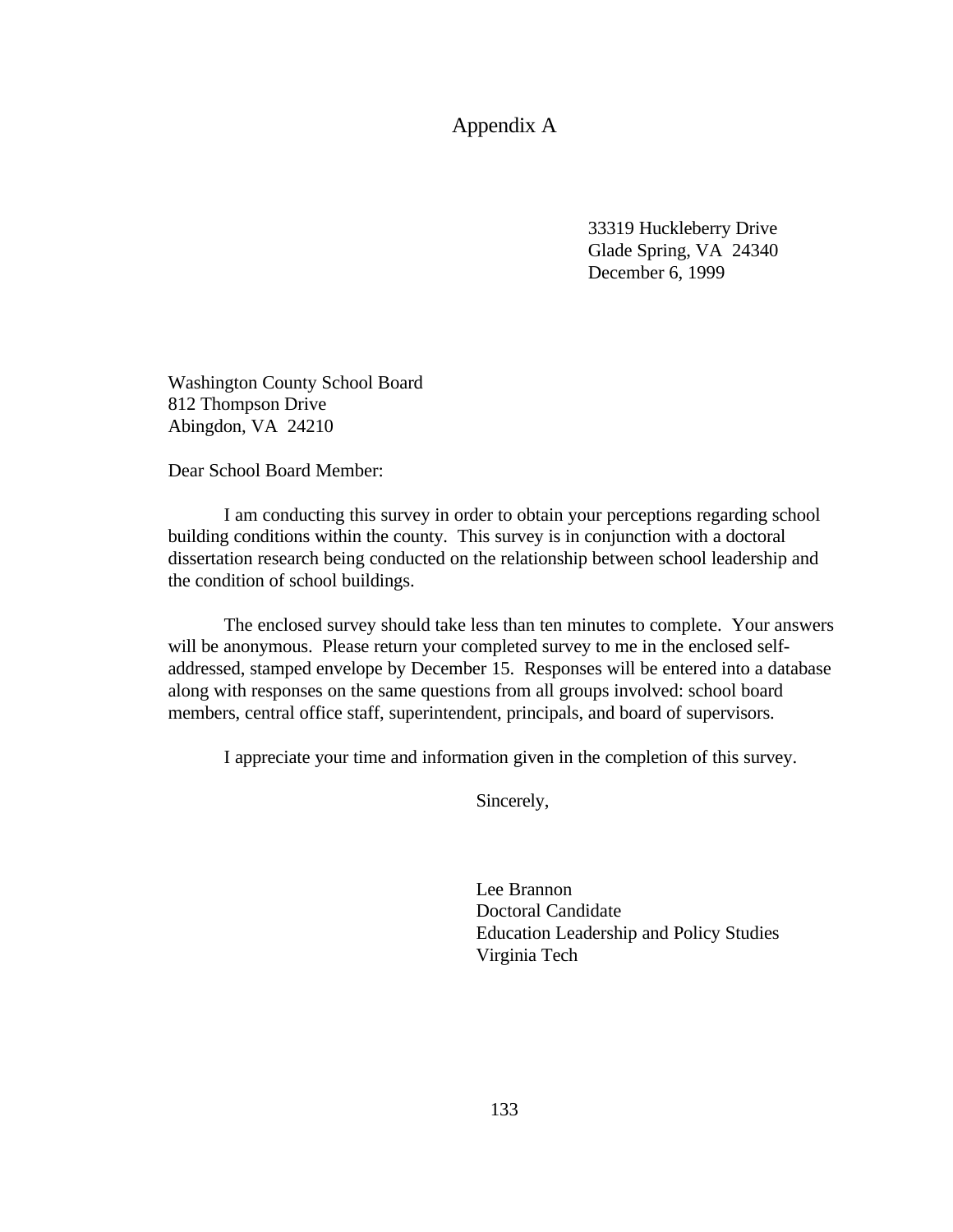# Appendix A

# 1999 Survey of School Board Members' Perceptions of School Building Conditions

*Please respond to the following questions regarding your perception of school building conditions.*

| I.<br>In your opinion, to what extent do school<br>facilities in your district meet the needs<br>of the educational program?                                                     | All facilities meet the needs.<br>$1_{-}$<br>Most facilities meet the needs.<br>$2^{2}$<br>Some facilities meet the needs.<br>$\overline{3}$ .<br>4. Few facilities meet the needs.<br>5. None meet the needs.                              |
|----------------------------------------------------------------------------------------------------------------------------------------------------------------------------------|---------------------------------------------------------------------------------------------------------------------------------------------------------------------------------------------------------------------------------------------|
| To what extent are school facilities in<br>П.<br>your district technologically<br>adequate for the future?                                                                       | $\frac{1}{\sqrt{1-x}}$ 1. All are adequate.<br>$\frac{1}{2}$ . All will be adequate with<br>implementation of planned<br>improvements.<br>3. More than half are adequate.<br>$\_\$ 4. Less than half are adequate.<br>5. None are adequate. |
| III.<br>In your opinion, maintaining school<br>facilities is                                                                                                                     | 1. Your top priority<br>2. One of your top priorities<br>3. A middle priority<br>4. A low priority<br>5. Not a priority                                                                                                                     |
| IV. In your opinion, the amount of money<br>budgeted for the maintenance of<br>school facilities is                                                                              | 1. More than adequate<br>2. Adequate<br>3. Less than adequate                                                                                                                                                                               |
| V.<br>As a school board member, do you<br>receive enough information regarding<br>the need to improve and renovate<br>existing school facilities to make<br>effective decisions? | 1. More than enough<br>2. Enough<br>3. Less than enough                                                                                                                                                                                     |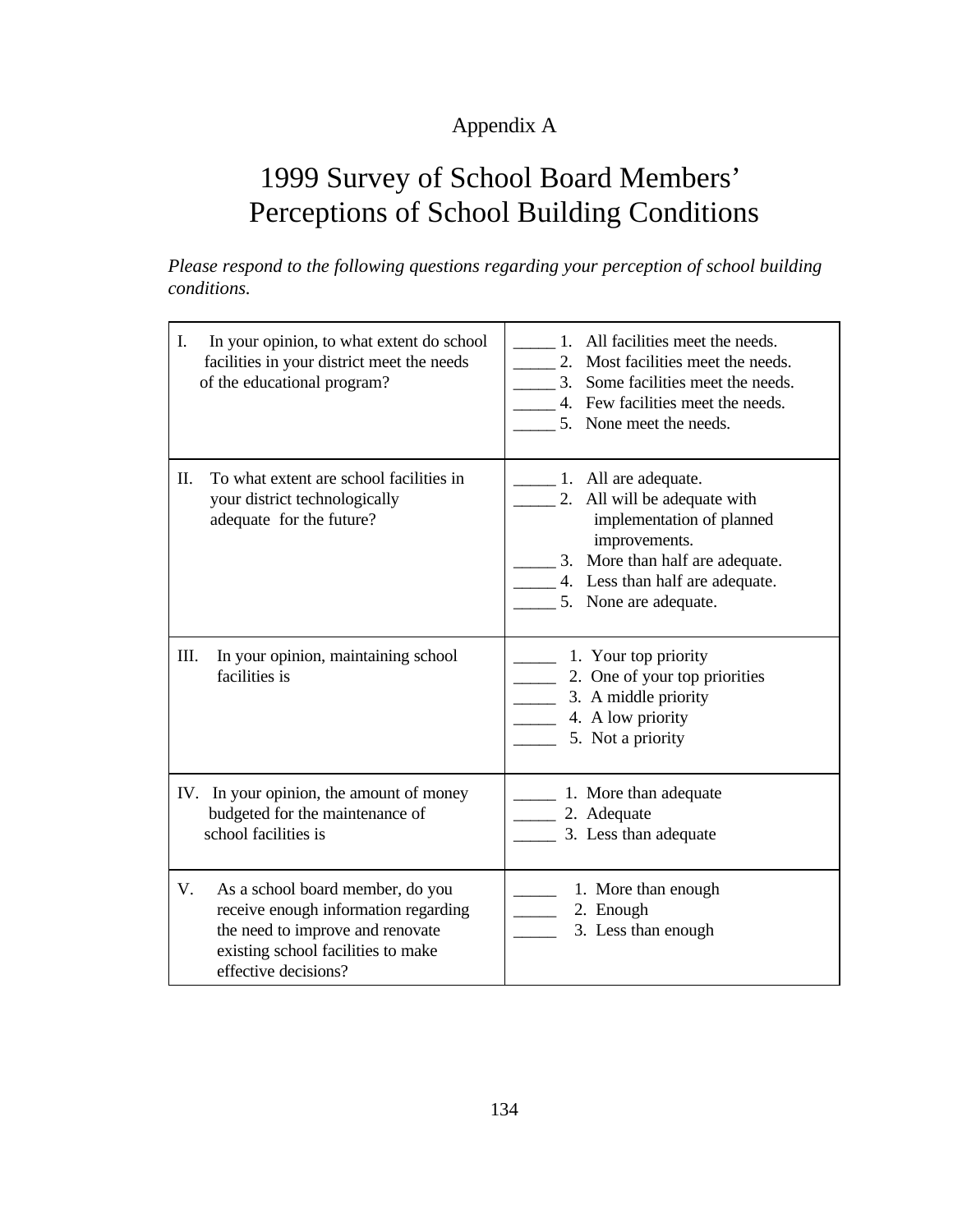| VI. | In your opinion, the amount of money<br>spent on the improvement and<br>renovation of school facilities is                                                                                                                              | 1. More than adequate<br>2. Adequate<br>3. Less than adequate                                                    |
|-----|-----------------------------------------------------------------------------------------------------------------------------------------------------------------------------------------------------------------------------------------|------------------------------------------------------------------------------------------------------------------|
|     | VII. What is your perception of the overall<br>condition of schools in your district,<br>taking into consideration all buildings,<br>classrooms, and technology<br>characteristics?                                                     | 1. Outstanding<br>2. Very good<br>$\overline{\phantom{a}}$<br>3. Satisfactory<br>4. Needs improvement<br>5. Poor |
|     | VIII. What is your perception of the overall<br>cosmetic condition of classrooms and the<br>schools' interiors, e.g. hallways,<br>auditoriums, and offices, in schools<br>within your district?                                         | 1. Outstanding<br>2. Very good<br>3. Satisfactory<br>4. Needs improvement<br>5. Poor                             |
| IX. | What is your perception of the overall<br>cosmetic condition of the school<br>buildings' exteriors within your district?                                                                                                                | 1. Outstanding<br>2. Very good<br>3. Satisfactory<br>4. Needs improvement<br>5. Poor                             |
| X.  | How would you rate the overall<br>maintenance of the school buildings in<br>your district? When answering please<br>consider general repairs, light bulb<br>replacement, plumbing maintenance,<br>electrical, and similar systems, etc. | 1. Outstanding<br>2. Very good<br>$\overline{\phantom{a}}$<br>3. Satisfactory<br>4. Needs improvement<br>5. Poor |

Is there any additional information you would like to provide about your perceptions of the condition of school buildings and classrooms? If so, please use this space for that purpose or attach an additional sheet.

**Thank you for taking the time to respond to this survey.** The results will be utilized in a doctoral dissertation paper for the purpose of examining the relationship of school leadership and the condition of school buildings. If you would like to receive a summary of the results, please include a note in the envelope containing the returned survey, and one will be mailed to you.

\_\_\_\_\_\_\_\_\_\_\_\_\_\_\_\_\_\_\_\_\_\_\_

Questions used in this survey are derived from a national survey developed by J. C. Moulton, Jr. (1998). His assistance in this endeavor is acknowledged and greatly appreciated.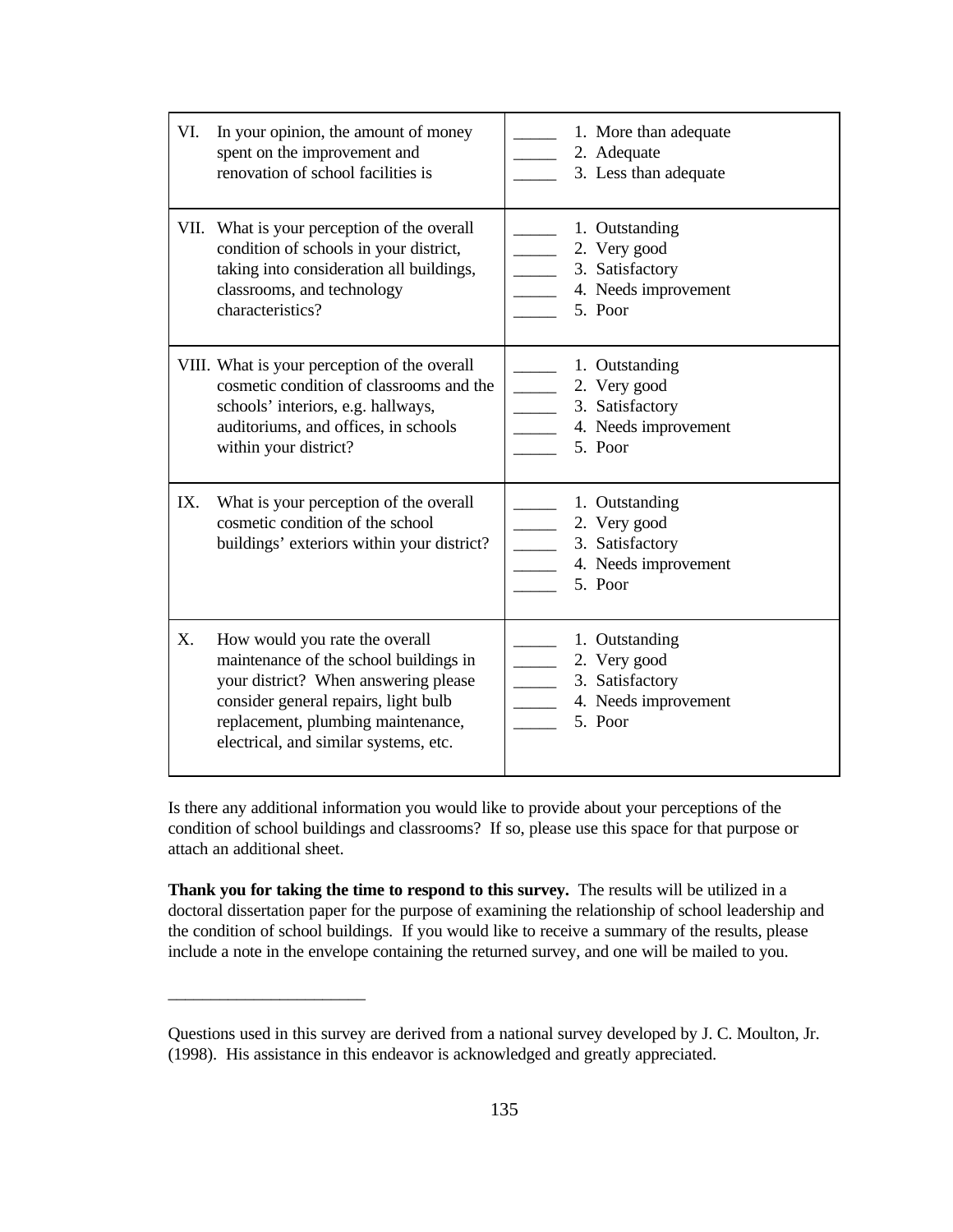Appendix B

33319 Huckleberry Drive Glade Spring, VA 24340 December 6, 1999

Dear Principal:

 I am conducting this survey in order to obtain your perceptions regarding the condition of your school building(s). This survey is in conjunction with a doctoral dissertation research being conducted on the relationship between school leadership and the condition of school buildings.

 The enclosed survey should take less than ten minutes to complete. Your answers will be anonymous. Responses will be entered into a database along with responses on the same questions from all groups involved: school board members, central office staff, superintendent, principals, and board of supervisors.

I appreciate your time and information given in the completion of this survey.

Sincerely,

Lee Brannon Doctoral Candidate Education Leadership and Policy Studies Virginia Tech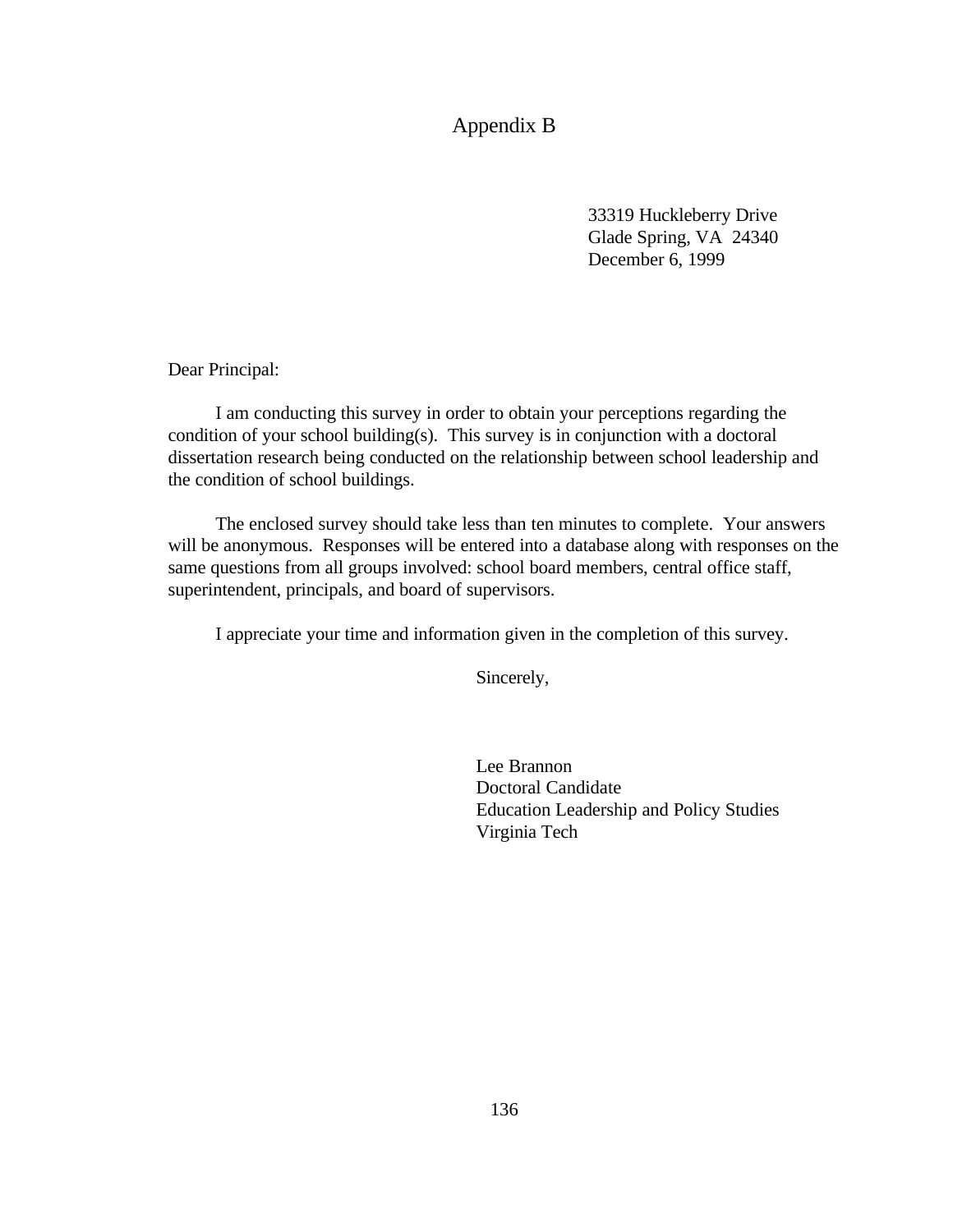# Appendix B

# 1999 Survey of Principals' Perceptions of School Building Conditions

 *Please respond to the following questions regarding your perception of school building conditions.*

| I.<br>In your opinion, to what extent do your<br>school facilities meet the needs of the<br>educational program?                                                    | All facilities meet the needs.<br>1.<br>2. Most facilities meet the needs.<br>3. Some facilities meet the needs.<br>4. Few facilities meet the needs.<br>5. None meet the needs.                     |
|---------------------------------------------------------------------------------------------------------------------------------------------------------------------|------------------------------------------------------------------------------------------------------------------------------------------------------------------------------------------------------|
| Π.<br>To what extent are your school facilities<br>technologically adequate for the future?                                                                         | 1. All are adequate.<br>2. All will be adequate with<br>implementation of planned<br>improvements.<br>More than half are adequate.<br>3.<br>4. Less than half are adequate.<br>5. None are adequate. |
| III.<br>In your opinion, maintaining school<br>facilities should be                                                                                                 | 1. Top priority<br>2. One of your top priorities<br>3. A middle priority<br>4. A low priority<br>5. Not a priority                                                                                   |
| IV. In your opinion, the amount of money<br>budgeted for the maintenance of your<br>school facilities is                                                            | 1. More than adequate<br>2. Adequate<br>$\frac{3}{2}$ . Less than adequate                                                                                                                           |
| V.<br>As a principal, do you receive enough<br>information regarding the need to<br>improve and renovate existing school<br>facilities to make effective decisions? | 1. More than enough<br>2. Enough<br>3. Less than enough                                                                                                                                              |
| VI.<br>In your opinion, the amount of money<br>spent on the improvement and<br>renovation of your school facilities is                                              | 1. More than adequate<br>2. Adequate<br>3. Less than adequate                                                                                                                                        |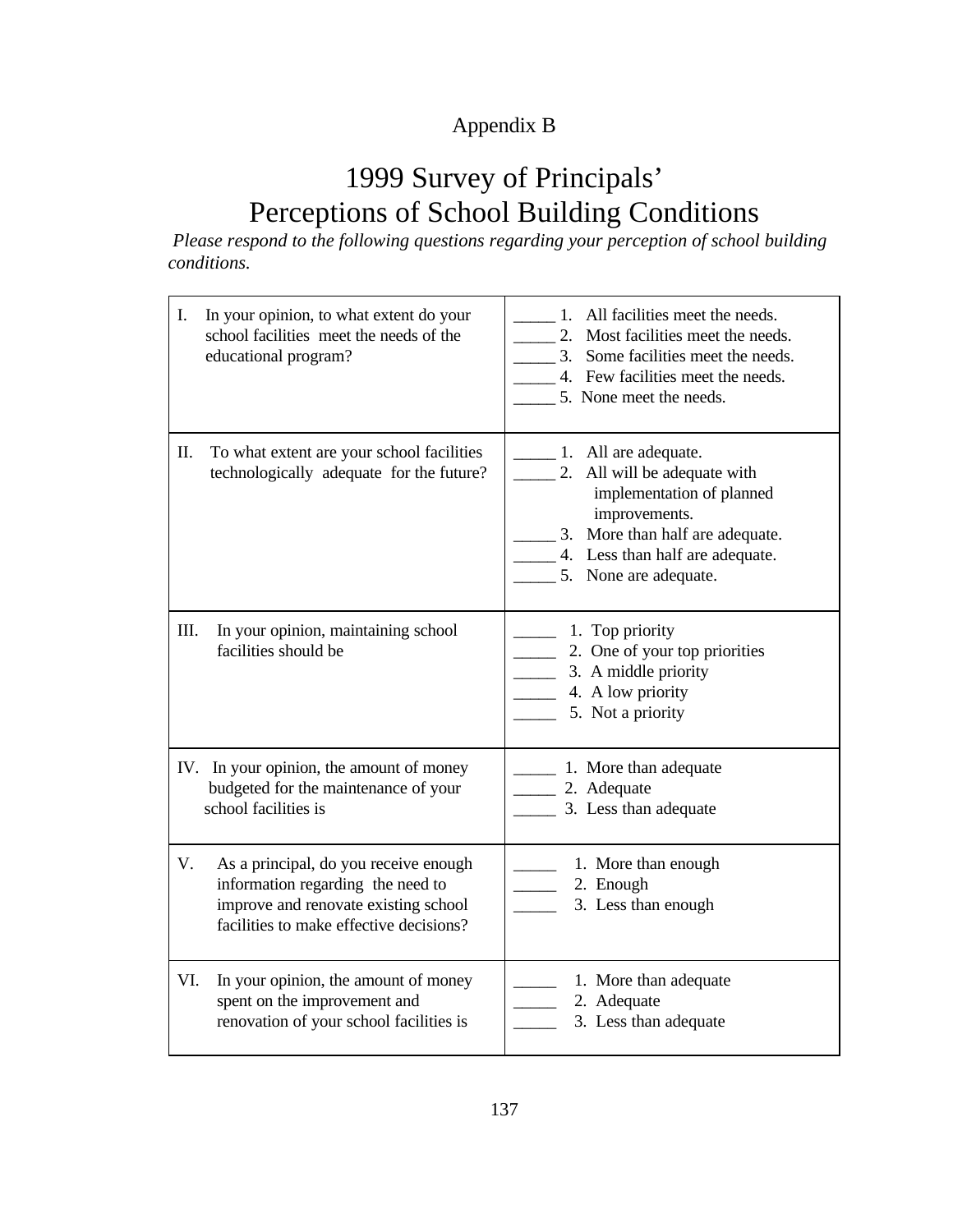|     | VII. What is your perception of the overall<br>condition of your school, taking into<br>consideration all buildings, classrooms,<br>and technology characteristics?                                                        | 1. Outstanding<br>2. Very good<br><u> 1999 - Jan Ja</u><br>3. Satisfactory<br>4. Needs improvement<br>5. Poor    |
|-----|----------------------------------------------------------------------------------------------------------------------------------------------------------------------------------------------------------------------------|------------------------------------------------------------------------------------------------------------------|
|     | VIII. What is your perception of the overall<br>cosmetic condition of classrooms and the<br>school's interiors, e.g. hallways,<br>auditorium, and offices, in your school?                                                 | 1. Outstanding<br>2. Very good<br>$\overline{\phantom{a}}$<br>3. Satisfactory<br>4. Needs improvement<br>5. Poor |
| IX. | What is your perception of the overall<br>cosmetic condition of the school<br>building's exterior?                                                                                                                         | 1. Outstanding<br>2. Very good<br>3. Satisfactory<br>4. Needs improvement<br>5. Poor                             |
| X.  | How would you rate the overall<br>maintenance of the your school building?<br>When answering please consider general<br>repairs, light bulb replacement,<br>plumbing maintenance, electrical, and<br>similar systems, etc. | 1. Outstanding<br>2. Very good<br>3. Satisfactory<br>4. Needs improvement<br>5. Poor                             |

Is there any additional information you would like to provide about your perceptions of the condition of school buildings and classrooms? If so, please use this space for that purpose or attach an additional page.

**Thank you for taking the time to respond to this survey.** The results will be utilized in a doctoral dissertation paper for the purpose of examining the relationship of school leadership and the condition of school buildings. If you would like to receive a summary of the results, please include a note in the envelope containing the returned survey, and one will be mailed to you.

\_\_\_\_\_\_\_\_\_\_\_\_\_\_\_\_\_\_\_\_\_\_\_

Questions used in this survey are derived from a national survey developed by J. C. Moulton, Jr. (1998). His assistance in this endeavor is acknowledged and greatly appreciated.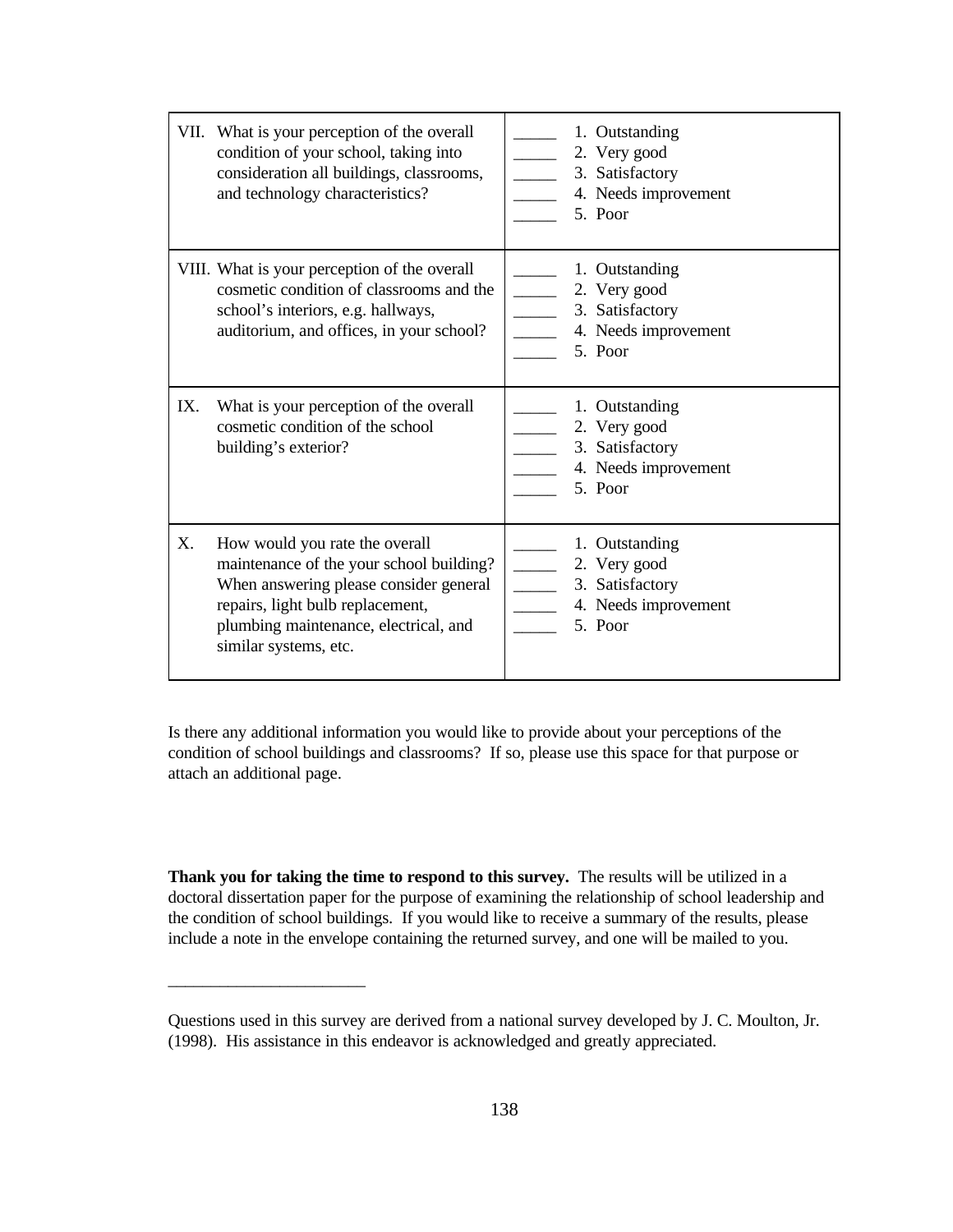Appendix C

33319 Huckleberry Drive Glade Spring, VA 24340 December 6, 1999

Dear Superintendent/Central Office Staff:

 I am conducting this survey in order to obtain your perceptions regarding the condition of your school building(s). This survey is in conjunction with a doctoral dissertation research being conducted on the relationship between school leadership and the condition of school buildings.

 The enclosed survey should take less than ten minutes to complete. Your answers will be anonymous. Responses will be entered into a database along with responses on the same questions from all groups involved: school board members, central office staff, superintendent, principals, and board of supervisors.

I appreciate your time and information given in the completion of this survey.

Sincerely,

Lee Brannon Doctoral Candidate Education Leadership and Policy Studies Virginia Tech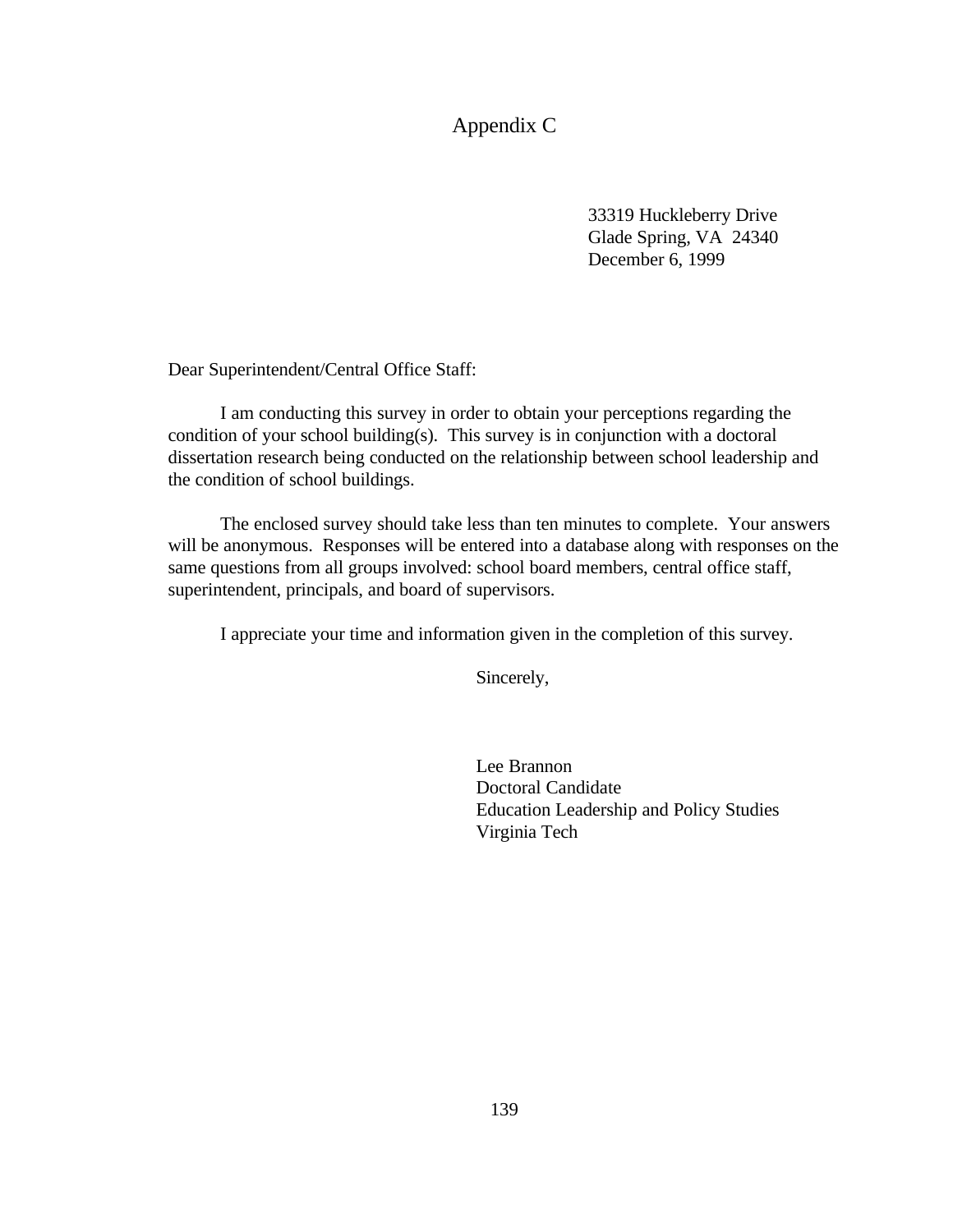# Appendix C

# 1999 Survey of Superintendent's and Central Office Staff's Perceptions of School Building Conditions

*Please respond to the following questions regarding your perception of school building conditions.*

| I.   | In your opinion, to what extent do school<br>facilities in your county meet the needs<br>of the educational program?                                                                  | All facilities meet the needs.<br>$1_{-}$<br>Most facilities meet the needs.<br>2.<br>3. Some facilities meet the needs.<br>4. Few facilities meet the needs.<br>5. None meet the needs.                        |
|------|---------------------------------------------------------------------------------------------------------------------------------------------------------------------------------------|-----------------------------------------------------------------------------------------------------------------------------------------------------------------------------------------------------------------|
| П.   | To what extent are school facilities in<br>your county technologically<br>adequate for the future?                                                                                    | $\frac{1}{2}$ 1. All are adequate.<br>2. All will be adequate with<br>implementation of planned<br>improvements.<br>3. More than half are adequate.<br>4. Less than half are adequate.<br>5. None are adequate. |
| III. | In your opinion, maintaining school<br>facilities is                                                                                                                                  | 1. Your top priority<br>2. One of your top priorities<br>3. A middle priority<br>4. A low priority<br>5. Not a priority                                                                                         |
| IV.  | In your opinion, the amount of money<br>budgeted for the maintenance of<br>school facilities is                                                                                       | 1. More than adequate<br>2. Adequate<br>3. Less than adequate                                                                                                                                                   |
| V.   | As a member of central office staff, do<br>you receive enough information<br>regarding the need to improve and<br>renovate existing school facilities to<br>make effective decisions? | 1. More than enough<br>2. Enough<br>3. Less than enough                                                                                                                                                         |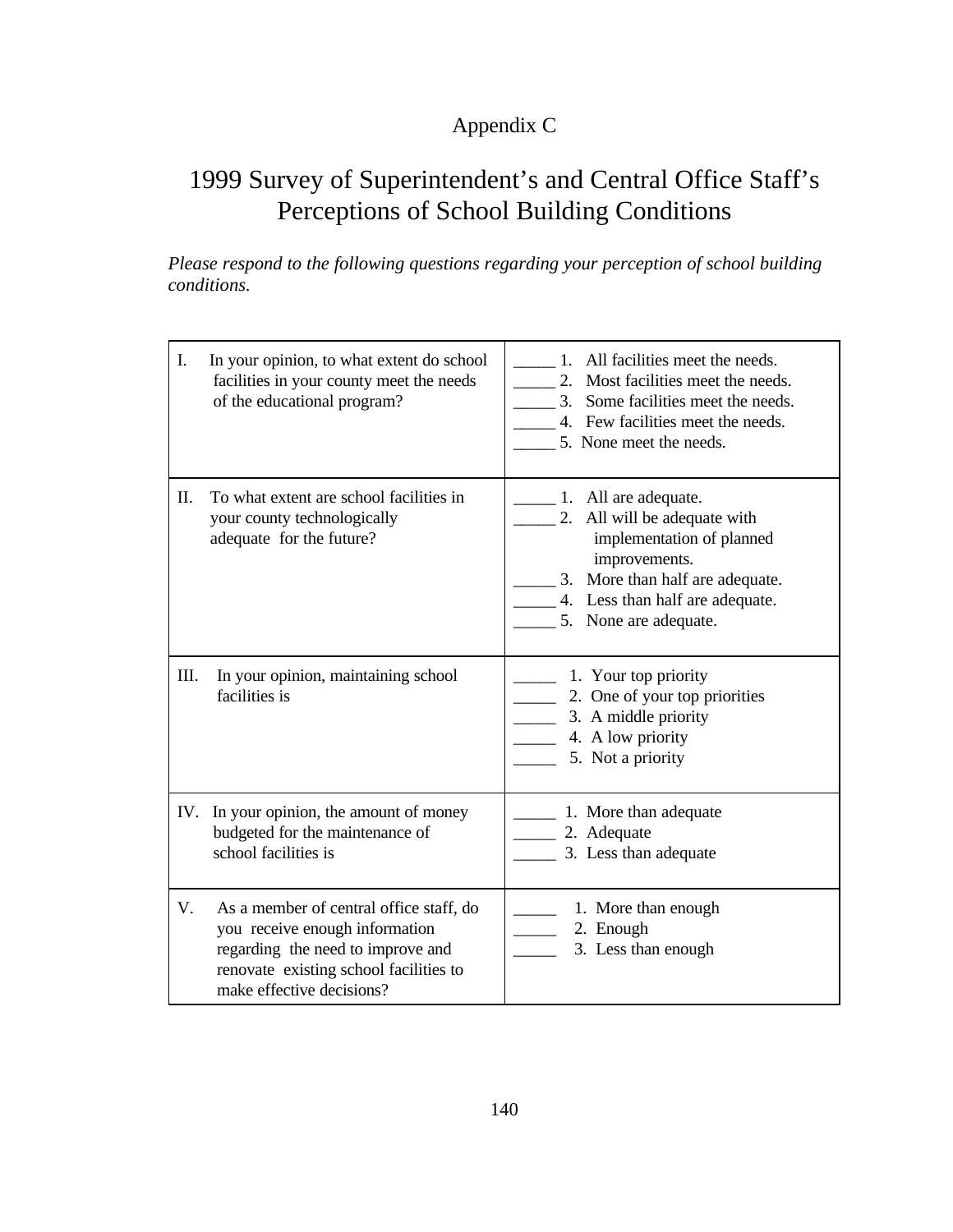| VI. | In your opinion, the amount of money<br>spent on the improvement and<br>renovation of school facilities is                                                                                                                                 | 1. More than adequate<br>2. Adequate<br>3. Less than adequate                        |
|-----|--------------------------------------------------------------------------------------------------------------------------------------------------------------------------------------------------------------------------------------------|--------------------------------------------------------------------------------------|
|     | VII. What is your perception of the overall<br>condition of schools in the county,<br>taking into consideration all buildings,<br>classrooms, and technology<br>characteristics?                                                           | 1. Outstanding<br>2. Very good<br>3. Satisfactory<br>4. Needs improvement<br>5. Poor |
|     | VIII. What is your perception of the overall<br>cosmetic condition of classrooms and the<br>schools' interiors, e.g. hallways,<br>auditoriums, and offices, in schools<br>within the county?                                               | 1. Outstanding<br>2. Very good<br>3. Satisfactory<br>4. Needs improvement<br>5. Poor |
| IX. | What is your perception of the overall<br>cosmetic condition of the school<br>buildings' exteriors within the county?                                                                                                                      | 1. Outstanding<br>2. Very good<br>3. Satisfactory<br>4. Needs improvement<br>5. Poor |
| X.  | How would you rate the overall<br>maintenance of the school buildings<br>within the county? When answering<br>please consider general repairs, light<br>bulb replacement, plumbing<br>maintenance, electrical and similar<br>systems, etc. | 1. Outstanding<br>2. Very good<br>3. Satisfactory<br>4. Needs improvement<br>5. Poor |

Is there any additional information you would like to provide about your perceptions of the condition of school buildings and classrooms? If so, please use this space for that purpose or attach an additional sheet.

**Thank you for taking the time to respond to this survey.** The results will be utilized in a doctoral dissertation paper for the purpose of examining the relationship of school leadership and the condition of school buildings. If you would like to receive a summary of the results, please include a note in the envelope containing the returned survey, and one will be mailed to you.

\_\_\_\_\_\_\_\_\_\_\_\_\_\_\_\_\_\_\_\_\_\_\_

Questions used in this survey are derived from a national survey developed by J. C. Moulton, Jr. (1998). His assistance in this endeavor is acknowledged and greatly appreciated.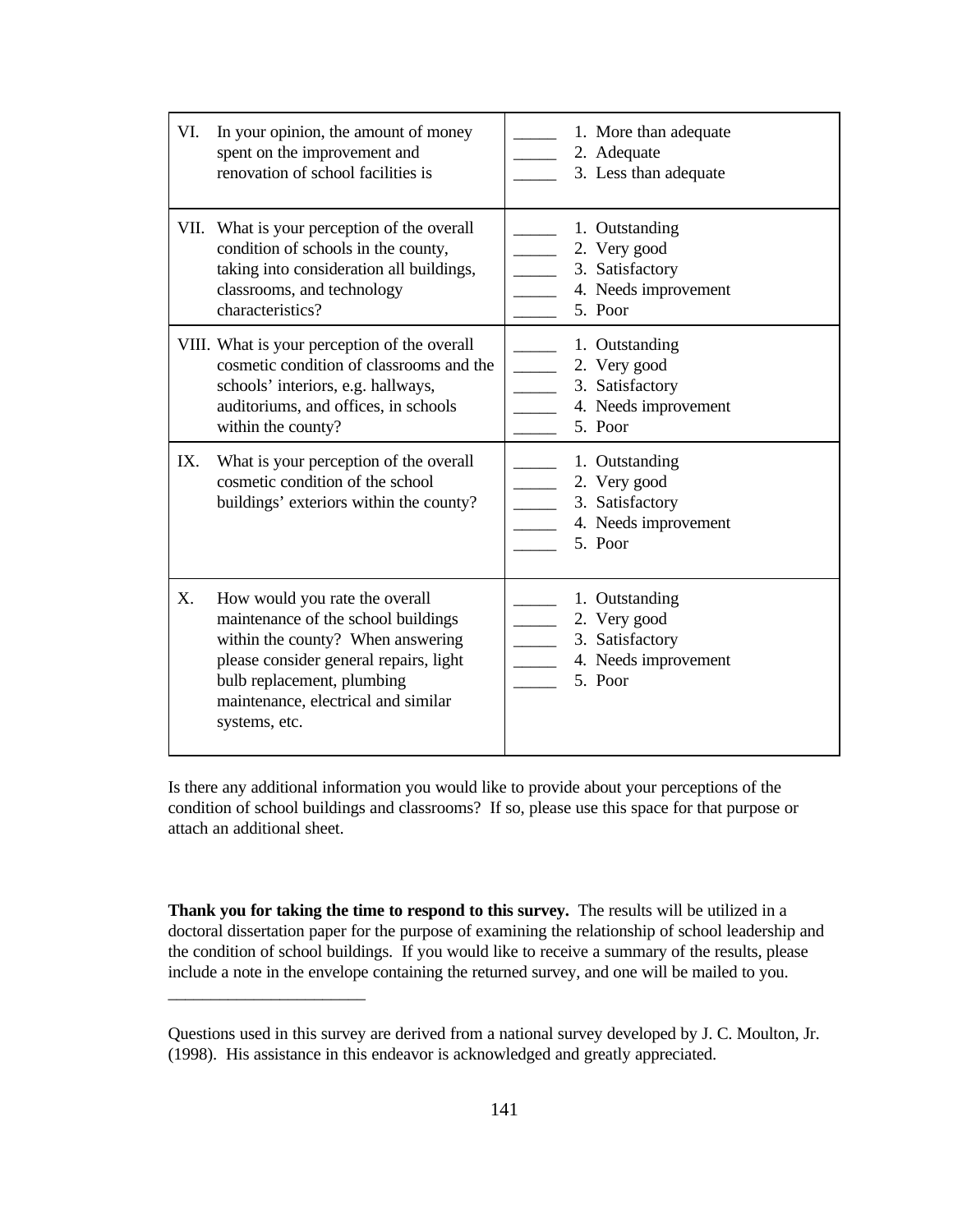## Appendix D

33319 Huckleberry Drive Glade Spring, VA 24340 December 6, 1999

Washington County Board of Supervisors 29045 Zion Church Road Damascus, VA 24236

Dear Board of Supervisors Member:

 I am conducting this survey in order to obtain your perceptions regarding school building conditions within the county. This survey is in conjunction with a doctoral dissertation research being conducted on the relationship between school leadership and the condition of school buildings.

 The enclosed survey should take less than ten minutes to complete. Your answers will be anonymous. Please return your completed survey to me in the enclosed selfaddressed, stamped envelope by December 20. Responses will be entered into a database along with responses on the same questions from all groups involved: school board members, central office staff, superintendent, principals, and board of supervisors.

I appreciate your time and information given in the completion of this survey.

Sincerely,

Lee Brannon Doctoral Candidate Education Leadership and Policy Studies Virginia Tech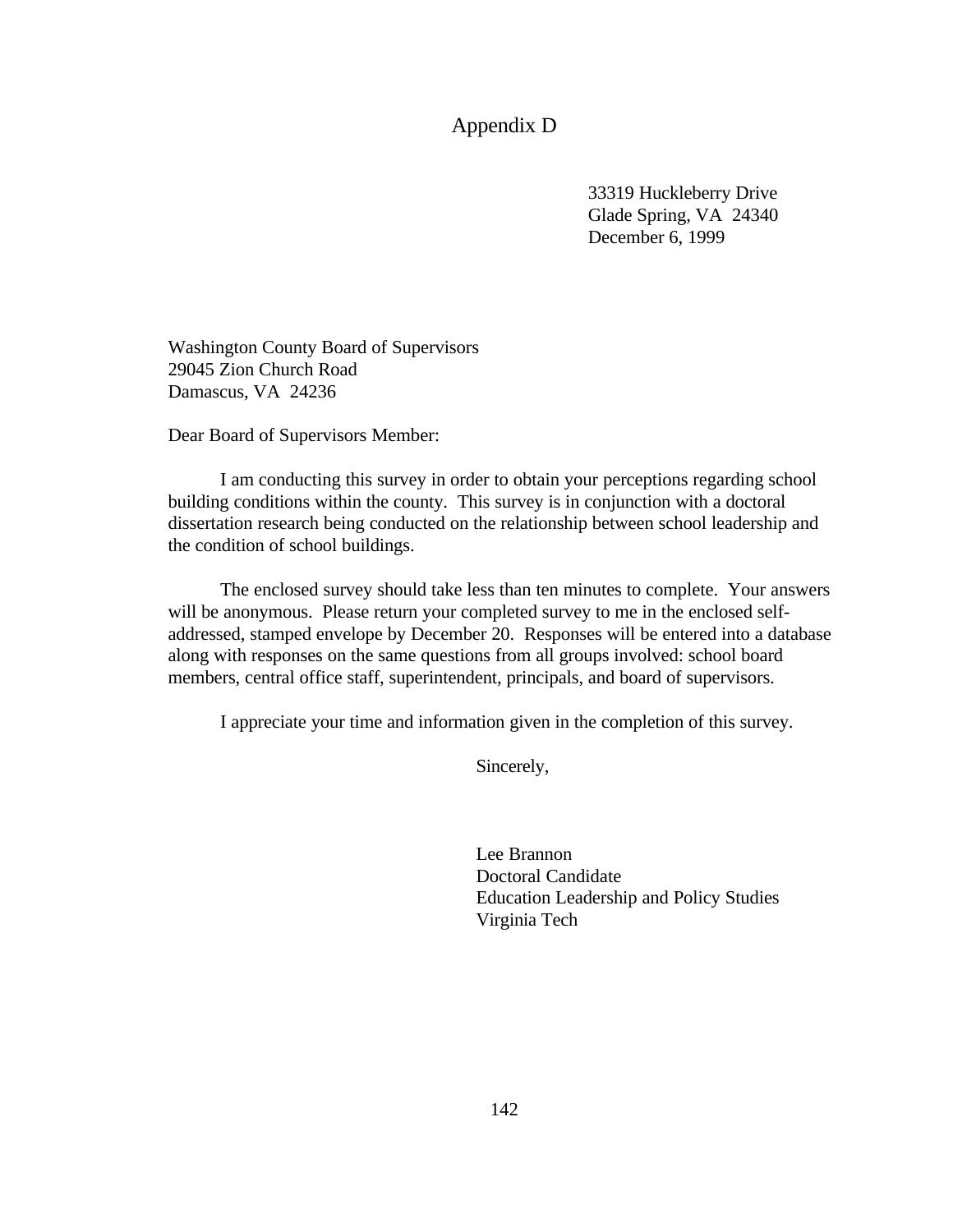# Appendix D

# 1999 Survey of Board of Supervisors' Perceptions of School Building Conditions

*Please respond to the following questions regarding your perception of school building conditions.*

| I.   | In your opinion, to what extent do school<br>facilities in the county meet the needs<br>of the educational program?                                                                | All facilities meet the needs.<br>1.<br>2. Most facilities meet the needs.<br>3.<br>Some facilities meet the needs.<br>4. Few facilities meet the needs.<br>5. None meet the needs.                                |
|------|------------------------------------------------------------------------------------------------------------------------------------------------------------------------------------|--------------------------------------------------------------------------------------------------------------------------------------------------------------------------------------------------------------------|
| Π.   | To what extent are school facilities in<br>the county technologically<br>adequate for the future?                                                                                  | $\frac{1}{2}$ 1. All are adequate.<br>2. All will be adequate with<br>implementation of planned<br>improvements.<br>More than half are adequate.<br>3.<br>4. Less than half are adequate.<br>5. None are adequate. |
| III. | In your opinion, maintaining school<br>facilities is                                                                                                                               | 1. Your top priority<br>2. One of your top priorities<br>3. A middle priority<br>4. A low priority<br>5. Not a priority                                                                                            |
| IV.  | In your opinion, the amount of money<br>budgeted for the maintenance of<br>school facilities is                                                                                    | 1. More than adequate<br>2. Adequate<br>3. Less than adequate                                                                                                                                                      |
| V.   | As a board of supervisors member, do<br>you receive enough information<br>regarding the need to improve and<br>renovate existing school facilities to<br>make effective decisions? | 1. More than enough<br>2. Enough<br>3. Less than enough                                                                                                                                                            |
| VI.  | In your opinion, the amount of money<br>spent on the improvement and<br>renovation of school facilities is                                                                         | 1. More than adequate<br>2. Adequate<br>3. Less than adequate                                                                                                                                                      |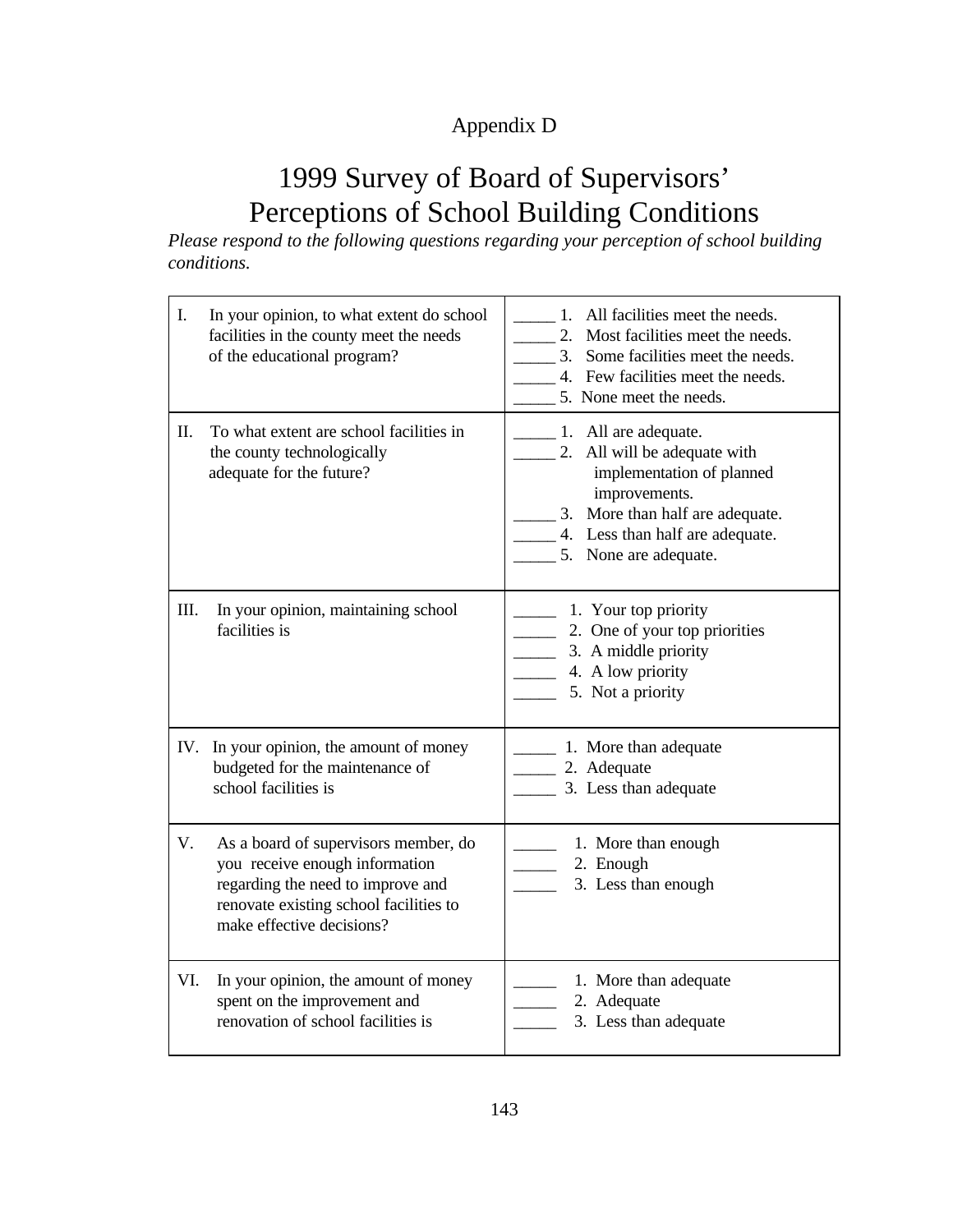|     | VII. What is your perception of the overall<br>condition of schools in the county,<br>taking into consideration all buildings,<br>classrooms, and technology<br>characteristics?                                                     | 1. Outstanding<br>2. Very good<br>3. Satisfactory<br>4. Needs improvement<br>5. Poor |
|-----|--------------------------------------------------------------------------------------------------------------------------------------------------------------------------------------------------------------------------------------|--------------------------------------------------------------------------------------|
|     | VIII. What is your perception of the overall<br>cosmetic condition of classrooms and the<br>schools' interiors, e.g. hallways,<br>auditoriums, and offices, in schools<br>within the county?                                         | 1. Outstanding<br>2. Very good<br>3. Satisfactory<br>4. Needs improvement<br>5. Poor |
| IX. | What is your perception of the overall<br>cosmetic condition of the school<br>buildings' exteriors within the county?                                                                                                                | 1. Outstanding<br>2. Very good<br>3. Satisfactory<br>4. Needs improvement<br>5. Poor |
| X.  | How would you rate the overall<br>maintenance of the school buildings in<br>the county? When answering, please<br>consider general repairs, light bulb<br>replacement, plumbing maintenance,<br>electrical and similar systems, etc. | 1. Outstanding<br>2. Very good<br>3. Satisfactory<br>4. Needs improvement<br>5. Poor |

Is there any additional information you would like to provide about your perceptions of the condition of school buildings and classrooms? If so, please use this space for that purpose or attach an additional sheet.

**Thank you for taking the time to respond to this survey.** The results will be utilized in a doctoral dissertation paper for the purpose of examining the relationship of school leadership and the condition of school buildings. If you would like to receive a summary of the results, please include a note in the envelope containing the returned survey, and one will be mailed to you.

\_\_\_\_\_\_\_\_\_\_\_\_\_\_\_\_\_\_\_\_\_\_\_

Questions used in this survey are derived from a national survey developed by J. C. Moulton, Jr. (1998). His assistance in this endeavor is acknowledged and greatly appreciated.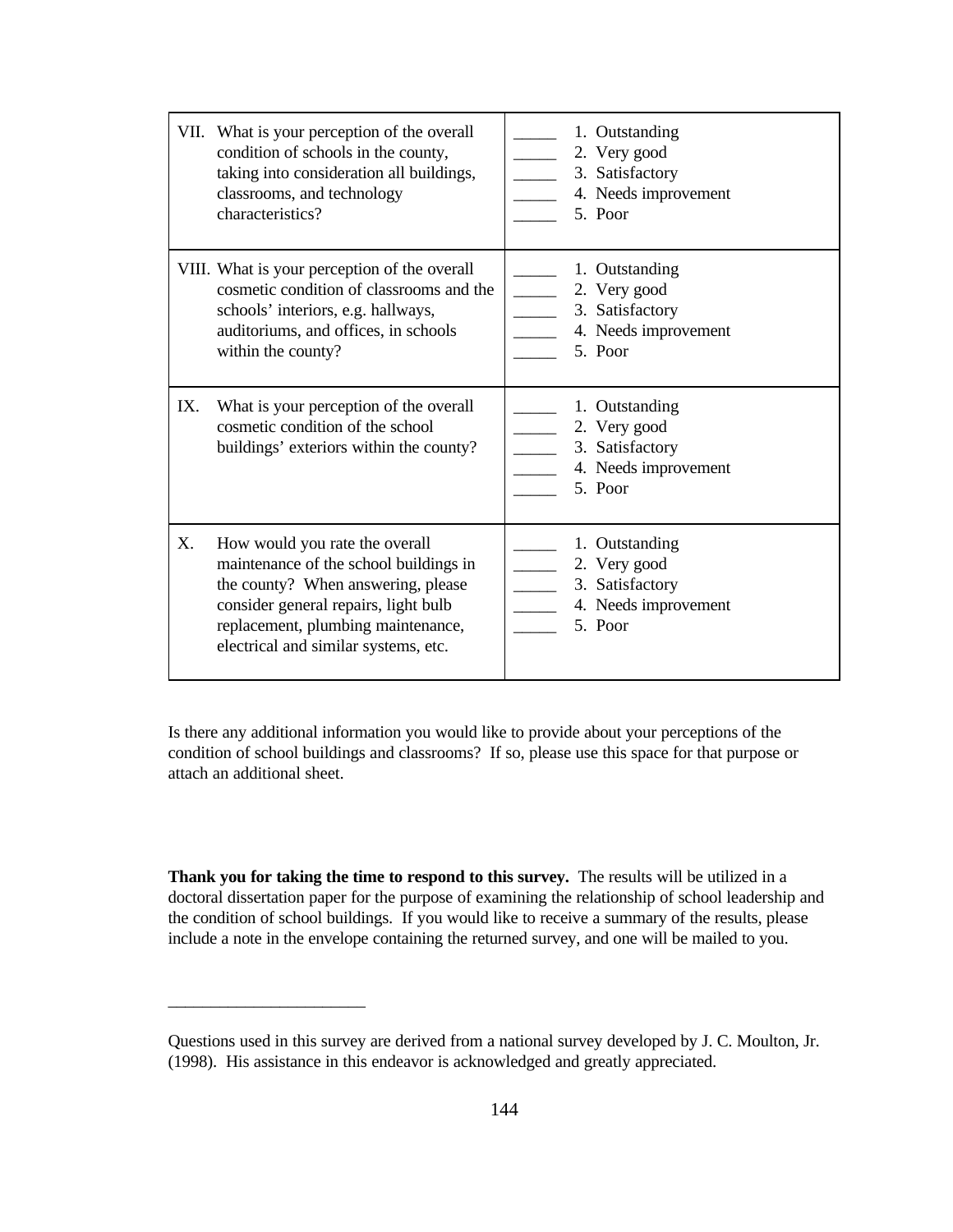# Appendix E

# **ASSESSMENT OF PHYSICAL ENVIRONMENT**

*Instructions:* Please indicate the status of the school facility in each area by circling the most appropriate description for each of the following questions. You may provide additional information in the space provided after each question.

# **Survey Instrument**

- 1. What is the age of the facility? [A facility's age is your best estimate of the time period during which most of the space used by students was built. If the space was fully updated to the building standards of a later time period, consider the school in the later time period.]
	- a. 60 years old or older
	- b. 50-59 years old
	- c. 40-49 years old
	- d. 30-39 years old
	- e. 20-29 years old
	- f. 10-19 years old
	- g. Under 10 years old

Comments: \_\_\_\_\_\_\_\_\_\_\_\_\_\_\_\_\_\_\_\_\_\_\_\_\_\_\_\_\_\_\_\_\_\_\_\_\_\_\_\_\_\_\_\_\_\_\_\_\_\_\_\_\_\_\_\_\_\_\_\_\_

- 2. Are there windows in each instructional space (classroom)?
	- a. Windows are in fewer than 1/4th of the instructional spaces.
	- b. Windows are in at least 1/4th, but fewer than 3/4ths of the instructional spaces.
	- c. Windows are in at least 3/4ths of the instructional spaces.

Comments:

- 3. What kind of flooring is found in the majority of the instructional spaces?
	- a. Wood floor
	- b. Tile or terrazzo
	- c. Carpet

Comments: \_\_\_\_\_\_\_\_\_\_\_\_\_\_\_\_\_\_\_\_\_\_\_\_\_\_\_\_\_\_\_\_\_\_\_\_\_\_\_\_\_\_\_\_\_\_\_\_\_\_\_\_\_\_\_\_\_\_\_\_\_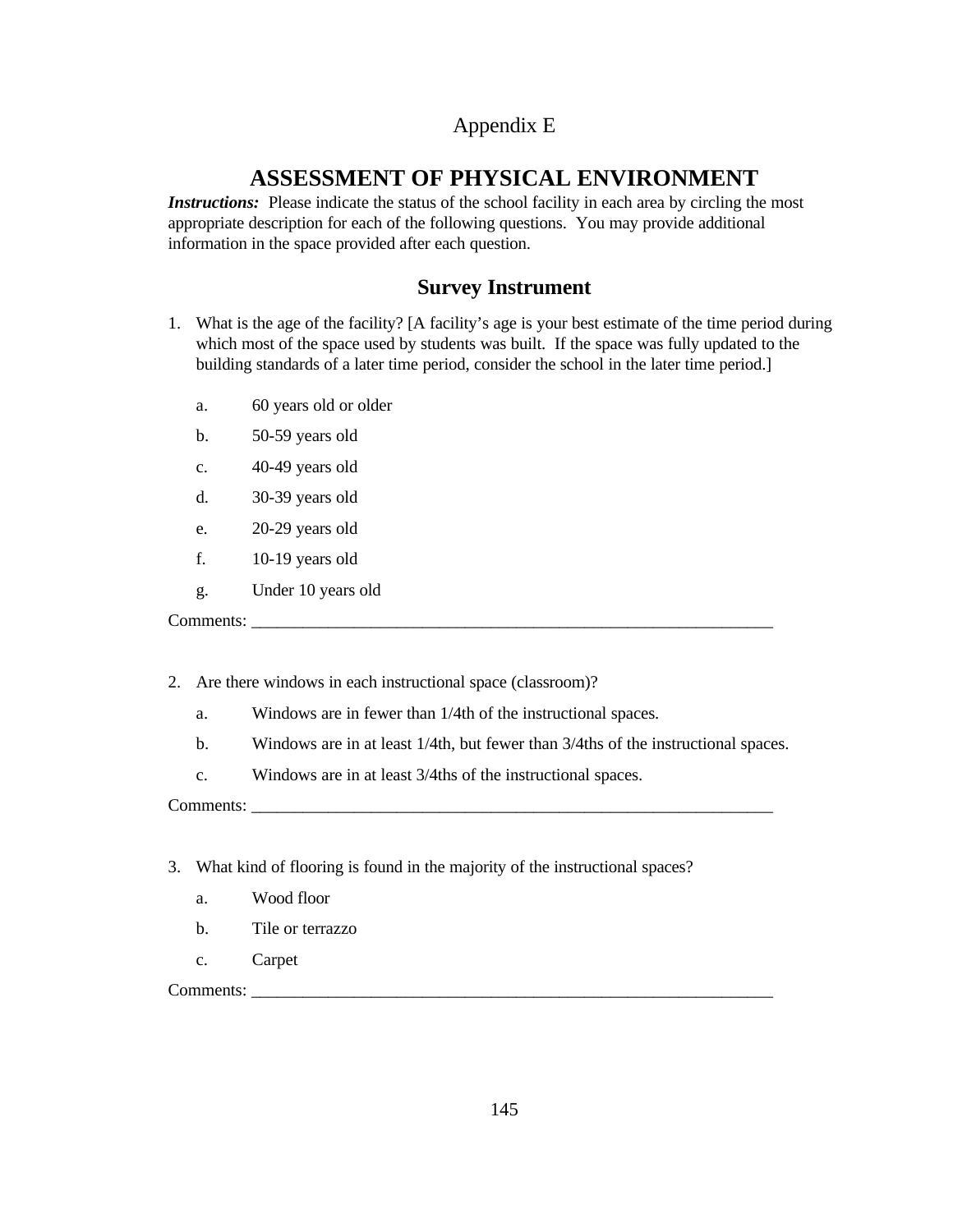- 4. What quality of heat is found in the majority of the instructional spaces?
	- a. Uneven heat unable to control in each room
	- b. Even heat unable to control in each room
	- c. Even heat able to control in each room

Comments: \_\_\_\_\_\_\_\_\_\_\_\_\_\_\_\_\_\_\_\_\_\_\_\_\_\_\_\_\_\_\_\_\_\_\_\_\_\_\_\_\_\_\_\_\_\_\_\_\_\_\_\_\_\_\_\_\_\_\_\_\_

- 5. What quality of air conditioning is found in the majority of the instructional spaces?
	- a. No air conditioning in the facility
	- b. Air conditioning in some instructional spaces, or air conditioning in all instructional spaces but not well regulated
	- c. Air conditioning in all instructional spaces which can be well regulated

Comments: \_\_\_\_\_\_\_\_\_\_\_\_\_\_\_\_\_\_\_\_\_\_\_\_\_\_\_\_\_\_\_\_\_\_\_\_\_\_\_\_\_\_\_\_\_\_\_\_\_\_\_\_\_\_\_\_\_\_\_\_\_

- 6. When was the last time the interior walls, including classroom spaces, were painted?
	- a. Over 15 years ago
	- b. Between 8 and 15 years
	- c. Less than 8 years ago

Comments: \_\_\_\_\_\_\_\_\_\_\_\_\_\_\_\_\_\_\_\_\_\_\_\_\_\_\_\_\_\_\_\_\_\_\_\_\_\_\_\_\_\_\_\_\_\_\_\_\_\_\_\_\_\_\_\_\_\_\_\_\_

7. Is there a regularly scheduled painting cycle for interior walls? If so, what is it?

- a. No
- b. Yes over 8-year cycle
- c. Yes 8-year or fewer-year cycle

Comments: \_\_\_\_\_\_\_\_\_\_\_\_\_\_\_\_\_\_\_\_\_\_\_\_\_\_\_\_\_\_\_\_\_\_\_\_\_\_\_\_\_\_\_\_\_\_\_\_\_\_\_\_\_\_\_\_\_\_\_\_\_

- 8. When was the last time the exterior walls or windows and trim were painted?
	- a. Over 7 years ago
	- b. Between 4 and 7 years

c. Within the last 4 years or no exterior surface requires periodic painting

Comments: \_\_\_\_\_\_\_\_\_\_\_\_\_\_\_\_\_\_\_\_\_\_\_\_\_\_\_\_\_\_\_\_\_\_\_\_\_\_\_\_\_\_\_\_\_\_\_\_\_\_\_\_\_\_\_\_\_\_\_\_\_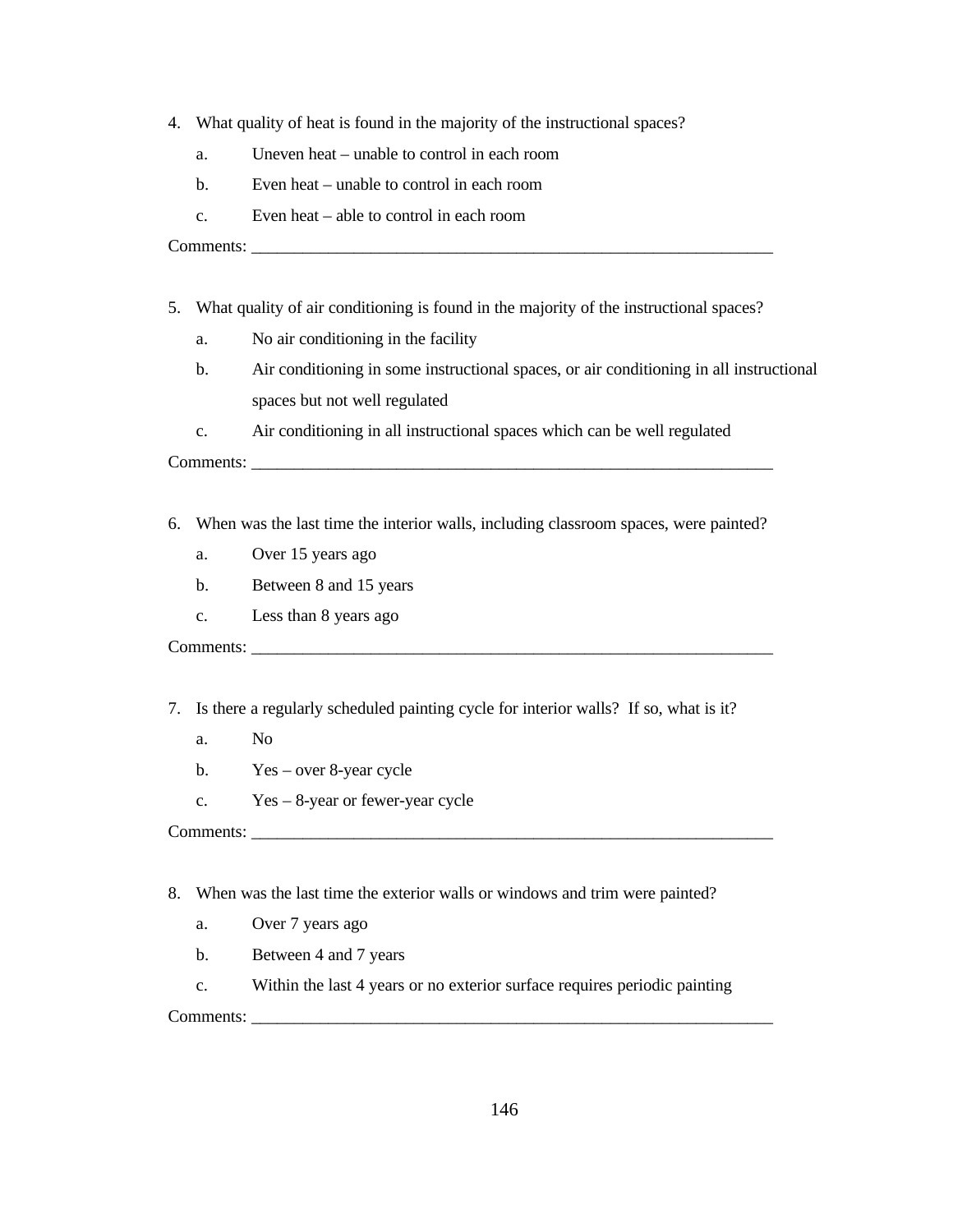- 9. Is there a regularly scheduled painting cycle for exterior walls or windows and trim? If so, what is it?
	- a. No
	- b. Yes Over 7-year cycle
	- c. Yes 7-year or fewer-year cycle or not needed because no exterior surface requires periodic painting

Comments:

- 10. Are there visible indications of roof leaks?
	- a. Ceiling is deteriorating due to water damage and/or water falls in some areas of facility, requiring buckets for water collection.
	- b. Ceiling is currently developing a few new stains due to minor leaks.
	- c. No visible signs or only a few old water spots in ceiling.

Comments:

- 11. How often are the instructional area floors swept (if wood, tile, or terrazzo) or vacuumed (if carpeted)?
	- a. Monthly
	- b. Weekly
	- c. Daily or more frequently.

Comments: \_\_\_\_\_\_\_\_\_\_\_\_\_\_\_\_\_\_\_\_\_\_\_\_\_\_\_\_\_\_\_\_\_\_\_\_\_\_\_\_\_\_\_\_\_\_\_\_\_\_\_\_\_\_\_\_\_\_\_\_

- 12. How often are the instructional area floors mopped (if wood, tile, or terrazzo) or vacuumed (if carpeted)?
	- a. Annually
	- b. Monthly
	- c. Weekly or daily

Comments: \_\_\_\_\_\_\_\_\_\_\_\_\_\_\_\_\_\_\_\_\_\_\_\_\_\_\_\_\_\_\_\_\_\_\_\_\_\_\_\_\_\_\_\_\_\_\_\_\_\_\_\_\_\_\_\_\_\_\_\_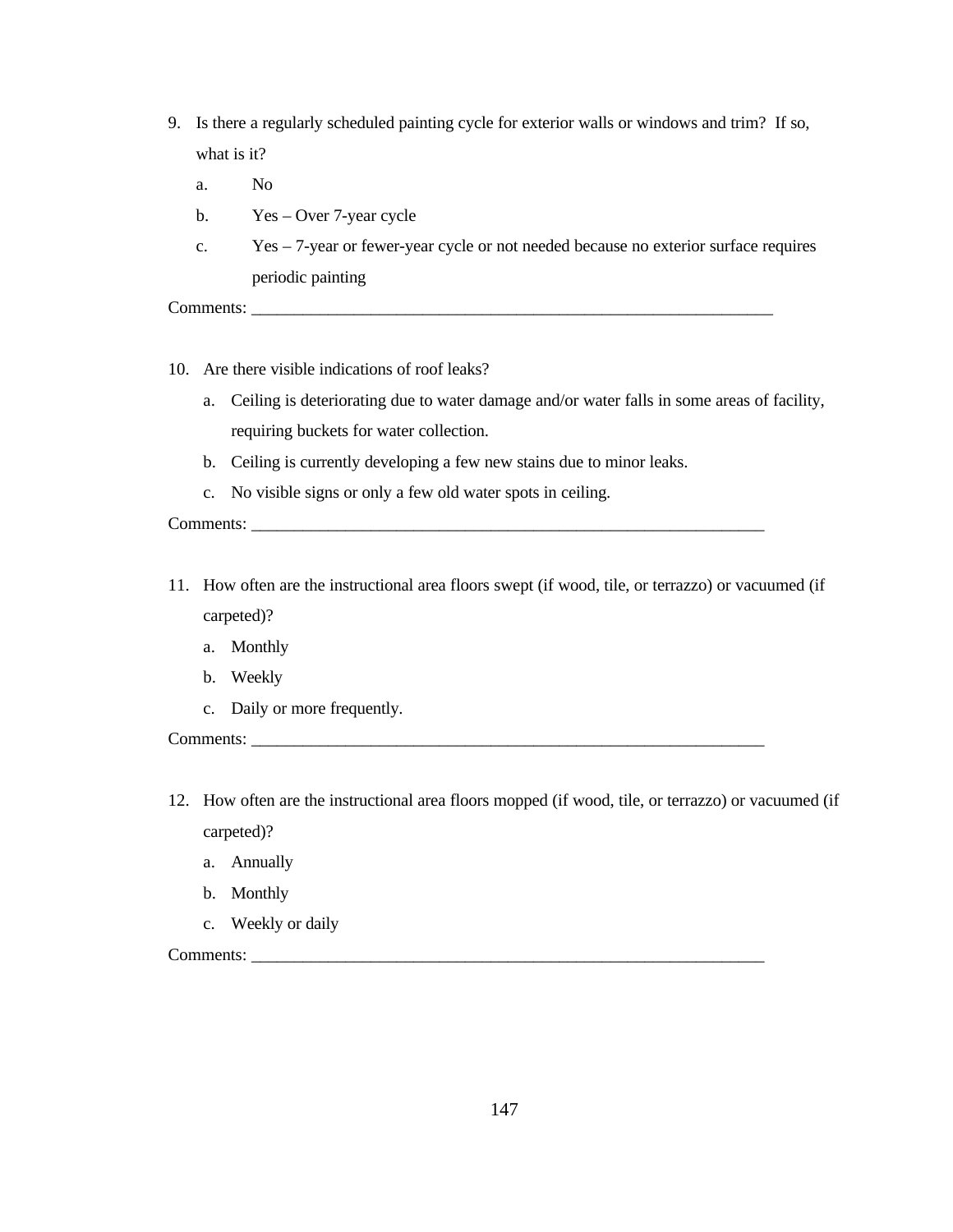- 13. What is the condition of the lockers?
	- a. Most are not functional or not in good repair.
	- b. At least three-fourths of the lockers are functional and in good repair.
	- c. Over three-fourths of the lockers are functional and in good repair.

#### Comments:

- 14. What type of material is used for interior ceilings?
	- a. Wood or open beams
	- b. Plaster or acoustical tiles in at least three-fourths of the instructional spaces
	- c. Acoustical tiles throughout the instructional spaces

Comments:

- 15. What type of lighting is available in the instructional areas?
	- a. Incandescent lighting
	- b. Fluorescent lighting hot
	- c. Fluorescent lighting cold

Comments:

- 16. What is the condition of the classroom furniture?
	- a. Most rooms have furniture that is either facially scarred or functionally damaged.
	- b. Though at least half the rooms may have some minor facial scars on the student desks, all the furniture is functionally sound and looks satisfactory.
	- c. All the classrooms have furniture which is functionally sound and facially attractive.

Comments:

- 17. What is the condition of the school grounds?
	- a. There is no landscaping, and sidewalks are either not present or damaged. (It is unattractive to the community.)
	- b. There is landscaping, and the sidewalks are present and in good repair. (It is acceptable to the community.)
	- c. The landscaping and other outside facilities are attractive and well-maintained. (It is the center of pride for the community.)

Comments: \_\_\_\_\_\_\_\_\_\_\_\_\_\_\_\_\_\_\_\_\_\_\_\_\_\_\_\_\_\_\_\_\_\_\_\_\_\_\_\_\_\_\_\_\_\_\_\_\_\_\_\_\_\_\_\_\_\_\_\_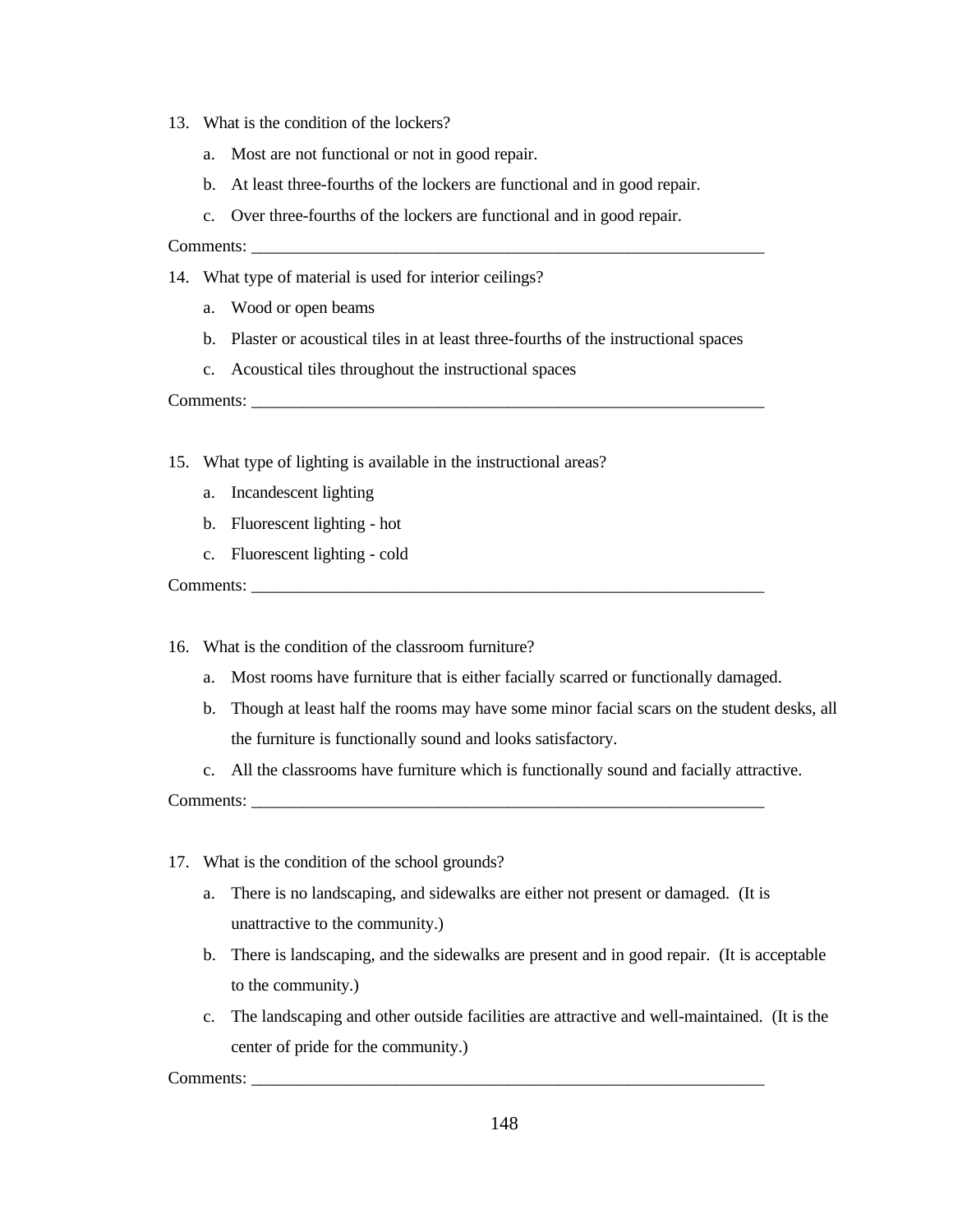- 18. What color are the walls in the instructional areas?
	- a. Dark colors
	- b. White
	- c. Pastel colors

Comments: \_\_\_\_\_\_\_\_\_\_\_\_\_\_\_\_\_\_\_\_\_\_\_\_\_\_\_\_\_\_\_\_\_\_\_\_\_\_\_\_\_\_\_\_\_\_\_\_\_\_\_\_\_\_\_\_\_\_\_\_

- 19. What do you consider to be the condition of the facility cosmetically and structurally?
	- a. Below standard
	- b. Standard
	- c. Above standard

Comments: \_\_\_\_\_\_\_\_\_\_\_\_\_\_\_\_\_\_\_\_\_\_\_\_\_\_\_\_\_\_\_\_\_\_\_\_\_\_\_\_\_\_\_\_\_\_\_\_\_\_\_\_\_\_\_\_\_\_\_\_

20. Which of the following best describes electrical service in classrooms?

- a. There is one outlet in each classroom.
- b. There are two or three outlets in each classroom.
- c. There is at least one outlet per wall in each classroom, or four or more outlets

Comments:

21. Do classrooms have connections to a school-wide local area computer network?

- a. None
- b. Some
- c. All

Comments: \_\_\_\_\_\_\_\_\_\_\_\_\_\_\_\_\_\_\_\_\_\_\_\_\_\_\_\_\_\_\_\_\_\_\_\_\_\_\_\_\_\_\_\_\_\_\_\_\_\_\_\_\_\_\_\_\_\_\_\_\_\_

22. Do classrooms have connections to a district-wide or other wide area computer network?

- a. None
- b. Some
- c. All

Comments: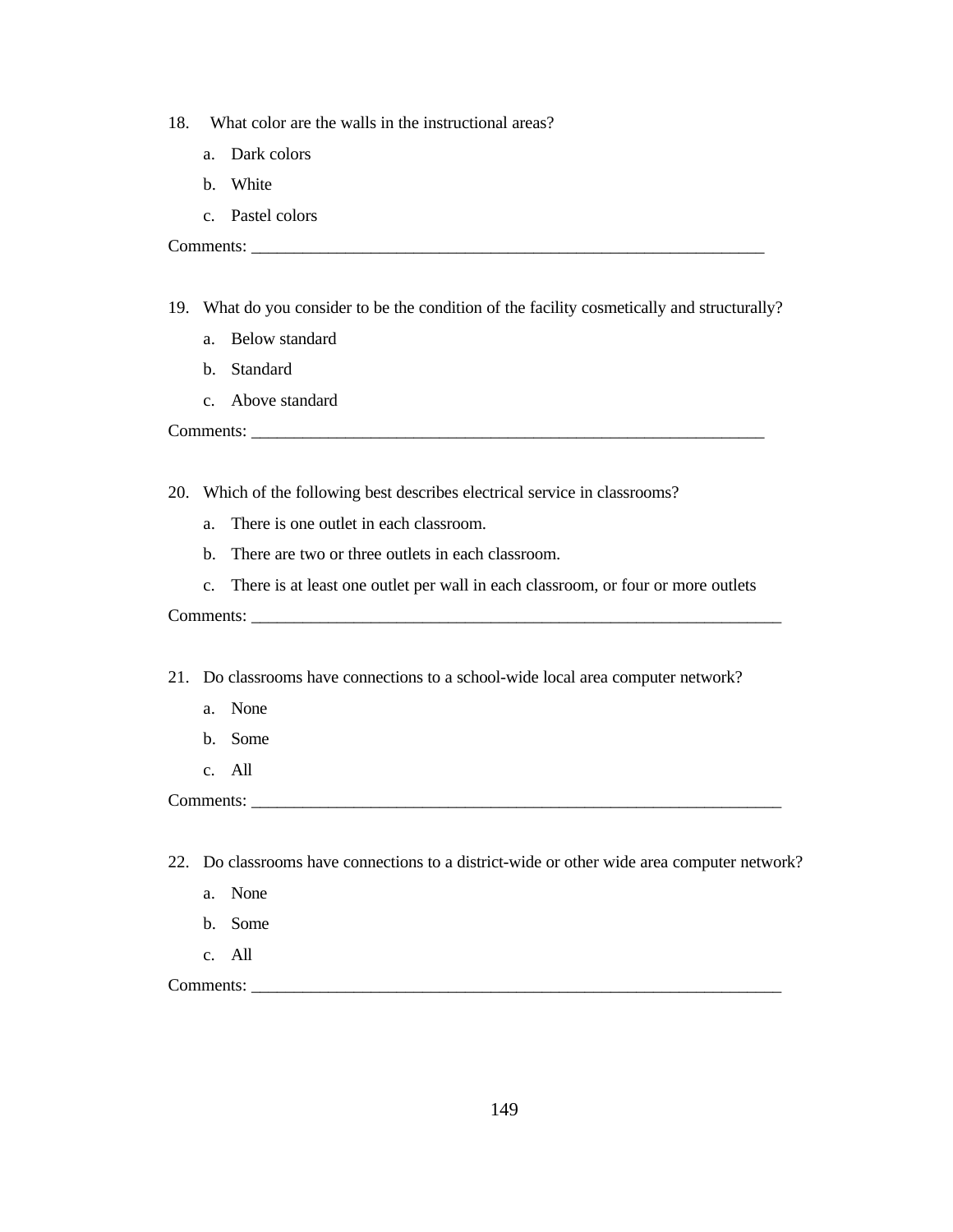- 23. Do classrooms have Internet access?
	- a. None
	- b. Some
	- c. All

Comments: \_\_\_\_\_\_\_\_\_\_\_\_\_\_\_\_\_\_\_\_\_\_\_\_\_\_\_\_\_\_\_\_\_\_\_\_\_\_\_\_\_\_\_\_\_\_\_\_\_\_\_\_\_\_\_\_\_\_\_\_\_\_

- 24. Do classrooms have cable connections to a central television antenna or other cable television system?
	- a. None
	- b. Some
	- c. All

Comments: \_\_\_\_\_\_\_\_\_\_\_\_\_\_\_\_\_\_\_\_\_\_\_\_\_\_\_\_\_\_\_\_\_\_\_\_\_\_\_\_\_\_\_\_\_\_\_\_\_\_\_\_\_\_\_\_\_\_\_\_\_\_

If there are any areas on this assessment instrument which you feel require further comment, please note them and your comments in the space provided. Thank you for your time and assistance in completing this assessment of the facility's physical environment.

Comments:

Questions used in this survey are derived from the CAPE survey developed by Dr. Carol Cash (1993) and the Assessment of Building and Classroom Conditions in Elementary Schools in Virginia, Dr. James W. Lanham (1998). Their assistance in this endeavor is acknowledged and greatly appreciated.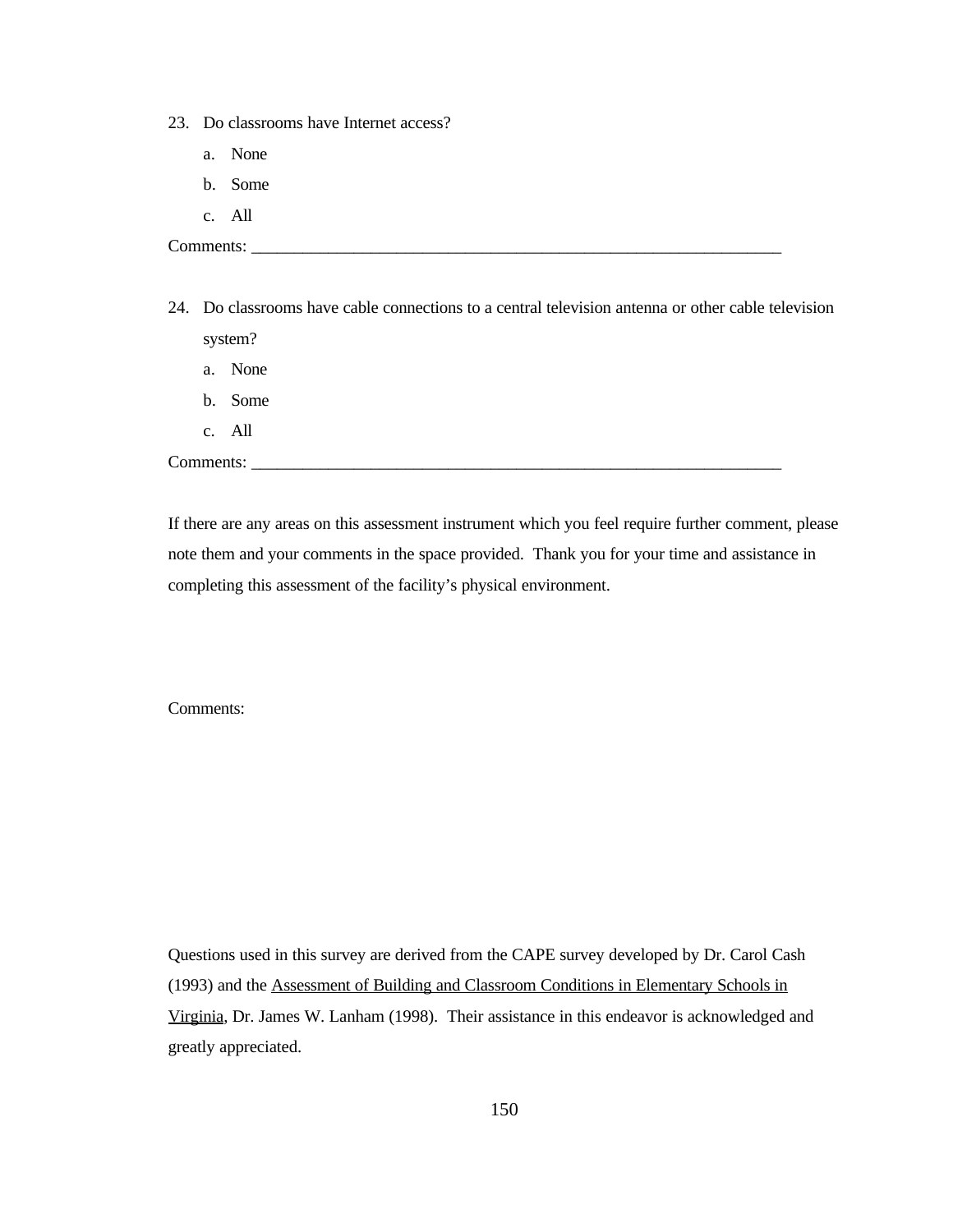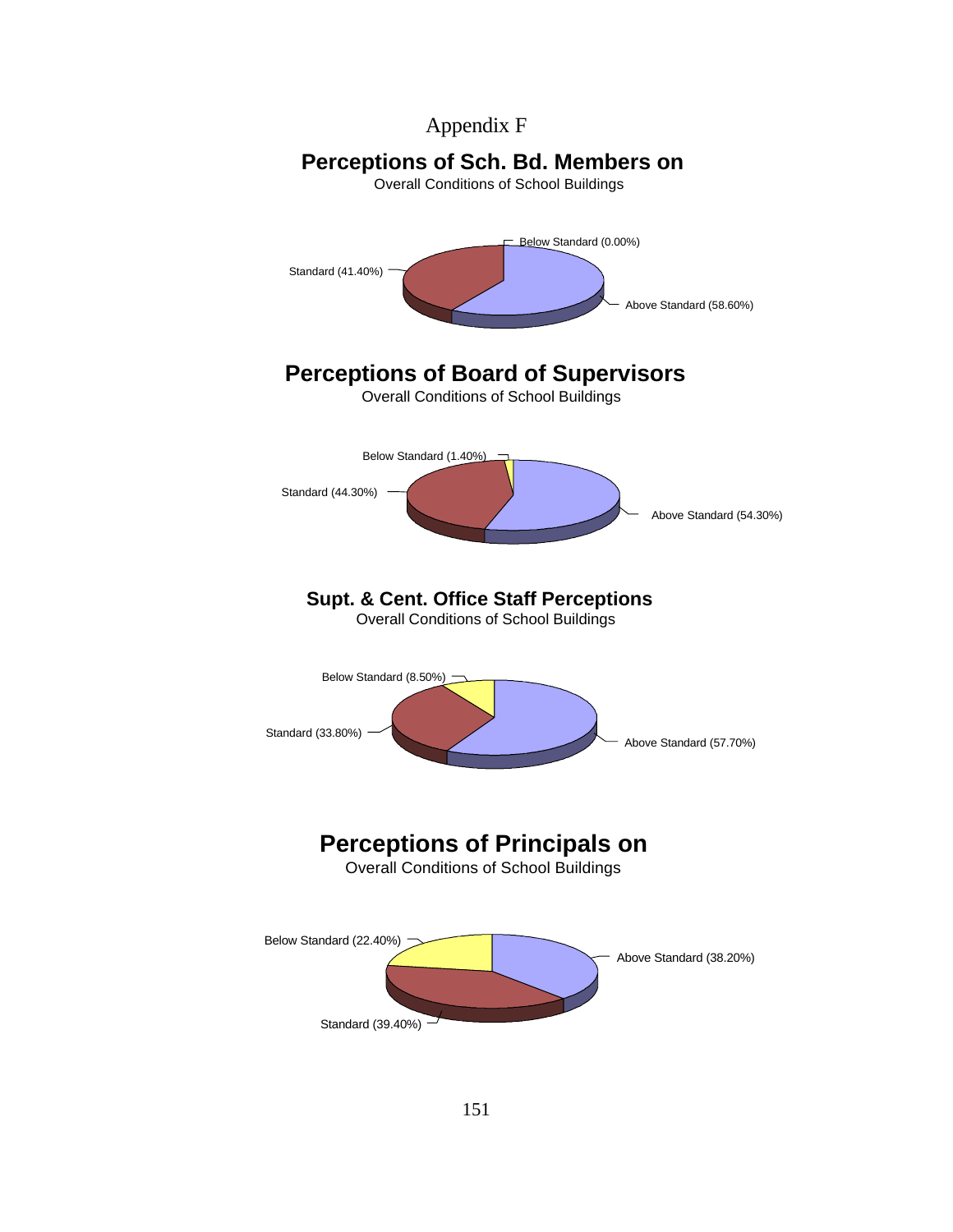Appendix G

November 15, 1999

Dr. J. C. Moulton, Jr. 5322 Windsor Hills Drive Fairfax, VA 22032

Dear Dr. Moulton:

I am currently pursuing a doctoral degree in education from Virginia Tech in Blacksburg, Virginia. My study is entitled, "A Study of the Relationship Between School Leadership and the Condition of School Buildings." Within this paper I will utilize ten questions to survey various individuals regarding their perception of school building conditions.

This is to ask permission to use items taken from your National Survey of the Perceptions of Selected School Board Members Regarding the Quality and Condition, Maintenance, and Improvement and Renovation of Existing Public School Facilities as presented in your unpublished dissertation at Virginia Polytechnic Institute and State University, Blacksburg, in my survey instrument.

Thank you for your consideration to my request. Enclosed is an acknowledgment return for your signature and a self-addressed, stamped envelope. If you have any questions, you may reach me by e-mail at **lbrannon@wcs.k12.va.us** or at 540-628-1852.

Sincerely,

Lee Brannon Principal

gh

enclosures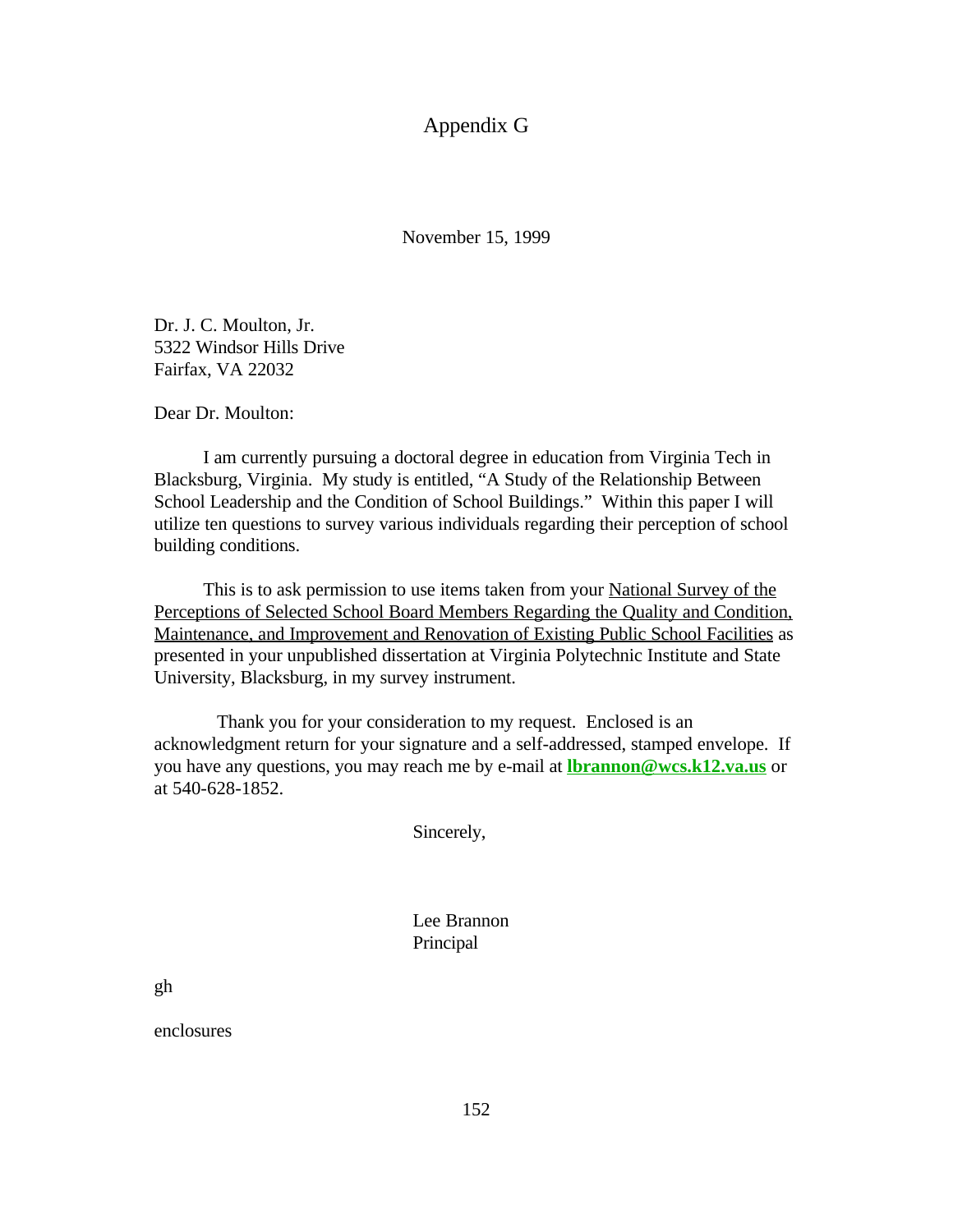### Appendix H

November 17, 1999

Dr. J. W. Lanham, III 2112 Rocky Point Parkway Richmond, VA 23233

Dear Dr. Lanham:

I am currently pursuing a doctoral degree in education from Virginia Tech in Blacksburg, Virginia. My study is entitled, "A Study of the Relationship Between School Leadership and the Condition of School Buildings." Within this paper I will be surveying various individuals regarding their perception of school building conditions. I will also be using the findings of an independent contractor on the condition of school buildings by administering an assessment of building classrooms and general building conditions for a particular county in Virginia.

This letter is to ask your permission to use questions from your **Assessment of** Building and Classroom Conditions in Elementary Schools in Virginia which was utilized in your unpublished dissertation at Virginia Tech entitled Relating Building and Classroom Conditions to Student Achievement in Virginia's Elementary Schools in my assessment of building conditions which will be performed by an independent contractor in Virginia.

Thank you for your consideration to my request. Enclosed is an acknowledgment return for your signature and a self-addressed, stamped envelope. If you have any questions, you may reach me by e-mail at **lbrannon@wcs.k12.va.us** or at 540-628-1852.

Sincerely,

Lee Brannon Principal

gh

Enclosures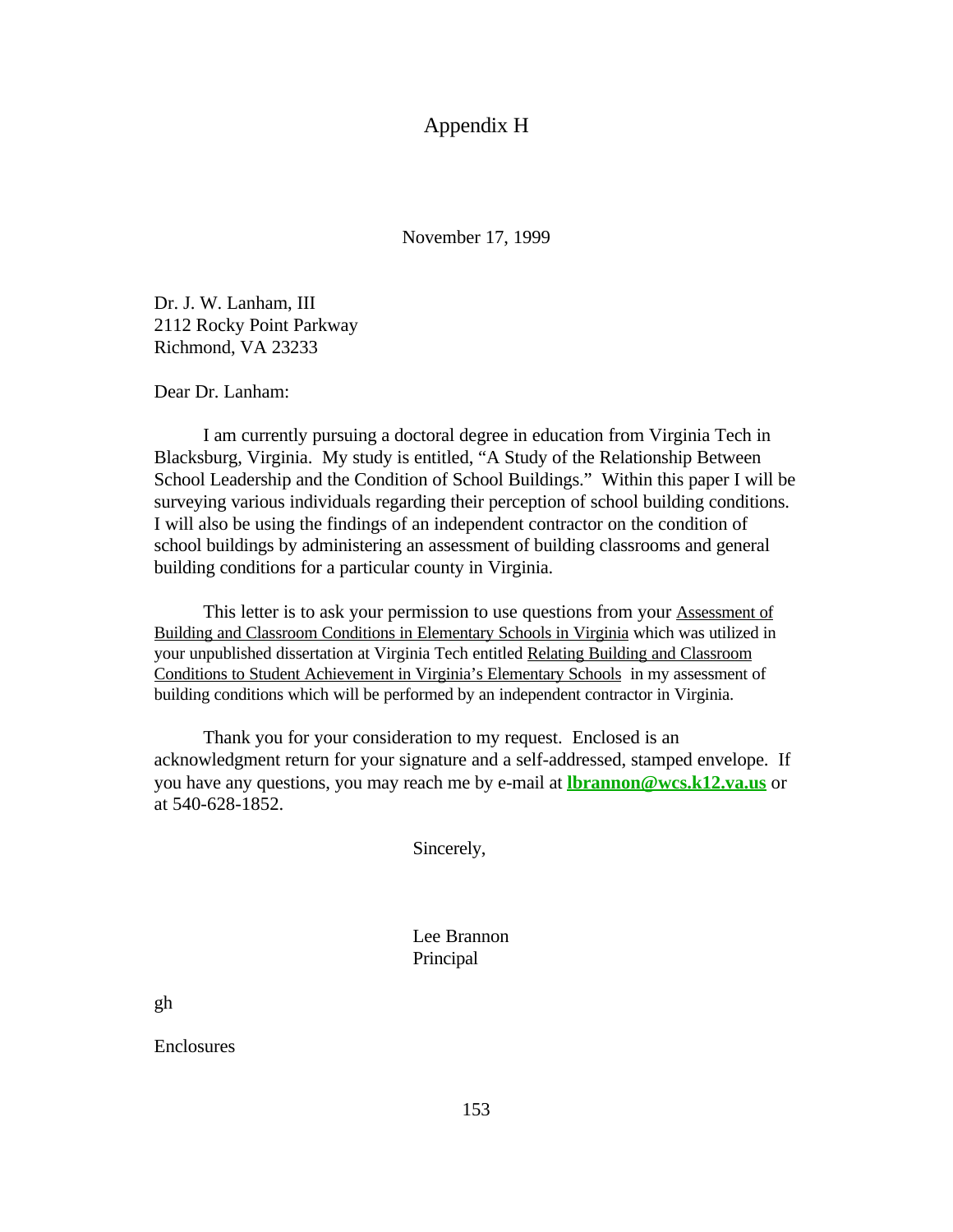## Appendix I

November 16, 1999

Dr. Carol S. Cash Lee Davis High School 7052 Mechanicsville Pike Mechanicsville, VA 23111

Dear Dr. Cash:

As you are aware, I am currently pursuing a doctoral degree in education from Virginia Tech in Blacksburg, Virginia. My study is entitled, "A Study of the Relationship Between School Leadership and the Condition of School Buildings." I will also be using the findings of an independent contractor on the condition of school buildings by administering an assessment of building classrooms and general building conditions for a particular county in Virginia.

This letter is to ask your permission to use questions from your Commonwealth Assessment of Physical Environment (CAPE) instrument utilized in your paper entitled, "Building Condition and Student Achievement and Behavior," as presented in your unpublished doctoral dissertation at Virginia Tech. These questions will be incorporated into my assessment instrument for building conditions.

Thank you for your consideration to my request. Enclosed is an acknowledgment return for your signature and a self-addressed, stamped envelope. If you have any questions, you may reach me by e-mail at **lbrannon@wcs.k12.va.us** or at 540-628-1852.

Sincerely,

Lee Brannon Principal

gh

Enclosures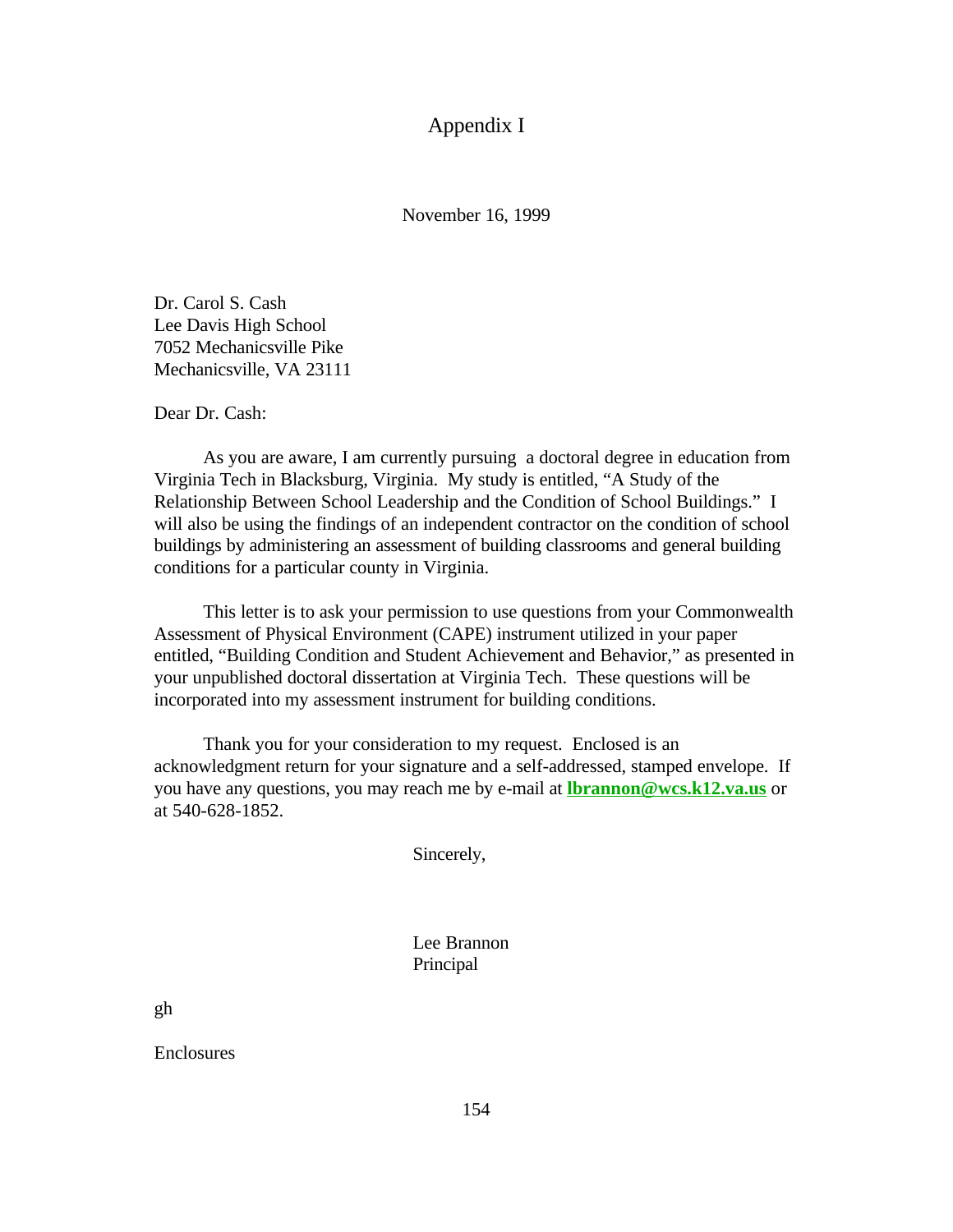### VITA

William Lee Brannon

33319 Huckleberry Drive Glade Spring, Virginia 24340 Telephone Home: 540-475-5656 Office: 540-628-1850

## EDUCATIONAL BACKGROUND:

## **Doctor of Education**

Education Administration, Virginia Polytechnic Institute and State University, April 2000. The dissertation addressed the relationship between school leadership and the condition of school buildings.

## **Education Specialist**

Educational Leadership and Policy Studies, Virginia Polytechnic Institute and State University, July 1999.

## **Master's Degree**

Education Administration, Virginia Polytechnic Institute and State University, December 1988.

## **Bachelor's Degree**

Social Studies and Education, King College, Bristol, Tennessee, May 1981.